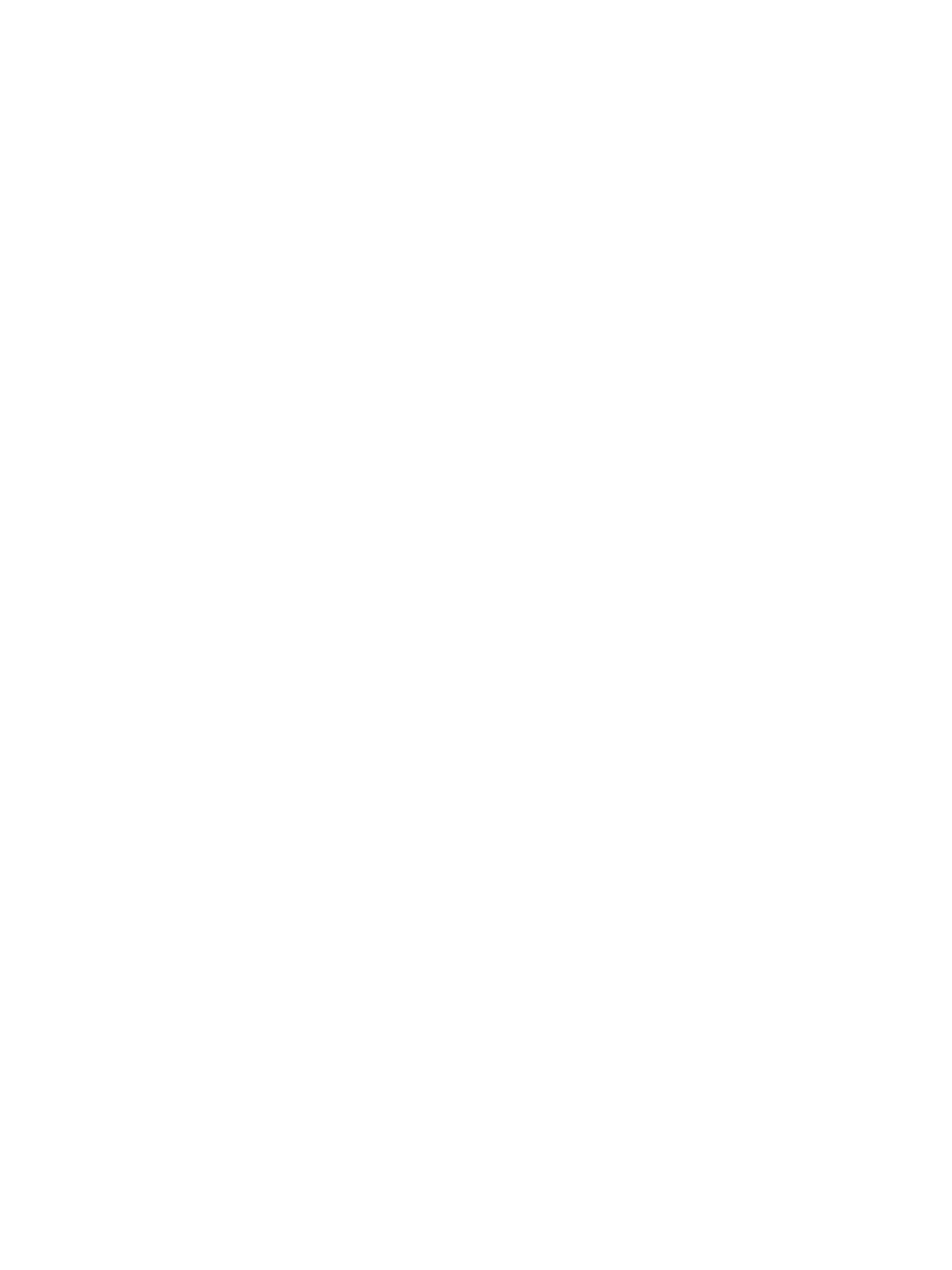# **DELTA SIGMA THETA SORORITY, INC.**

GRAND CHAPTER

# **CONSTITUTION AND BYLAWS**

**2021 Edition**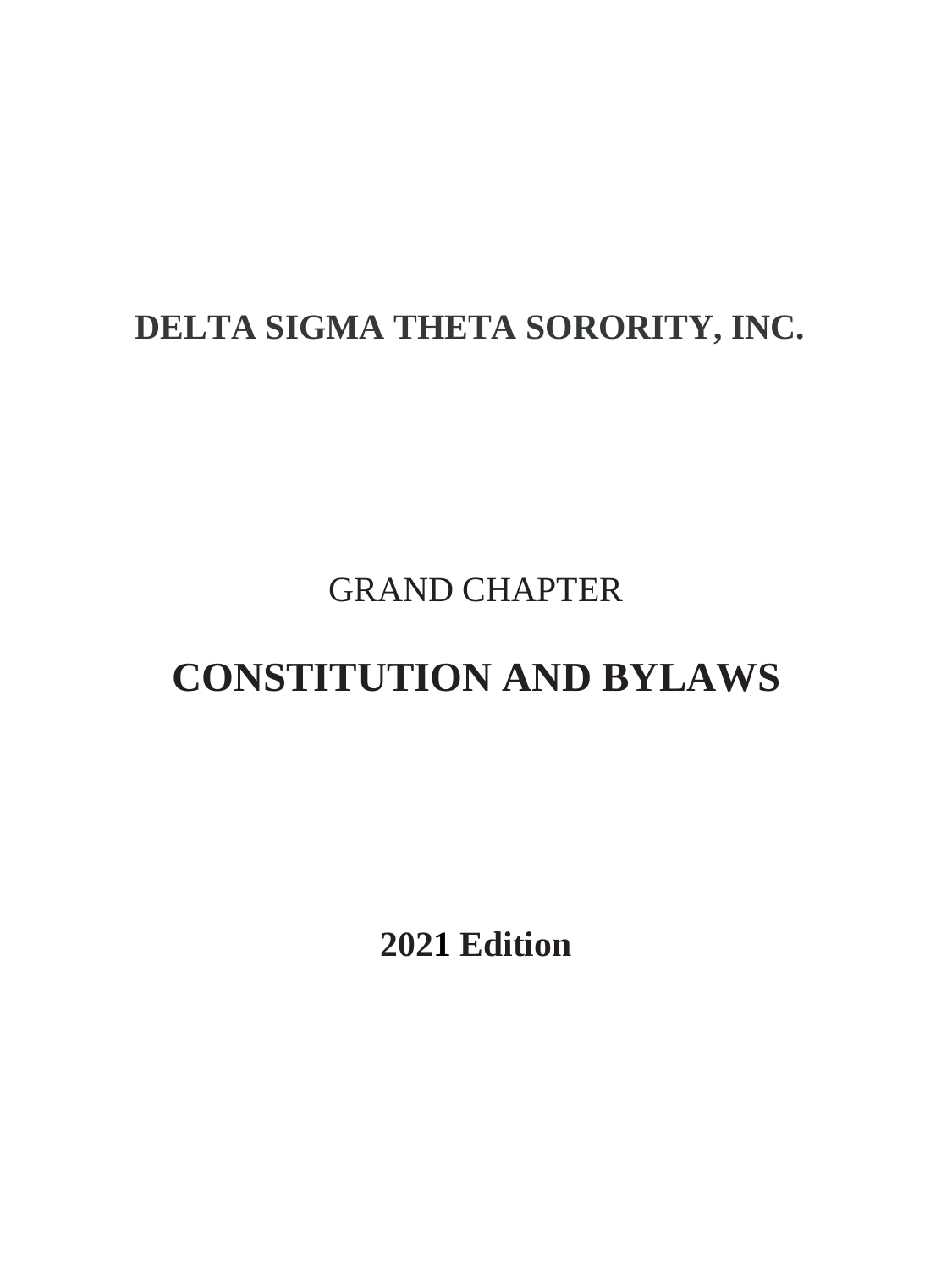This *Constitution and Bylaws* is published by and for Delta Sigma Theta Sorority, Inc., Grand Chapter, as authorized and adopted at the 55th National Convention.

This 32nd printing includes amendments adopted at the 55th National Convention, November 2021.

## **DELTA SIGMA THETA SORORITY, INC. 1707 NEW HAMPSHIRE AVENUE, N.W. WASHINGTON, DC 20009**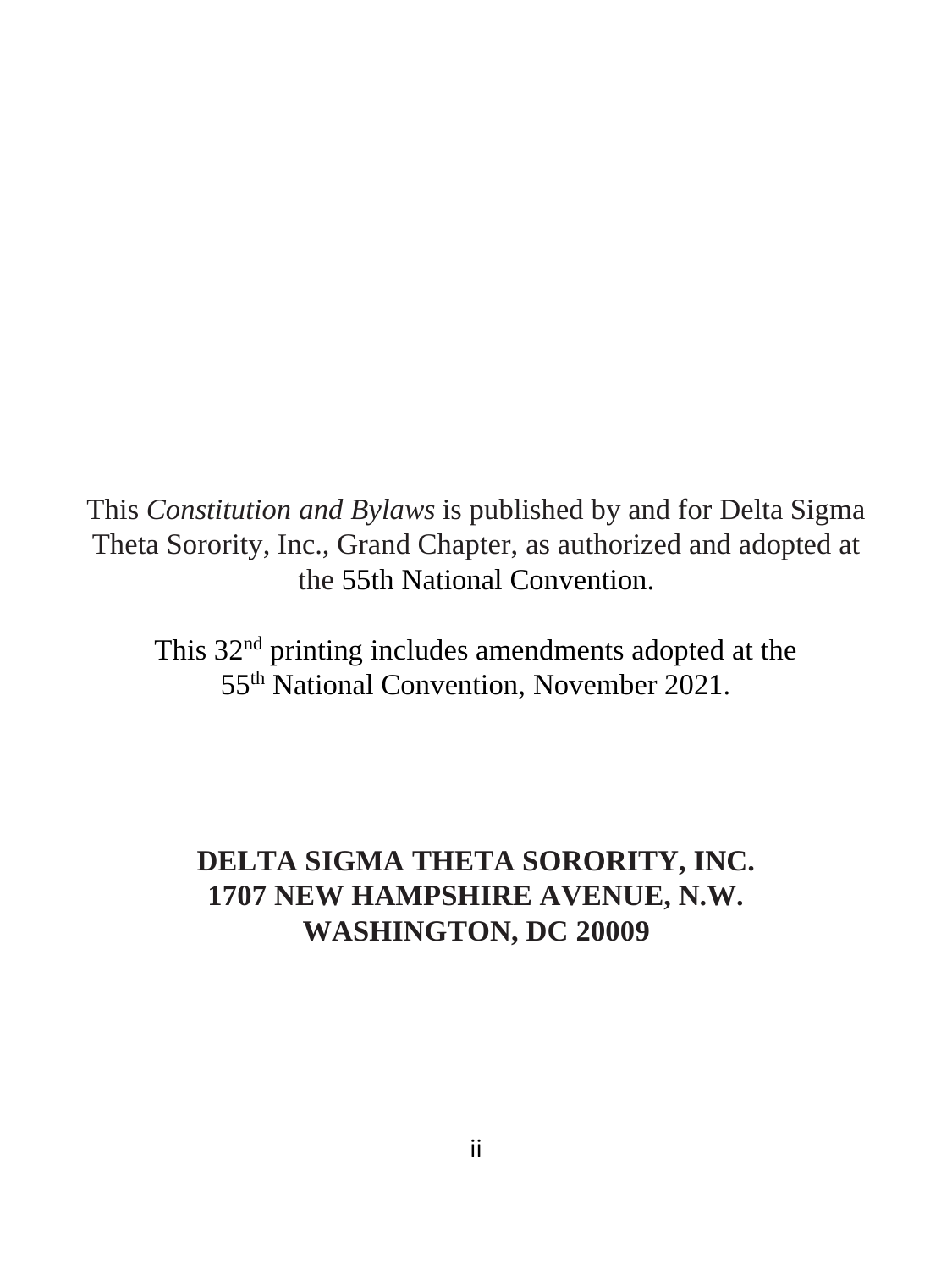# **CONSTITUTION**

# **TABLE OF CONTENTS**

| ARTICLE II - SORORITY CORPORATE SEAL  1 |  |
|-----------------------------------------|--|
|                                         |  |
|                                         |  |
| ARTICLE V – OFFICERS, NATIONAL BOARD OF |  |
| DIRECTORS, NATIONAL COMMITTEES AND      |  |
|                                         |  |
| ARTICLE VI - DUES, FEES, AND FINANCE  4 |  |
|                                         |  |
|                                         |  |
|                                         |  |
|                                         |  |
|                                         |  |
|                                         |  |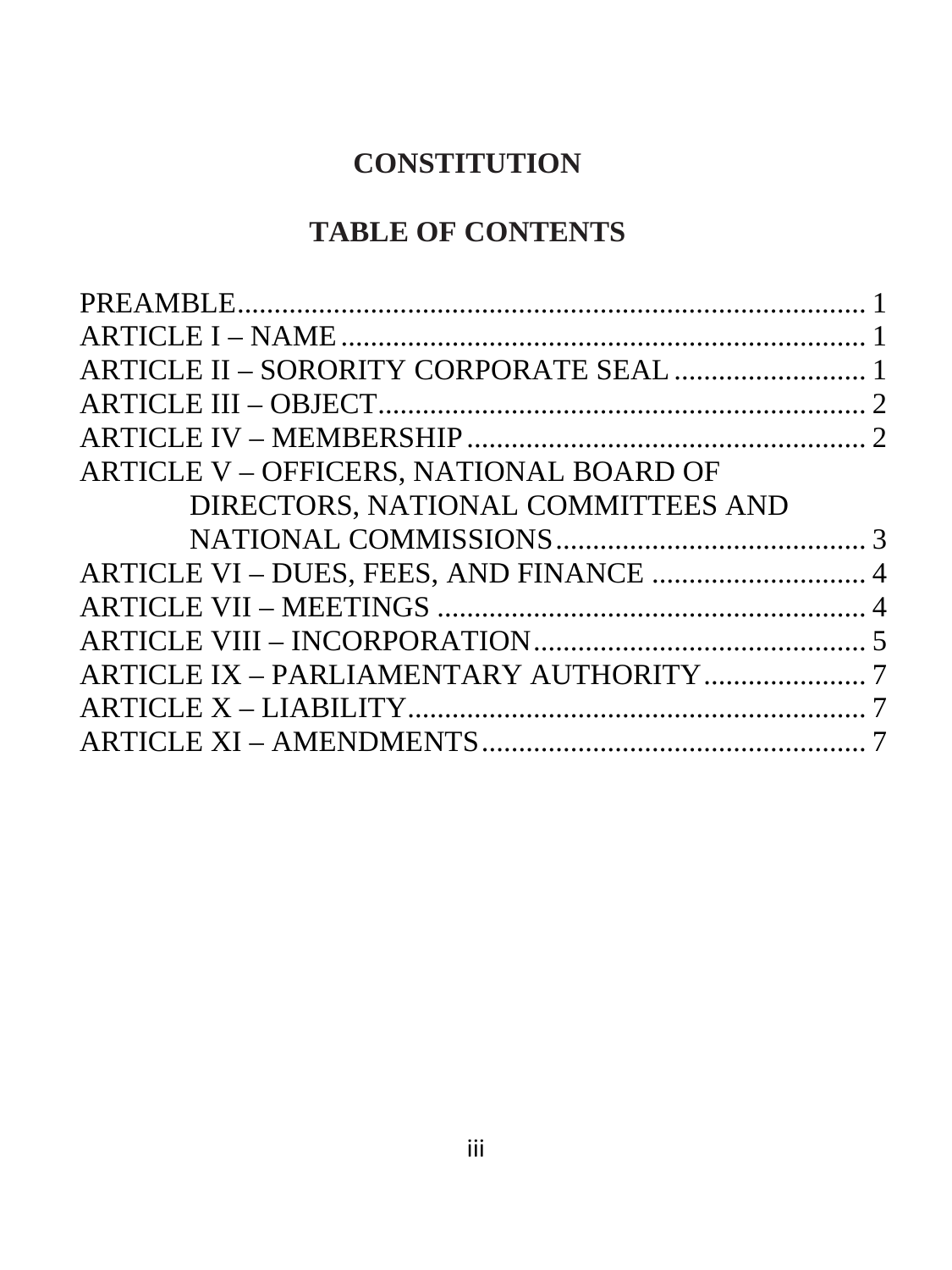# **BYLAWS**

# **TABLE OF CONTENTS**

| ARTICLE V - DUTIES OF NATIONAL AND REGIONAL   |  |
|-----------------------------------------------|--|
|                                               |  |
| ARTICLE VI - NATIONAL BOARD OF DIRECTORS  40  |  |
| ARTICLE VII - NATIONAL STANDING COMMITTEES,   |  |
| COMMISSIONS, AND REGIONAL COMMITTEES 44       |  |
| ARTICLE VIII - NATIONAL HEADQUARTERS AND      |  |
| NATIONAL HEADQUARTERS STAFF 64                |  |
|                                               |  |
|                                               |  |
|                                               |  |
| ARTICLE XII - VIRTUAL MEETINGS AND ELECTRONIC |  |
|                                               |  |
|                                               |  |
|                                               |  |
|                                               |  |
|                                               |  |
|                                               |  |
|                                               |  |
| ARTICLE XIX - PARLIAMENTARY AUTHORITY  100    |  |
|                                               |  |
|                                               |  |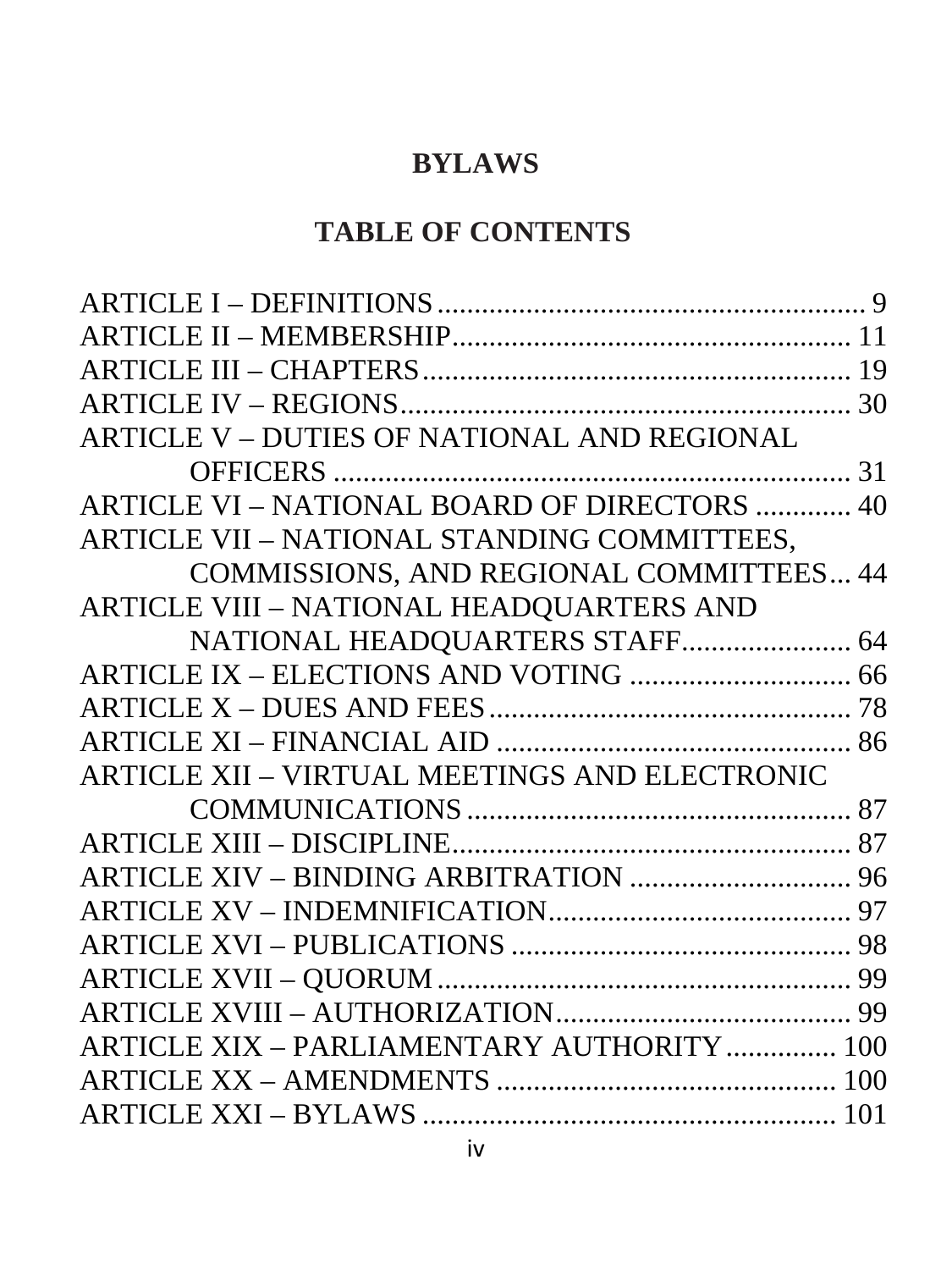| <b>INDEX</b> |  |  |
|--------------|--|--|
|--------------|--|--|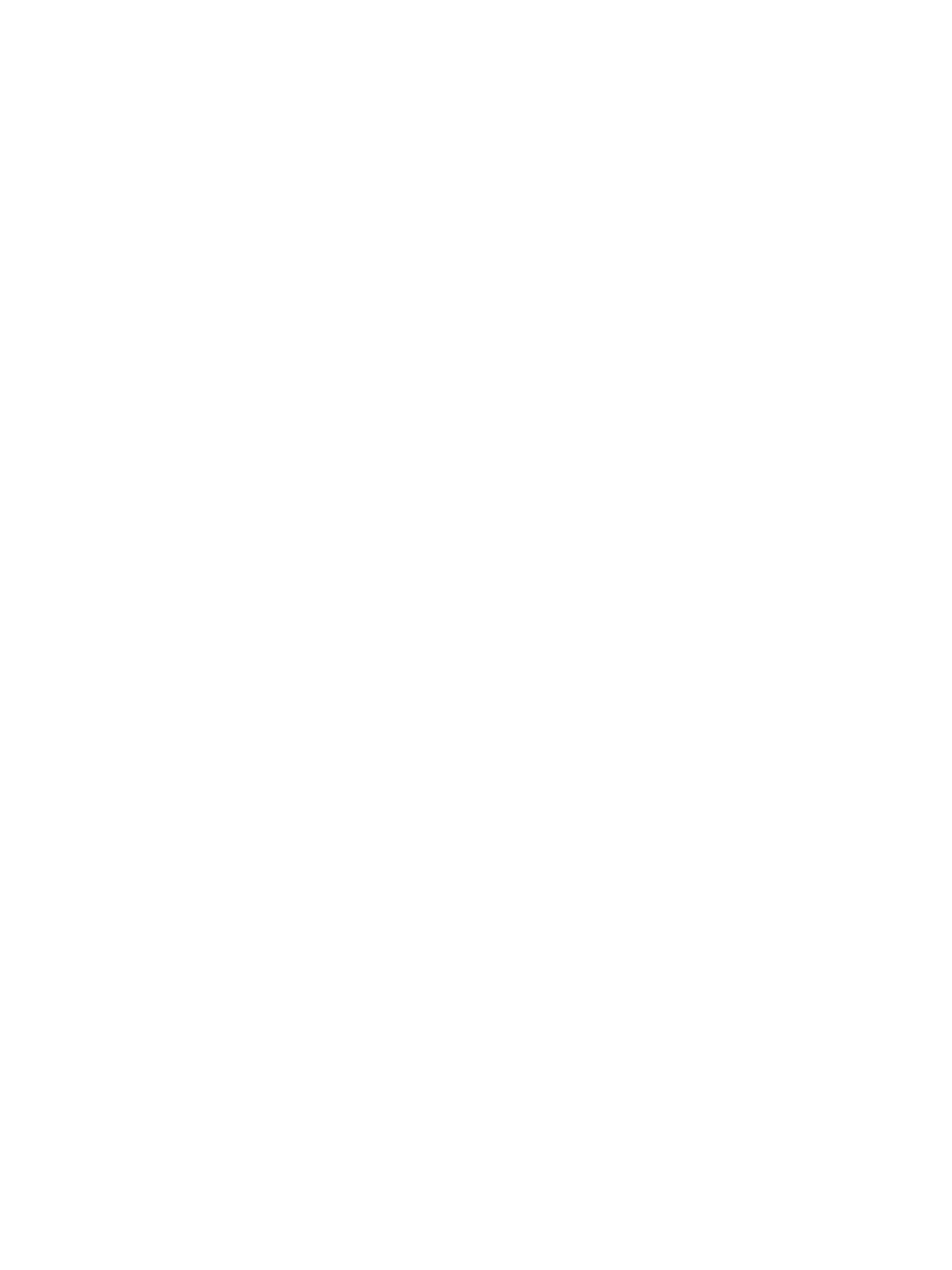## <span id="page-8-0"></span>**CONSTITUTION OF DELTA SIGMA THETA SORORITY, INCORPORATED**

#### <span id="page-8-1"></span>**PREAMBLE**

We, the duly constituted Grand Chapter of the Delta Sigma Theta Sorority, Inc., in order to form a closer union among college-educated women for the fostering of high ideals in moral, social, and intellectual life, and the assisting of our members in every possible way, do hereby establish this Constitution for the government of the extra and intra-fraternal relations of this Sorority. Chapters now existent, and chapters organized hereafter, shall be bound by the government established in this Constitution and its Bylaws. This is the official operating document of the Sorority, as voted upon by the Grand Chapter. Therefore, any provision in any other document that conflicts with this document is null and void.

#### <span id="page-8-2"></span>**ARTICLE I – NAME**

The name of this organization shall be the Grand Chapter of the Delta Sigma Theta Sorority, Inc., commonly known as Delta Sigma Theta Sorority, Inc. and hereinafter referred to as "the Sorority."

#### <span id="page-8-3"></span>**ARTICLE II – SORORITY CORPORATE SEAL**

The Sorority shall have a corporate seal that shall be in the form of a circle and shall have inscribed thereon the name of the Sorority and "1913." The National Secretary shall be the custodian of the Sorority seal.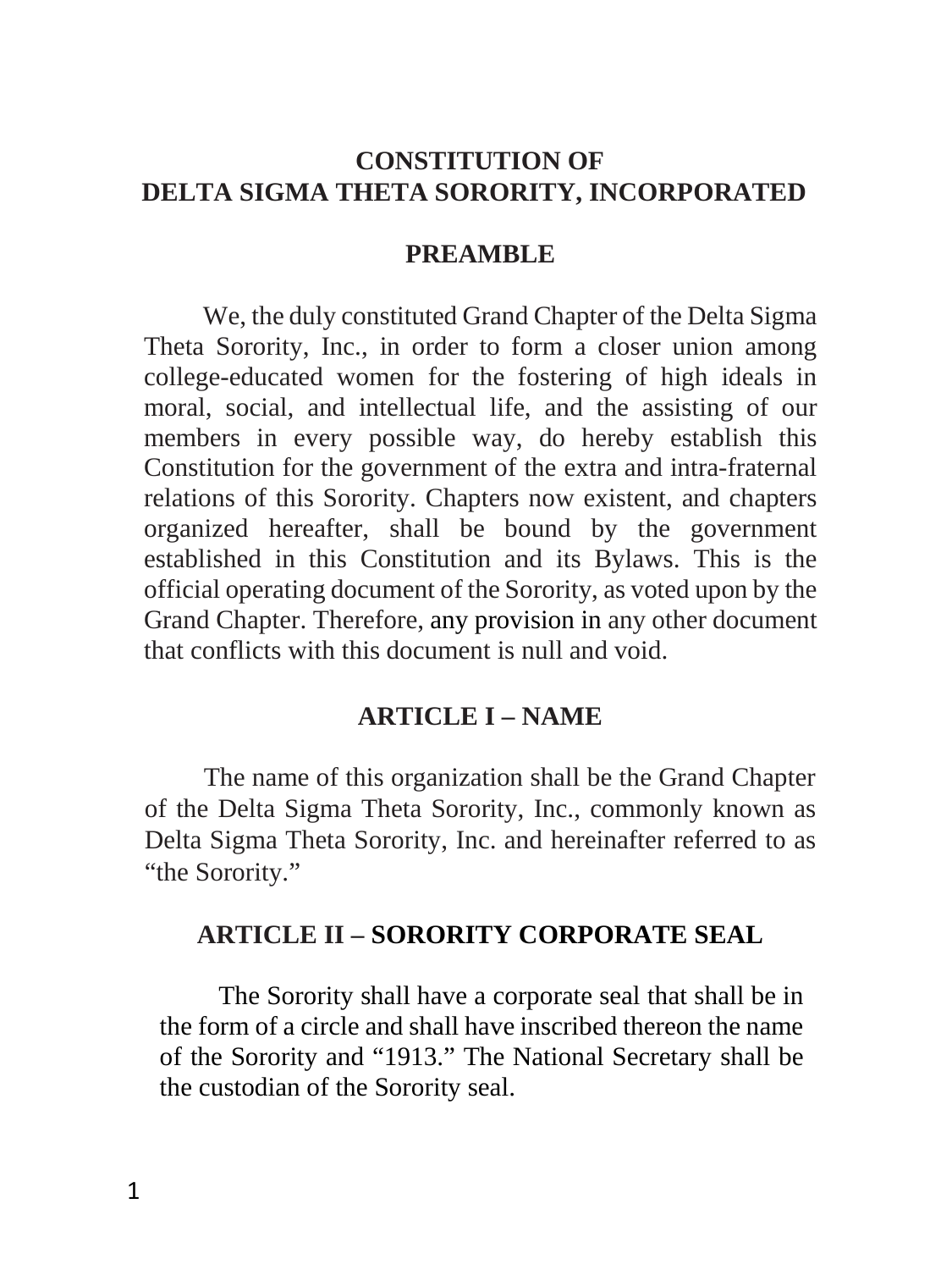### <span id="page-9-0"></span>**ARTICLE III – OBJECT**

 The principal purposes and aims of this Sorority shall be to engage in cultural, educational, advocacy and service activities; to establish, maintain, and encourage high cultural, intellectual and moral standards; and to direct and guide the chapters of the Sorority established under the authority and sanction of this organization.

#### <span id="page-9-1"></span>**ARTICLE IV – MEMBERSHIP**

#### Section 1. INDIVIDUAL MEMBERS

- A. The Grand Chapter shall consist of all sorors duly initiated by any chapter who are financial, both with the Grand Chapter and a chapter, or are members-atlarge, and those exempted from payment as stated in the Bylaws.
- B. The categories of membership shall include collegiate, collegiate member at large, alumnae, alumnae member at large and honorary.

## Section 2. CHAPTERS

There shall be collegiate and alumnae chapters, also known as, unincorporated associations pursuant to the Internal Revenue Code and Grand Chapter status as a 501(c)(7) organization.

Section 3. REGIONS

There shall be geographic sub-divisions known as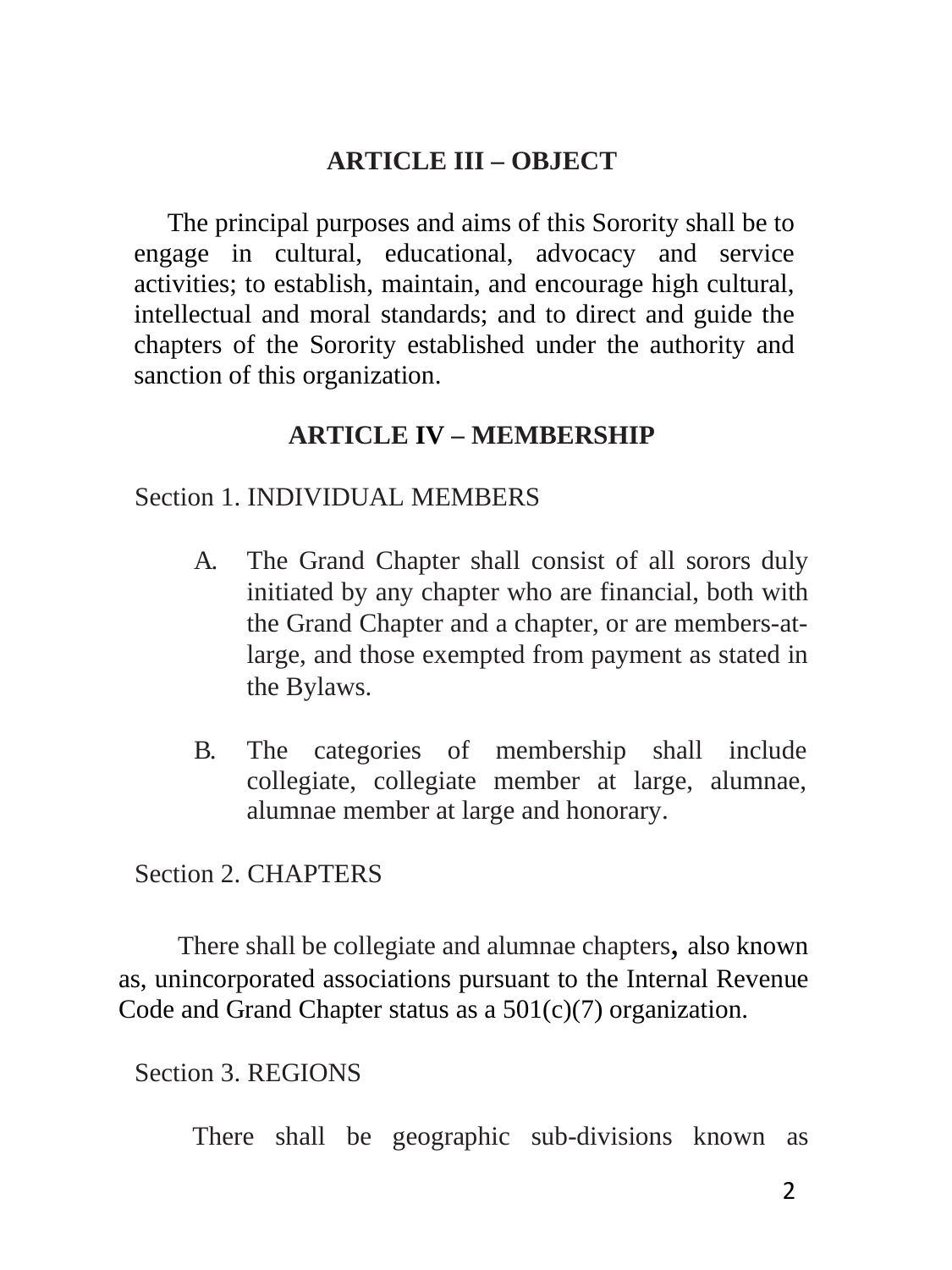Regions. Each chapter shall be assigned to a Region based on its geographic location.

## <span id="page-10-1"></span><span id="page-10-0"></span>**ARTICLE V – OFFICERS, NATIONAL BOARD OF DIRECTORS, NATIONAL COMMITTEES AND NATIONAL COMMISSIONS**

#### Section 1. OFFICERS

The officers of the Sorority shall be the following and such other officers as from time to time may be necessary:

Elected National Officers National President and Chair of the National Board of Directors National First Vice President National Second Vice President (who shall be a collegiate at the junior or senior level) National Secretary National Treasurer Elected Regional Officers Regional Directors Regional Representatives Appointed National Officers (For Convention Only) National Chaplain National Parliamentarian National Sergeant-at-Arms Appointed Regional Officers (For Regional Conference Only) Regional Chaplain Regional Parliamentarian Regional Sergeant-at-Arms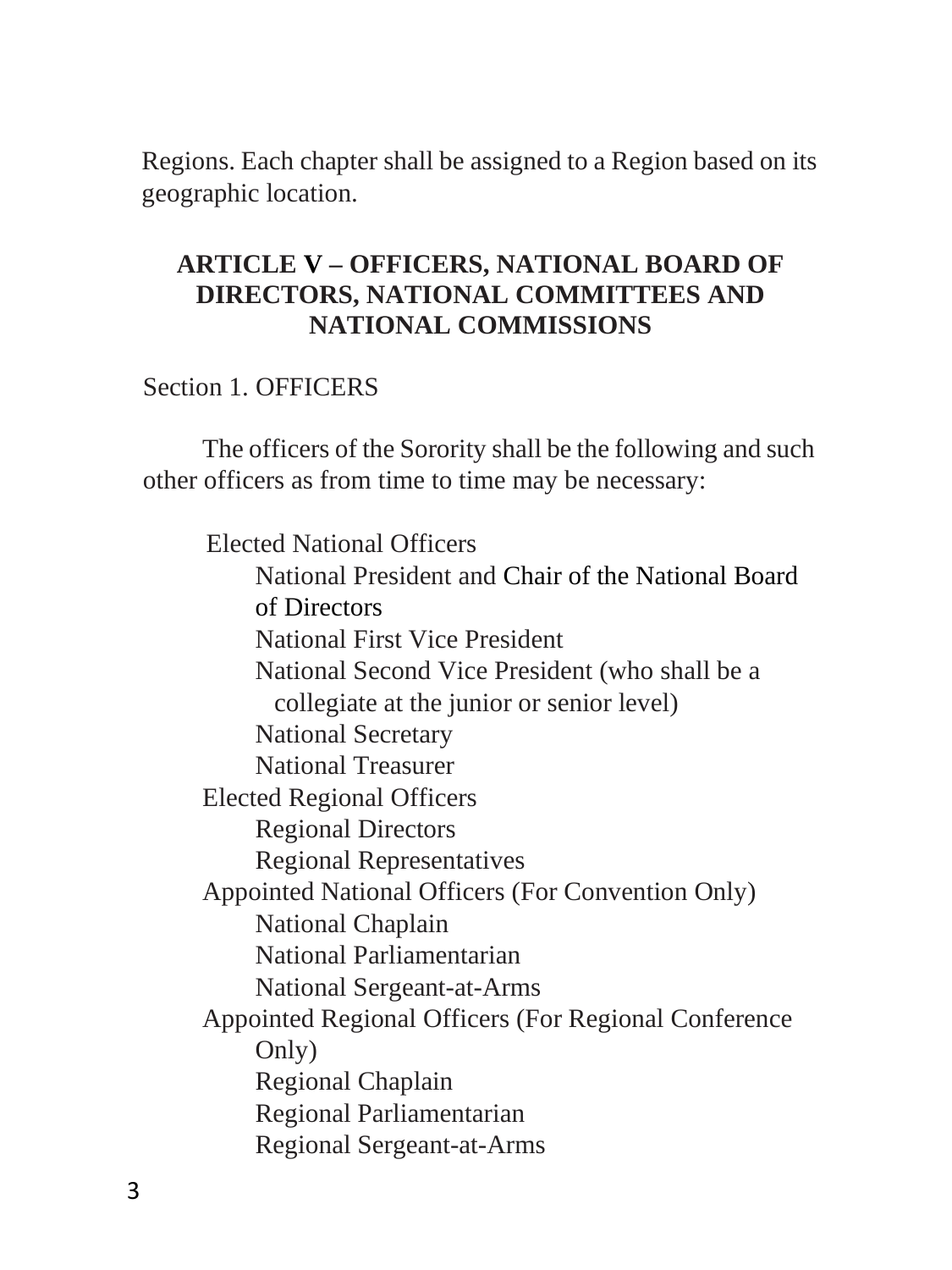#### Section 2. NATIONAL BOARD OF DIRECTORS

 The members of the National Board of Directors shall be the following: Elected Officers as reflected under ARTICLE V – and Article VII Section 1 and 2 of the Bylaws, National Elected Committee Chairs and Board-Elected National Committee and Commission Chairs recommended by the National President, and the Immediate Past National President.

## Section 3. NATIONAL COMMITTEES AND NATIONAL **COMMISSIONS**

<span id="page-11-0"></span>National Committees and National Commissions shall be elected as provided in the Bylaws.

### **ARTICLE VI – DUES, FEES, AND FINANCE**

The Grand Chapter shall be financed by the dues and fees from its membership, sponsorships, and other appropriate revenue sources including contributions.

#### **ARTICLE VII – MEETINGS**

#### <span id="page-11-1"></span>Section 1. NATIONAL CONVENTIONS

The Grand Chapter shall assemble in National Convention at regular intervals. A meeting of the Grand Chapter may occur remotely in the event where an in-person meeting is not feasible. Such meeting must be recommended by the National President and approved by a majority of the National Board of Directors.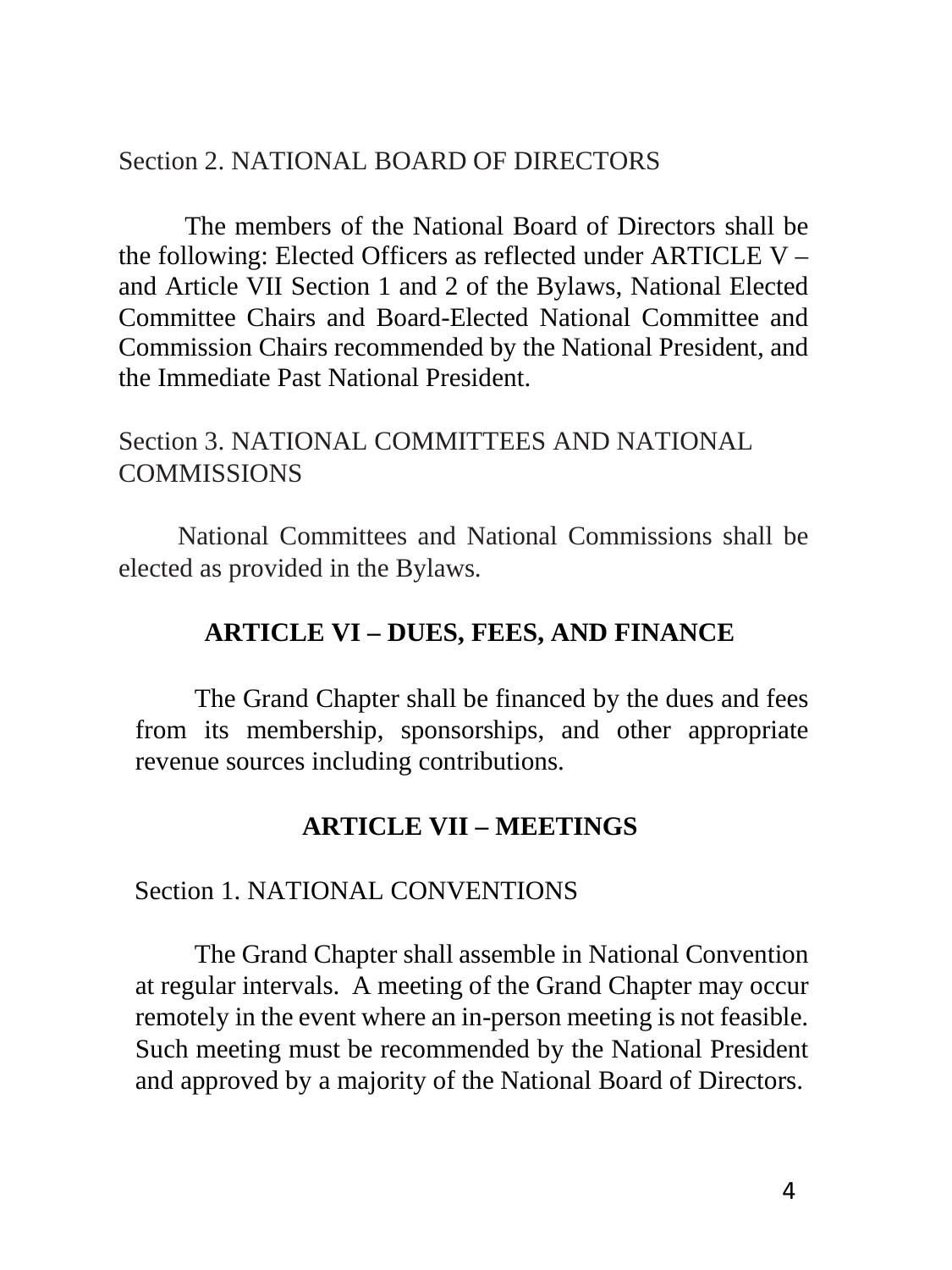#### Section 2. REGIONAL CONFERENCES

Regional Conferences shall be held in alternate years of National Conventions.

## Section 3. CHAPTER MEETINGS

<span id="page-12-0"></span>Each chapter shall meet at regular intervals as determined by its Rules of Order.

## **ARTICLE VIII – INCORPORATION**

Section 1.

In order that it may avail itself of, and have the advantages emanating from corporate existence, the Sorority shall exist as an incorporated body under the laws of the Congress and under Chapter 4 of Title 29 of the District of Columbia Nonprofit Corporation Act, as amended from time to time, said corporation having the power to carry on its business and activities within the District of Columbia, throughout the United States and its territories, and elsewhere.

## Section 2.

The Corporation is operated exclusively as an organization within the meaning of Section  $501(c)(7)$  of the Internal Revenue Code of 1986, as amended, as now in effect or as it may hereafter be amended.

The principal purposes and aims of the Corporation shall be: cultural, educational, advocacy and service; to establish,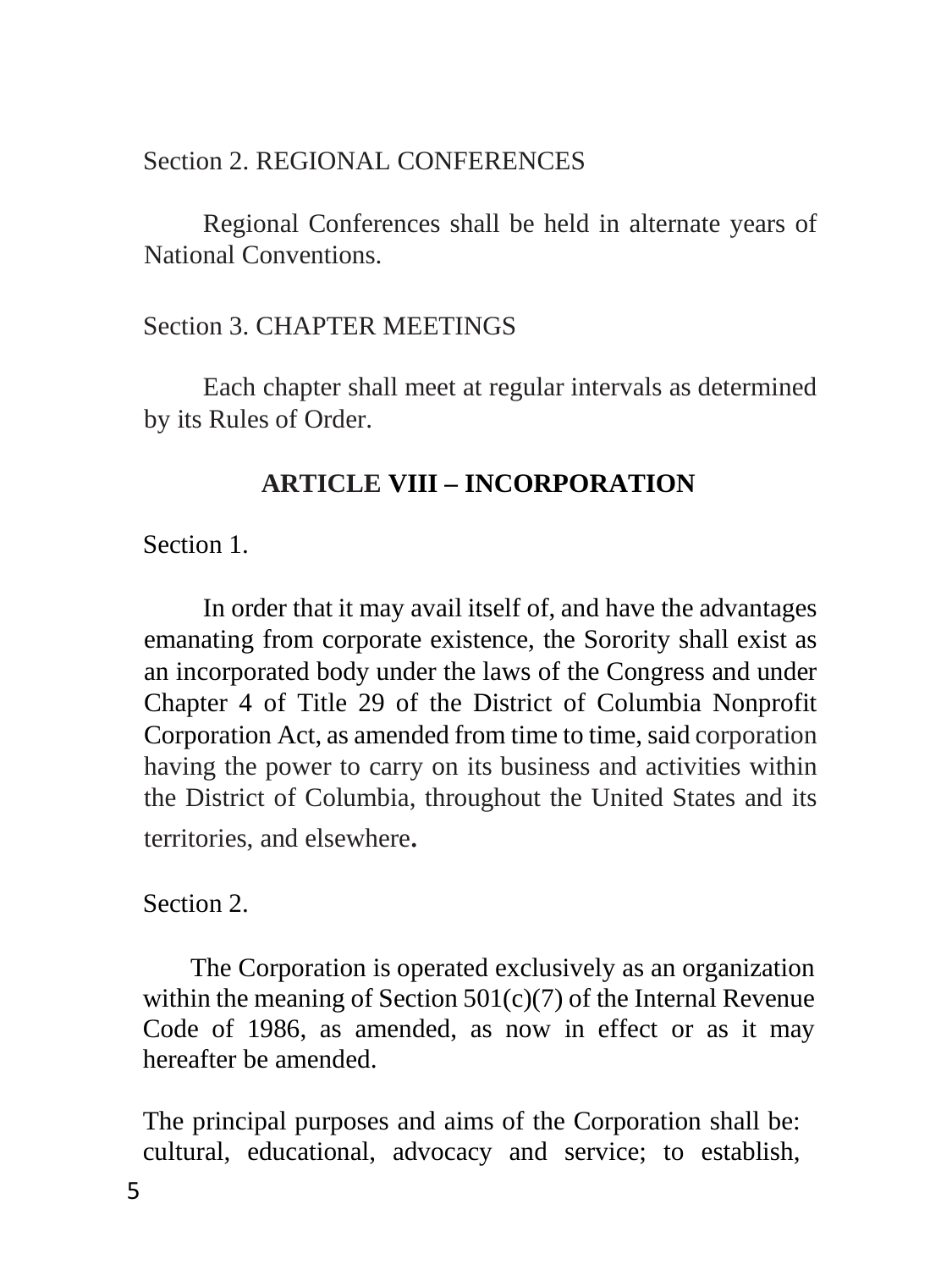maintain, promote, and encourage high cultural, intellectual, and moral standards among its members and the members of its subordinate chapters, and to promote and encourage achievement in education, by granting scholarships, and other assistance, in accordance with its *Constitution and Bylaws*, to worthy and deserving members of its grand and subordinate chapters, and to other individuals at its discretion; to govern, supervise, control, and regulate the numerous chapters now existing and operating under the authority and sanction of the Corporation, which subordinate chapters are now reporting to the Corporation; to institute and charter undergraduate and mixed chapters at the seat of colleges and universities of recognized standing, and alumnae chapters in localities where there are sufficient graduate members to warrant same; to govern, supervise, control, and regulate these chapters so established in accordance with its *Constitution and Bylaws*; to have full and sole authority over the ritualism of the Corporation, promulgated for the guidance of the subordinate chapters, and to revise, compile, promulgate, and issue the same whenever the Corporation deems it necessary; to have complete and final authority to hear and determine all questions or controversies that may arise in such said subordinate chapters, whether referred to the Corporation by them or otherwise; and to have full and complete and final authority to do and perform every lawful act and thing necessary and expedient for the efficient exercise of the powers herein conferred for the benefit and use of the Corporation and its subordinate chapters under applicable law.

Section 3.

 For corporate purposes, the control and management of the corporation shall be vested in the National Board of Directors.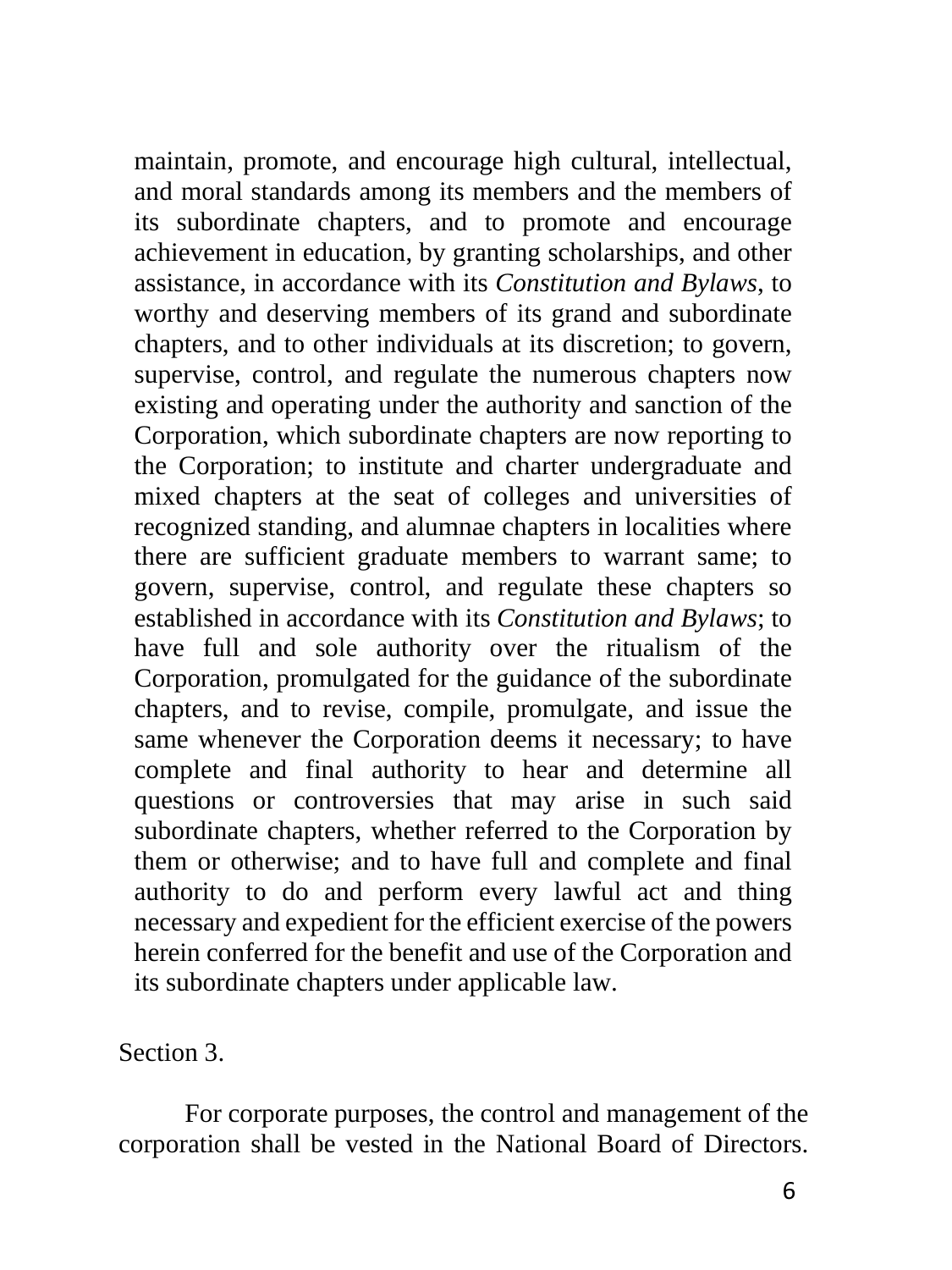The Executive Committee, which is comprised of the National President, National First Vice President, National Second Vice President, National Secretary and National Treasurer; shall act on behalf of the Board between meetings and in emergency situations and provide organizational direction on behalf of the Board for the Executive Director and headquarters operations. The National President shall be the immediate supervisor of the Executive Director.

### <span id="page-14-0"></span>**ARTICLE IX – PARLIAMENTARY AUTHORITY**

All matters not covered by the *Constitution and Bylaws* of the Sorority shall be governed by the current edition of *Robert's Rules of Order, Newly Revised.* 

## **ARTICLE X – LIABILITY**

<span id="page-14-1"></span>The National Officers and the National Board of Directors of the Grand Chapter of the Sorority expressly disclaim responsibility for the actions of chapters or individual members who are in violation of either the letter or the spirit of this *Constitution and Bylaws* and any governing documents.

## **ARTICLE XI – AMENDMENTS**

<span id="page-14-2"></span>This *Constitution* may be amended by a two-thirds (2/3) vote of the voting delegates assembled in the National Convention, provided at least 60% of the chapters in good standing are present and represented.

Upon the declaration of extenuating circumstances and to protect the best interests of the Sorority, as determined by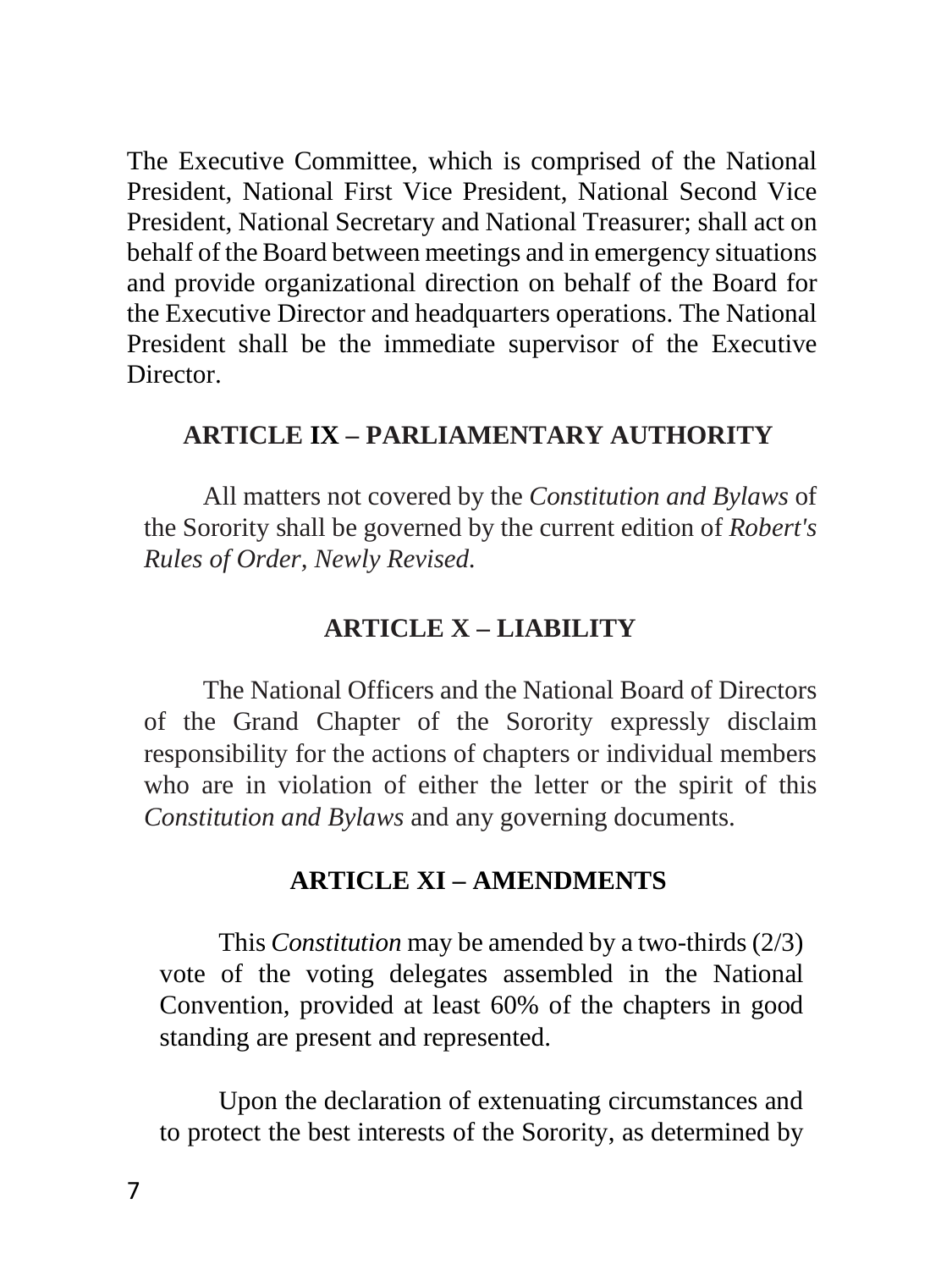the National Board of Directors; upon the recommendation of the National President the *Constitution* may also be amended by a two-thirds (2/3) vote of a virtual assembly of the voting delegates of Grand Chapter provided that at least 60 % of all chapters in good standing are represented.

Proposed amendments shall be published to the Grand Chapter chapters by January 31 before the convening of the National Convention.

Permission is herein granted to correct amendments for article and section designations, punctuation, grammar, crossreferences and to make other technical and conforming changes as may be necessary.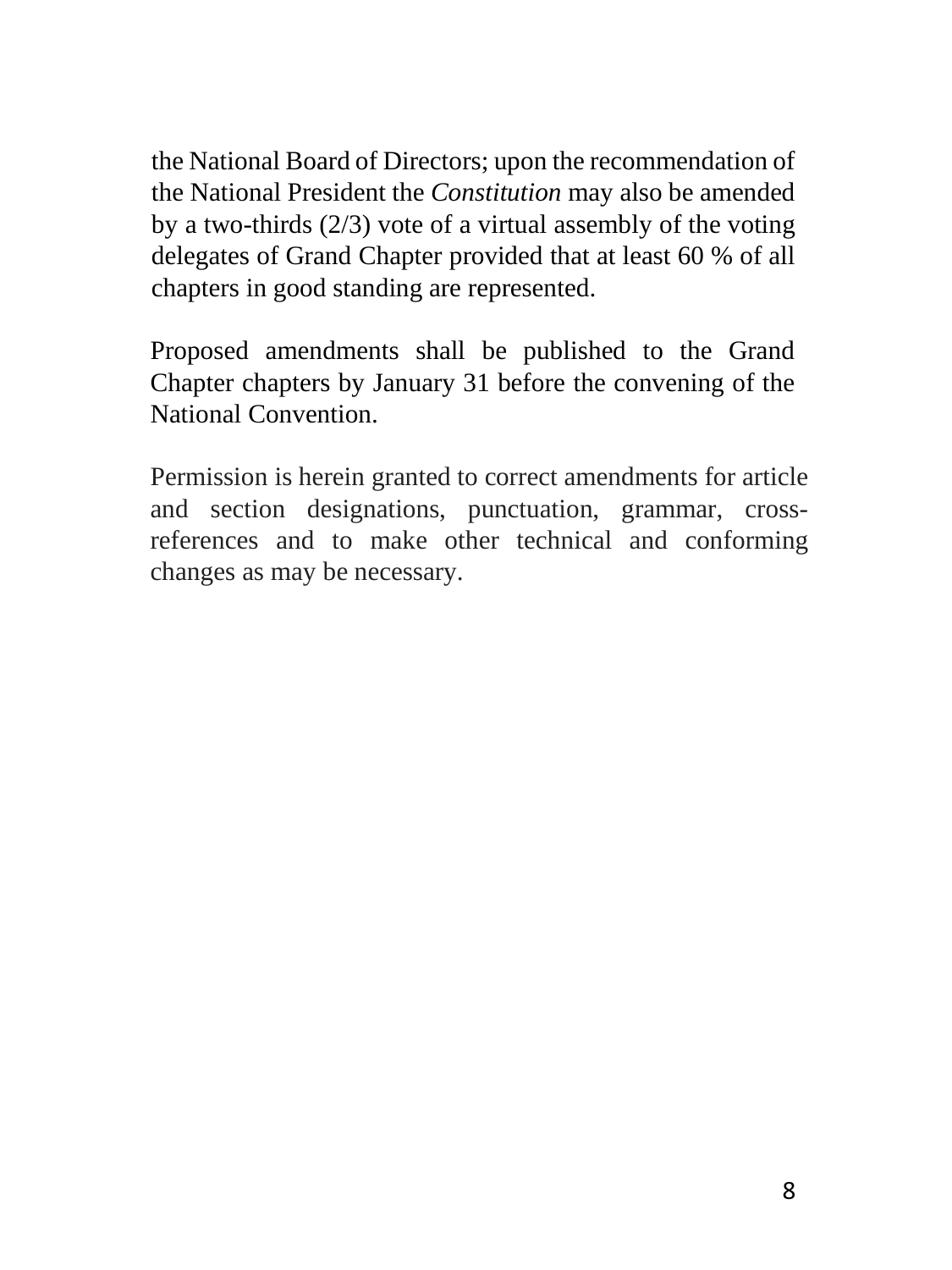## <span id="page-16-0"></span>**THE BYLAWS OF DELTA SIGMA THETA SORORITY, INCORPORATED**

## **ARTICLE I – DEFINITIONS**

The following terms are defined in this article:

- A. A **soror** is a woman who has been duly initiated into the Sorority.
- B. A **member** is any soror who pays dues to a chapter and to Grand Chapter, or who pays a member-at-large fee, or those exempt from payment of Grand Chapter dues and fees as stated in Article X - DUES AND FEES, Section 14. EXEMPTION FROM PAYMENT OF GRAND CHAPTER DUES AND FEES.

## C. **Membership Categories**

- 1. An **alumnae member** is a soror who has paid dues to an alumnae chapter and is not matriculating at a college or university in a program leading to an initial baccalaureate degree or its equivalent. If the soror has not completed her initial baccalaureate degree or its equivalent and has returned to an educational institution to complete requirements for said degree, she has the option of joining the collegiate chapter, provided she has not paid dues to an alumnae chapter.
- 2. A **collegiate member** is a soror who is matriculating at a college or university pursuing work leading to an initial baccalaureate degree or its equivalent.
- 3. An **alumnae member at large** is an alumnae soror who elects to affiliate only with Grand Chapter.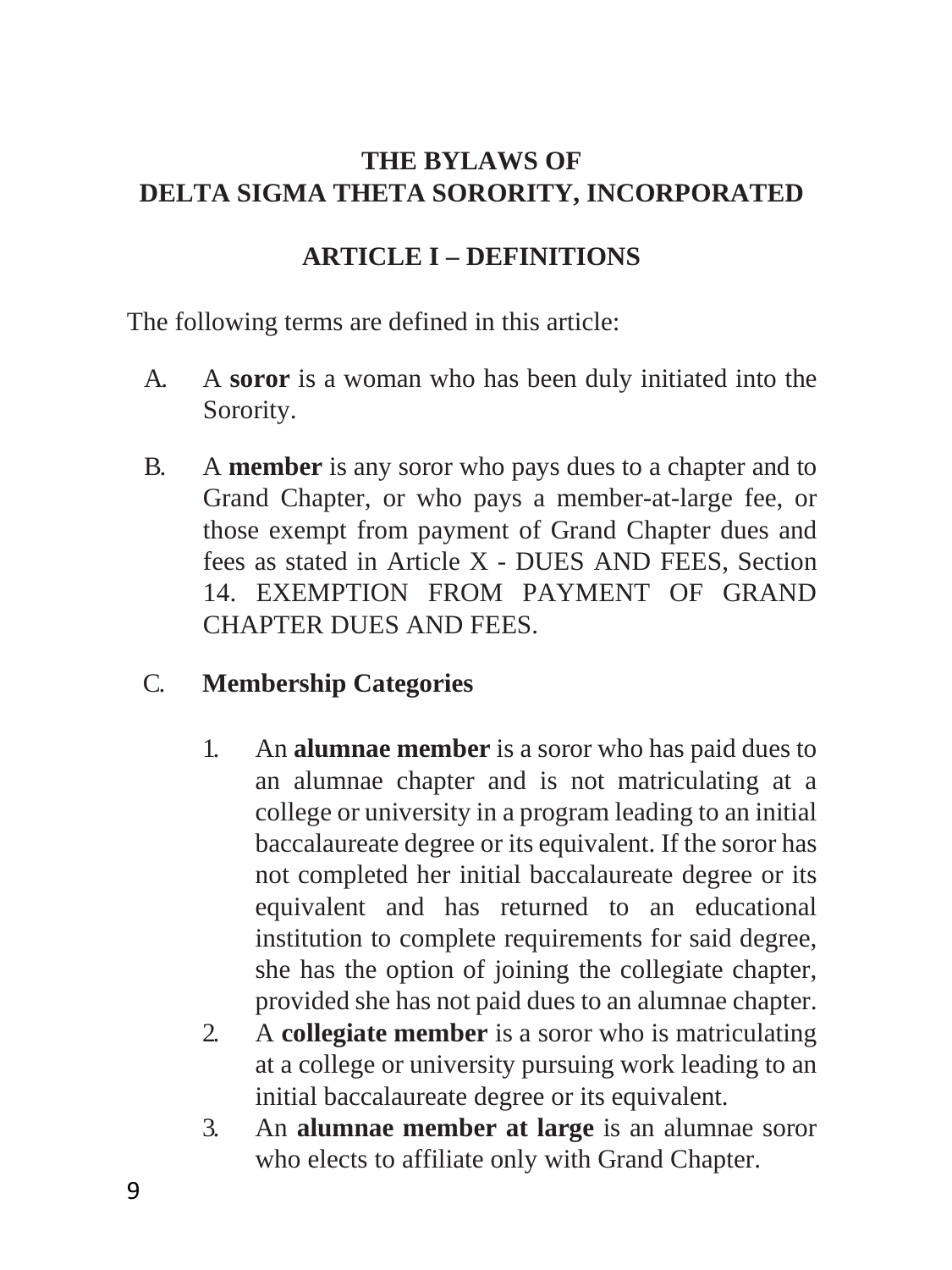- 4. A **collegiate member at large** is a soror who may elect to affiliate only with Grand Chapter. To be eligible for collegiate member-at-large membership, a soror must maintain a cumulative grade point average of 2.75 on a 4.0 scale or a 1.75 on a 3.0 scale **and** be enrolled at a college or university where the **chapter** has been retired or suspended; or the college or university has terminated its support/contract with the Sorority; or the soror has transferred to an institution where there is not a chapter.
- 5. An **Honorary Member** is a soror who has distinguished herself by making an extraordinary contribution in her field. Her accomplishments have resulted in a significant impact on the national or global community.

## D. **Life Memberships**

- 1. A **Life Member** is a soror who has paid in full a Life Membership fee prior to 1963.
- 2. A **Golden Life Member** is a soror who has paid in full one of two specified Golden Life Membership fees.
- 3. A **Diamond Life Member** is a soror who has paid in full the specified Diamond Life Membership fee.
- E. A **chapter** is the local branch of the Sorority designated by geographic location or college or university campus that consists of members who have paid dues to Grand Chapter and the chapter.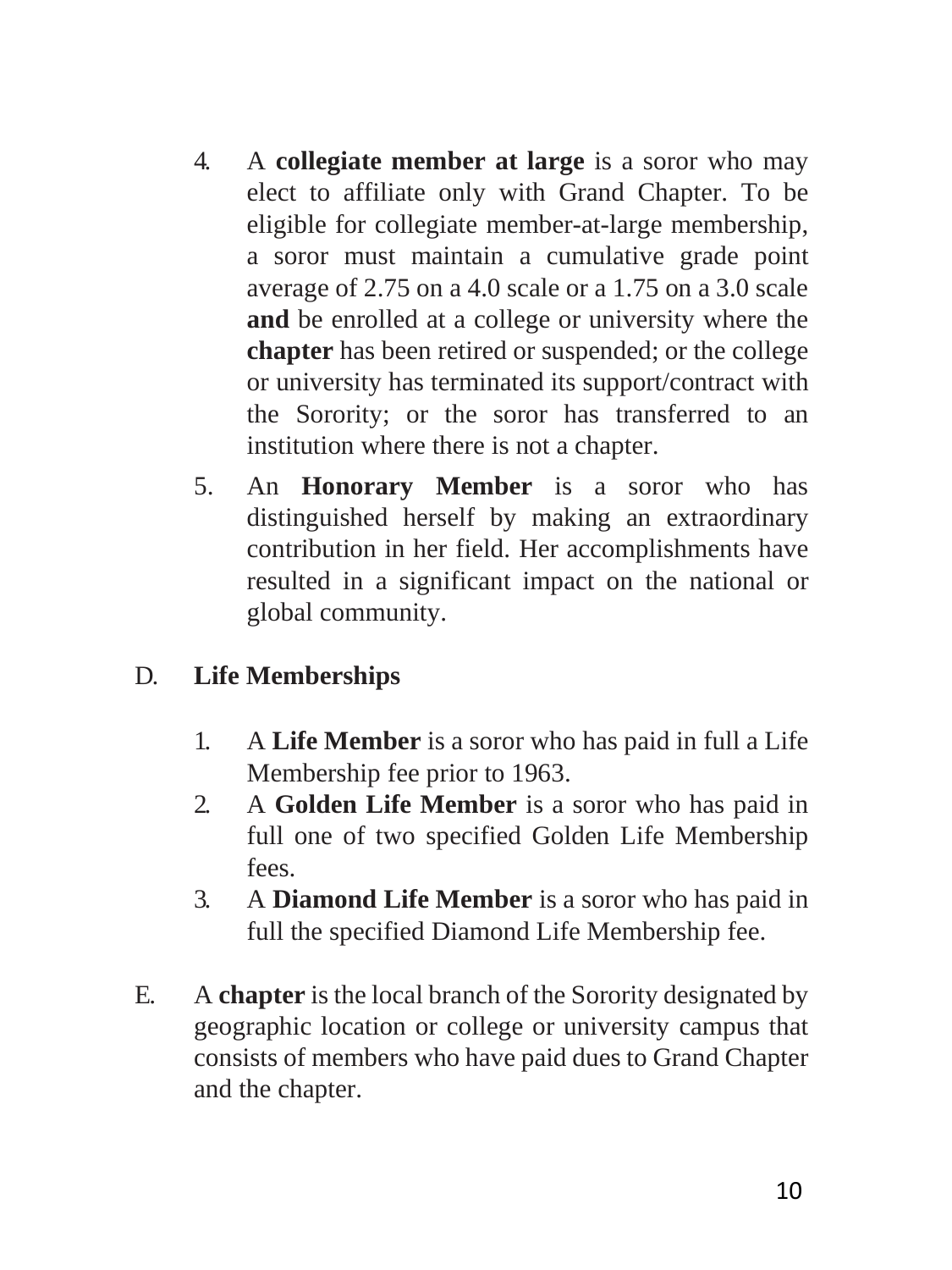## F. **Delegates**

- 1. **Voting Delegate**  the member who has been designated by her chapter to represent it at a National Convention or Regional Conference.
- 2. **Alternate Delegate**  the member who has been designated by her chapter to take the seat of the voting delegate and act in her absence.
- 3. **Non-voting Delegate**  any member who registers for and attends a National Convention or Regional Conference who is neither a voting nor an alternate delegate.
- G. A **quorum** is the minimum number of members who must be present at the meeting for business to be validly transacted.
- H. A **majority vote** is more than half of the votes cast by members entitled to vote, excluding blanks, or abstentions at a properly called meeting. (Example:  $19 \times \frac{1}{2} = 9 \frac{1}{2}$ . 10 votes needed for majority.)
- <span id="page-18-0"></span>I. A **legacy** is a daughter or granddaughter of a soror.

## **ARTICLE II – MEMBERSHIP**

## Section 1. REQUIREMENTS FOR COLLEGIATE MEMBERSHIP INTAKE

- A. Any woman of good character is eligible for collegiate membership in the Sorority provided that she:
	- 1. must demonstrate involvement in public service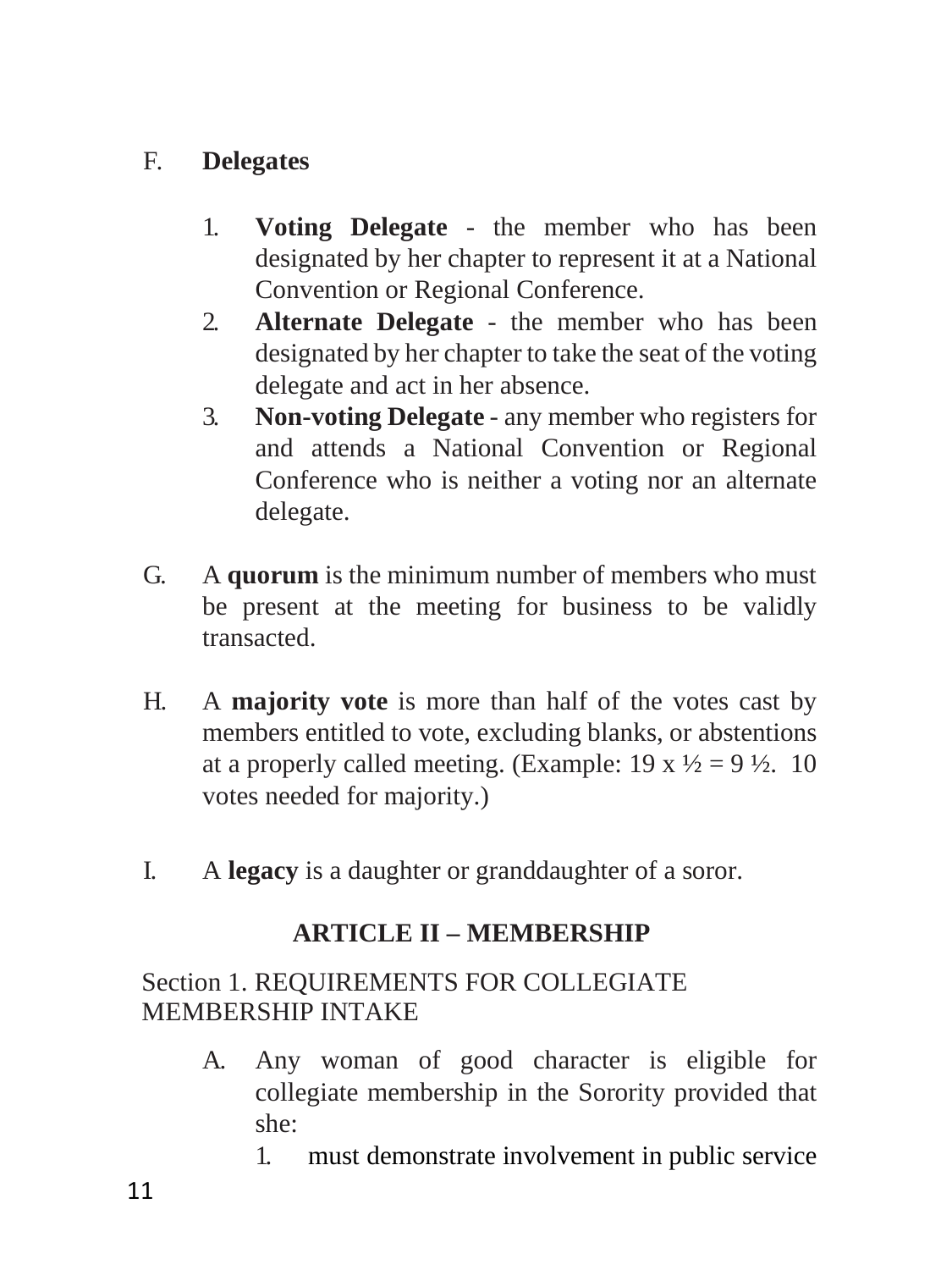activities;

- 2. is matriculating at a college or university, approved by the National Scholarship and Standards Committee, in day, evening or extension classes as a student pursuing work leading to an initial baccalaureate degree or its equivalent;
- 3. has completed at least 24 semester hours or 36 quarter hours at a college or university recognized by the US Department of Education, the Council of Higher Education or the equivalent international accreditation agency and is currently enrolled as a part-time or fulltime student as defined by the college or university;
- 4. has submitted a completed Application for Membership packet which includes an official transcript showing a minimum cumulative grade point average of 2.75 on a 4.0 scale or 1.75 on a 3.0 scale, which transcript must be mailed directly to the chapter from the appropriate college or university;
- 5. has been approved for membership by majority vote of the members of the chapter through which she is to be initiated. The chapter vote is final. Absent a violation of the Sorority's Membership Intake Program, a chapter vote shall be upheld;
- 6. has been approved for membership by the Regional Director of which the initiating chapter is a part;
- 7. has never been a member of, nor has been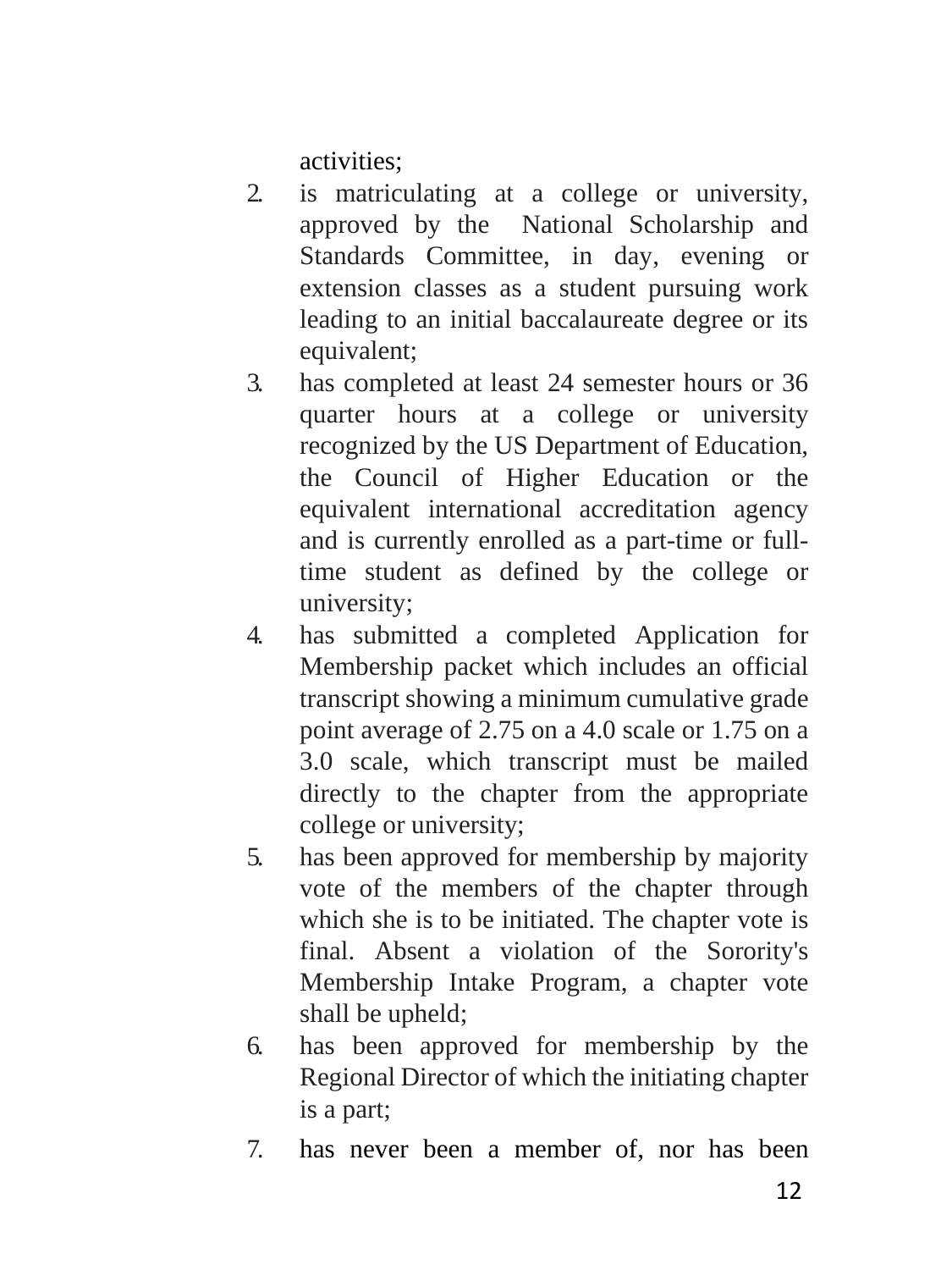expelled from, any society holding membership in the National Pan-Hellenic Council, Inc., the Panhellenic Conference, Inc., the National Multicultural Greek Council, Inc., or the Interfraternity Council;

- 8. meets all financial requirements of the Grand Chapter and the initiating chapter; and
- 9. meets all requirements for membership as outlined in the Administrative Procedures for Membership Intake and procedural manuals approved by the Board of Directors.
- B. Any woman who has received or completed the requirements for a baccalaureate degree or its equivalent is ineligible for membership in a collegiate chapter, even if she remains at that institution to pursue another baccalaureate degree or its equivalent.

## Section 2. REQUIREMENTS FOR ALUMNAE MEMBERSHIP INTAKE

- A. Any woman of good character is eligible for alumnae membership in the Sorority provided that she:
	- 1. must demonstrate involvement in public service activities;
	- 2. lives in a primary residence which must:
		- (a) Be in the chapter service area as identified by the chapter charter or source documentation provided from National Headquarters or Regional Director;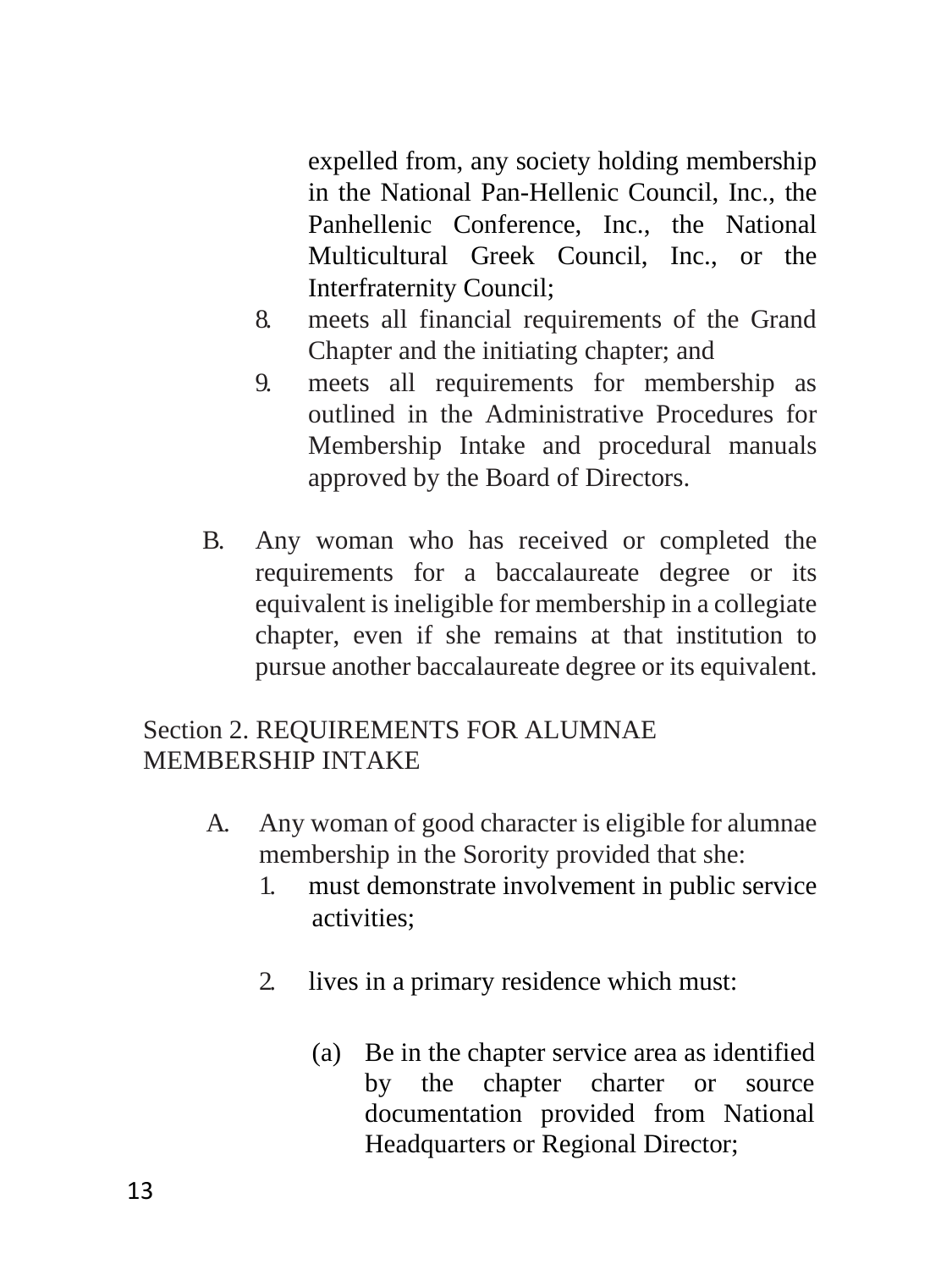- (b) Not be in the service area of any other chapter, and the residence is within the same region, and 50 miles of the chapter's service area.
- 3. holds a baccalaureate or its equivalent or higher degree from an accredited college, university or professional school that is recognized by the US Department of Education, the Council of Higher Education or the equivalent international accreditation agency;
- 4. has submitted a completed Application for Membership packet which includes an official transcript showing a minimum cumulative grade point average of 2.75 on a 4.0 scale or 1.75 on a 3.0 scale, which transcript must be mailed directly to the chapter from the appropriate college or university. The grade point average requirement is not applicable where the applicant demonstrates that:
	- it has been 10 years or more since she has received her baccalaureate degree or its equivalent; or
	- she has received a professional designation equivalent to a master's degree or above; or
	- she has received a post graduate degree or a professional designation equivalent (International Chapters only).
- 5. has never been, nor has been expelled from, any society holding membership in the National Pan-Hellenic Council, Inc., the Panhellenic Conference, Inc., National Multicultural Greek Council Inc, or the Interfraternity Council;
- 6. has been approved for membership by majority vote of the members of the chapter through which she is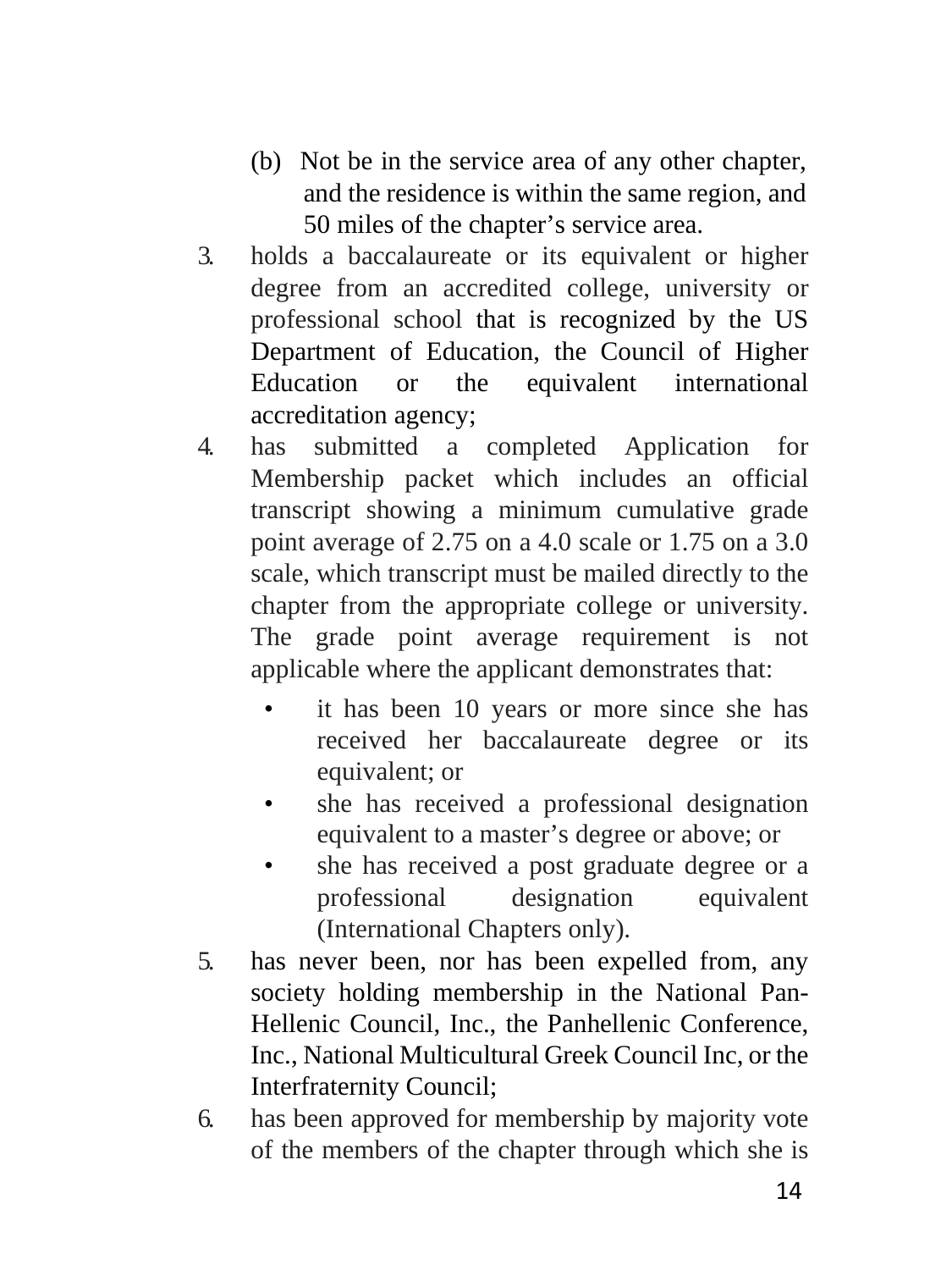to be initiated. The chapter vote is final. Absent a violation of the Sorority's Membership Intake Program, a chapter vote shall be upheld;

- 7. has been approved for membership by the Regional Director of which the initiating chapter is a part;
- 8. meets all financial requirements of the Grand Chapter and the initiating chapter; and
- 9. meets all the requirements as outlined in the Sorority's Membership Intake Program and in the procedural manuals approved by the Board of **Directors**

## Section 3. REQUIREMENTS FOR HONORARY MEMBERSHIP

- A. Honorary Members shall be women who have made extraordinary contributions in their field and have made significant impact on the national or global community consistent with the Sorority's programmatic thrust. An Honorary Member **must** exemplify the Cardinal Principles of the Sorority. An individual may be considered for honorary membership into the Sorority provide she is:
	- 1. recommended by a member or chapter(s) to a Special Committee for Honorary Member Selection appointed by the National President. The Committee should have experience in vetting and identifying prodigious talent;
	- 2. recommended by the Honorary Member Selection Committee to the National Board of Directors:
	- 3. approved by a 2/3 vote of the National Board of Directors; and
	- 4. initiated during the National Convention closest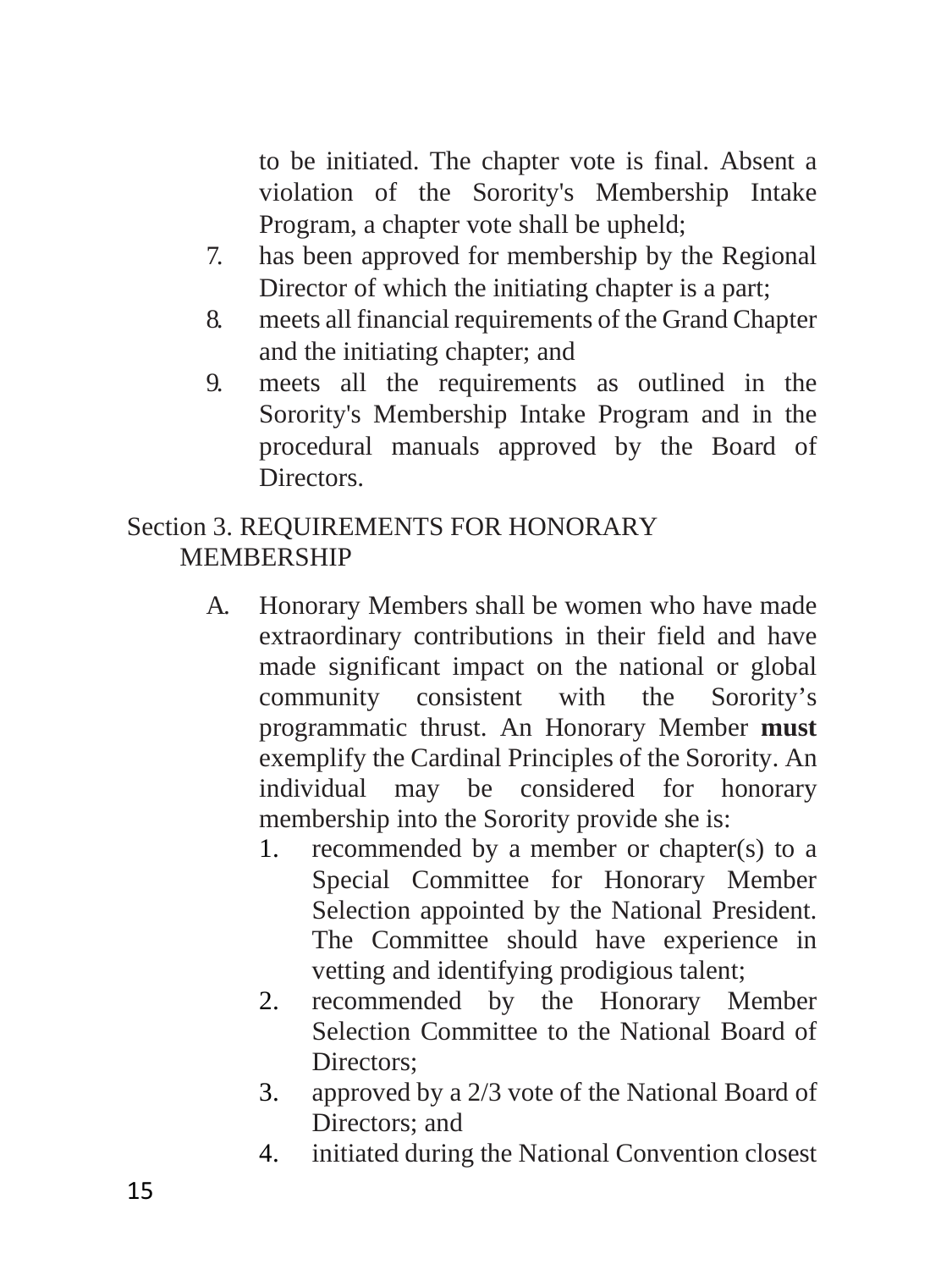to the candidate's acceptance of the Sorority's invitation to become an Honorary Member. The invitation shall be completed within one of two sequential National Convention cycles. Initiation may also occur at a time and place as recommended by the National President and approved by the National Board of Directors.

B. An Honorary Member shall have all privileges of membership except those of voting and holding elective office.

## Section 4. CHAPTER RESPONSIBILITY FOR MEMBERSHIP INTAKE

- A. All chapters shall adhere to the Sorority's Membership Intake Program as outlined in the Administrative Procedures for Membership Intake and procedural manuals in extending membership to applicants receiving the majority vote of the chapter and approval of the Regional Director.
- B. All requests for membership intake must be submitted to the Regional Director for processing between September 1 and March 1 of each fiscal year. All related activities must be completed by April 30.
- C. No chapter shall plan or implement any membership intake activities, procedures, or practices that deviate from the Sorority's Membership Intake Program, except as provided in Section 4-D of this Article.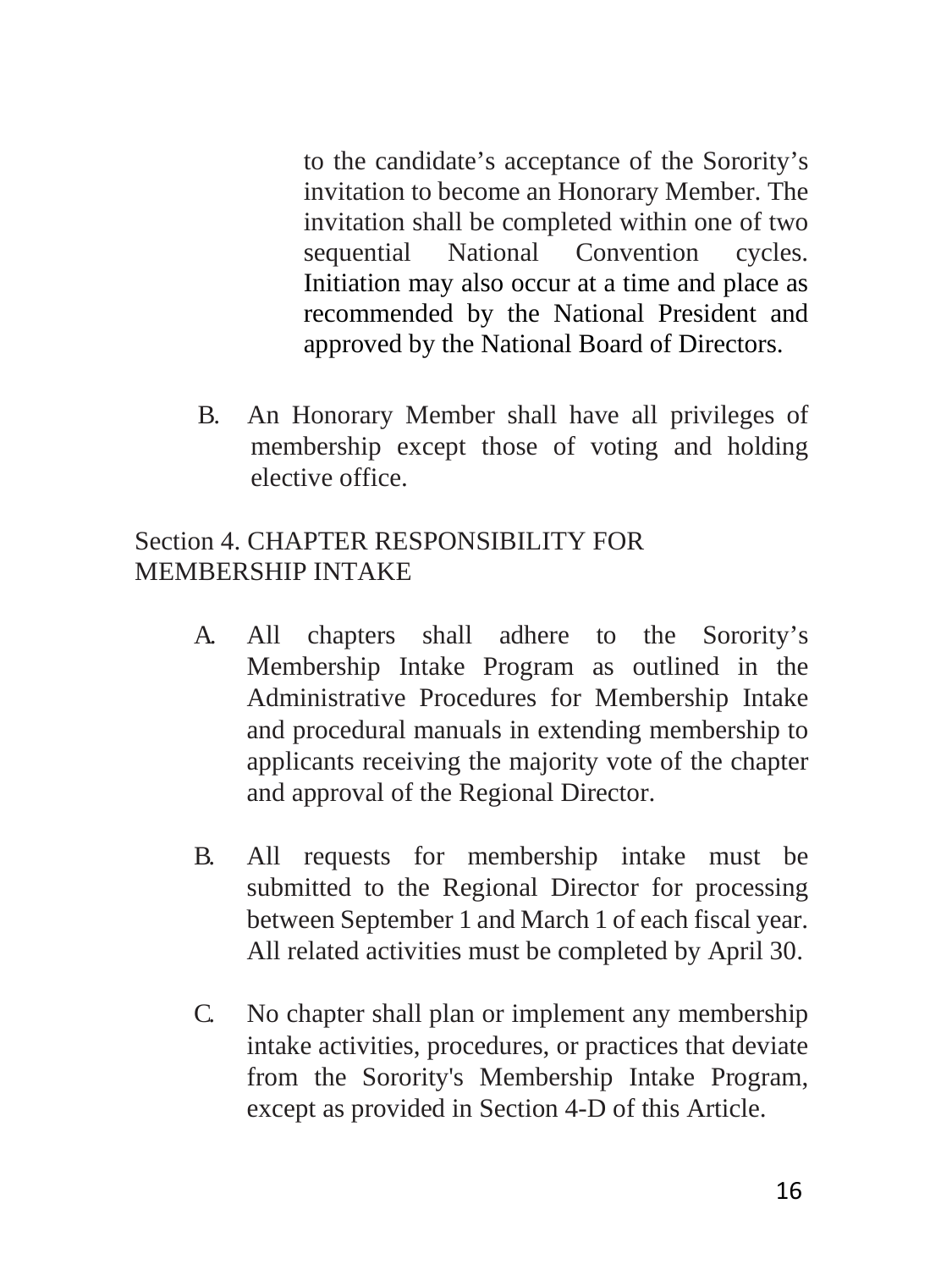- D. A chapter may implement membership intake activities, procedures, or practices that deviate from the Sorority's Membership Intake Program only in those instances where a college or university rules and regulations require such deviation. There shall, however, be no deviation from the academic requirement; in all instances an applicant for membership must meet the academic requirements as stated in ARTICLE II - MEMBERSHIP, Section 1. REQUIREMENTS FOR COLLEGIATE MEMBERSHIP INTAKE.
- E. Individuals may be denied admittance to membership in the Sorority upon written decision of the Regional Director for reasons outlined in the Membership Intake Program of the Sorority.
- F. All applicants that apply for membership will be charged a nonrefundable application processing fee in the amount of \$15 for collegiate and \$30 for alumnae. This is an administrative fee that will be used to defray the chapter expenses associated with the selection process.

## Section 5. REQUIREMENTS FOR MEMBERSHIP IN **CHAPTERS**

- A. Collegiate Chapters
	- 1. Any soror who is matriculating at a college or university while pursuing an initial baccalaureate degree or its equivalent shall be admitted to membership in the chapter that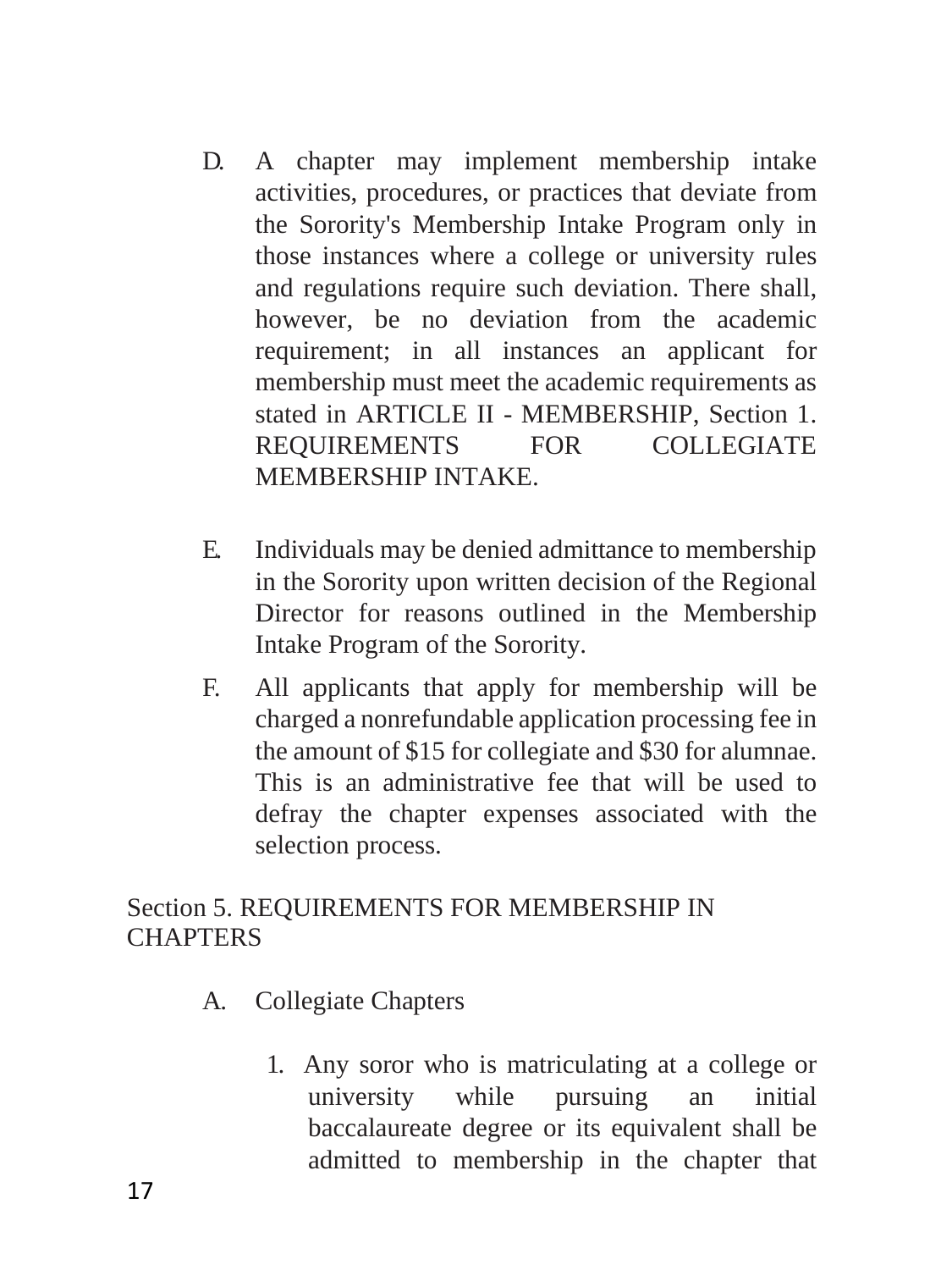serves that campus provided that she:

- a) satisfies all financial requirements of Grand Chapter;
- b) pays dues to that collegiate chapter;
- c) carries a minimum load equivalent to what is required of a half-time student; and
- d) maintain a minimum cumulative grade point average of 2.75 on a 4.0 scale or a 1.75 on a 3.0 scale.
- 2. Any member returning to a college or university to complete requirements for her initial baccalaureate degree or its equivalent may elect to continue membership in an alumnae chapter or become active with the chapter that serves that institution.
- B. Alumnae Chapters
	- 1. Any soror who has completed, or temporarily suspended pursuit of, her baccalaureate degree or its equivalent is eligible to become a member of an alumnae chapter provided that she:
		- a) satisfies all financial requirements of Grand Chapter; and
		- b) pays dues to that chapter.
	- 2. Any alumnae soror may select the chapter of her membership in those communities in which there are two or more alumnae chapters.
	- 3. Receipt of a baccalaureate degree or its equivalent is not required of a soror for alumnae chapter membership.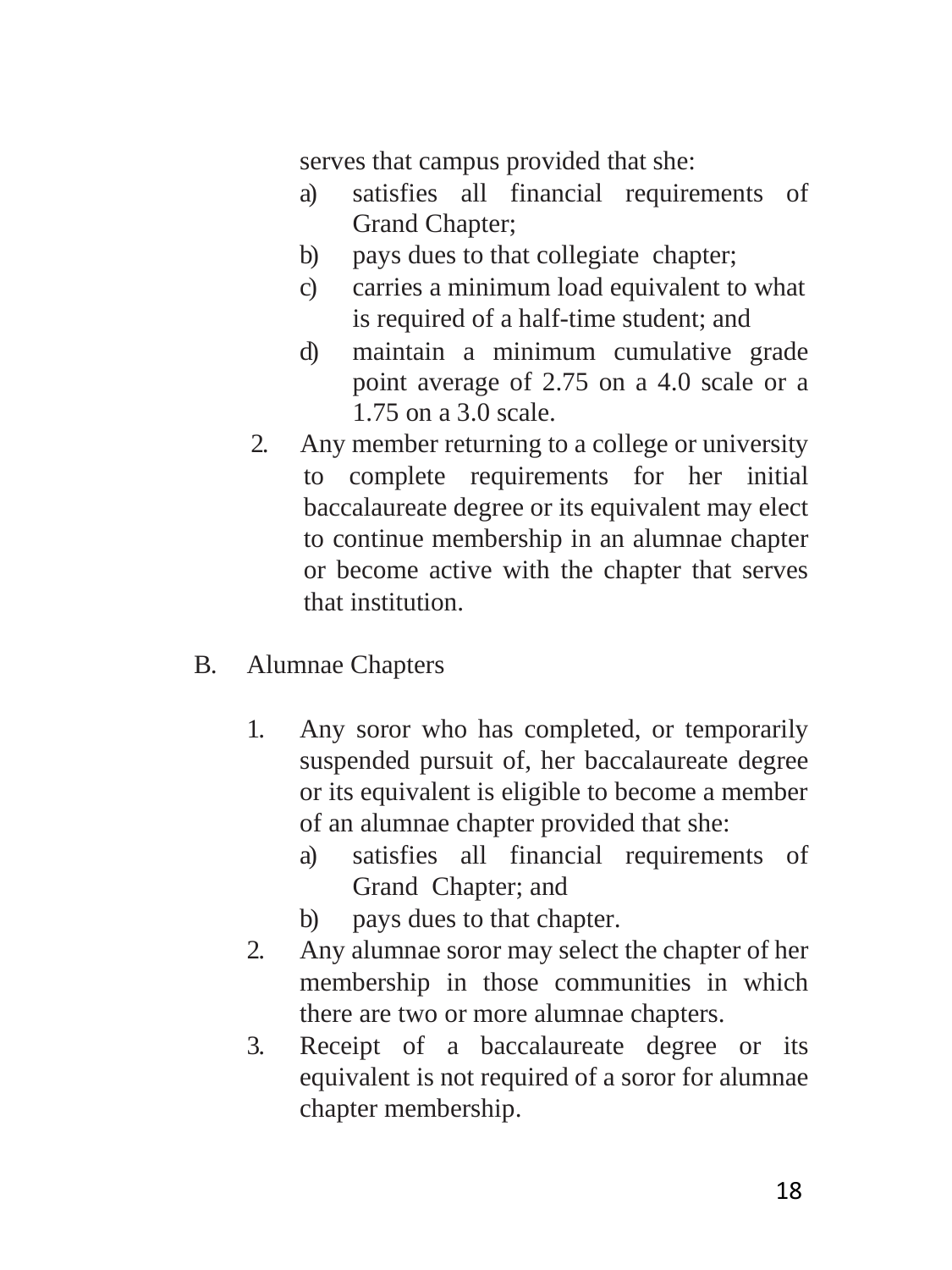- C. Transferring membership from one chapter to another is complete upon:
	- 1. verification of membership in the Sorority;
	- 2. payment of the new chapter's dues; and
	- 3. payment of Grand Chapter dues, or verification of payment through previous chapter.
- D. A soror shall not hold membership in more than one chapter at a time.

## **ARTICLE III – CHAPTERS**

## <span id="page-26-0"></span>Section 1. ESTABLISHMENT AND MAINTENANCE

A chapter of the Sorority shall be established upon the recommendation of the Regional Director with the approval of the National President and National First Vice President.

## A. Collegiate Chapters

A collegiate chapter may be established as a campusbased chapter, a city-wide chapter or a core chapter and shall be composed of collegiate members as defined in ARTICLE II - MEMBERSHIP, Section 5. REQUIREMENTS FOR MEMBERSHIP IN CHAPTERS. Once established, a collegiate chapter with fewer than seven members, must request and receive special dispensation to function in any given sorority year. The Regional Director shall inform the National Scholarship and Standards Committee.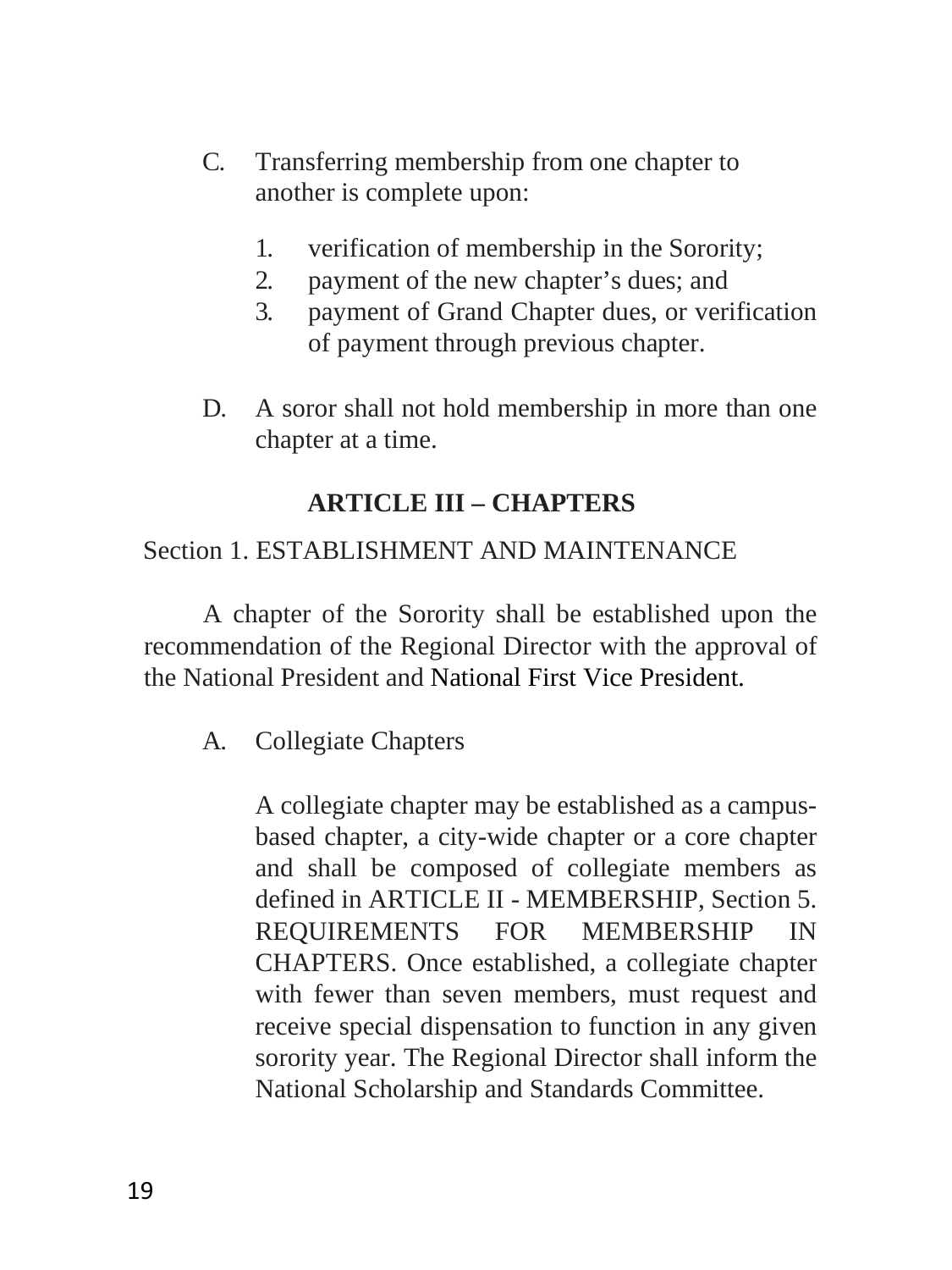- 1. A campus-based chapter may be established at an accredited four-year college or university approved by the National Scholarship and Standards Committee. Said chapter shall consist of a minimum of seven women meeting the requirements of collegiate membership as set forth in ARTICLE II - MEMBERSHIP, Section 5. REQUIREMENTS FOR MEMBERSHIP IN CHAPTERS.
- 2. A city-wide collegiate chapter may be established in a given location. Said chapter shall consist of a minimum of seven women who are matriculating at accredited four- year colleges and universities recognized by the US Department of Education, the Council of Higher Education or the equivalent international accreditation agency and approved by the National Scholarship and Standards Committee. Biennial Letters of Recognition and/or Memorandum of Understanding (MOU) shall be submitted from each institution where citywide collegiate chapters are established in order for the institution to remain a part of the citywide collegiate chapter's charter. The members shall meet the requirements of collegiate membership as set forth in ARTICLE II - MEMBERSHIP, Section 5. REQUIREMENTS FOR MEMBERSHIP IN CHAPTERS.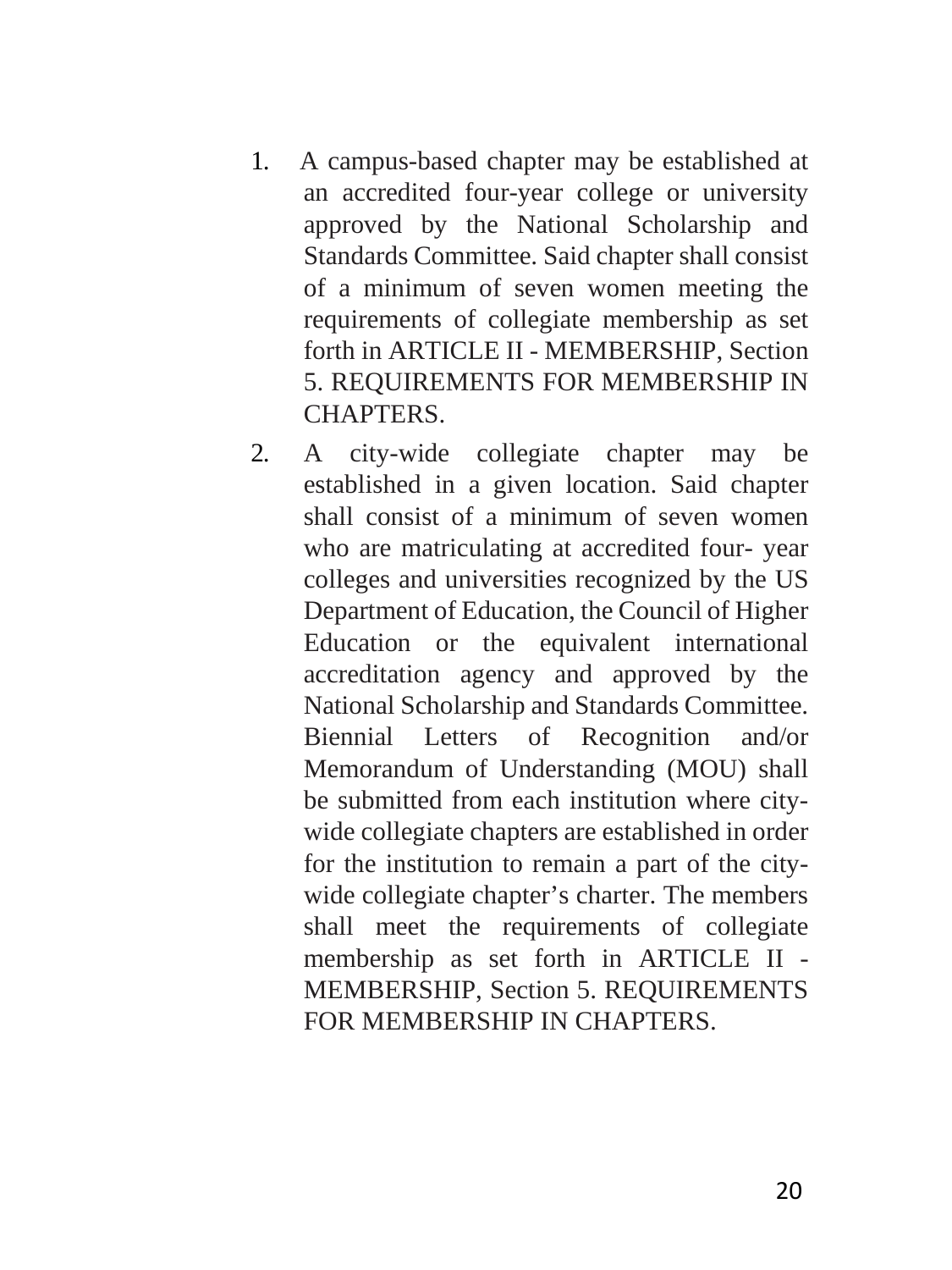- 3. A core collegiate chapter may be established as a campus-based chapter that initiates its members from students at nearby accredited four-year colleges and universities that have been recognized by the US Department of Education, the Council of Higher Education or the equivalent international accreditation agency and approved by the National Scholarship and Standards Committee. Biennial Letters of Recognition and/or Memorandums of Understanding (MOU) shall be submitted from each institution where core chapters are established in order for the institution to remain a part of the core collegiate chapter's charter. A college or university official from each institution that has agreed to host a chapter must provide written consent to the Sorority. Said chapter shall consist of a minimum of seven women who meet the requirements for collegiate membership as set forth in ARTICLE II - MEMBERSHIP, Section 5. REQUIREMENTS FOR MEMBERSHIP IN **CHAPTERS**
- B. Collegiate Chapter Advisors
	- 1. Each collegiate chapter shall have a minimum of two chapter advisors (primary and secondary). Any chapter that does not have a two certified advisors in accordance with the Chapter Management Handbook shall be made inactive by the Regional Director until a primary and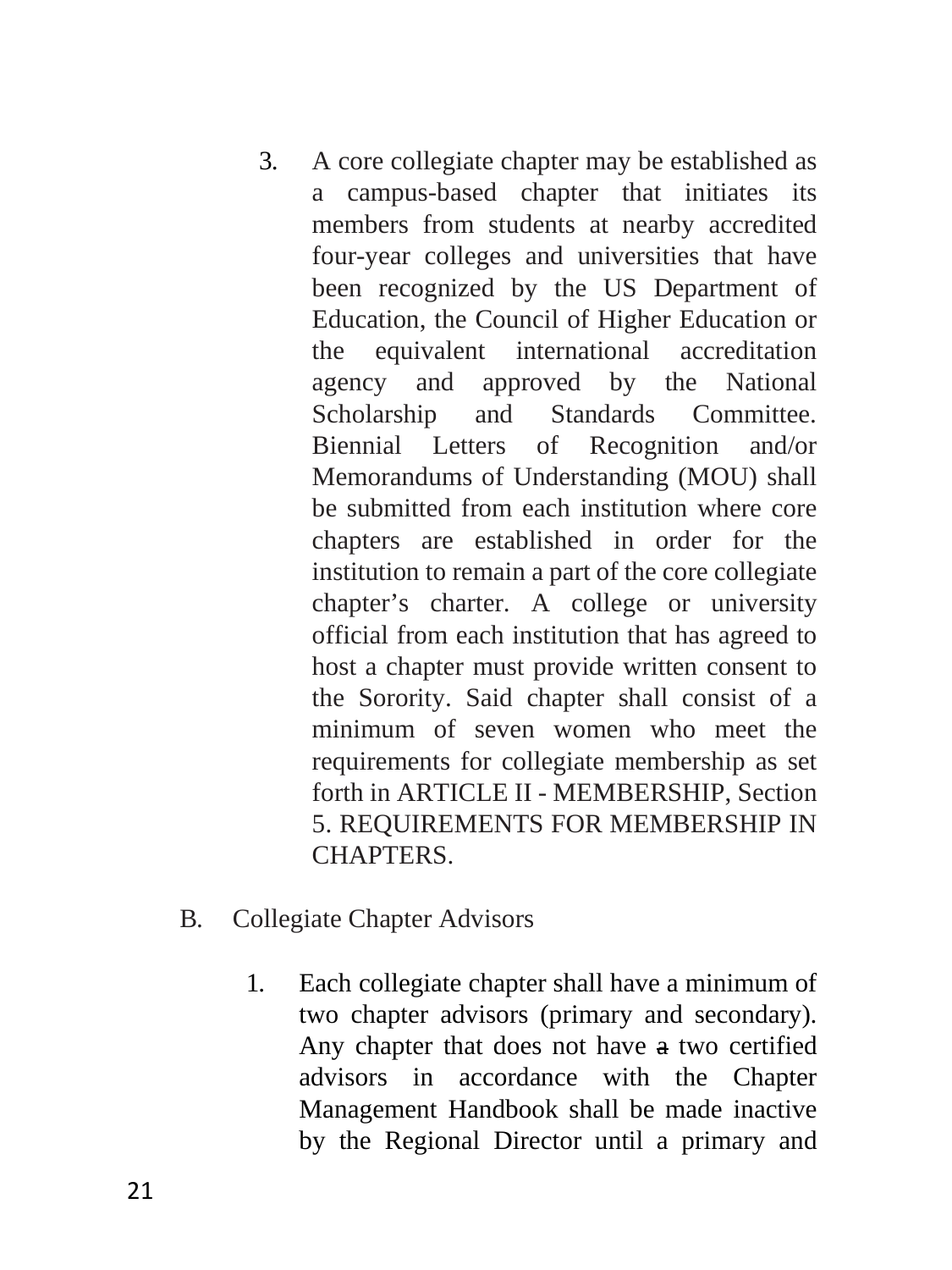secondary advisor has been selected and approved by the Regional Director. Where two advisors are not sustainable, the collegiate chapter must receive approval from the Regional **Director** 

- 2. The advisor(s) shall be selected by a committee of the campus-based chapter, the city-wide chapter or the core chapter and recommended to the chapter for a vote. The committee shall include the president, the vice president and one to three chapter members with the approval of the Regional Director.
- 3. The advisor shall:
	- a) be an alumnae member who resides in the community, and is a member of the alumnae chapter in that community; and
	- b) be a member in an alumnae chapter during the last two years; or
	- c) be a member at large during the last two years who resides in the community; and
	- d) have attended one of the last two National Conventions or Regional Conferences; and
	- e) have attended an advisor's workshop within the last two years; and
	- f) be knowledgeable about policies, procedures and programs of the Sorority.
- 4. Where the collegiate chapter does not have an alumnae chapter within 40 miles of the city or county line of the collegiate chapter, they shall consult the Regional Director to assist in the selection and approval of the closest qualified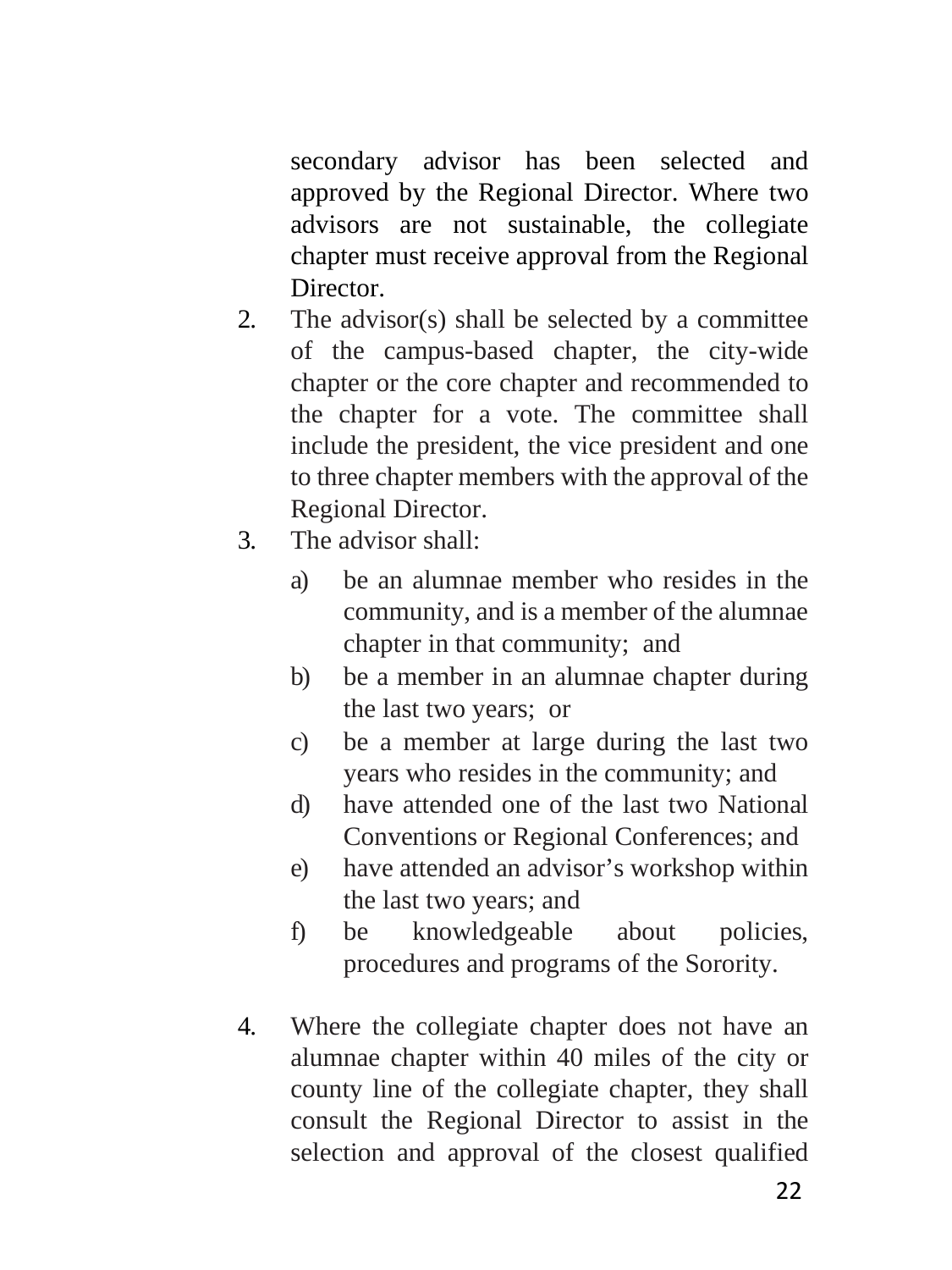member(s) to serve as chapter advisor(s).

- 5. Where a college or university requires that one of its faculty or staff serve as an advisor to a chapter operating on its campus, the chapter shall comply with the institution's regulations in selecting the advisor. If an alumnae member serves on the faculty or staff of such an institution, the chapter shall seek permission from the institution to select the alumnae member as its advisor, with the consent of the alumnae member. Advisors shall also be appointed as provided in this section, unless such selection is contrary to rules of the institution.
- 6. The Regional Director shall approve all special considerations in selecting the advisor(s) and shall inform the National Scholarship and Standards Committee.
- 7. The advisor shall:
	- a) guide collegiate chapters in developing and implementing programs and activities that comply with the Sorority's standards and policies;
	- b) act as a liaison between the collegiate chapter and the alumnae chapter(s); and
	- c) report to the Regional Director on the collegiate chapter's activities.
	- 8. Any advisor(s) who fails to adhere to duties as defined in these Bylaws, ARTICLE III - CHAPTERS, Section 1. ESTABLISHMENT AND MAINTENANCE, the *Chapter Management Handbook* and any specific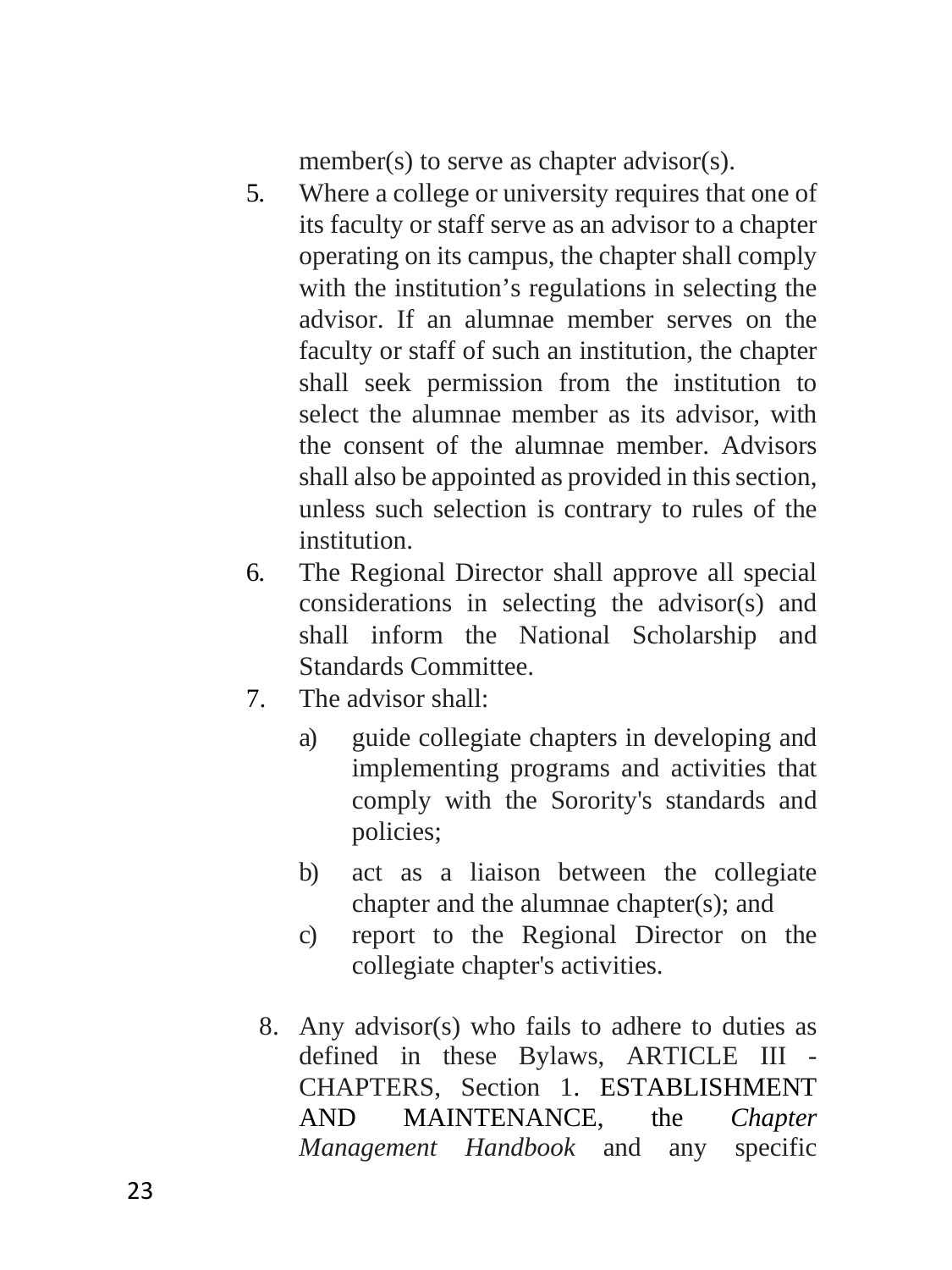directives given by the appropriate officers shall be discharged from her responsibilities as an advisor.

- C. Alumnae Chapters
	- 1. Initial chapter in a geographic area:
		- a) shall be composed of a minimum of 12 alumnae members;
		- b) each soror shall be a member of the Grand Chapter at the time of application;
		- c) each member shall reside in the area where the chapter is to be seated; and
		- d) the applicants must submit evidence that;
			- (1) the proposed chapter is capable of meeting continuing requirements of Grand Chapter;
			- (2) the community can support a chapter; and
			- (3) the proposed chapter is capable of meeting community needs.
	- 2. Once established, a chapter with fewer than 12 members must request and receive special dispensation to function in any given sorority year. The Regional Director shall inform the National Scholarship and Standards Committee.
	- 3. Additional chapters in the same geographic area.
		- a) Any chapter established within 40 miles of the city or county line (herein referred to as the same geographic area) of an existing alumnae chapter is considered an additional chapter.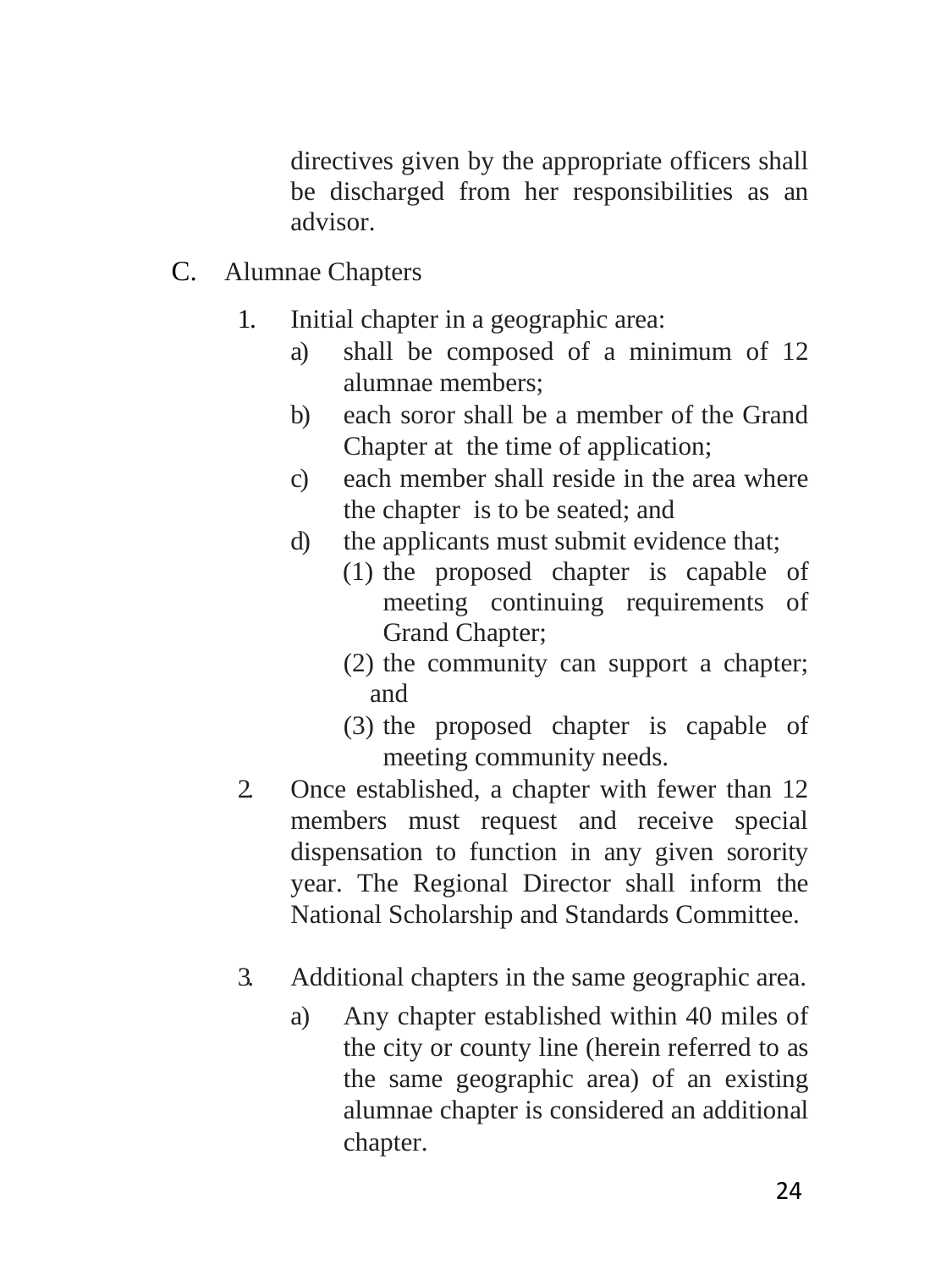- b) The application for chartering must consist of 24 members. Each additional chapter established in the city or locale shall be comprised of 12 additional members beyond the number required for the last chapter established - the third chapter  $(24 + 12 = 36$ members); the fourth chapter  $(36 + 12 = 48$ members).
- c) All members submitting an application for the additional chapter must live in the area where the chapter is designated to serve.
	- (1) The jurisdiction of the additional chapter shall be the area assessed.
	- (2) Any new member initiated must reside in the area being served.
- d) the group of members submitting an application for an additional alumnae chapter must submit evidence that:
	- (1) the community can support an additional chapter;
	- (2) the proposed chapter shall be capable of meeting continuing requirements of Grand Chapter; and
	- (3) the assessment of community needs clearly defines the social, educational and economic issues of the area.
- e) A notice of filing of the application for an additional chapter shall be submitted to the existing chapter(s) in the area following the submission of the application to National Headquarters.
- f) Each soror shall be a member of the Grand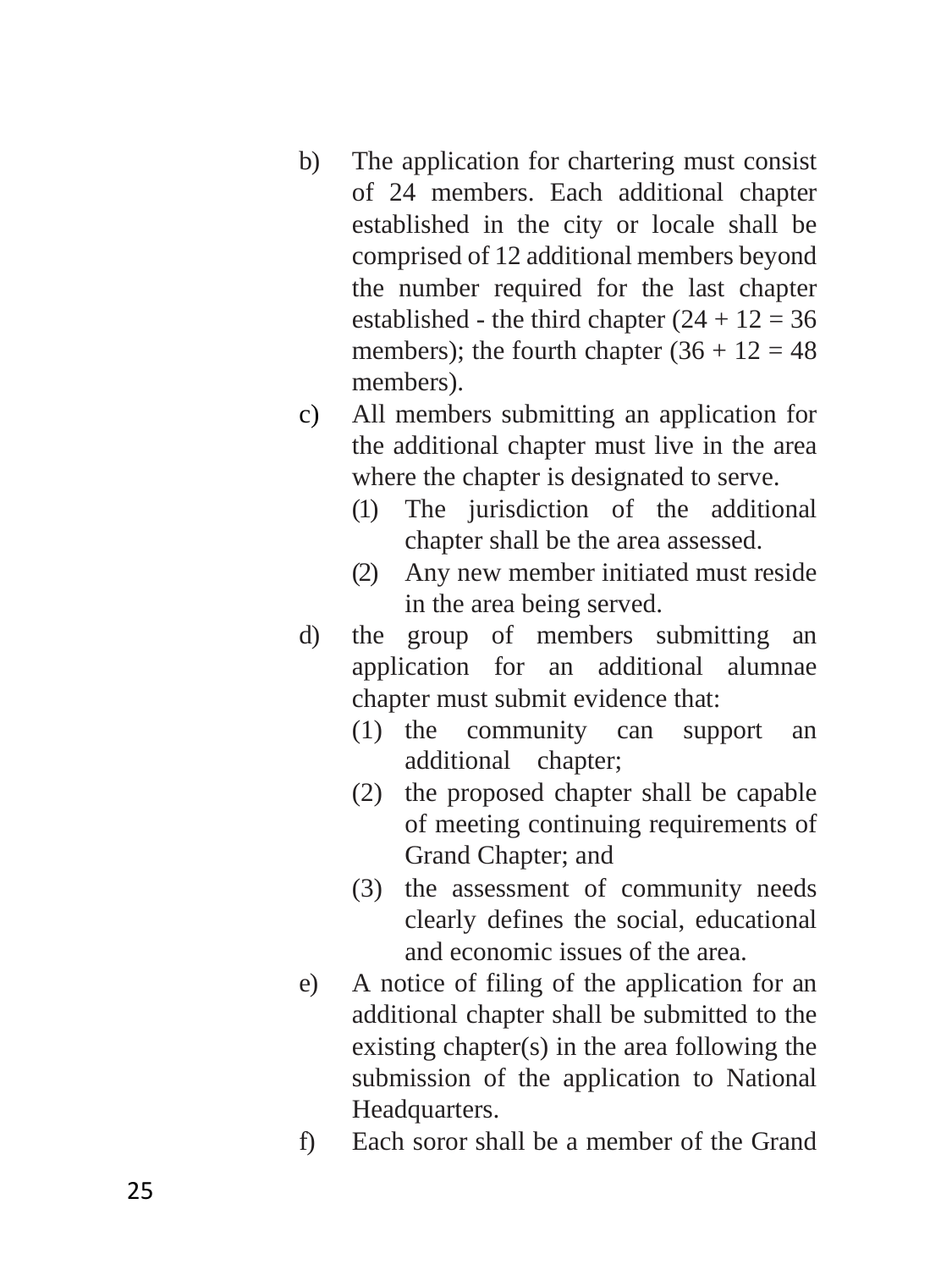Chapter at the time the application is made.

- 4. A coordinating council, to include the presidents of the various chapters, must be established in cities where there are more chapters of the Sorority to ensure coordination of programming, scheduling of events, eliminating duplication of functions and establishing boundaries within which each chapter is to operate. This activity will be monitored by the Regional Director.
- 5. Upon recommendation of the Regional Director, and the approval of the National First Vice President and the National President, the National Secretary shall issue a charter for the new chapter, which shall be established by the Regional Director.
- 6. All applications for Chapter Establishment must be submitted for processing between September 1 and March 1 of each year, and all related activities must be completed by April 30.
- D. Incorporation by Chapters Prohibited

Chapters shall not incorporate but rather shall operate under the umbrella of the Grand Chapter, Delta Sigma Theta Sorority, Incorporated. Non-United States military-based international chapters shall be incorporated separately by Grand Chapter, Delta Sigma Theta Sorority Incorporated upon the recommendation of the National President and approval by the Board of Directors.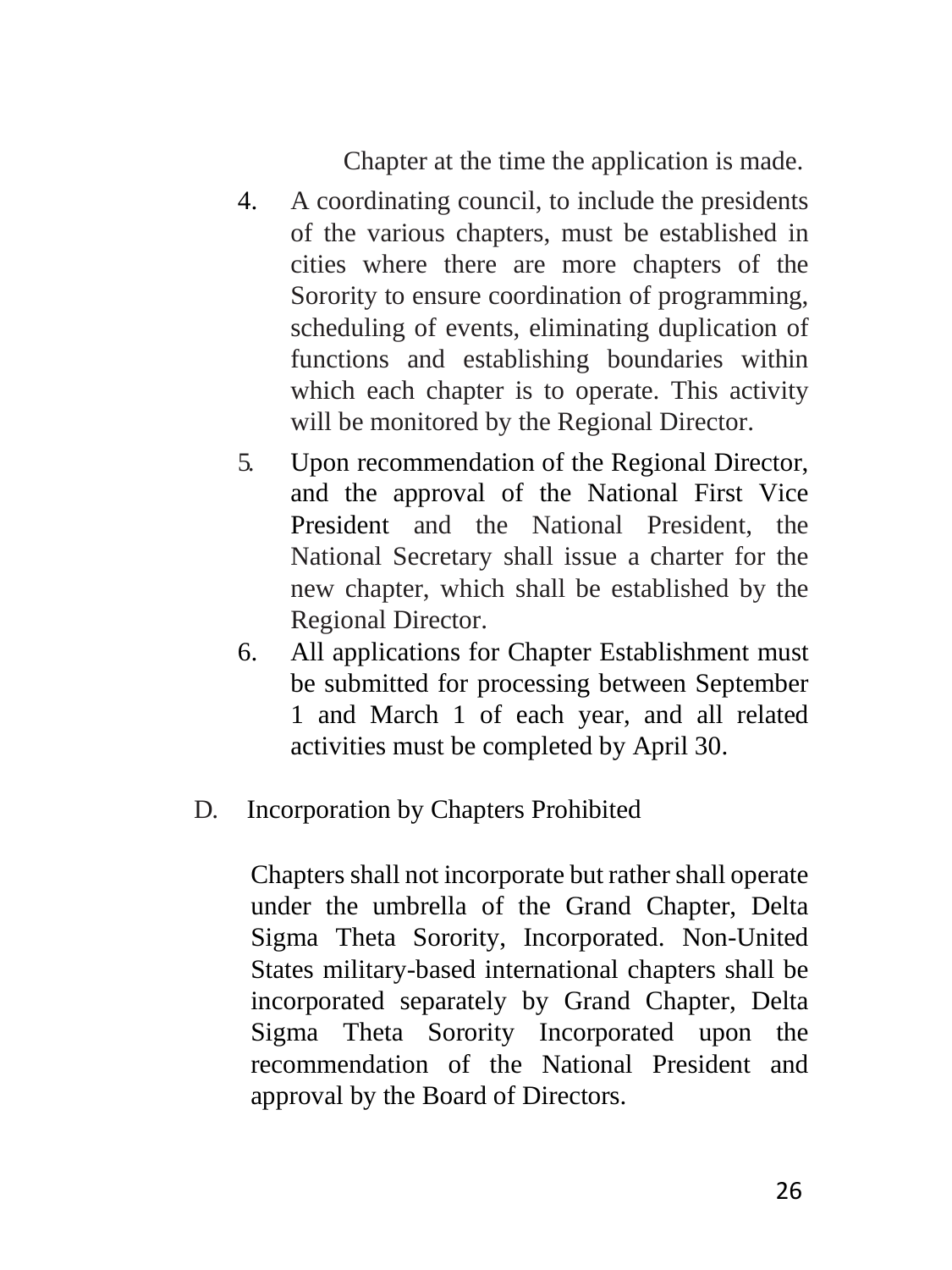## Section 2. NOMENCLATURE

- A. Collegiate chapters shall be designated by the letters of the Greek alphabet, beginning with Alpha and rotating in regular order to Omega. After the alphabet is exhausted, the letter "Alpha" is assigned as a constant component for the names of the chapters in these groups, placed first. When the alphabet is next exhausted, it will begin with "Beta" as the first constant component, and so on. The given name (the second component of the chapter name) shall rotate successively through the Greek alphabet in like manner. For example, Alpha Alpha, Alpha Beta, Alpha Gamma, etc. When the double alphabet is exhausted, chapter names will be assigned using three Greek letters. For example, Alpha Alpha Alpha, Alpha Alpha Beta, etc. A chapter shall not be assigned the name of any existing member group of the National Pan-Hellenic Council, Inc., the Panhellenic Conference, Inc. or the National Multicultural Greek Council, Inc.
- B. The initial alumnae chapter in a geographic area shall be identified by the name of the city and state in which it is located. Each additional alumnae chapter in the same geographic area shall submit a name along with the application, which meets the following criteria:
	- 1. incorporates official name of municipality or locale where the chapter is to be seated or chartered; for example, Detroit Motor City Alumnae, Boston Harbor City Alumnae; and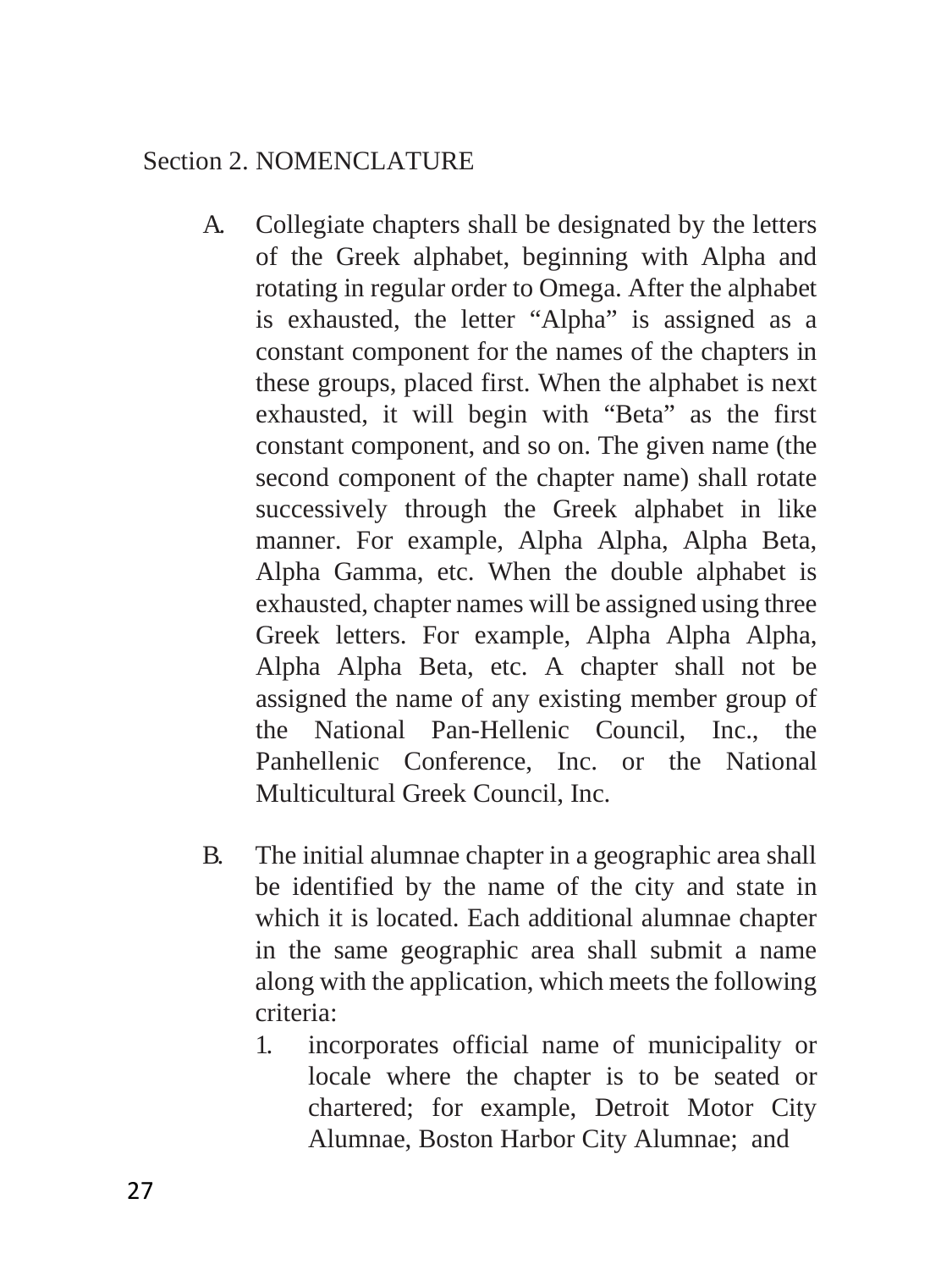- 2. this name shall be submitted to the Regional Director, the Chair of the National Scholarship and Standards Committee, and the National President.
- C. The final determination of the name of an alumnae chapter in an area shall be made jointly by the officers approving the chapter charter.

## Section 3. CHAPTER RULES OF ORDER AND POLICIES AND PROCEDURES

 All chapters shall be governed by Grand Chapter *Constitution and Bylaws* and shall execute an operating agreement as prescribed by the Sorority from time to time to include chapter promulgated Rules of Order and Policies and Procedures. The Rules of Order and Policies and Procedures shall be submitted to the National Scholarship and Standards Committee for review, approval and compliance, and thereafter when amended by two-thirds vote of the chapter members present and voting.

## Section 4. CHAPTER RESPONSIBILITY

- A. Each chapter shall:
	- 1. remit dues to National Headquarters as provided in ARTICLE X - DUES AND FEES for all members of the chapter;
	- 2. keep a record of all income and disbursements in a form prescribed by the Grand Chapter or according to generally accepted accounting principles;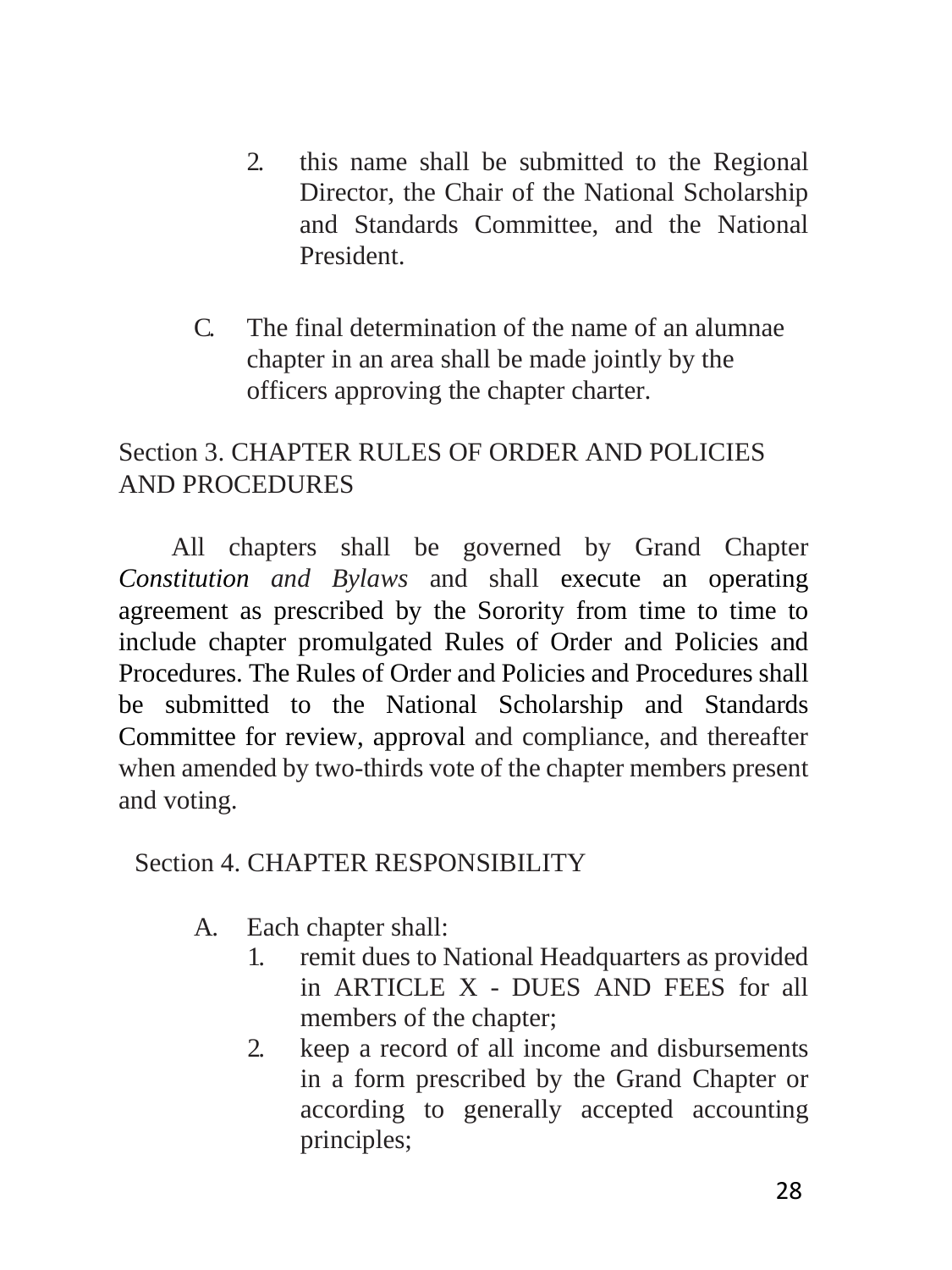- 3. file all records and reports as required by the Grand Chapter; be represented at each National Convention;
- 4. be represented at every Regional Conference of its region;
- 5. give evidence of a local program consistent with the national program of the Sorority;
- 6. meet the corporate requirements of Grand Chapter by submitting annually the required fees, reports and forms listed on the Corporate Accountability Form;
- 7. be required to carry general liability insurance in an amount as designated by the Sorority and approved by the National Board of Directors;
- 8. be covered by general bonding insurance which shall be provided through Grand Chapter; and
- 9. be required to pay corporate fees as set out in ARTICLE X - DUES AND FEES, Section 4. CORPORATE FEES.
- B. In the event that the Grand Chapter is caused to incur legal expenses, including but not limited to, attorneys' fees, settlement amounts, judgment awards, interest and costs, as the result of claims or lawsuits arising out of the contracts, acts or conduct of a particular chapter, its officers or members, the chapter from which such claim or lawsuit arose shall be liable to reimburse the Grand Chapter for all such expenses upon terms satisfactory to the National Board of Directors. Failure of a chapter to make such reimbursement shall result in the imposition of such disciplinary action against the chapter, as the National Board of Directors deems appropriate.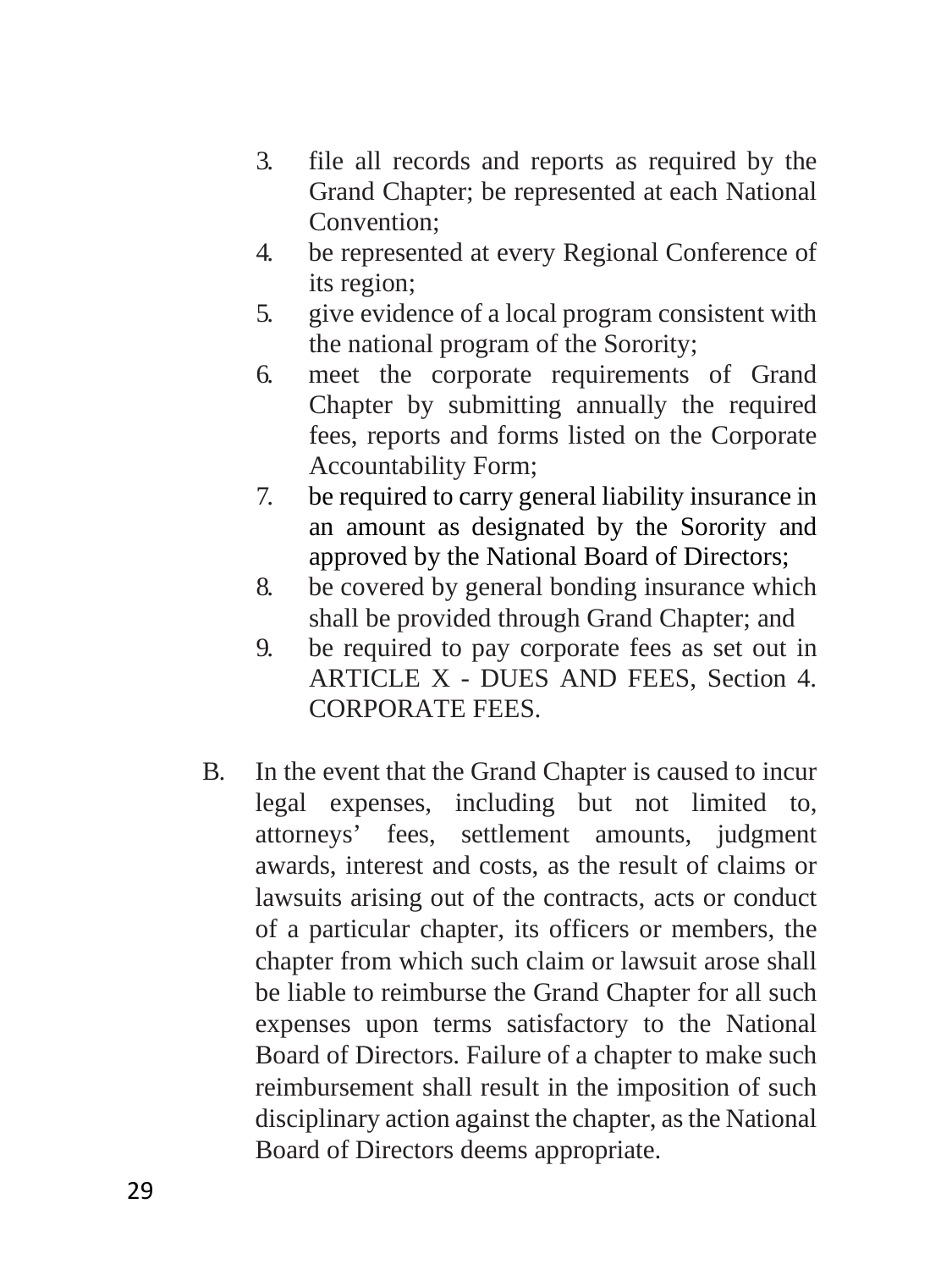- C. Any chapter failing to remit the required fees, reports and forms shall be declared inactive immediately, and shall not proceed with the chapter program or membership intake until all corporate requirements are met and the Regional Director declares that the chapter is in compliance.
- D. Active status for failure to remit fees shall be resumed only upon payment of said fees to National Headquarters.
- E. Chapter Audit Requirement The books of a chapter shall be audited by a certified public accountant or an audit committee within 60 days of the close of each fiscal year. A copy shall be submitted to National Headquarters by August 31<sup>st</sup>.

## **ARTICLE IV – REGIONS**

# Section 1. OFFICERS

The officers of the region shall be: Regional Director Regional Representative

## Section 2. MEMBERS

Chapters in the region as designated by the Grand Chapter shall be the members of the region.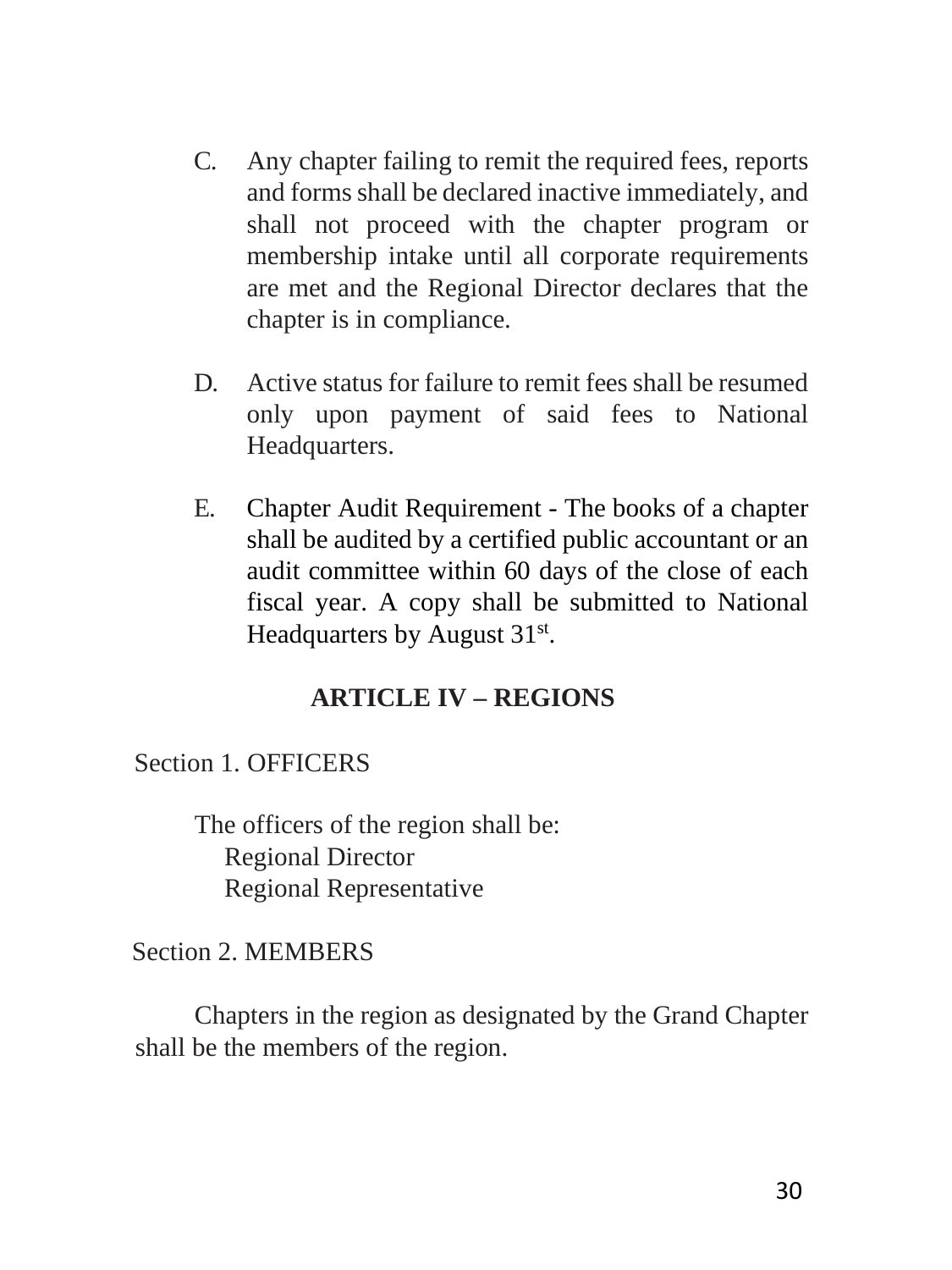## Section 3. BUSINESS

- A. The business of the Regional Conference shall consist of:
	- 1. such matters as are referred to the Conference by the National Convention;
	- 2. such matters as are referred to the Conference by the National Board of Directors;
	- 3. recommendations to the National Board of Directors for Grand Chapter programs;
	- 4. interpretation of the Grand Chapter policies and programs to chapters of the Sorority;
	- 5. internal development workshops and training leading to more effective participation of members in the chapters of the Sorority; and
	- 6. election of Regional Directors, Regional Representatives, and other officers as may be authorized by these Bylaws.

# **ARTICLE V – DUTIES OF NATIONAL AND REGIONAL OFFICERS**

# Section 1. NATIONAL PRESIDENT and CHAIR OF THE NATIONAL BOARD OF DIRECTORS

- A. It shall be the duty of the National President to provide leadership, administrative guidance and direction to the structure and programming of the Sorority and the National Board of Directors. She shall:
	- 1. serve as Chair of the National Board of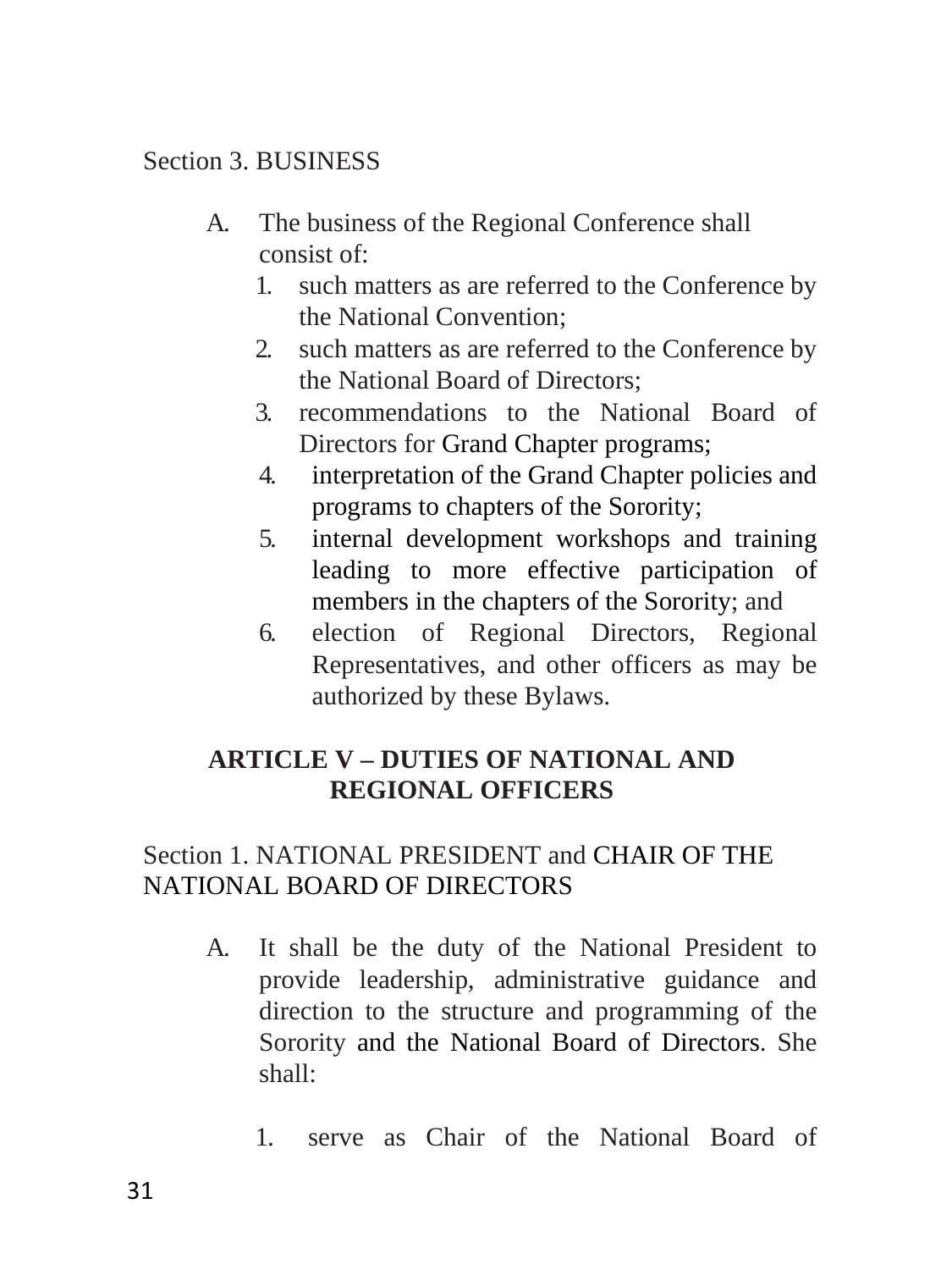Directors:

- 2. serve as Chair of the National Convention Committee:
- 3. preside over the National Convention;
- 4. enforce the *Constitution and Bylaws*; Code of Conduct, policies and procedures, and other governing documents of the Sorority;
- 5. recommend to the National Board of Directors, for election, Chairs of National Standing Committees and Commissions for membership on the National Board of Directors.
- 6. appoints members of National Committees, National Commissions, and National Convention Officers;
- 7. recommend to the National Board of Directors the removal of any elected national officers or elected regional officer who fails to perform the duties of her office;
- 8. perform such ceremonies of the Grand Chapter as may be necessary and appropriate;
- 9. strengthen public relations and maintain cooperative relations with other organizations;
- 10. serve as ex officio member of all national committees and commissions except the National Nominating Committee and the National Scholarship and Standards Committee, with whom she may meet at its request;
- 11. in concert with the Executive Committee, provide organizational direction for the National Headquarters and serve as the immediate supervisor of the Executive Director and ensure that the established policies of the Grand Chapter and the National Board of Directors are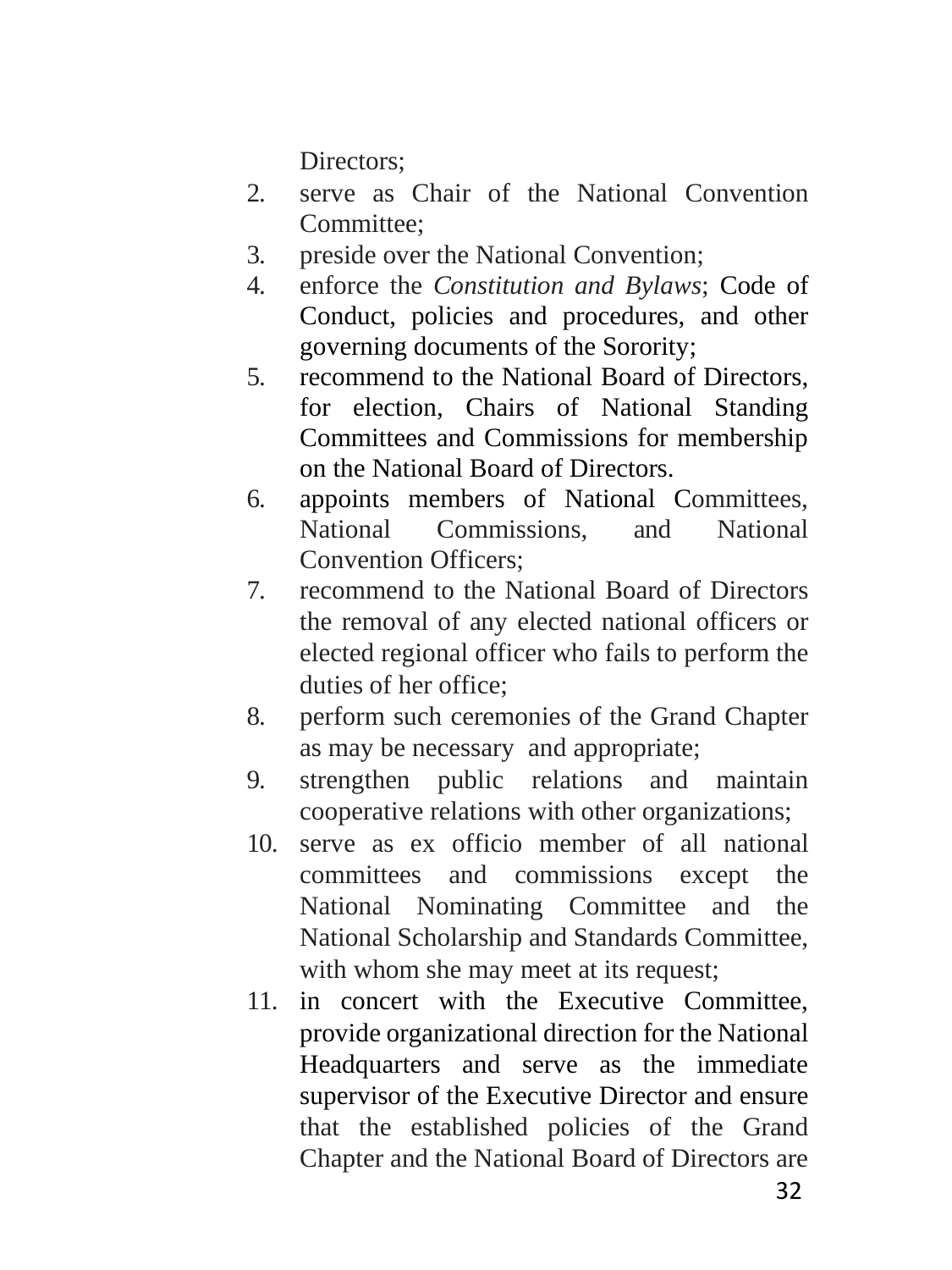executed;

- 12. stimulate growth and development of the organization;
- 13. exercise all powers and duties generally pertaining to the office of National President and Chair of the National Board of Directors;
- 14. work with the Regional Directors in coordinating their efforts and maintaining alignment and unity in the Sorority's objectives and program;
- 15. serve as an ex officio member of the Board of directors of any related organization of the Sorority; and
- 16. be responsible for a corporate report to the National Convention which would include program status, financial status and program projection.

## Section 2. NATIONAL FIRST VICE PRESIDENT

- A. It shall be the duty of the National First Vice President to:
	- 1. serve as Chair of the National Scholarship and Standards Committee;
	- 2. perform all the duties of the office of the National President in the absence, incapacitation, or at the request of the National President;
	- 3. oversee the establishment of chapters
	- 4. coordinate the leadership transition meetings for both Grand Chapter and Regional Leadership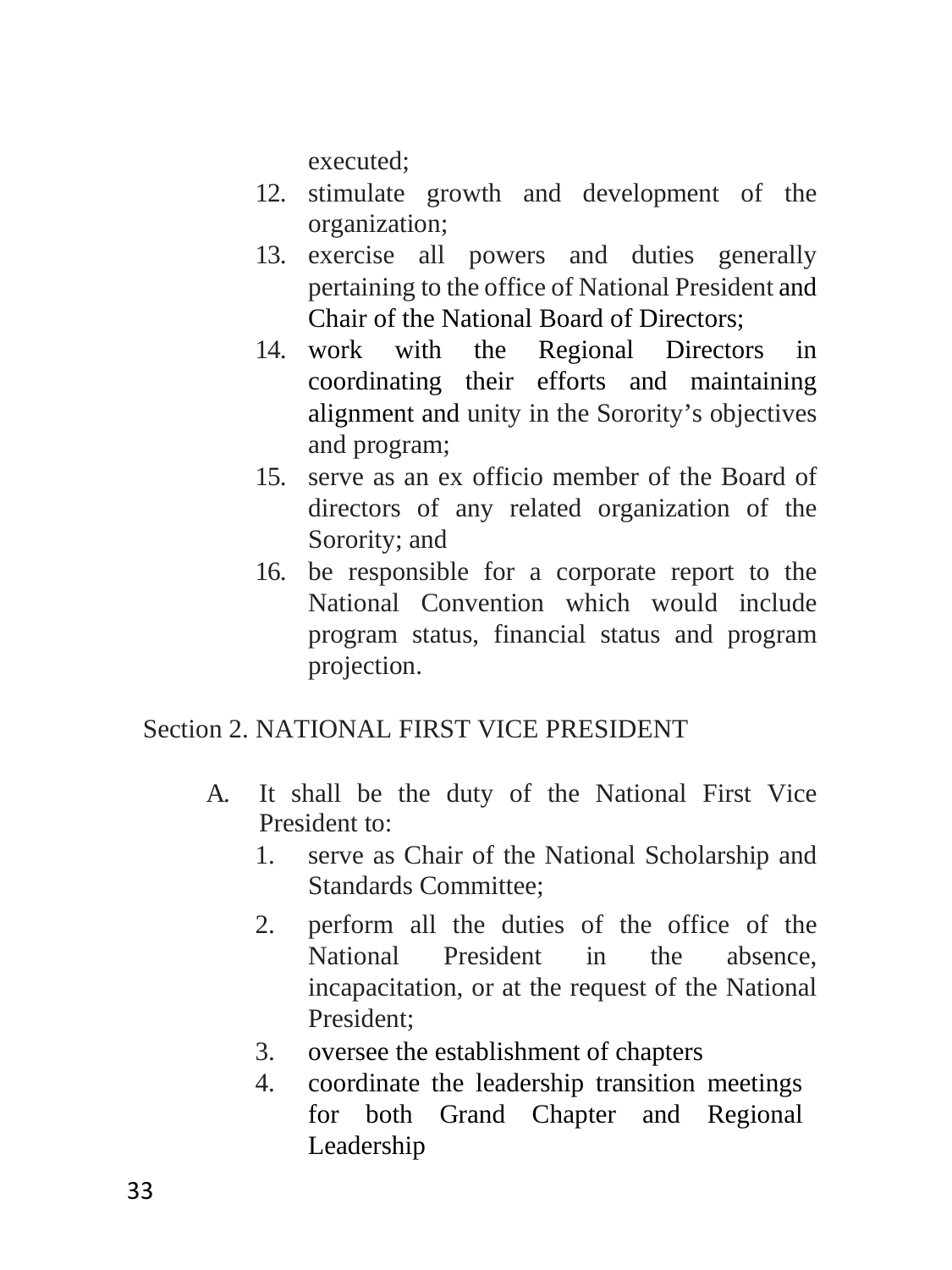- 5. orient and provide ongoing training for Regional Directors and Regional Representatives
- 6. assist with development and implementation of reclamation

## Section 3. NATIONAL SECOND VICE PRESIDENT

- A. It shall be the duty of the National Second Vice President to:
	- 1. work with officers and chapters in stimulating and strengthening collegiate participation in the life of the Sorority;
	- 2. serve as liaison between collegiate and alumnae chapters to strengthen relationships and understanding;
	- 3. serve as a member of the National Scholarship and Standards Committee; and
	- 4. perform all the duties of the office of the National President in the absence, or at the request, of the National President.

## Section 4. NATIONAL SECRETARY

A. The National Secretary shall have charge of all Board records, official documents, and the seal of the Sorority.

All minutes and other records of the Board and of its Committees shall remain the property of the Sorority. The Secretary shall be responsible for maintaining the confidentiality and security of such minutes and records and for reporting any breaches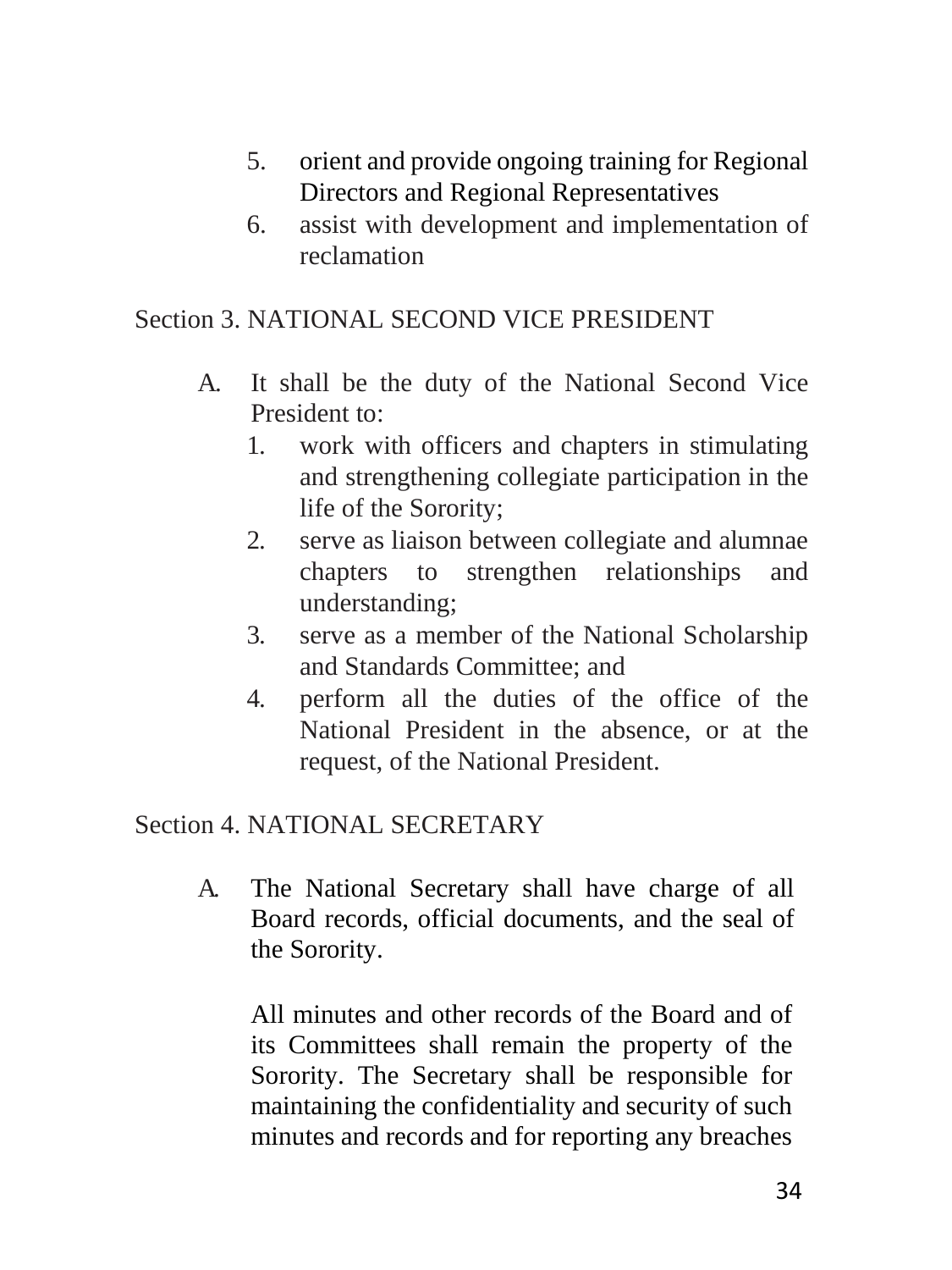thereof to the Chair of the Board and the Director of Legal Affairs and Compliance Officer.

The National Secretary shall authenticate the actions of the Board before and with third parties, and deliver, as appropriate attestations of such actions of the Board as may be necessary to carry on the business of the Sorority or to give effect to the actions of the Board.

- B. The National Secretary shall:
	- 1. prepare the agenda of all Board meetings at the direction of the National President and Chair of the National Board of Directors;
	- 2. prepare the minutes of the National Board of Director and Executive Committee meetings;
	- 3. Ensure a copy of the minutes of each meeting of the Board is forwarded to its members and certify the same as a true copy when necessary;
	- 4. send notices of the National Board and Committee meetings to the members of the Board;
	- 5. maintain a central calendar for meetings, major events and other activities;
	- 6. perform related duties assigned to the National Secretary by the Chair of the Board;
	- 7. certify actions of the National Board of Directors;
	- 8. affix the seal of the Sorority;
	- 9. authenticate the records of the sessions of the National Convention;
	- 10. A finalized report of the proceedings and actions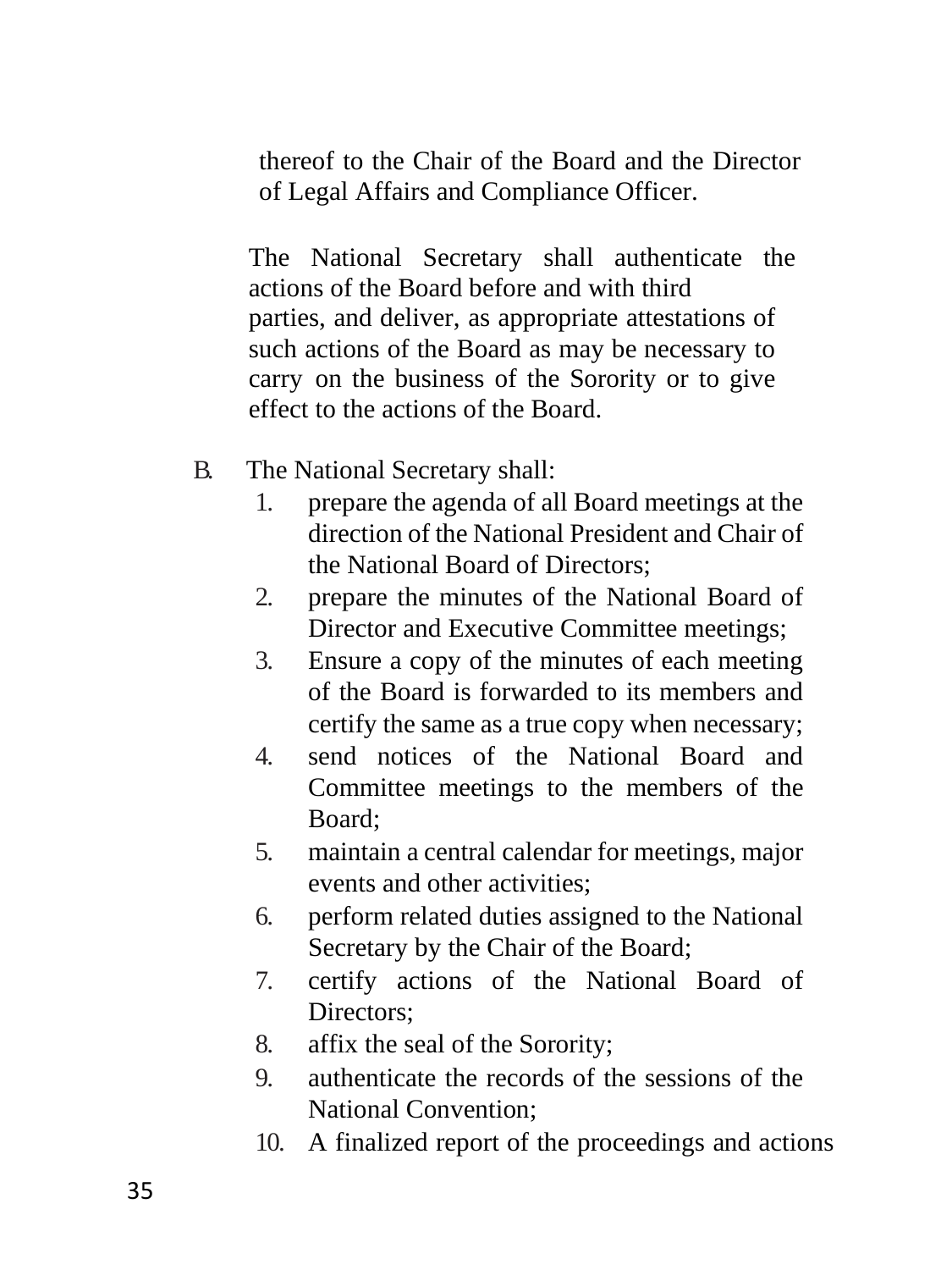from the National Board of Directors meetings will be provided to each member within 30 days of ratification by the National Board of Directors

#### Section 5. NATIONAL TREASURER

- A. The National Treasurer shall possess one or more of the following credentials: Certified Public Accountant (CPA), Certified Internal Auditor (CIA), Certified Management Accountant (CMA), Certified Financial Planner (CFP), Chartered Financial Analysts (CFA) OR she has earned one of the following degrees: Master of Business Administration (MBA), Graduate degree or an undergraduate degree in finance, accounting or economics; OR five years current experience in the following industries: finance, budgeting, accounting, auditing, internal controls, and or asset management. The National Treasurer shall also have demonstrated experience having served as a Chief Financial Officer (CFO) or as a member of a board finance committee for a comparable for-profit or non-profit organization.
- B. The National Treasurer shall:
	- 1. serve as a voting member of the Finance Committee which reviews and recommends financial policy;
	- 2. receive and review the report of the CFO on monthly financial records and reconciliation reports of Grand Chapter monies;
	- 3. present a quarterly financial report to the National Board of Directors and the chapters;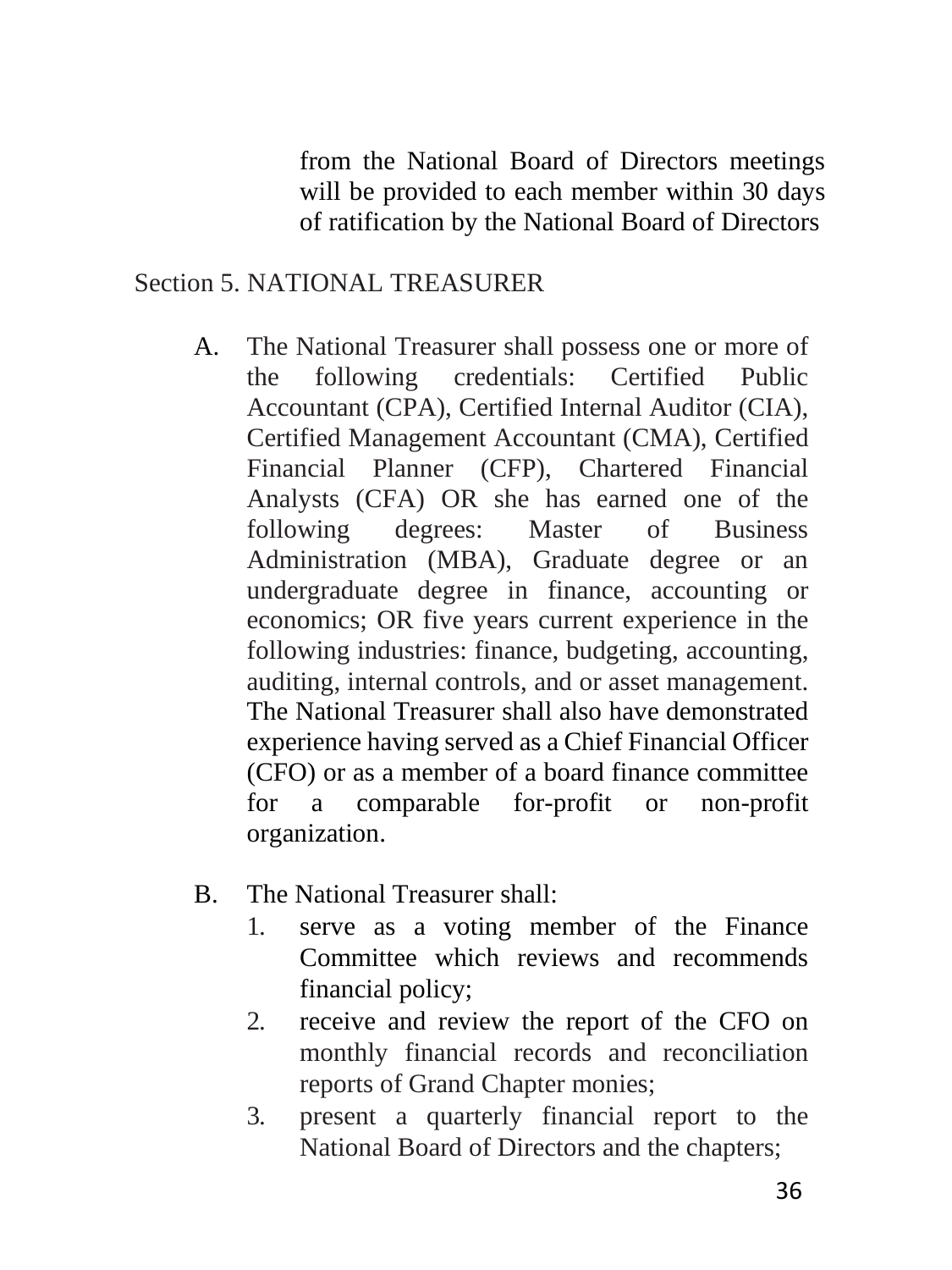- 4. present a semi-annual financial report of all Grand Chapter monies to the National Board of Directors and advise the Board of the financial status of the Sorority;
- 5. ensure that the internal controls are adhered to and the financial policies are implemented;
- 6. present annually an audited financial report to the Grand Chapter;
- 7. advise and counsel the National Board of Directors:
- 8. advise the Board on strategies to stimulate economic growth and financial stability of the Grand Chapter and chapters in consultation with the President and relevant committees and headquarters staff;
- 9. ensure all fiscal information on Grand Chapter is compiled and disseminated to chapters to include such information as bonding, insurance and investment; and
- 10. ensure fines levied on chapters and individuals as a result of disciplinary measures are collected.

## Section 6. OTHER NATIONAL OFFICERS

Such other national officers as may be authorized by the Grand Chapter *Constitution and Bylaws* shall exercise such duties as customarily pertain to such offices unless otherwise specified.

## Section 7. REGIONAL DIRECTORS

A. Regional Directors must attend annual training sessions to become knowledgeable on policies,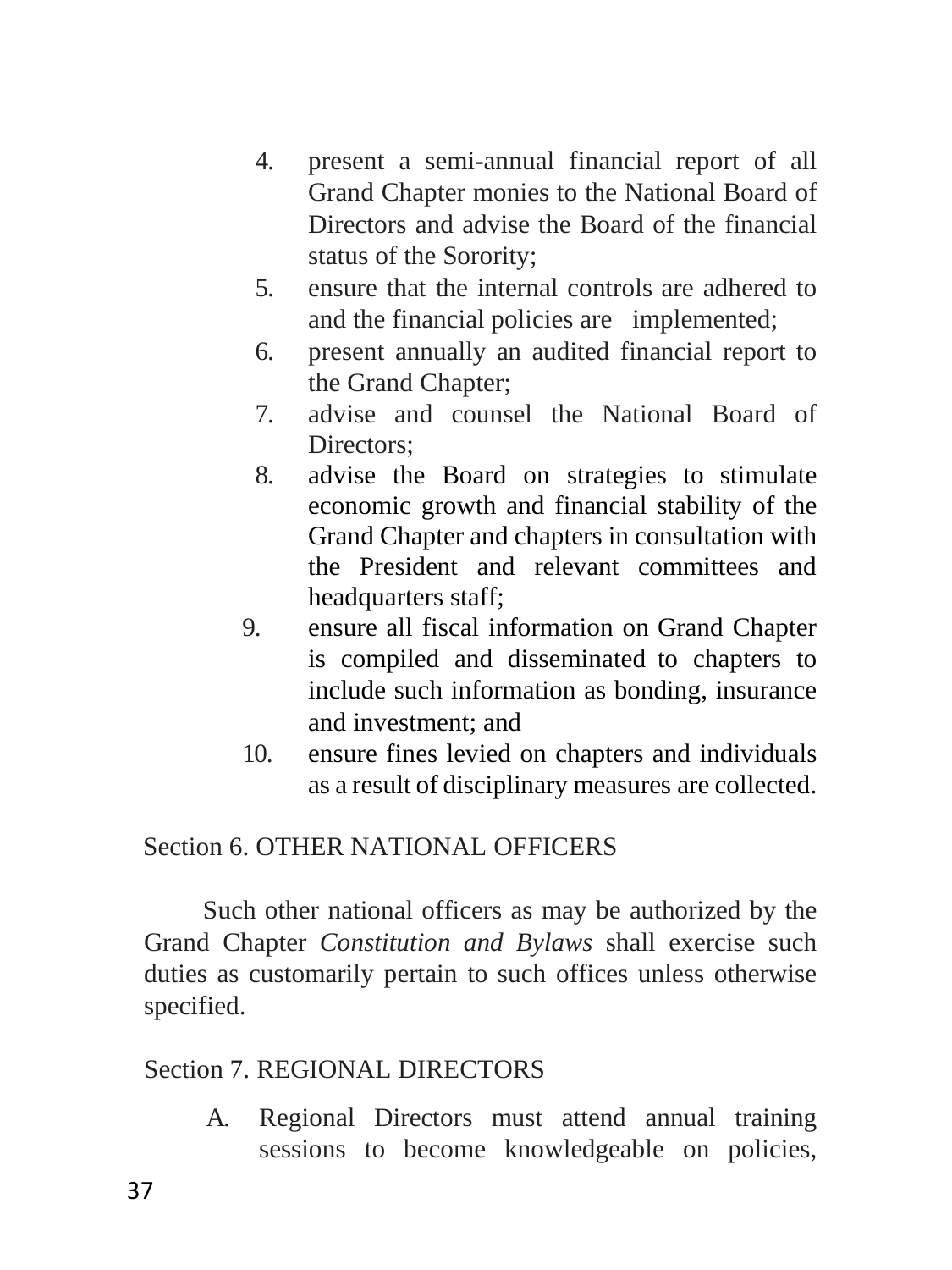procedures, and programs of the Sorority.

- B. It shall be the duty of the Regional Director to:
	- 1. enforce the *Constitution and Bylaws,* the Operating Agreement, the Code of Conduct, policies and procedures, and other governing documents of the Sorority within her Region;
	- 2. stimulate growth and development in the region, encourage the chapters in the achievement of national program goals, and provide regional correspondence and communications with chapters in the region through e-mail, letters, newsletters or other appropriate means;
	- 3. assist and advise the chapters in the region;
	- 4. approve, assist, monitor or remove chapter advisor(s) as warranted and prescribed in ARTICLE III - CHAPTERS, Section 1. ESTABLISHMENT AND MAINTENANCE, B. Collegiate Chapter Advisors;
	- 5. investigate applications for the establishment of new chapters and such pre-initiation of collegiate groups as may be necessary prior to the establishment of chapters, make recommendations regarding the same to the National Scholarship and Standards Committee, and perform the ceremonies related to the establishment of new chapters. International Charter requests will be directed to the National First Vice President and the Regional designation determined by the National President;
	- 6. review all required documentation, investigate any alleged violations, and approve the chapter's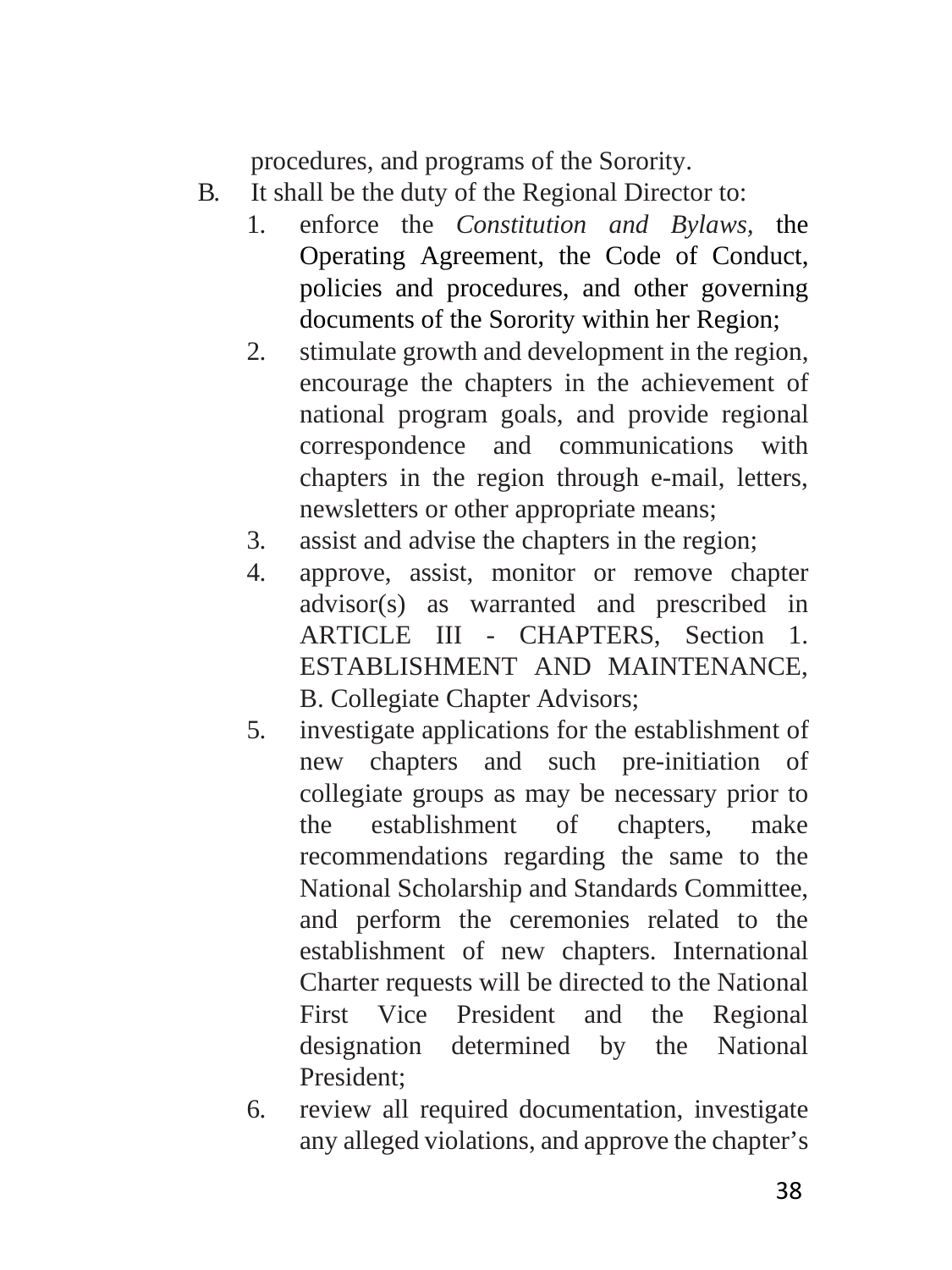compliance with the Membership Intake Program of the Sorority;

- 7. report to the National Board of Directors and the Regional Conference, in conjunction with the Regional Representative, on the activities of the office;
- 8. serve as presiding officer at meetings of the Regional Conference;
- 9. appoint a Regional Secretary, Regional Journalist, and Regional Program Coordinator. In addition, the Regional Director, in consultation with the Regional Representative, shall appoint State or Country Coordinator(s) for each state, including the District of Columbia and international country in the region within 60 days following her election, to serve for the biennium;
- 10. appoint a Sergeant(s)-at-Arms, Parliamentarian(s), Chaplain(s), Timekeeper(s), committees, and others in accordance with the Regional Conference Planning Guide, to serve at the time of the Regional Conference;
- 11. submit reports to the National Scholarship and Standards Committee as requested.

## Section 8. REGIONAL REPRESENTATIVES

- A. It shall be the duty of the Regional Representative to:
	- 1. assist the Regional Director with duties as assigned;
	- 2. appoint a State Facilitator(s) or Country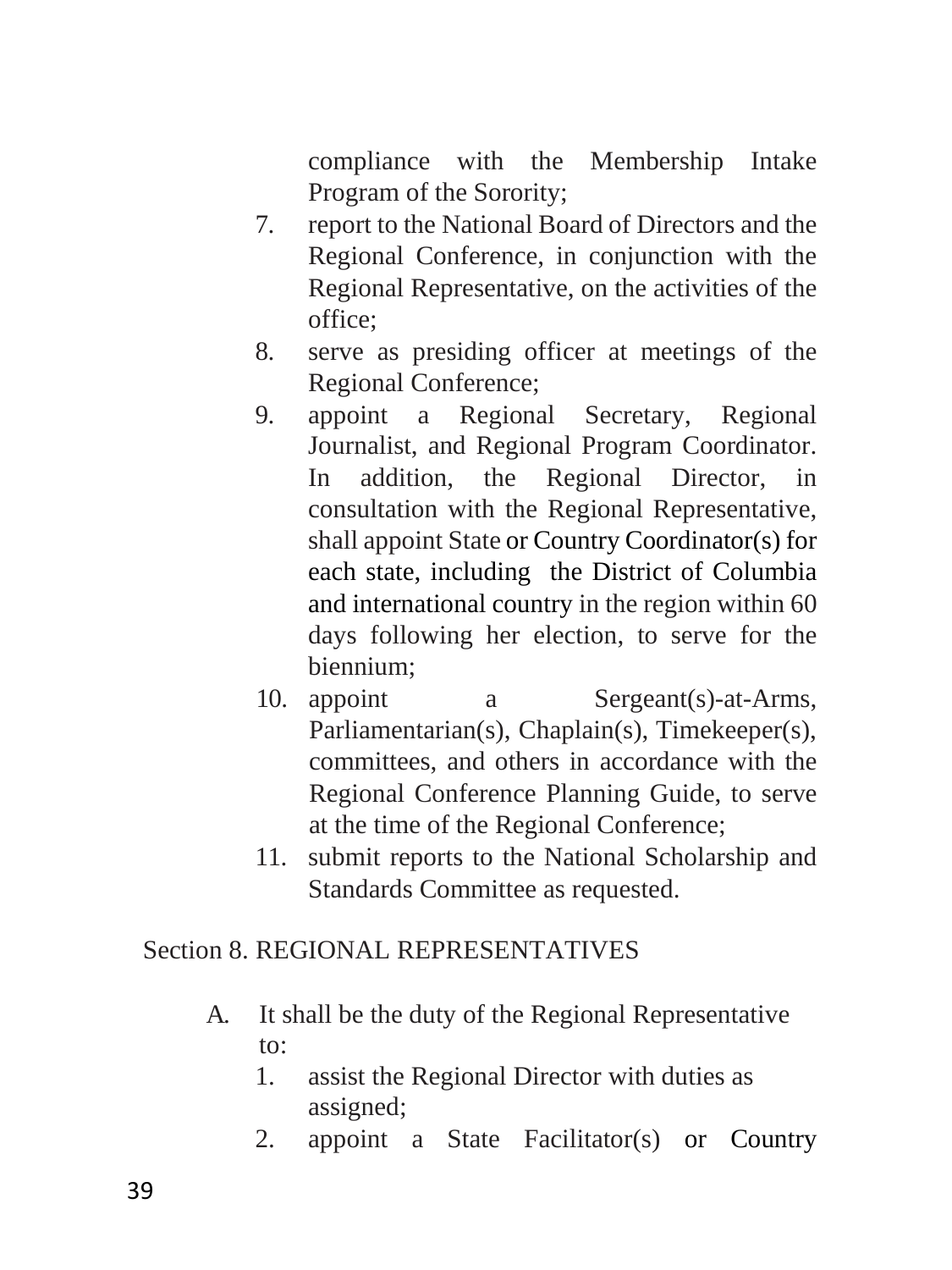Facilitator(s), in consultation with the Regional Director, for each state, including the District of Columbia and each international country in the region within 60 days following her election, to serve for the biennium;

- 3. participate in the decision making on all disciplinary actions;
- 4. stimulate growth and development in the region, encourage the chapters in the achievement of national program goals, and carry on regional correspondence and communications with chapters in the region through letters, newsletters or other appropriate means;
- 5. assist and confer with the National Second Vice President in strengthening the life of the Sorority;
- 6. submit reports to the National Scholarship and Standards Committee as requested; and
- 7. serve as the Regional Social Action Co-Coordinator.

## **ARTICLE VI – NATIONAL BOARD OF DIRECTORS**

## Section 1. MEMBERS

The National Board of Directors shall consist of the elected National Officers of the Grand Chapter, the elected Regional Officers, Chairs of elected Standing Committees and President recommended and Board elected Standing Committees and Commissions as delineated in Article VII, Sections 1 and 2, and the Immediate Past National President.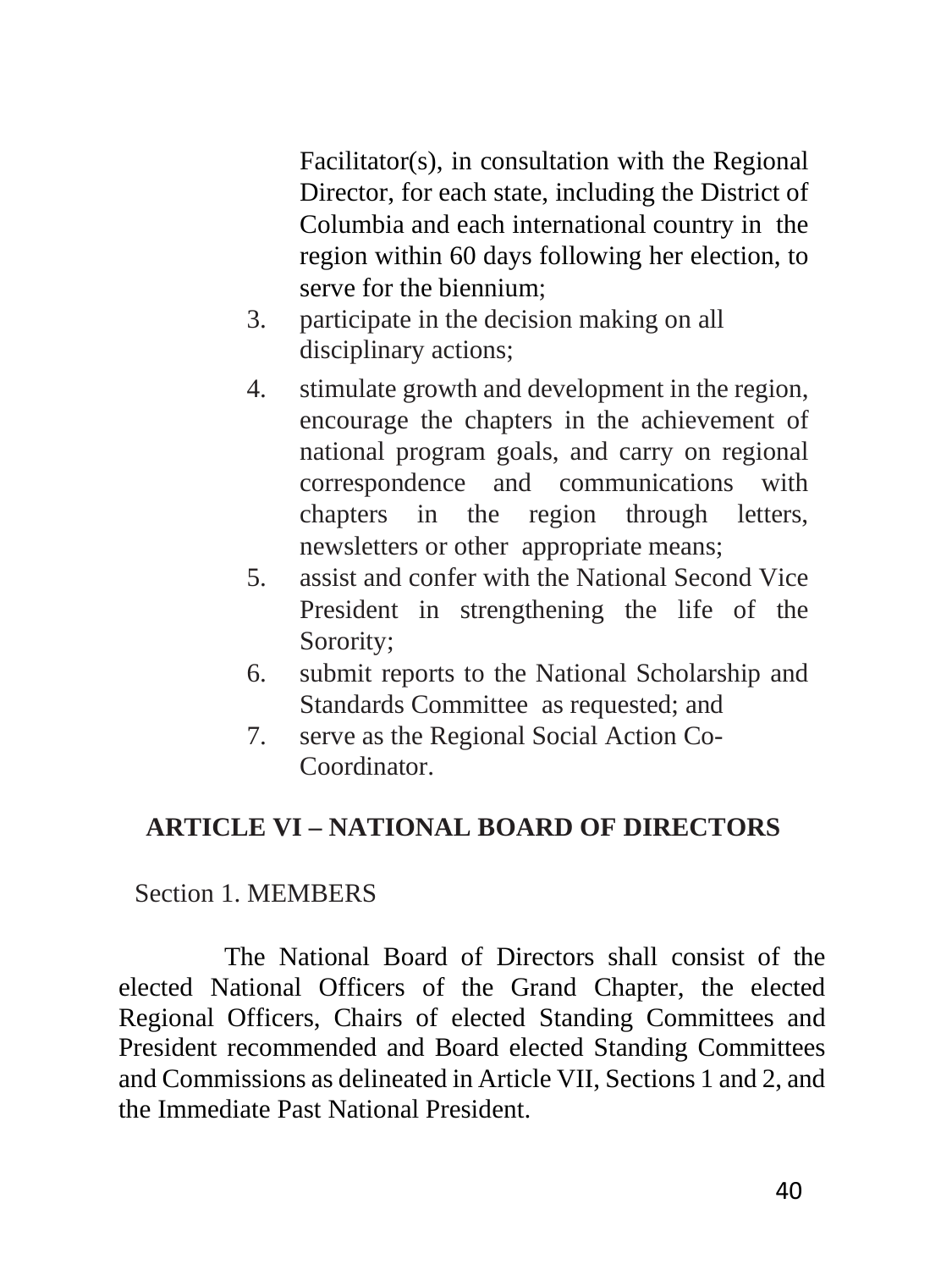## Section 2. MEETINGS

The National Board of Directors shall meet semi-annually and at the call of the National President.

## Section 3. DUTIES

- A. It shall be the duty of the National Board of Directors to:
	- 1. act on the mandates of the Grand Chapter presented at the National Convention;
	- 2. act for the Grand Chapter in the interim between National Conventions;
	- 3. develop, implement and report to Grand Chapter a five-year, long range plan and recommend the priorities for the Sorority's biennium;
	- 4. approve all policies of the Sorority upon recommendation of the respective committee, commission, Executive Director, and upon concurrence of the President;
		- 5. appoint and terminate the Executive Director, upon the recommendation of the Executive Committee;
		- 6. ensure the establishment of goals for Headquarters operations and oversee the execution of performance management by the Executive Committee;
		- 7. serve as the second level appellant body subsequent to action by the National Scholarship and Standards committee appeals from chapters and individual members;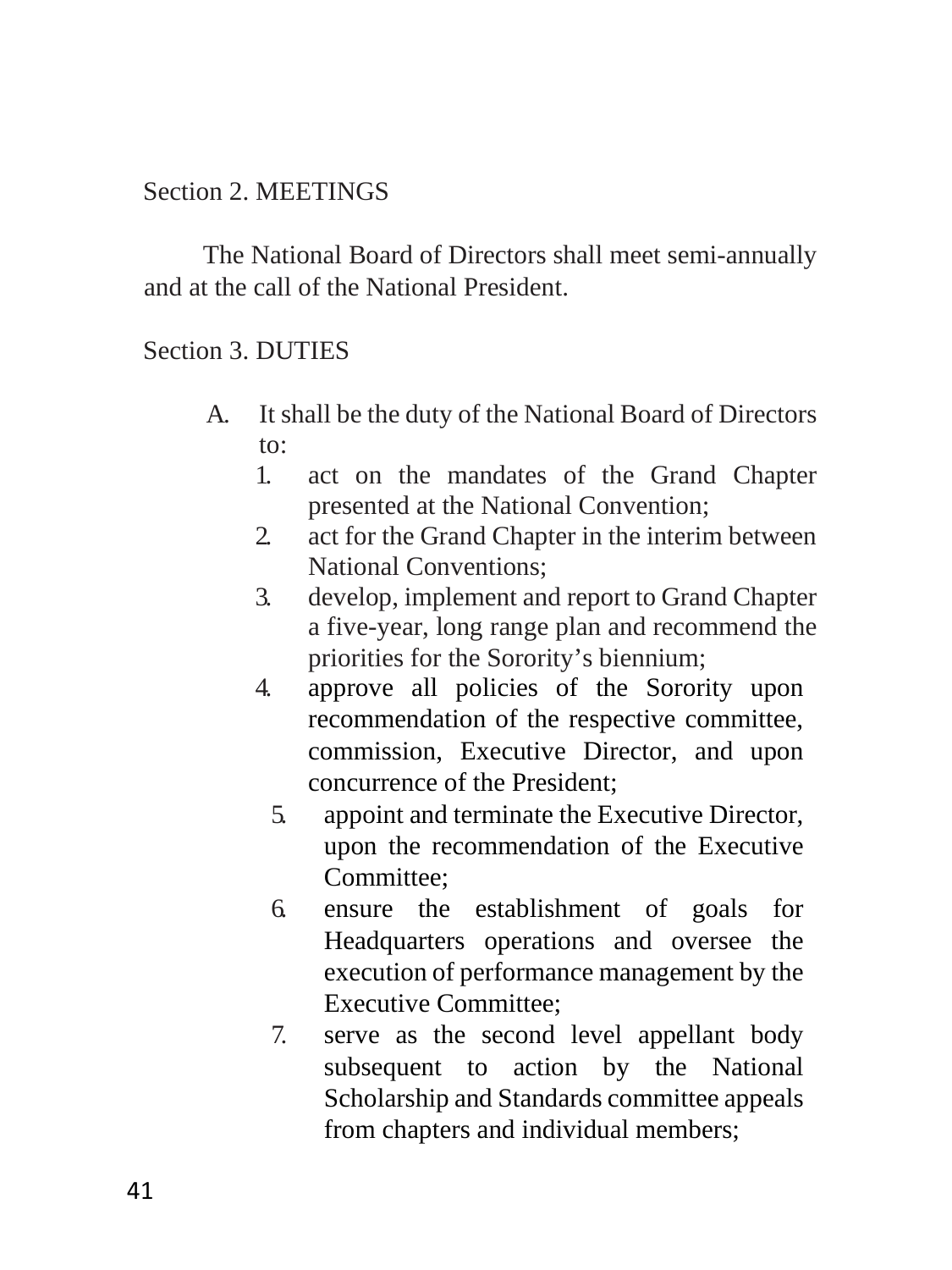#### Section 4. VOTING

- A. Each National Officer, Regional Officer, the Immediate Past President shall be allotted one vote;
- B. Each National Standing Committee and Commission established pursuant to an act of Grand Chapter, as delineated in Article VII, Section 1 and Section 2, shall be allotted one vote per committee and commission.

#### Section 5. NATIONAL EXECUTIVE COMMITTEE

A. The National Executive Committee of the National Board of Directors shall consist of the:

National President National First Vice President National Second Vice President National Secretary National Treasurer

B. The National Executive Committee shall meet quarterly and at the call of the National President. The Committee acts on behalf of the Board to facilitate decision-making between Board meetings or in urgent or crisis circumstances. The Executive Committee may not incur indebtedness; acquire, pledge, or dispose of Sorority assets; elect or remove Board members; approve or amend the budget; or direct headquarters reorganization.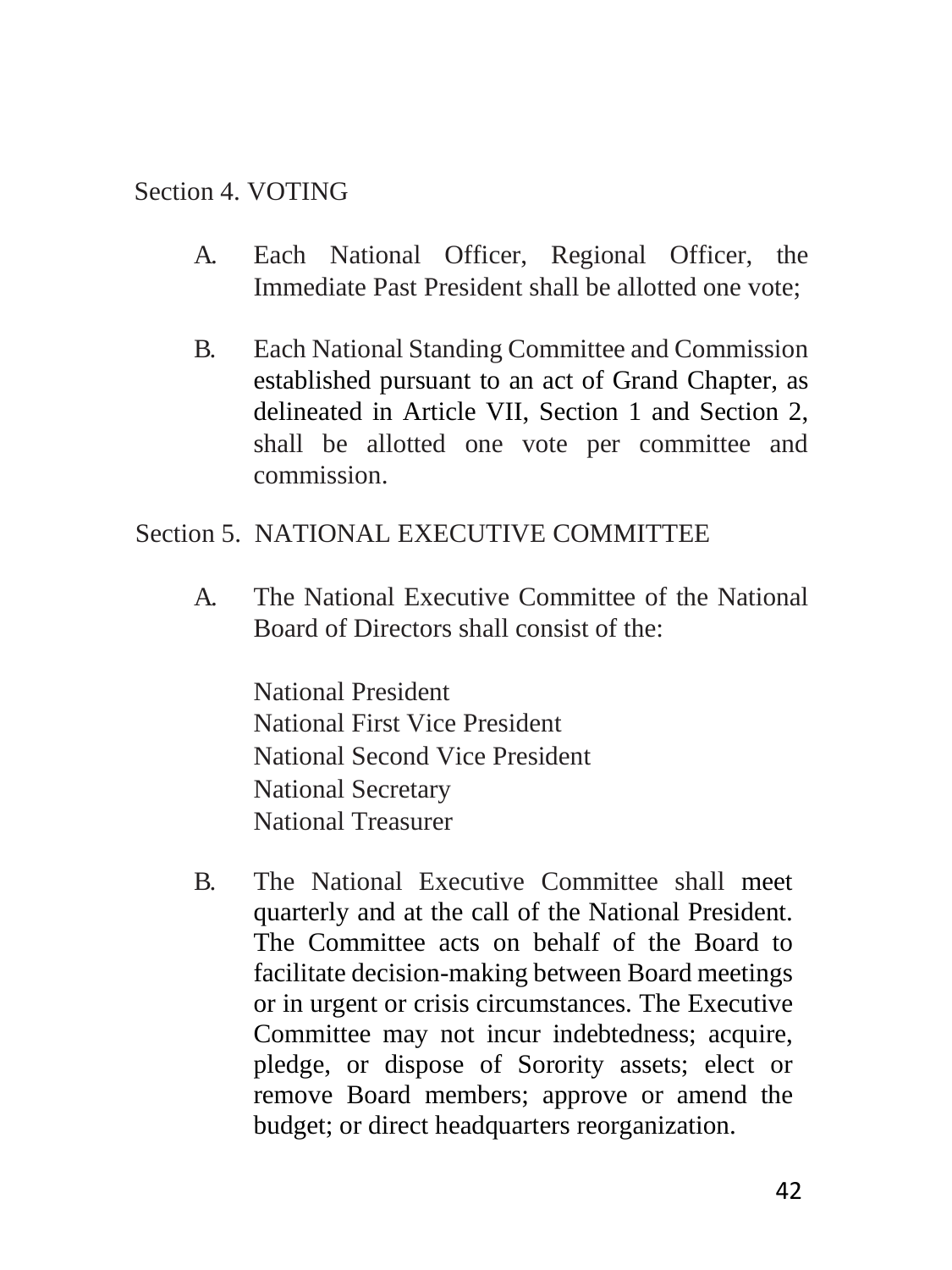The Committee also acts as the Board's link to the Executive Director, performs the Executive Director's performance evaluation, and provides administrative direction to headquarters' operations. The Committee, under the leadership of the National President also facilitates action on the Grand Chapter's programs, policies, and administrative matters in the interim of the National Board of Directors meetings.

C. The Executive Committee does not supersede the National Board of Directors and the Committee decisions of a material nature shall be subject to ratification by the National Board of Directors not later than its next scheduled meeting.

## Section 6. REMOVAL OF BOARD MEMBER

Any Director may be removed by a majority vote of the Board, a quorum being present, at any meeting of the Board, upon certification by the Executive Committee that:

The Director proposed to be removed has acted in a way that: is either an actual or apparent violation of the Statement of Responsibilities of the Board; is inconsistent with the fiduciary role of a director; failed to timely submit required filings or has otherwise acted in a way to bring discredit to the Sorority or Board; or has been determined by the National Scholarship & Standards Committee to have violated the Code of Conduct.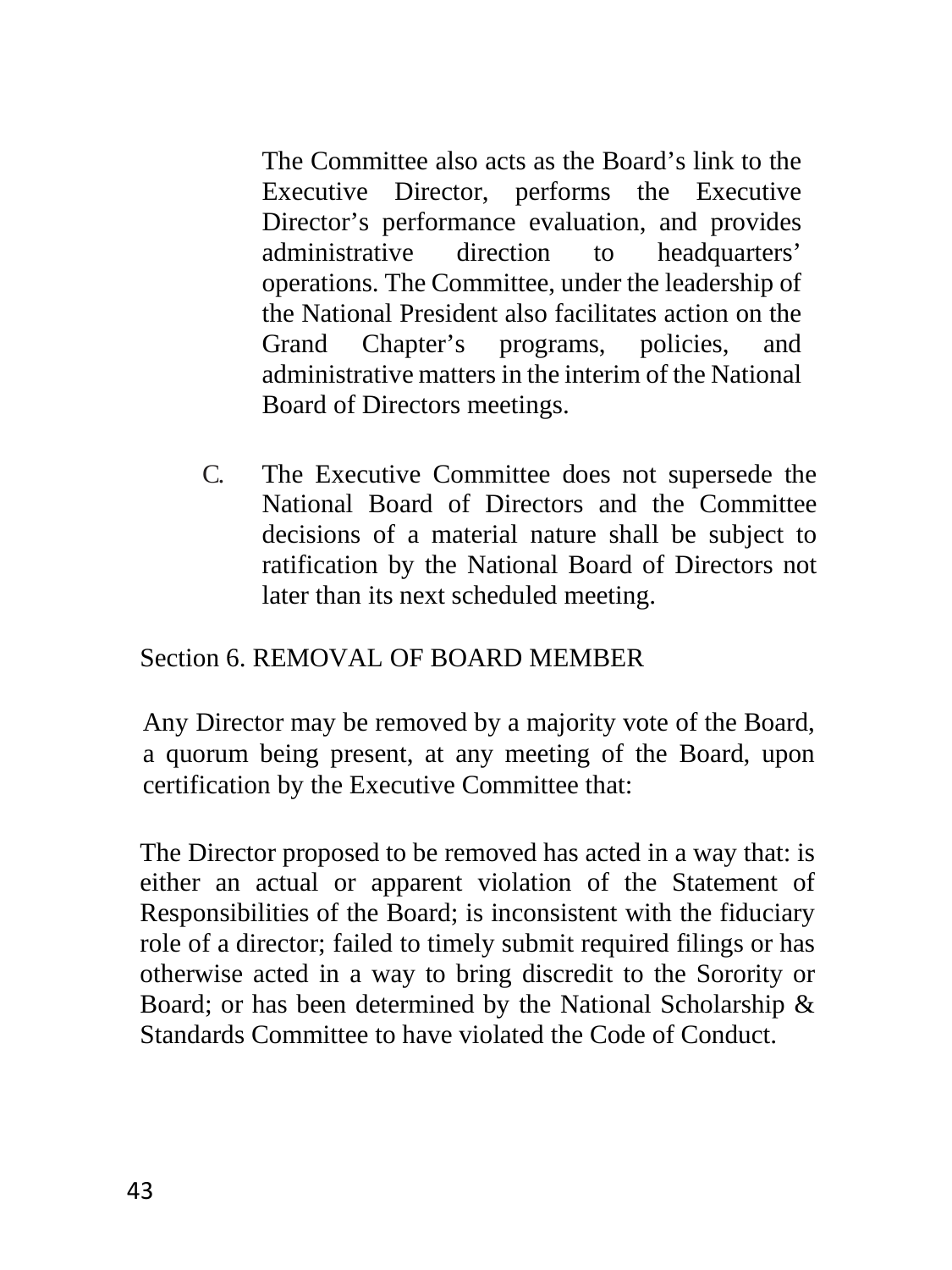## Section 7. RECORDS MANAGEMENT

Confidential Records – Unless approved by the Board, minutes and other records of the Board, and of the Committees and Commissions are confidential. The Director of Legal Affairs and Chief Compliance Officer, Director of Finance and Accounting / Chief Financial Officer, and independent auditors may have access to such minutes and records to the extent needed to conduct audits or reviews, or to otherwise comply with generally accepted accounting principles, legal imperatives, or such government requirements as may be applicable.

# **ARTICLE VII – NATIONAL STANDING COMMITTEES, COMMISSIONS, AND REGIONAL COMMITTEES**

# NATIONAL STANDING COMMITTEES

Elected Committees Executive Finance Scholarship and Standards Nominating Audit and Corporate Compliance

Board Elected Chair and Appointed Committee Members Communications and Public Relations Constitution and Bylaws Distinguished Professor Endowed Chair Documents Review and Management Heritage and Archives Housing and Properties Human Resources Institutional Research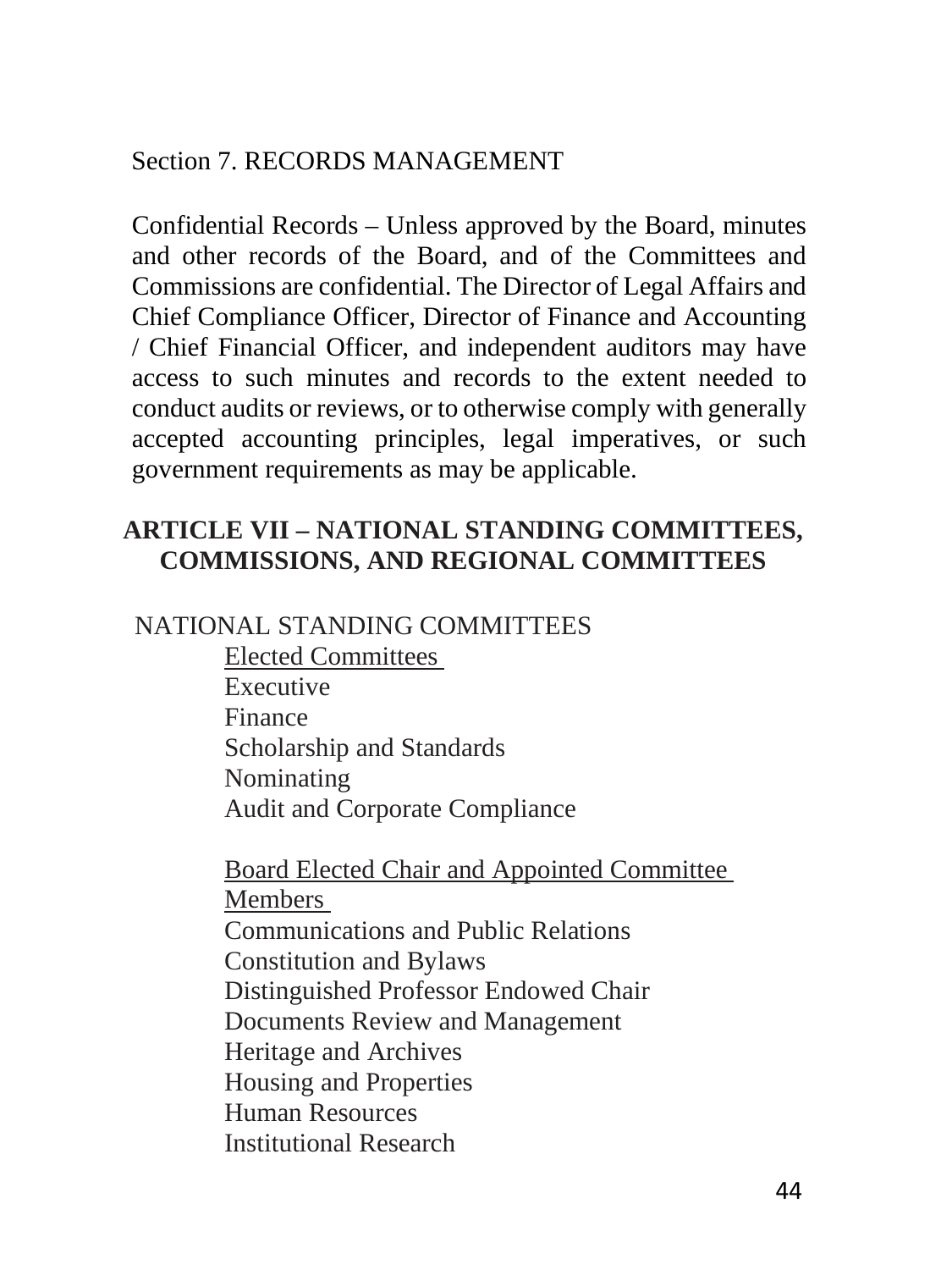Leadership Academy Membership Services Program Planning and Development Protocol and Traditions Strategic Planning Technology

Board Elected Chair and Appointed Commission Members Arts and Letters Ritual and Ceremonies Social Action

Other such committees approved by the voting delegates at the National Convention, shall be the standing committees of the Grand Chapter.

Section 1. Elected Committees

- A. Executive Committee
	- 1. In fulfillment of the Board's fiduciary responsibilities, the Executive Committee shall exercise the authority of the Board between the meetings of the National Board of Directors (the "Board"), except as regarding the pledging, acquisition or disposition of assets and indebtedness, election or removal of Board members, approval or amendment of the budget or headquarters reorganization. The Committee shall also act for the Board providing direction and oversight of headquarters and the Executive Director. The Committee shall oversee the selection, hiring, performance and departure of the Executive Director on an interim or full-time basis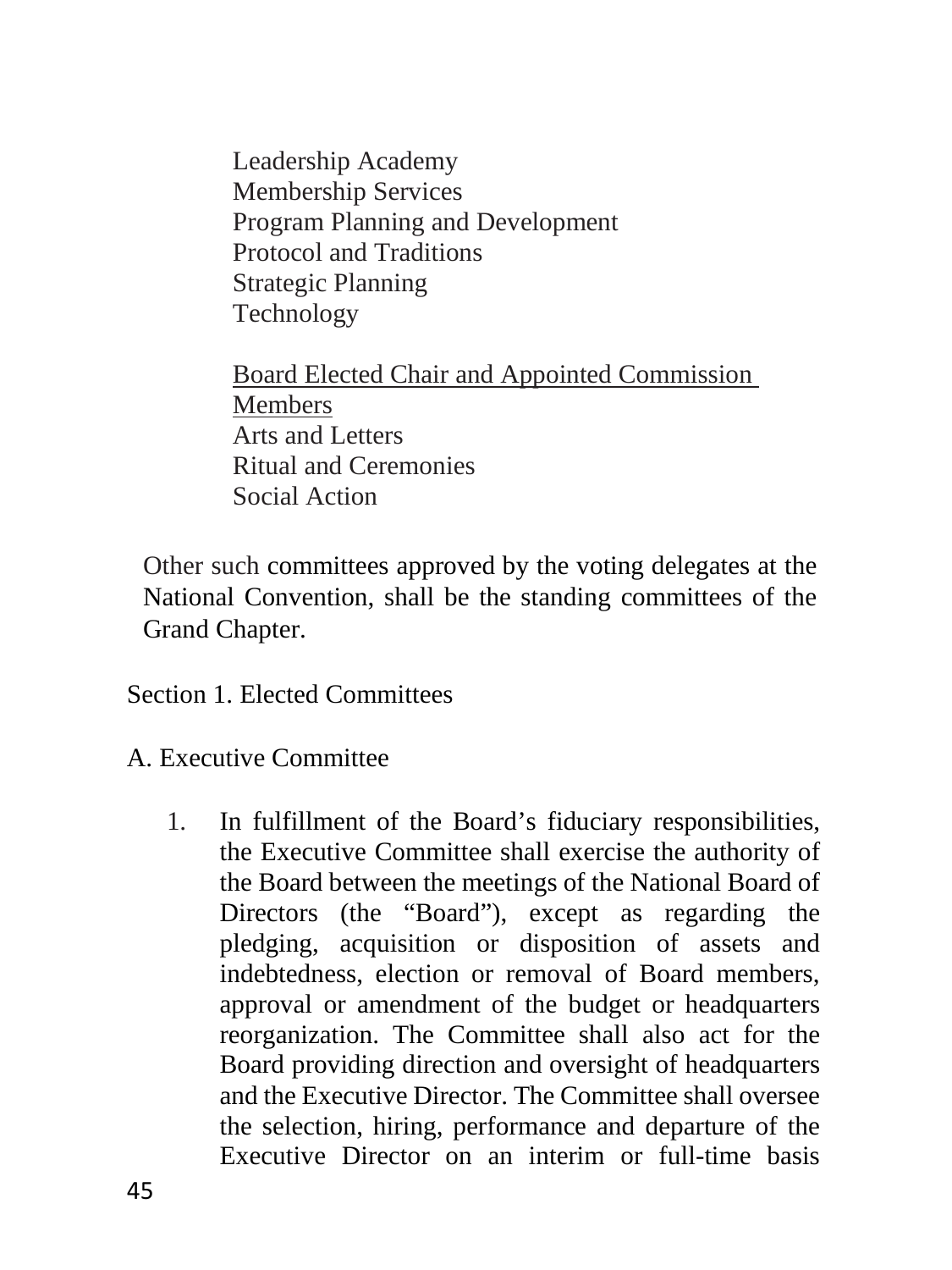resulting in a recommendation to the Board. The Committee shall facilitate action, on the Grand Chapters, programs, policies and administrative matters. The Committee shall not supersede the National Board of Directors and actions of a material nature taken by the Committee on behalf of the Board shall be ratified by the Board not later than its next scheduled meeting. The Committee shall report to the Board regularly and routinely. The Committee shall periodically recommend policies and administrative actions for approval of the Board.

B. Finance Committee

- 1. In fulfillment of the Board's fiduciary responsibilities, the Finance Committee is responsible for broad financial and investment oversight. The Board has the ultimate authority and accountability for financial oversight of the Sorority. In concert with advisors, the Committee shall assist the Board in discharging fiduciary responsibilities relative to the oversight of all corporate financial, investment and retirement financing matters. In fulfillment of these responsibilities the Committee shall take into account the operating conditions outlook for the Sorority, the need for liquidate, safety of principal and reasonable current income. The Committee shall recommend for approval of the Board and assess the implementation of policies associated with finance.
- 2. The Finance Committee shall consist of ten members: the National Treasurer; a Chair; one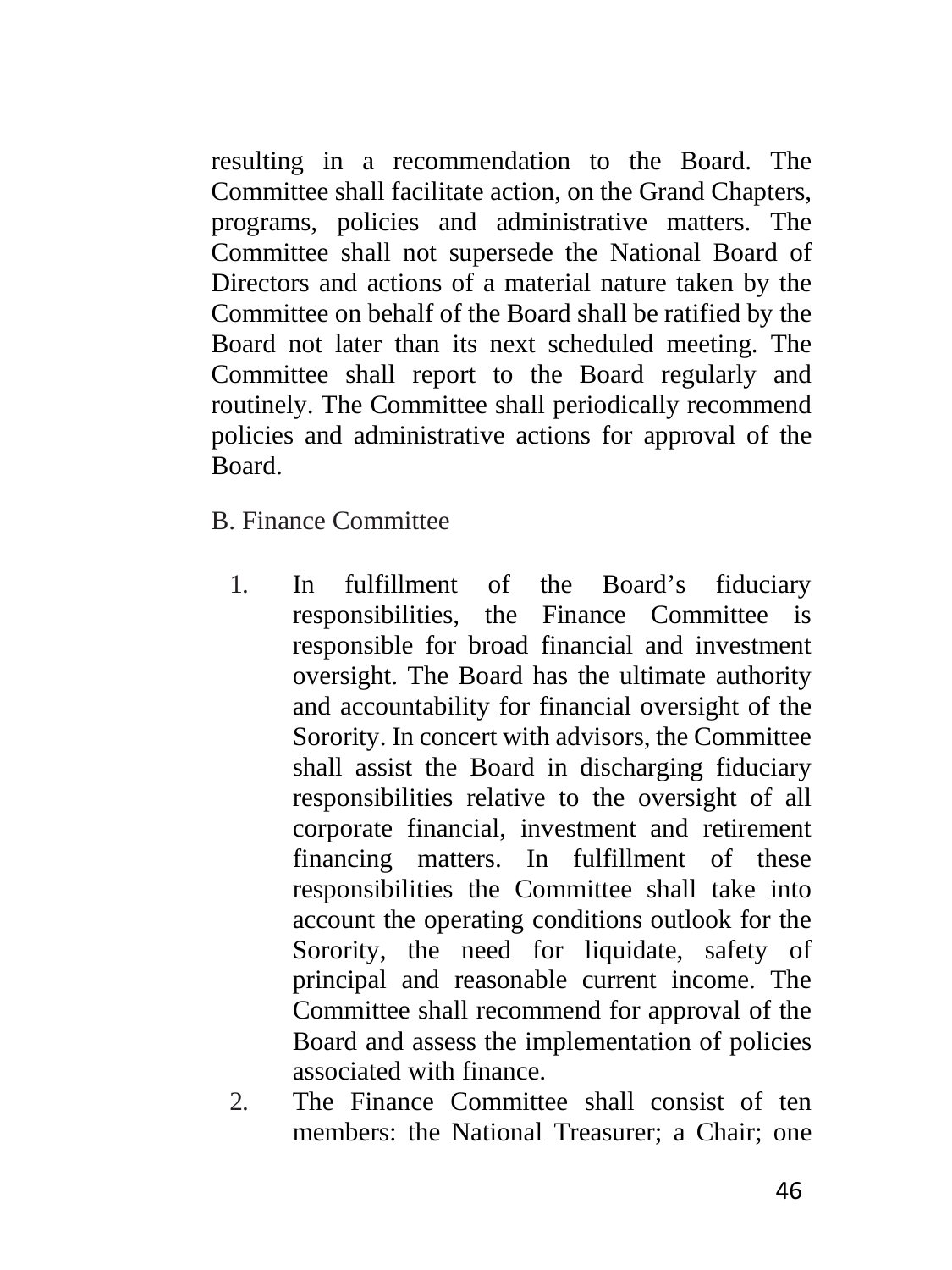member from each of the seven regions; and one collegiate member in accordance with ARTICLE IX – ELECTIONS AND VOTING, Section 1, NATIONAL CONVENTIONS. The members of the Finance Committee must meet the following criteria: Alumnae Members must have earned one of the following designations: Certified Public Accountant (CPA), Certified Internal Auditor (CIA), Certified Management Accountant (CMA), Certified Financial Planner (CFP), Chartered Financial Analysts (CFA) OR earned one of the following degrees: Master of Business Administration (MBA), graduate degree or an undergraduate degree in finance, accounting or economics; OR five years of current experience in the following industries: finance, budgeting, accounting, auditing, internal controls, and or asset management and has served as a fiscal officer of a local chapter or member of the National Finance Committee. The collegiate member must hold a major in accounting, finance, business administration, or any other related subject areas in the list of majors.

3. The chair of the Finance Committee shall have demonstrated experience having served as Certified Financial Officer (CFO) or as a member of a board finance committee for a comparable for-profit or nonprofit organization.

Collegiate Members: Majoring in accounting, finance, business administration, or any other related subject areas in the list of majors.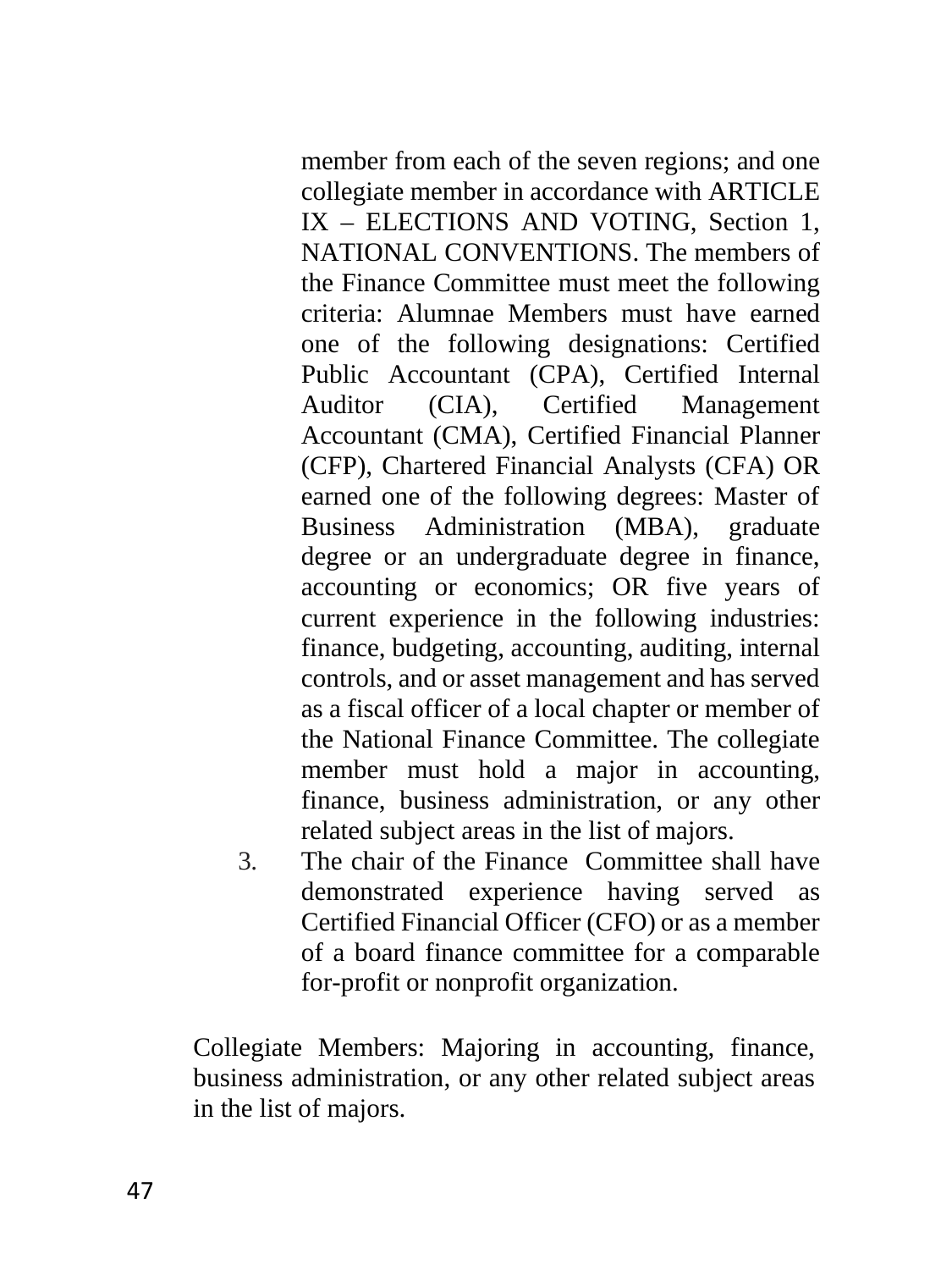## C. Scholarship and Standards Committee

- 1. In fulfillment of the Board's fiduciary responsibilities, the National Scholarship and Standards Committee shall administer and enforce policies and procedures, which includes the Sorority's scholarships program; the Code of Conduct; and the membership intake and chapter charter process. The Committee shall also oversee and manage the transition, onboarding, and training of Regional officers. With regard to the Code of Conduct, the Committee shall investigate alleged misconduct and improprieties, and adjudicate disputes by and among Chapter committees, officers, and individual members. The Committee shall administer and oversee policies and procedures that prescribe compliance by Chapters and members. The Committee also serves as an appellate body to review disciplinary actions by Regional Directors. The Committee shall recommend for approval of the Board and assess the implementation of policies associated with scholarship and standards.
- 2. The National Scholarship and Standards Committee shall consist of ten members: the National First Vice President, who shall serve as the Chair; the National Second Vice President; and eight other members in accordance with ARTICLE IX - ELECTIONS AND VOTING, Section 1. NATIONAL CONVENTIONS and Section 2. REGIONAL CONFERENCES. One member shall be elected in each of the seven regions to serve for four years, and one collegiate member shall be elected by the National Convention to serve for two years.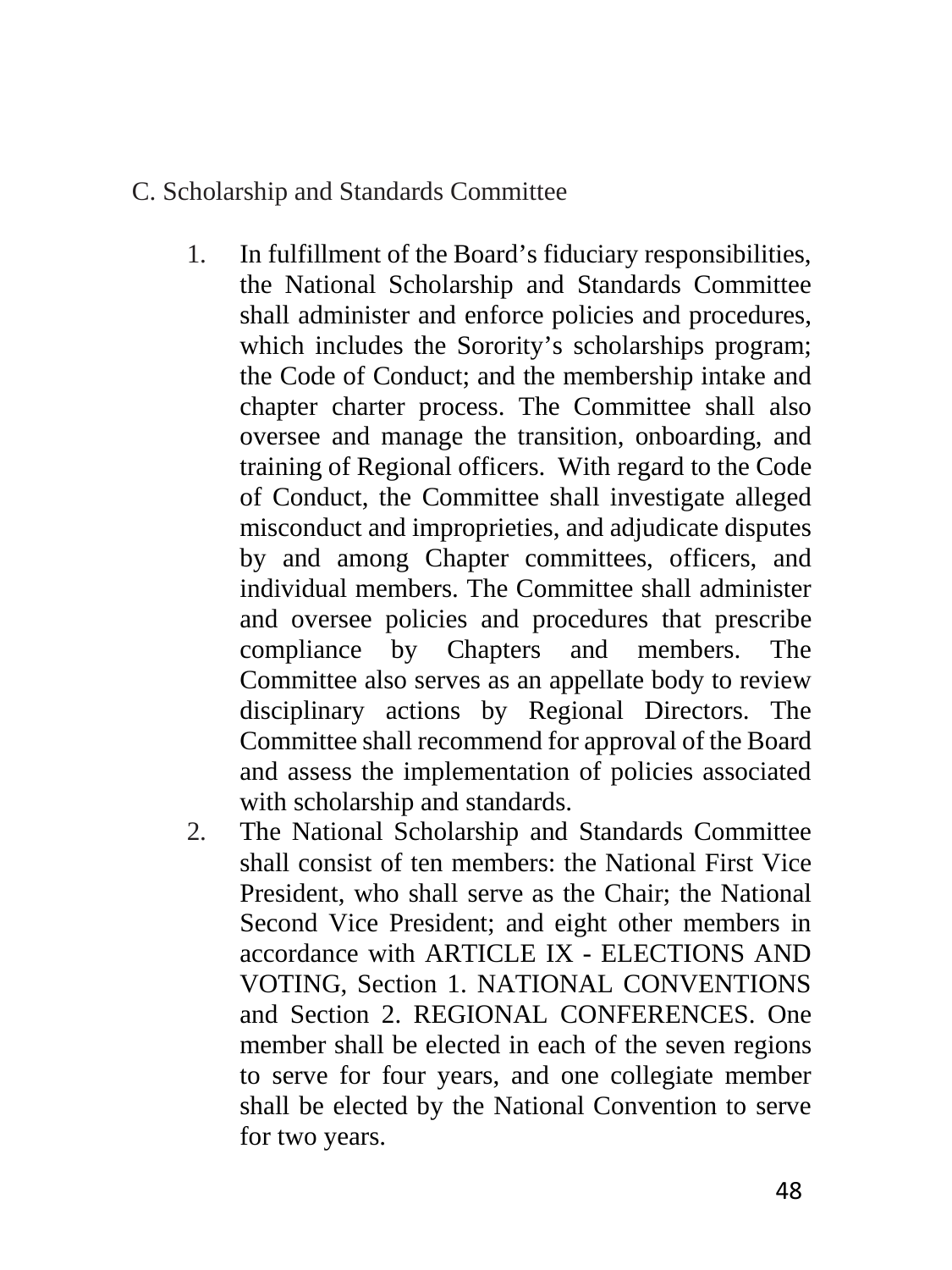## D. Nominating Committee

- 1. In fulfillment of the Board's fiduciary responsibilities, the Nominating Committee shall plan, administer, and assess the process to facilitate the election of the Sorority's national officers and elected committees. The Committee shall develop and implement a process of announcing, identifying, recruiting, screening, and selecting candidates, and recommend all associated nomination and election policy, rules and procedures for the approval of the Board. The Committee shall assess the implementation of policies associated with the nominations process. The committee routinely reports to the Board and presents the slate of candidates to Grand Chapter.
- 2. The Nominating Committee shall consist of nine members: one elected member from each region; one elected collegiate member; and an elected Chair. All members shall be elected in accordance with ARTICLE VI - NATIONAL BOARD OF DIRECTORS, Section 3. DUTIES and ARTICLE IX – ELECTIONS AND VOTING of these Bylaws.
- E. Audit and Corporate Compliance Committee
	- 1. In fulfillment of the Board's fiduciary responsibilities, the Audit and Corporate Compliance Committee shall assist the Board in discharging oversight responsibilities relating to: independence of members of the Committee; the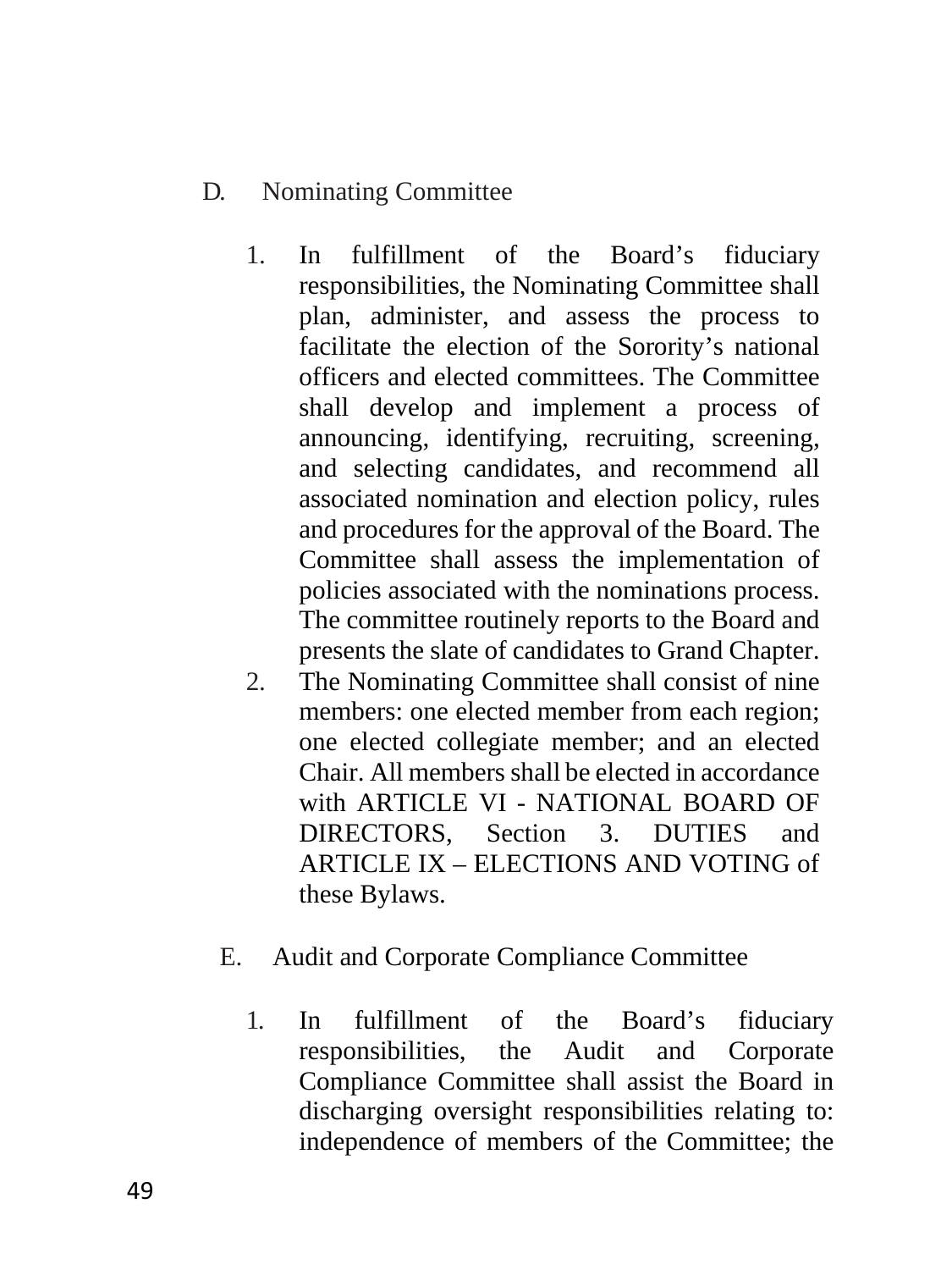adequacy and integrity of the accounting, reporting, auditing and financial practices and controls of the Sorority; the Sorority's compliance with legal and regulatory requirements; the independent accountants qualifications and independence, appointment and retention; the performance of the Sorority's independent accountants and internal auditors; and the oversight of the Sorority's corporate compliance and ethics program. The Committee shall report to the Board. The Committee shall recommend for approval of the Board, oversee and assess the implementation of policies associated with audit and corporate compliance enterprise risk. The committee shall report to the Board.

2. The Audit and Corporate Compliance Committee shall consist of eight elected members: the Chair; five alumnae members and two collegiate members, in accordance with ARTICLE IX  $=$ ELECTIONS AND VOTING, Section 1, NATIONAL CONVENTIONS. The members of the Audit and Corporate Compliance Committee must meet the following criteria: Alumnae Members who have earned one of the following designations: Certified Public Accountant (CPA), Certified Internal Auditor (CIA), Certified Management Accountant (CMA), Chartered Financial Analyst (CFA), Certified Information Systems Auditor (CISA), Charted Global Management Accountant (CGMA) OR Doctorate, Masters, or Bachelors in one of the following areas: accounting, finance, business administration or any other related major, OR possess five years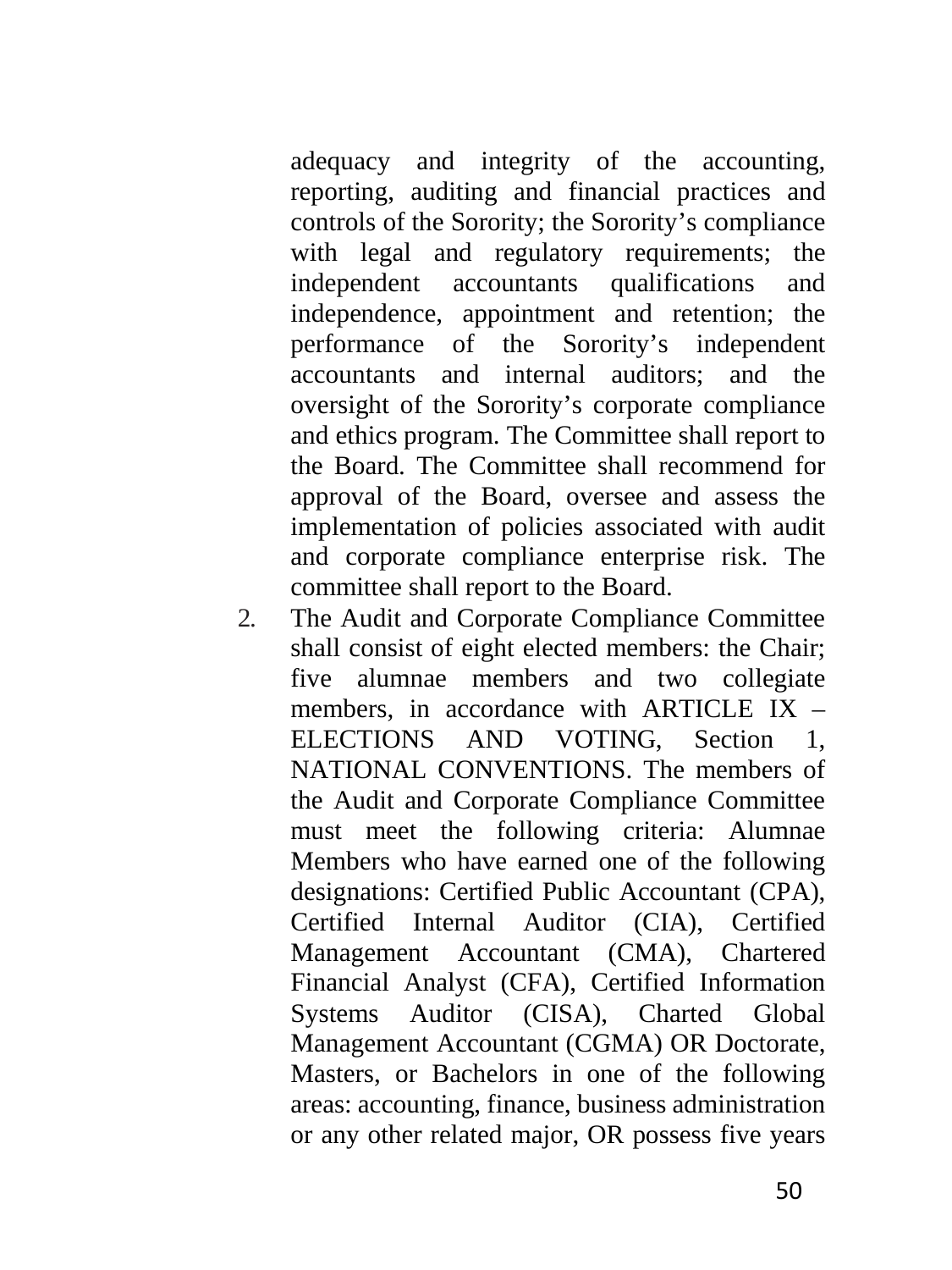of current experience in auditing, internal controls or finance. The collegiate member must hold a major in accounting, finance, business administration, or any other related subject areas in the list of majors.

3. The Audit and Compliance Committee chair shall have demonstrated experience of having served as an audit committee member of a comparable forprofit or nonprofit organization. Members of the Committee shall include Sorors with demonstrated experience in corporate compliance -legal and regulatory requirements and enterprise risk management; the adequacy and integrity of accounting, reporting, and auditing; and financial practices and controls of a comparable forprofit or nonprofit organization.

> Collegiate Members: Majoring in accounting, finance, business administration, or any other related subject areas in the list of majors.

# Section 2. BOARD ELECTED COMMITTEE CHAIR AND APPOINTED COMMITTEE MEMBERS

# A. Communications and Public Relations Committee

1. In fulfillment of the Board's fiduciary responsibility, the Communications and Public Relations Committee shall promote the Sorority's mission, vision, values and activities including: programs, membership, volunteerism, events, and public policy and social change advocacy agenda. The Committee shall also oversee the development, assessment and implementation of the Sorority's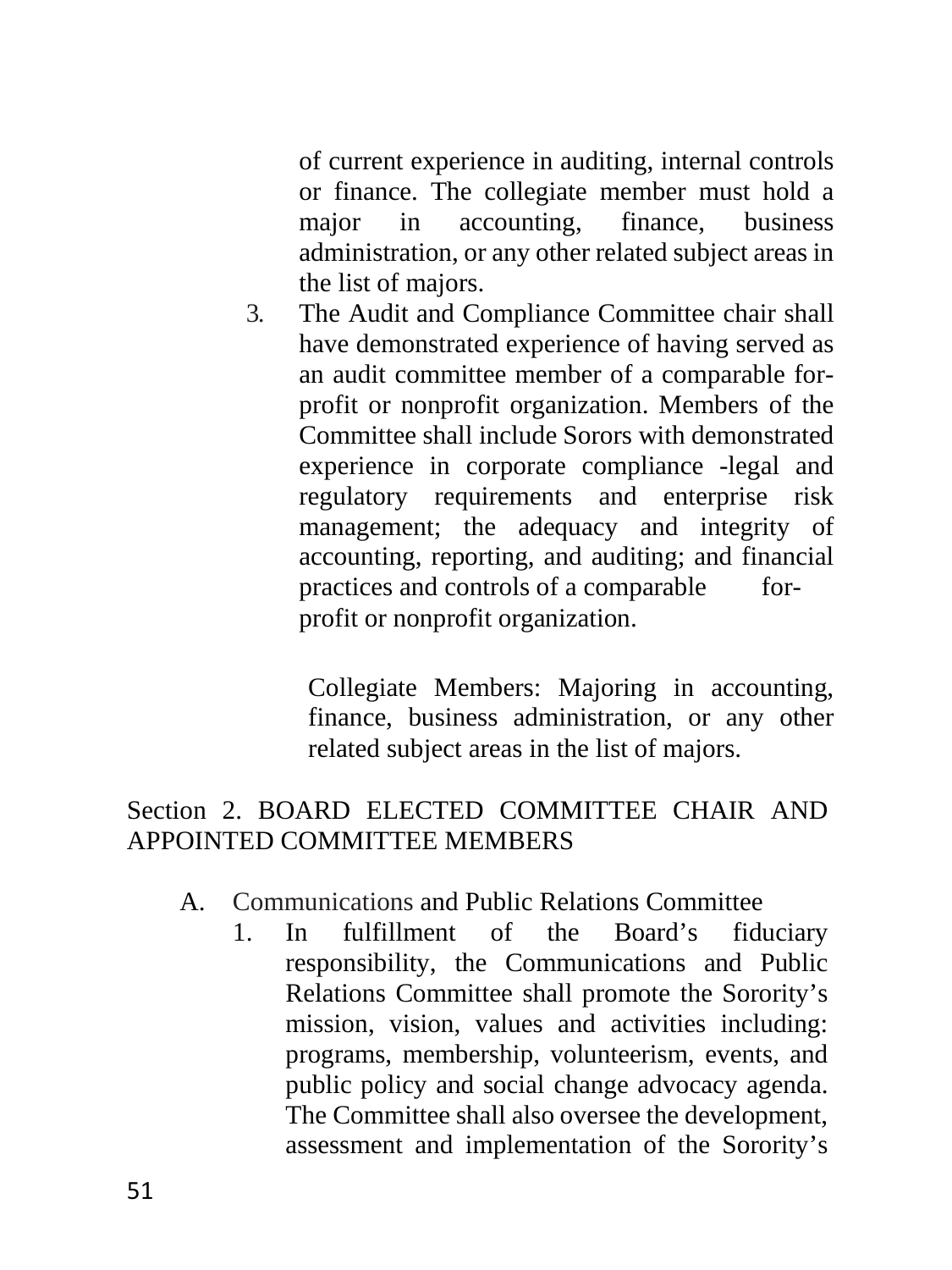strategic communication and marketing plans. The plans shall expand the Sorority's presence and influence, as well as enhance its image and credibility internally and externally. The Committee shall recommend for approval of the Board, oversee and assess policies associated with communications and public relations. The committee shall report to the Board.

- 2. The Communications and Public Relations Committee shall consist of members appointed by the National President. The Chair shall be elected by the Board upon the recommendation of the president.
- B. Constitution and Bylaws Committee
	- 1. In fulfillment of the Board's fiduciary responsibility, the Constitution and Bylaws Committee shall steward the Sorority's Constitution and Bylaws, which includes educating members on the Constitution and Bylaws, interpreting and reviewing proposed amendments and presenting such amendments to the Grand Chapter. The Committee shall periodically review and assess the Constitution and Bylaws pursuant to a best practice standard and recommend revisions as appropriate for consideration by Grand Chapter. The Committee shall report to the Board and recommend for the consideration of the Board policies associated with the Constitution and Bylaws.
	- 2. The Constitution and Bylaws Committee shall consist of members appointed by the National President. The Chair shall be elected by the Board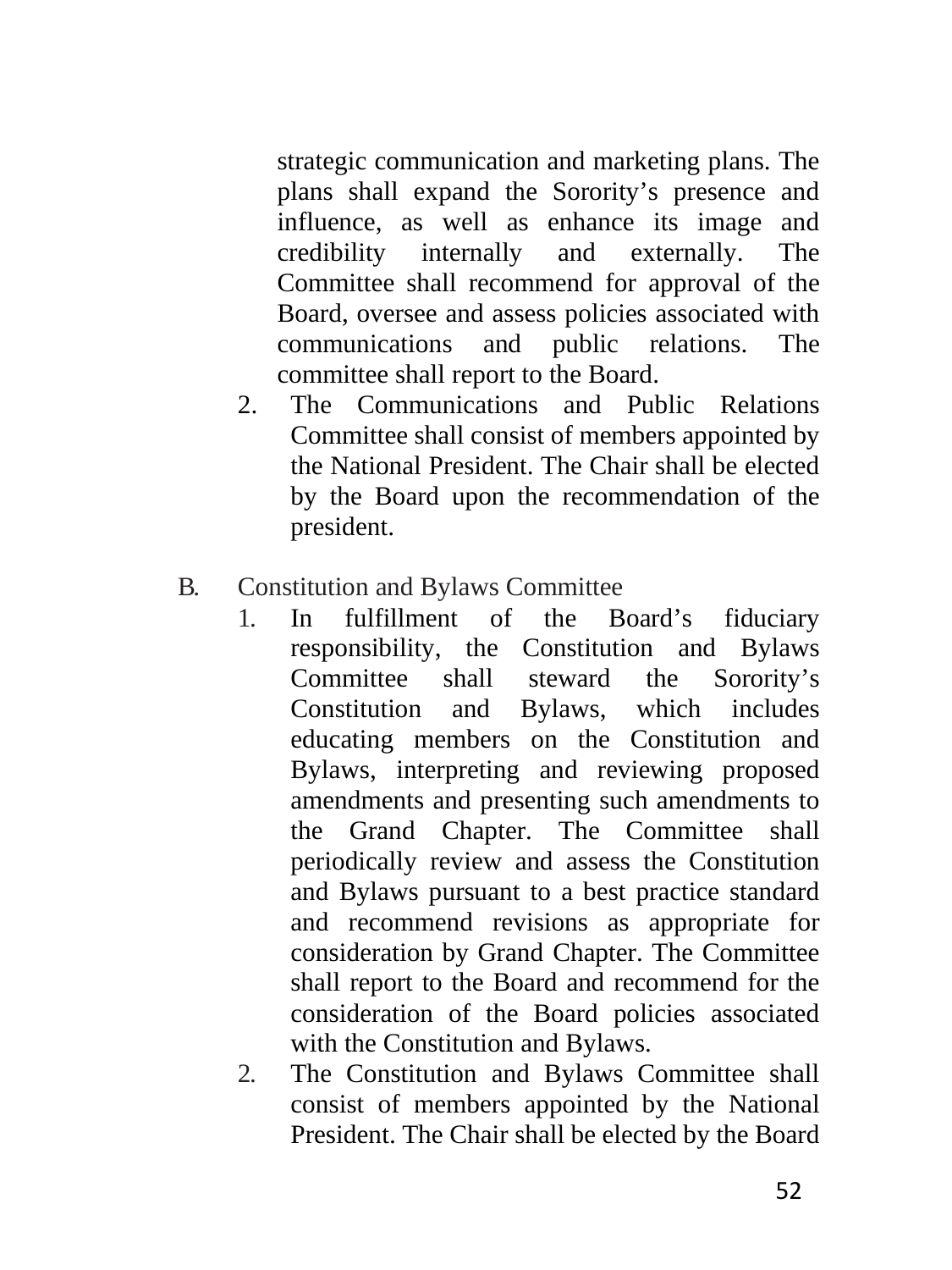upon the recommendation of the president.

- C. Distinguished Professor Endowed Chair (DPEC) Committee
	- 1. In fulfillment of the Board's fiduciary responsibilities the Distinguished Professor Endowed Chair Committee shall oversee the implementation of the Sorority's initiative to provide financial resources for faculty-led research of distinction at Historically Black Colleges and Universities (HBCU). The Committee shall also recommend for approval of the Board, oversee and assess the implementation of policies associated with the Distinguished Professor Endowed Chair. The committee shall report to the Board.
	- 2. The Distinguished Professor Endowed Chair Committee shall consist of members appointed by the National President. The Chair shall be elected by the Board upon the recommendation of the president.
- D. Documents Review and Management Committee
	- 1. In fulfillment of the Board's fiduciary responsibilities, the Documents Review and Management Committee shall oversee, review, and maintain the Sorority's document management system. The Committee shall also recommend for approval of the Board, the establishment of standards and protocols for the approved use of all Delta documents primarily used by the membership. The Committee shall also recommend for approval of the Board,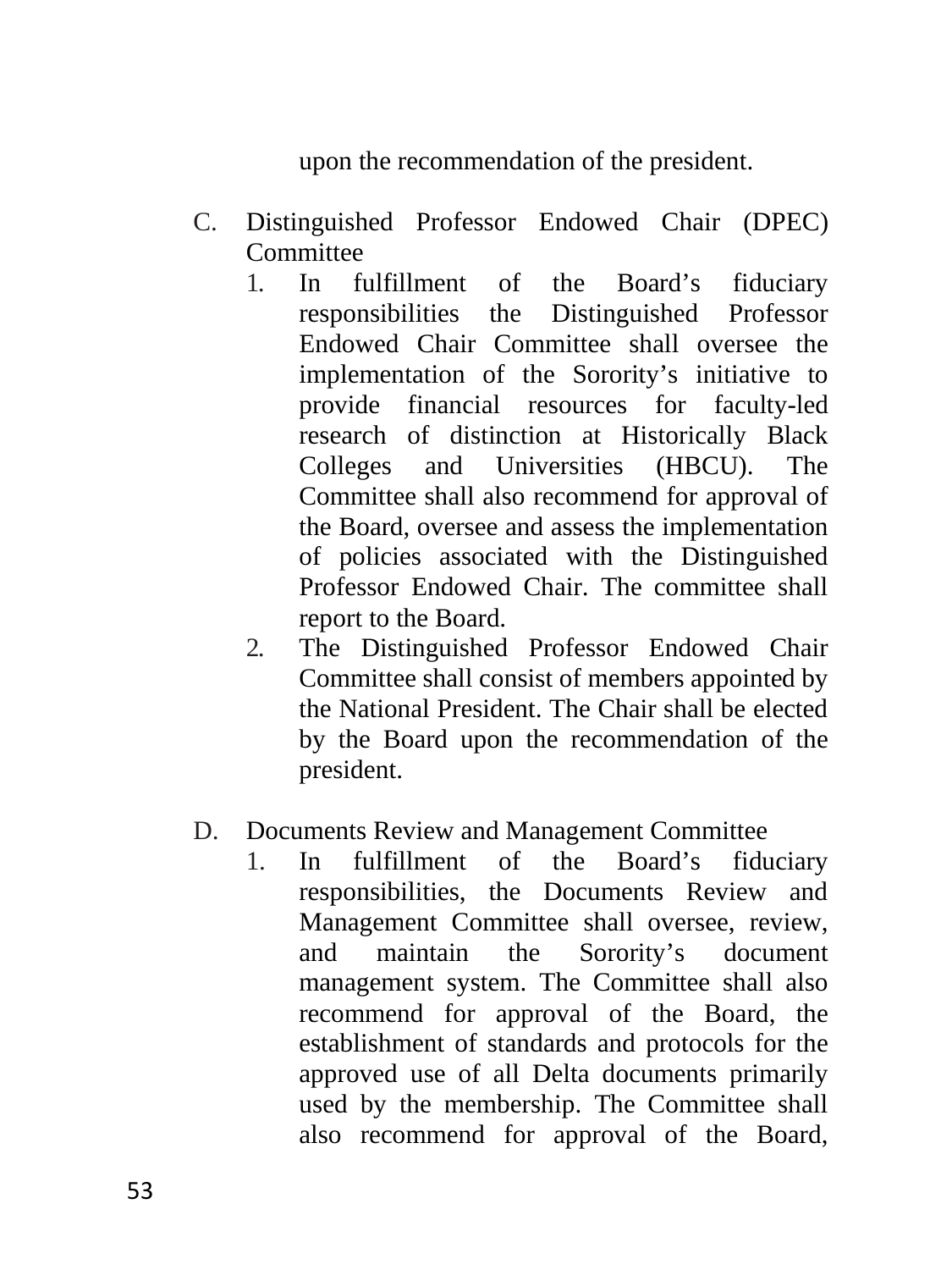oversee and assess the implementation of policies associated with document management. The committee shall report to the Board.

- 2. The Documents Review and Management Committee shall consist of members appointed by the National President. The Chair shall be elected by the Board upon the recommendation of the president.
- E. Heritage and Archives Committee
	- 1. In fulfillment of the Board's fiduciary responsibilities the Heritage and Archives Committee shall ensure that the Sorority's history is documented, collected, maintained and shared in alignment with professional archival standards as promulgated by the Society of American Archivists. The Committee shall also recommend for approval of the Board, oversee and assess the implementation of policies associated with heritage and archives. The committee shall report to the Board.
	- 2. The Heritage and Archives Committee shall consist of members appointed by the National President. The Chair shall be elected by the Board upon the recommendation of the president.
- F. Housing and Properties Committee
	- 1. In fulfillment of the Board's fiduciary responsibilities the Housing and Properties Committee shall serve as an expert advisor and provide professional guidance to the Sorority. In fulfillment of the responsibility, the Committee shall seek to inform the Sorority's real estate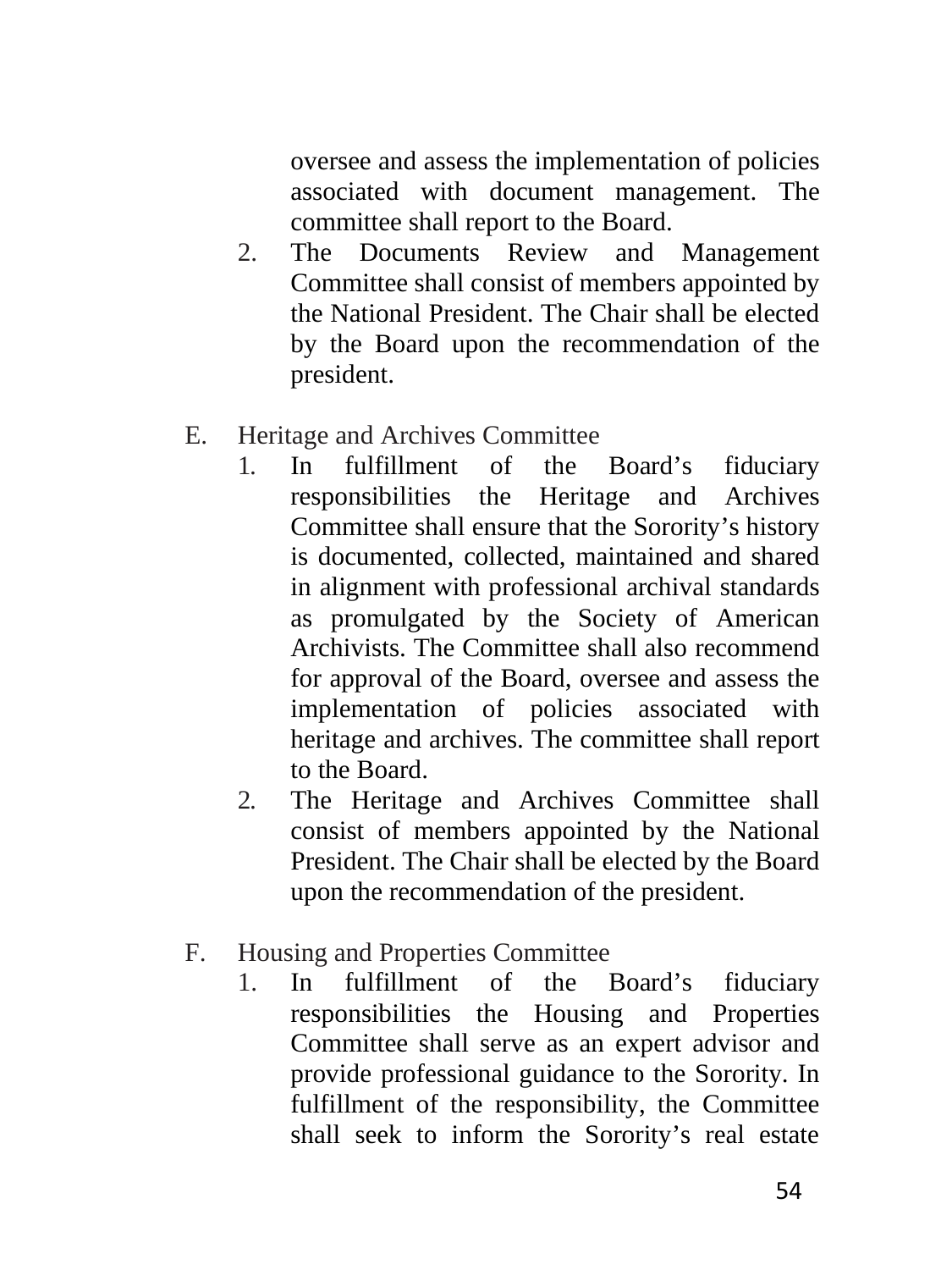strategy and plans, mitigate risk, increase value and maintain safety in the Sorority's properties and that of its affiliates. The Committee shall also oversee and document chapter-foundation relationships relative to real estate ownership. The Committee shall recommend for approval of the Board, oversee and assess the implementation of policies associated with housing and properties and chapter-foundation relations. The committee shall report to the Board.

2. The Housing and Properties Committee shall consist of members appointed by the National President. The Chair shall be elected by the Board upon the recommendation of the president.

## G. Human Resources Committee

1. In fulfillment of the Board's fiduciary responsibilities, the Human Resources Committee shall promote, monitor, review, and make recommendations to the Board concerning the Sorority's effort to be a "best place to work" employer. The Committee assists the Board to fulfill its obligations as an employer overseeing the Sorority's compensation, human resources, and organizational development policies and practices as well as advise on major aspects of workforce planning, strategy, and investment to ensure workforce configuration and culture are optimally suited to the strategic needs of Sorority, and reflect the Sorority's values of equity, diversity, and inclusion. The Committee shall recommend, oversee and assess the implementation of policies associated with Human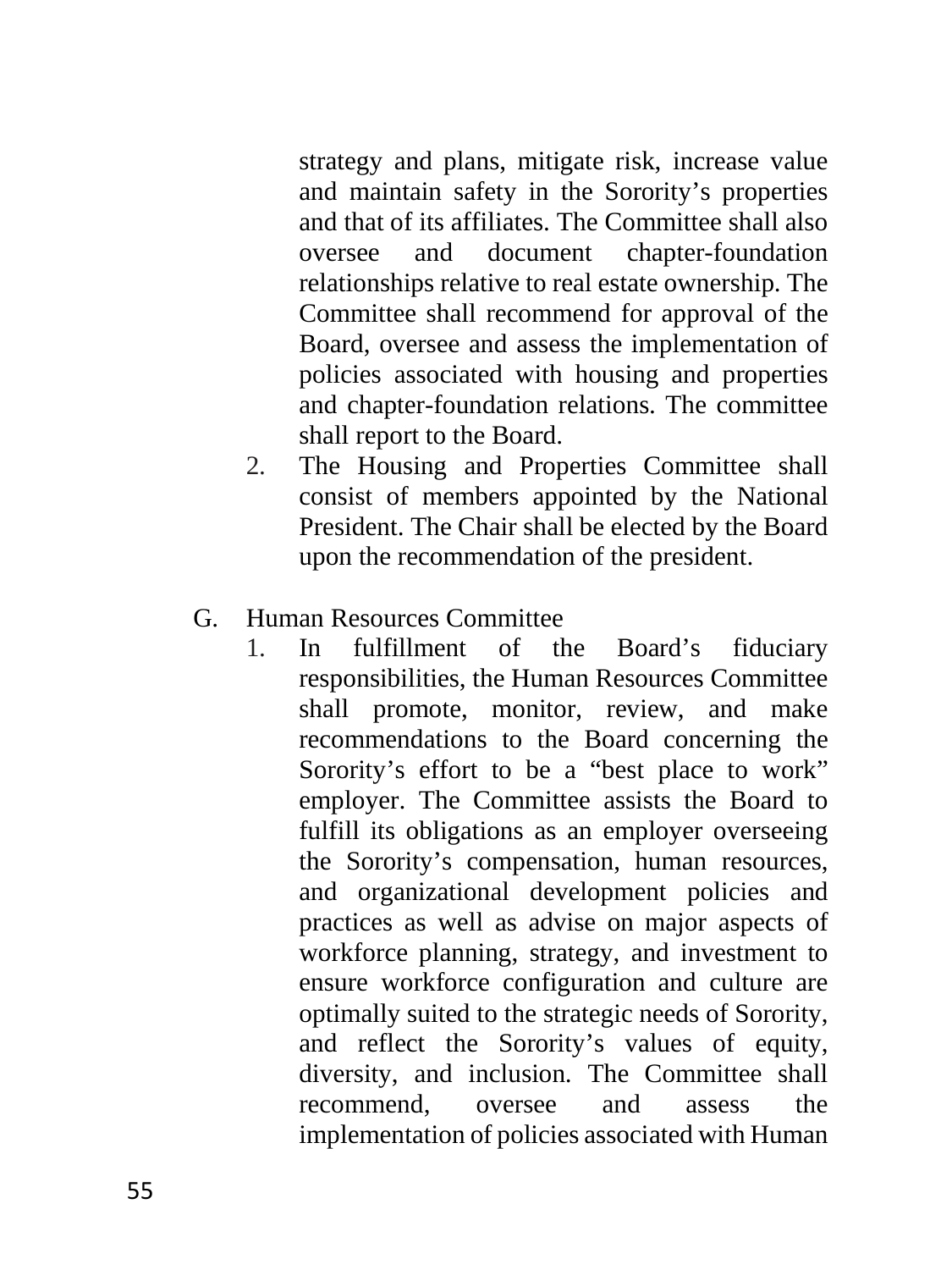Resources.

- 2. The committee shall report to the Board. The Human Resources Committee shall consist of members appointed by the National President. The Chair shall be elected by the Board upon the recommendation of the president.
- H. Institutional Research Committee
	- 1. In fulfillment of the Board's fiduciary responsibility, the Institutional Research Committee shall oversee the collection, analysis, interpretation, reporting and dissemination of data and information to advise and inform the Sorority's strategy, planning, program and policy formula and plans, evaluation processes, education needs of information producers, users and consumers and steward the Sorority's data and information. The Committee shall recommend for approval of the Board, oversee and assess the implementation of policies associated with institutional research. The committee shall report to the Board.
	- 2. The Institutional Research Committee shall consist of members appointed by the National President. The Chair shall be elected by the Board upon the recommendation of the president.
	- I. Leadership Academy
		- 1. In fulfillment of the Board's fiduciary responsibilities, the Leadership Academy Committee shall oversee the implementation and assess the effectiveness of the Sorority's initiative to establish and maintain a leadership talent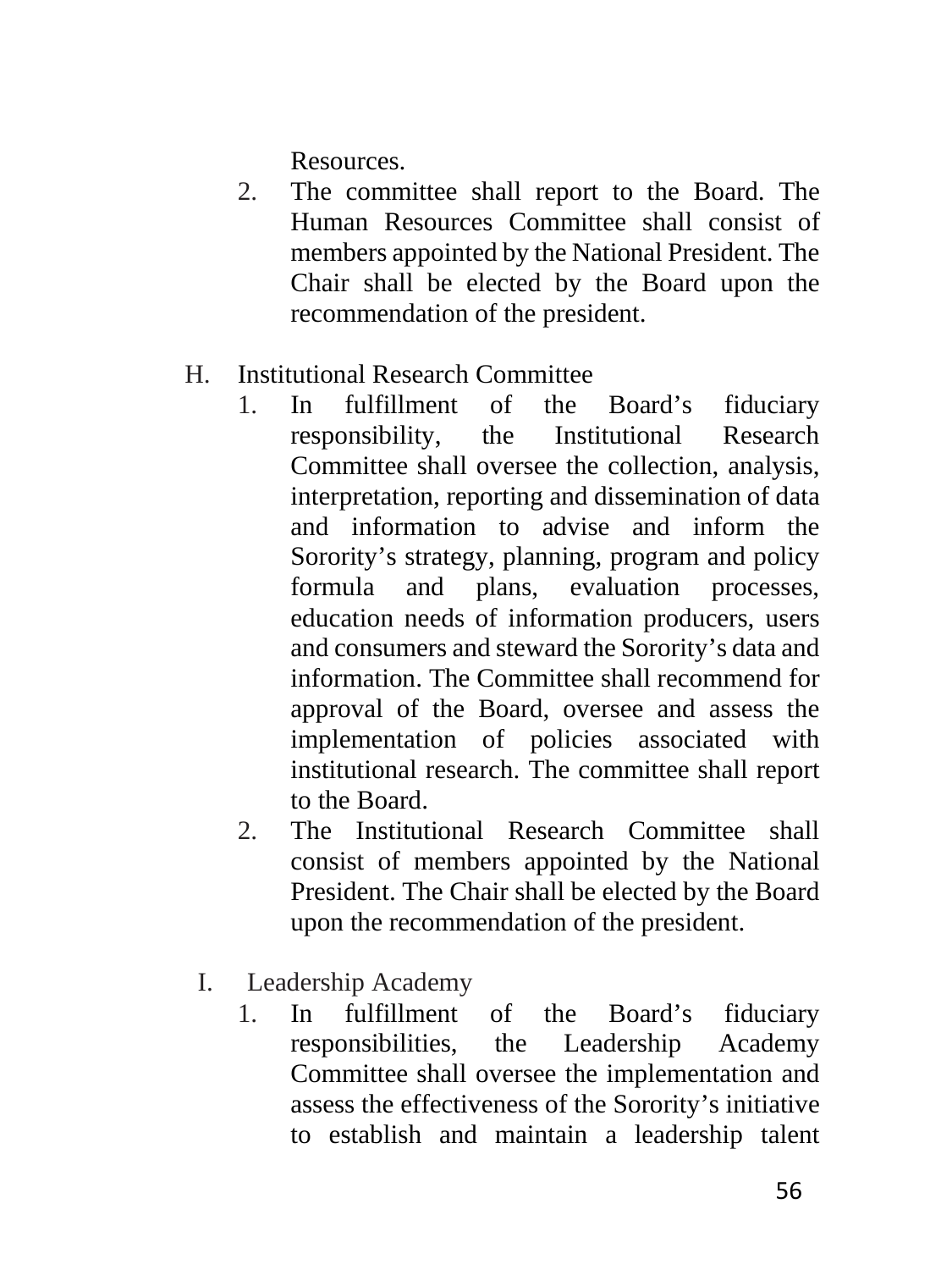pipeline. In the fulfillment of this responsibility the Committee shall set a best-in-class standard in the development of programs, initiatives and trainings that promote enhanced decision-making, team building, increase retention and heighten engagement for the ongoing, voluntary and selfmotivated pursuit of knowledge and leadership skills for Sorors. The Committee shall also recommend for approval of the Board, oversee and assess the implementation of policies associated with the Leadership Academy. The committee shall report to the Board.

- 2. The Leadership Academy Committee shall consist of members appointed by the National President. The Chair shall be elected by the Board upon the recommendation of the president.
- J. Membership Services Committee
	- 1. In fulfillment of the Board's fiduciary responsibilities, the Membership Services Committee shall oversee the design and implementation of best-in-class member organizations service programs. In fulfilment of these responsibilities, the Committee shall deploy every possible resource and data to inform member service strategies designed to increase and enhance member engagement, retention and satisfaction. The Committee shall also recommend for approval of the Board, oversee and assess the implementation of policies associated with membership services. The committee shall report to the Board.
	- 2. The Membership Services Committee shall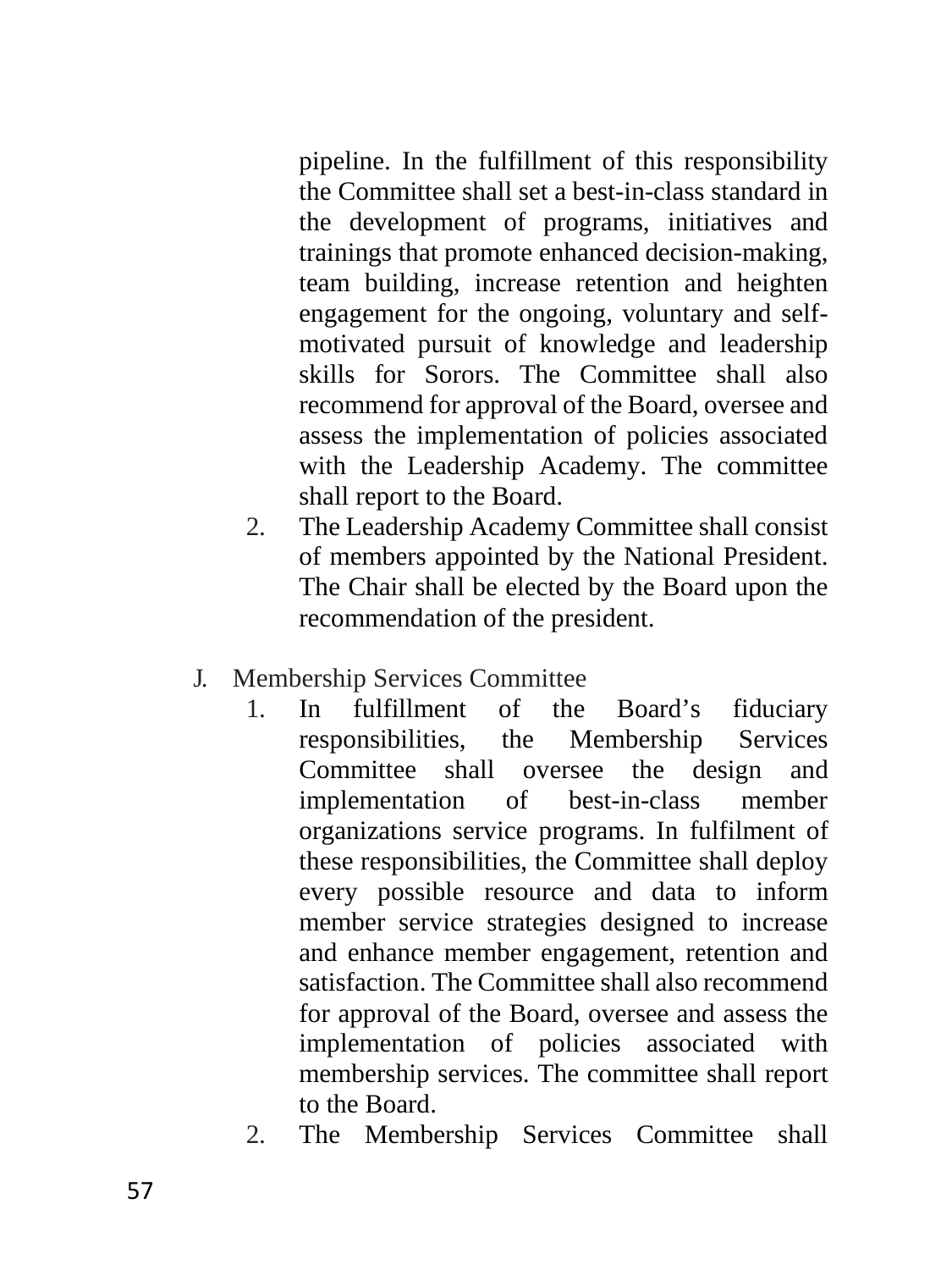consist of members appointed by the National President. The Chair shall be elected by the Board upon the recommendation of the president.

- K. Program Planning and Development Committee
	- 1. In fulfillment of the Board's fiduciary responsibilities, the Program and Planning Committee shall oversee the development, evaluation and implementation of best-in-class Sorority domestic and international program initiatives which are measurably impactful. The Committee shall utilize the Sorority's Five Point Programmatic Thrust as the framework for the Committee's strategic goals and objectives. The Committee shall also recommend for approval of the Board, oversee and assess the implementation of policies associated with program, planning and development. The committee shall report to the Board.
	- 2. The Program, Planning and Development Committee shall consist of members appointed by the National President. The Chair shall be elected by the Board upon the recommendation of the president.
- L. Protocol and Traditions Committee
	- 1. In fulfillment of the Board's fiduciary responsibilities, the Protocol and Traditions Committee shall designate and promulgate rules, customs, structure and standards that codify the behaviors and arrangements which ensure the perpetuation of reverence and decorum in all Sorority ceremonies. The Committee shall also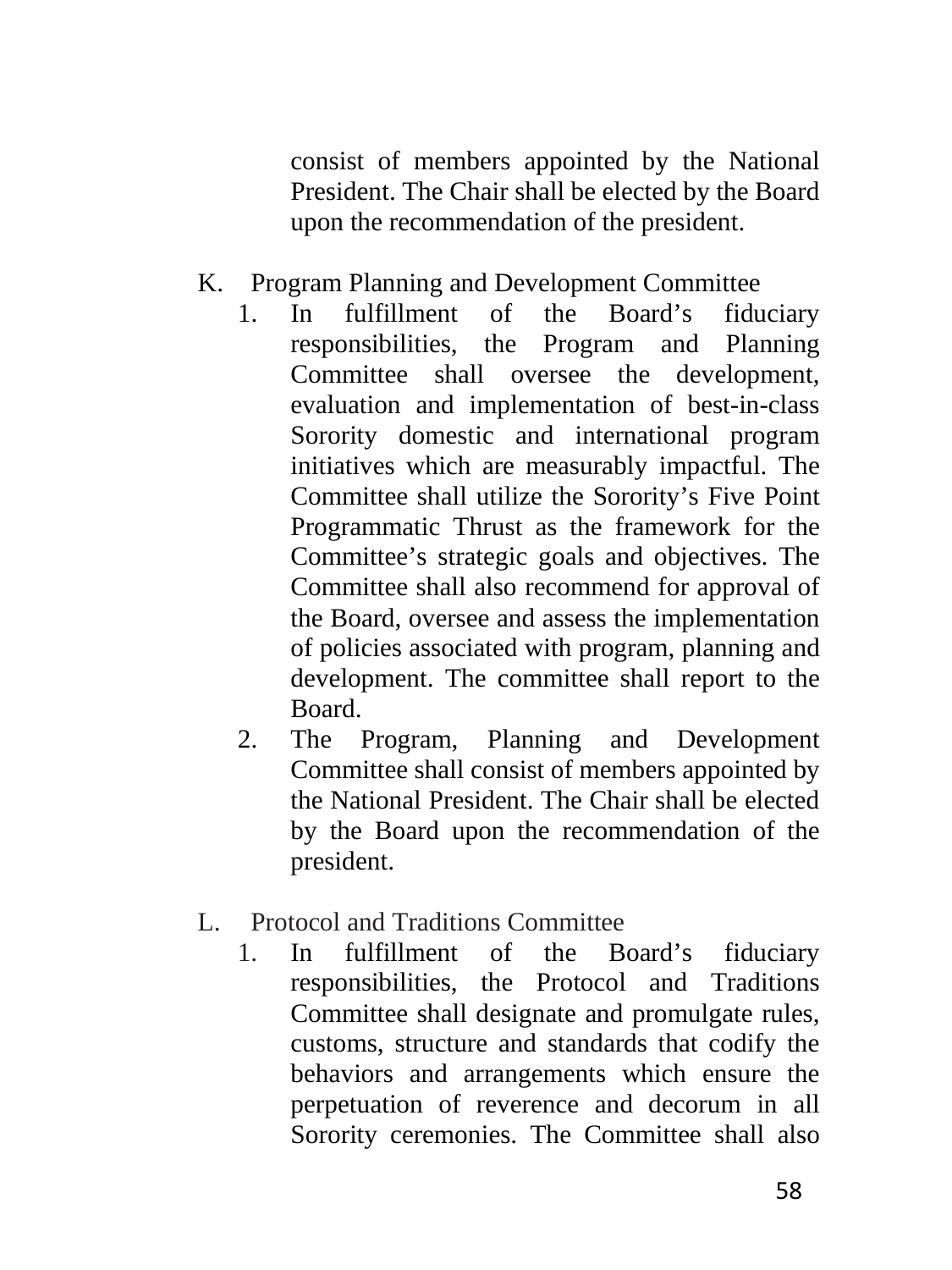recommend for approval of the Board, oversee and assess the implementation of policies associated with protocol and traditions. The committee shall report to the Board.

- 2. The Protocol and Traditions Committee shall consist of members appointed by the National President. The Chair shall be elected by the Board upon the recommendation of the president.
- M. Strategic Planning Committee
	- 1. In fulfillment of the Board's fiduciary responsibilities, the Strategic Planning Committee shall propose and oversee the preparation, review, and update of the Sorority's Five-Year Strategic Plan. In concert with the Executive Committee, the Committee shall submit plans for the approval of the Board. The Committee shall recommend for approval of the Board, oversee and assess the implementation of policies associated with strategic planning. The committee shall report to the Board.
	- 2. The Strategic Planning Committee shall consist of members appointed by the National President. The Chair shall be elected by the Board upon the recommendation of the president.
- N. Technology Committee
	- 1. In fulfillment of the Board's fiduciary responsibilities, the Technology Committee shall provide expert advice to support the Sorority's objective to deploy best in class technology solutions in the efficient, effective and strategic implementation of Grand Chapter programs and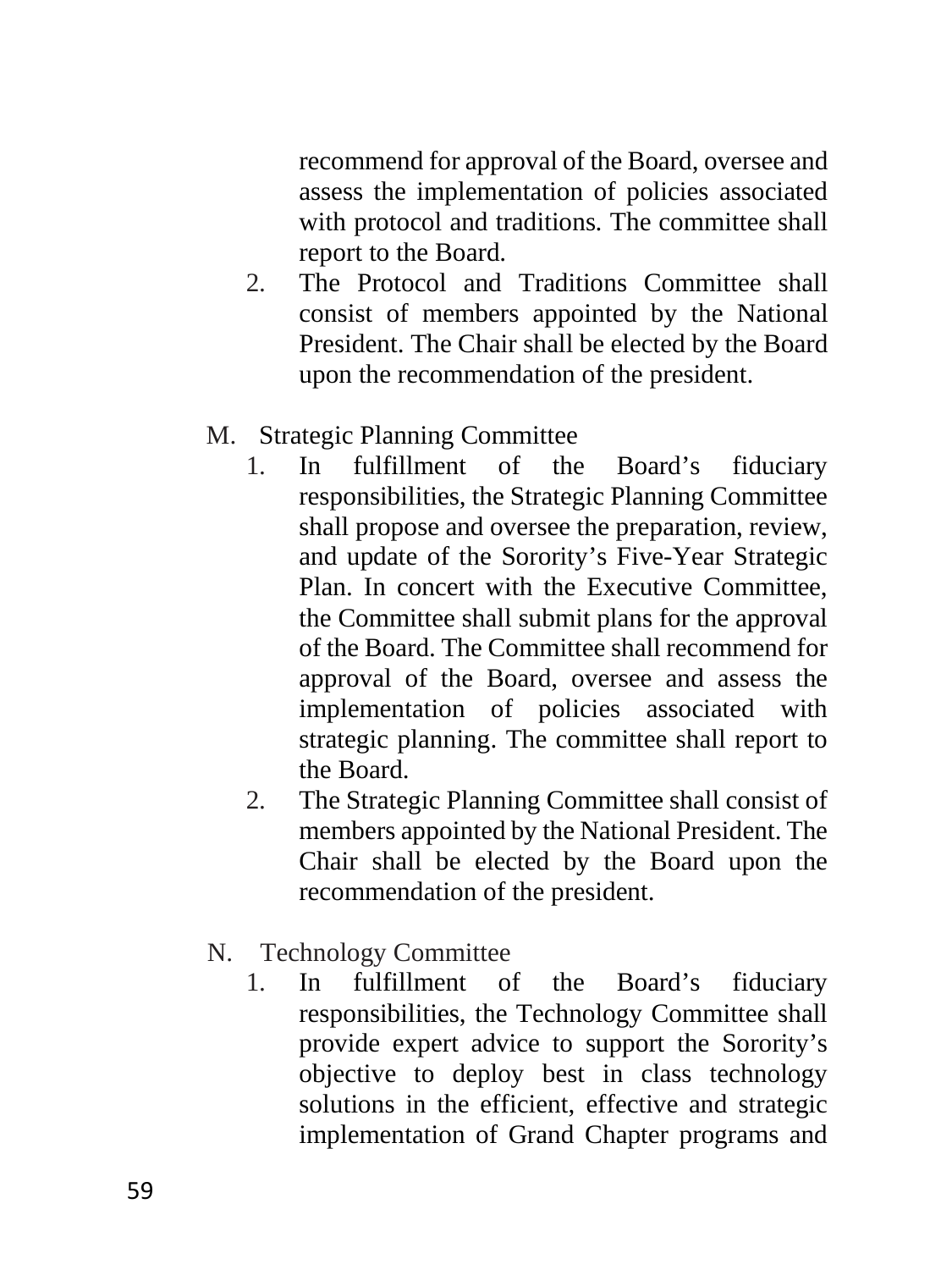initiatives. The Committee shall oversee the development of a five- year comprehensive technology plan, collaborate with the Finance Committee in development of a corresponding five-year capital budget and in concert with the Executive Committee recommend for approval by the Board. The Committee shall also recommend for approval of the Board, oversee and assess the implementation of policies associated with technology. The committee shall report to the Board.

2. The Technology Committee shall consist of members appointed by the National President. The Chair shall be elected by the Board upon the recommendation of the president.

# Section 3. BOARD ELECTED COMMISSION CHAIR and APPOINTED COMMISSION MEMBERS

- A. Arts and Letters Commission
	- 1. The Arts and Letters Commission shall stimulate interest and educate chapters in the areas of arts and letters. The Commission shall recommend and oversee the development and coordination of arts and letters programs and projects. The Commission shall also recommend for approval of the Board, oversee and assess the implementation of policies associated with arts and letters.
	- 2. The Arts and Letters Commission shall consist of members appointed by the National President. The Co-Chairs shall be elected by the Board upon the recommendation of the president. The commission shall report to the Board.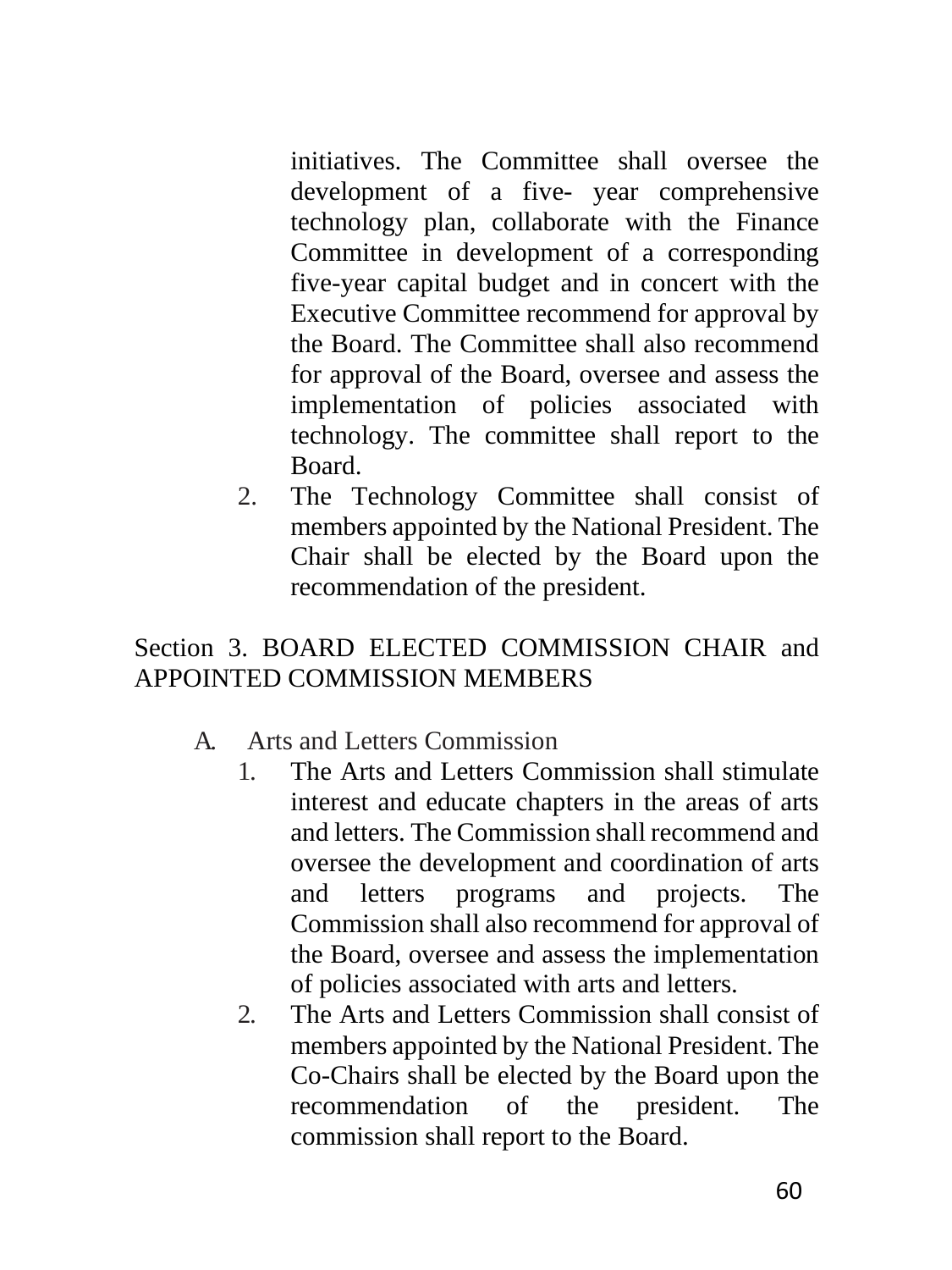- B. Ritual and Ceremonies Commission
	- 1. The Ritual and Ceremonies Commission shall review the Sorority's ceremonies and ritual activities and recommend revisions as appropriate for consideration by the Board. The Commission shall present such Board-approved revisions to - the membership. The Commission shall stimulate interest and educate local chapter members regarding Ritual and Ceremonies procedures. The Commission shall recommend for Board approval, oversee and assess the implementation of policies associated with ritual and ceremonies.
	- 2. The Ritual and Ceremonies Commission shall consist of Past National President(s), alumnae, and collegiate members appointed by the National President. The Co-Chairs shall be elected by the Board upon the recommendation of the president. The commission shall report to the Board.
- C. Social Action Commission
	- 1. The Social Action Commission shall promote, monitor, review, and recommend the Sorority's domestic and international agenda on public policy, legislation, resolutions and demonstrative representation.

The Commission shall support the sorority in the formulation, publication and communication of positions, strategies and activities to actualize the vision of the Founders of the Sorority, honor civic engagement and participate in social change in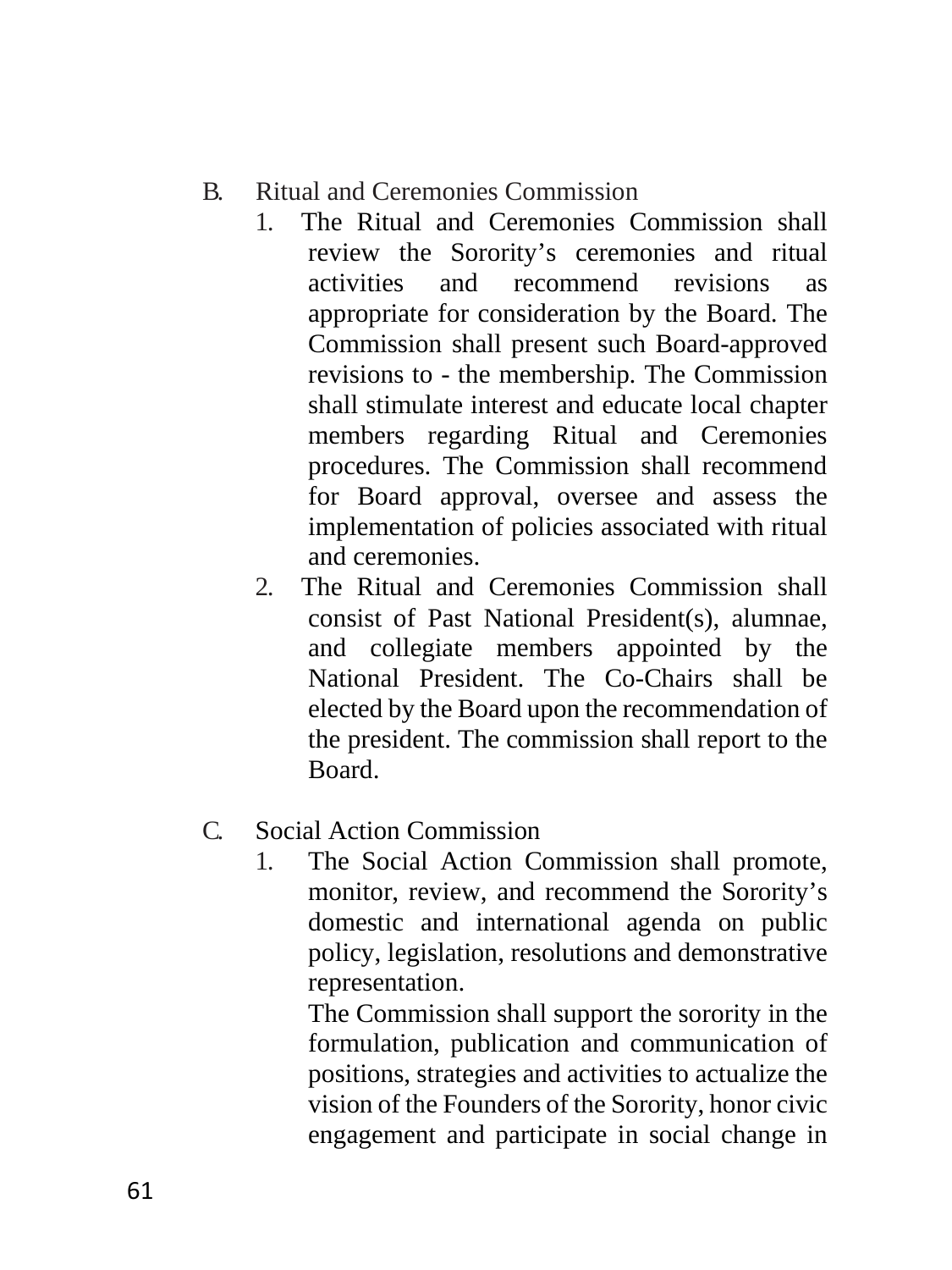perpetuity. The Commission shall facilitate the resolutions process by receiving, reviewing and recommending to the Board and the Grand Chapter those resolutions which holistically represent Delta's public stance on domestic and international issues.

2. The Commission shall recommend for the consideration of the Board policies associated with social action. The Social Action Commission shall consist of members appointed by the National President. The Co-Chairs shall be elected by the Board upon the recommendation of the president. The commission shall report to the Board.

## Section 4. NATIONAL CONVENTION COMMITTEES

- A. Credentials Committee
	- 1. The Credentials Committee shall consist of members and a chair appointed by the National President.
	- 2. It shall be the duty of the Credentials Committee to:
		- a) report to the Grand Chapter during the National Convention the number of voting, alternate and non-voting delegates and other categories of persons attending the National Convention; and
		- b) adjudicate, with the National President and the National Secretary, any discrepancies concerning the credentials of delegates.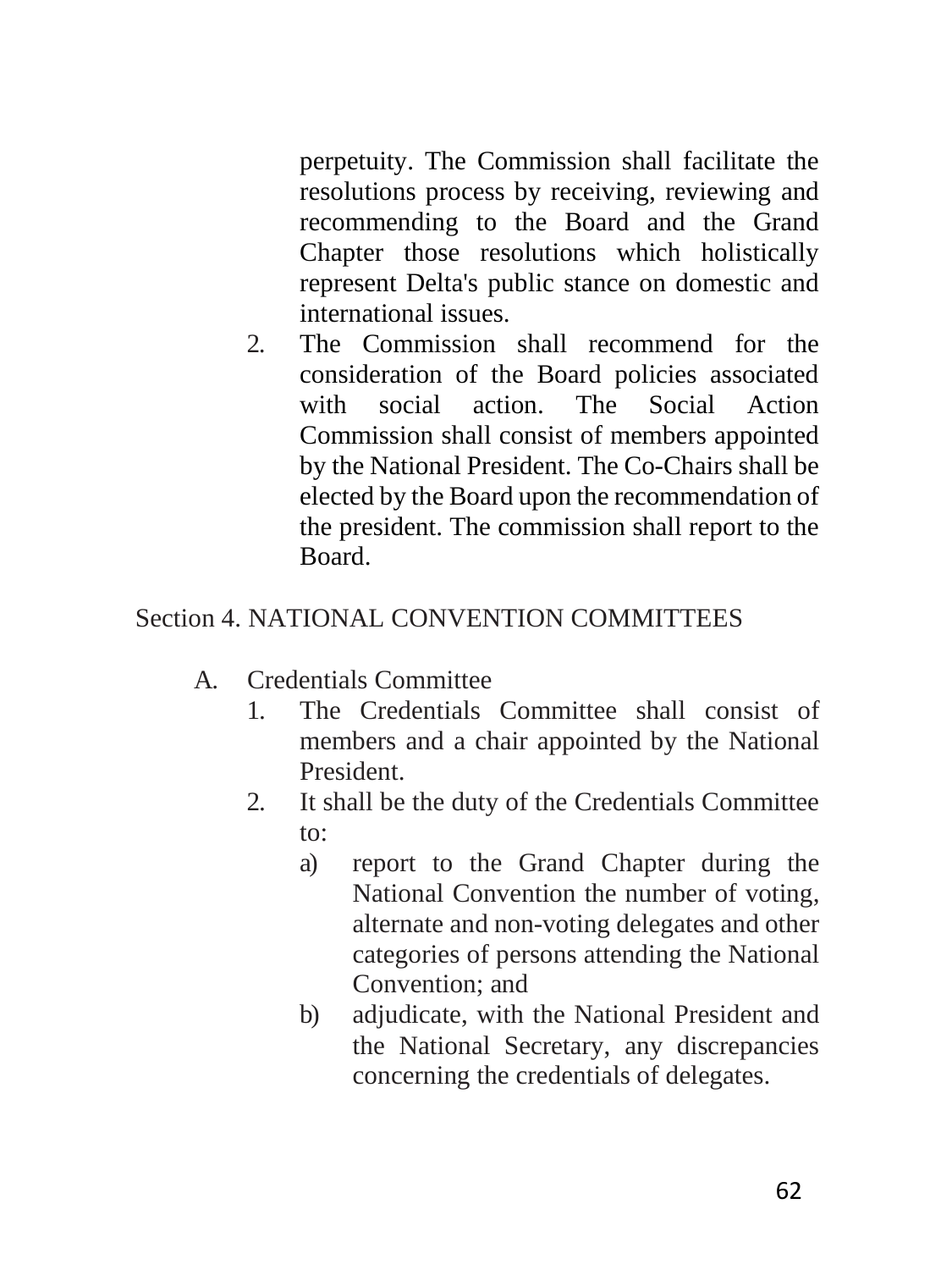- B. National Convention Planning Committee
	- 1. The National Convention Planning Committee shall consist of members and a coordinator appointed by the National President
	- 2. It shall be the duty of the National Convention Planning Committee to recommend to the National Board of Directors the broad outlines and objectives, and general program considerations for the National Convention. The coordination of the National Convention plans is then left to the National President, the National Board of Directors, the Finance Committee, and the National Headquarters staff.

## Section 5. REGIONAL NOMINATING COMMITTEE

- A. The Regional Nominating Committee shall consist of four members and a chair elected in each region.
- B. It shall be the duty of the Regional Nominating Committee to:
	- 1. solicit and receive nominations from chapters and members of persons to serve in elected regional offices and on committees;
	- 2. select, for consideration of the Regional Conference, candidates for election to regional elected offices and committees;
	- 3. distribute to the chapters, by April 1 prior to the Regional Conference, the names of candidates to be presented to the Regional Conference;
	- 4. report the names of candidates to the Regional Conference at a session prior to the final session; and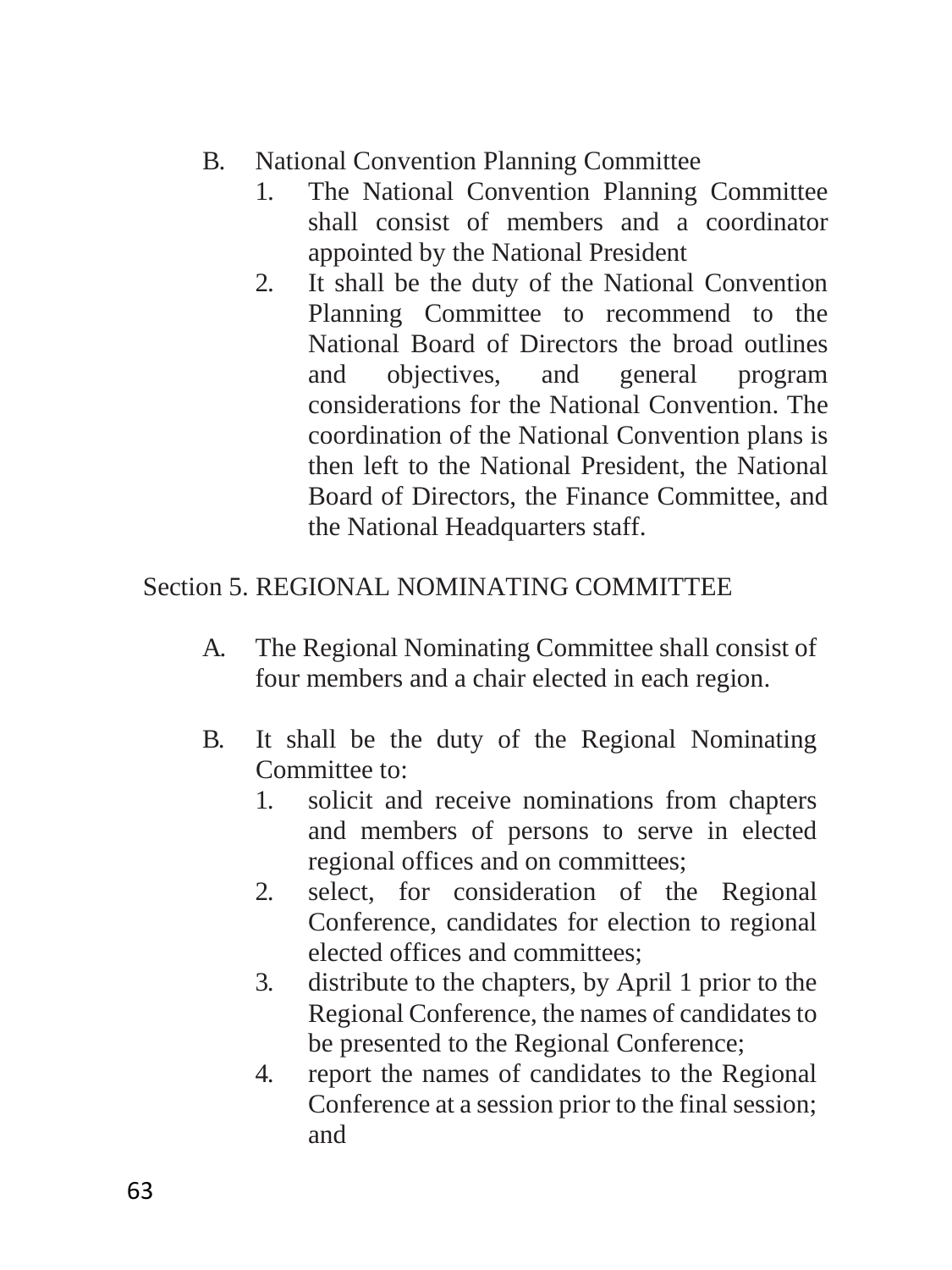5. consult with the National Nominating Committee Chair.

## Section 6. APPOINTMENT OF NATIONAL COMMITTEES AND NATIONAL COMMISSIONS

- A. The National President shall appoint all national committees and national commissions not otherwise provided by the *Constitution and Bylaws*, and such other national committees and national commissions as may be deemed necessary, from members who are financial with a chapter and the Grand Chapter or financial only with the Grand Chapter through the member-at-large status.
- B. The continuity of each appointed national committee and national commission shall be provided by retention of no more than one-fourth of the membership every six years.
- C. The board-elected national chair must have attended at least two of the last three National Conventions and two of the last three Regional Conferences, except where the board-elected chair is a collegiate member.

# **ARTICLE VIII – NATIONAL HEADQUARTERS AND NATIONAL HEADQUARTERS STAFF**

## Section 1. NATIONAL HEADQUARTERS

The Sorority shall operate a National Headquarters for the purpose of facilitating its day-to-day business activities; implementation of programs and initiatives; and strategic and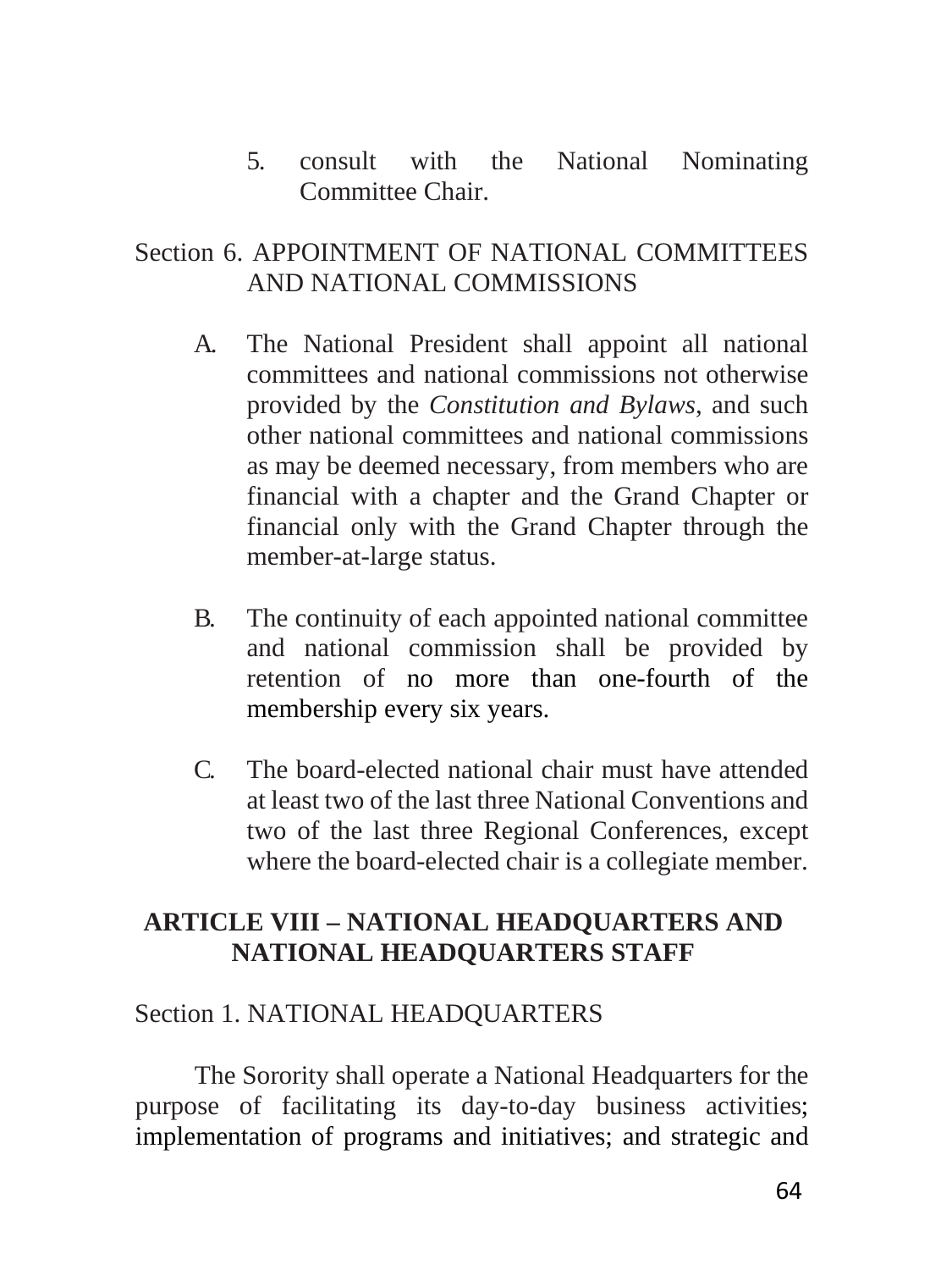operational support to the Board of Directors and the National Committees and Commissions.

### Section 2. NATIONAL HEADQUARTERS STAFF

The day-to-day operations of the National Headquarters shall be under the direction of a National Headquarters Staff headed by an Executive Director.

- A. The Executive Director is accountable to the National Board of Directors, reports to the National President, and is subject to the general direction of the Executive Committee and provide leadership and manage the operation of headquarters staff to ensure appropriate support to all Sorority programs, services, and initiatives as authorized by the Board of Directors or Grand Chapter.
- B. The Executive Director is responsible for managing the headquarters staff and overseeing the administration of the Sorority's business operations, support to the Sorority's programs, initiatives and work of the Board and national committees /commissions and taskforces. It shall be her duty to:
	- 1. Advance the mission of the Sorority;
	- 2. Implement the National Board of Directors policy and strategic directions and support corporate governance
	- 3. Supervise and collaborate with headquarters staff.
	- 4. Support implementation of the Strategic plan
	- 5. Oversee, coordinate and facilitate the finance department support of the development and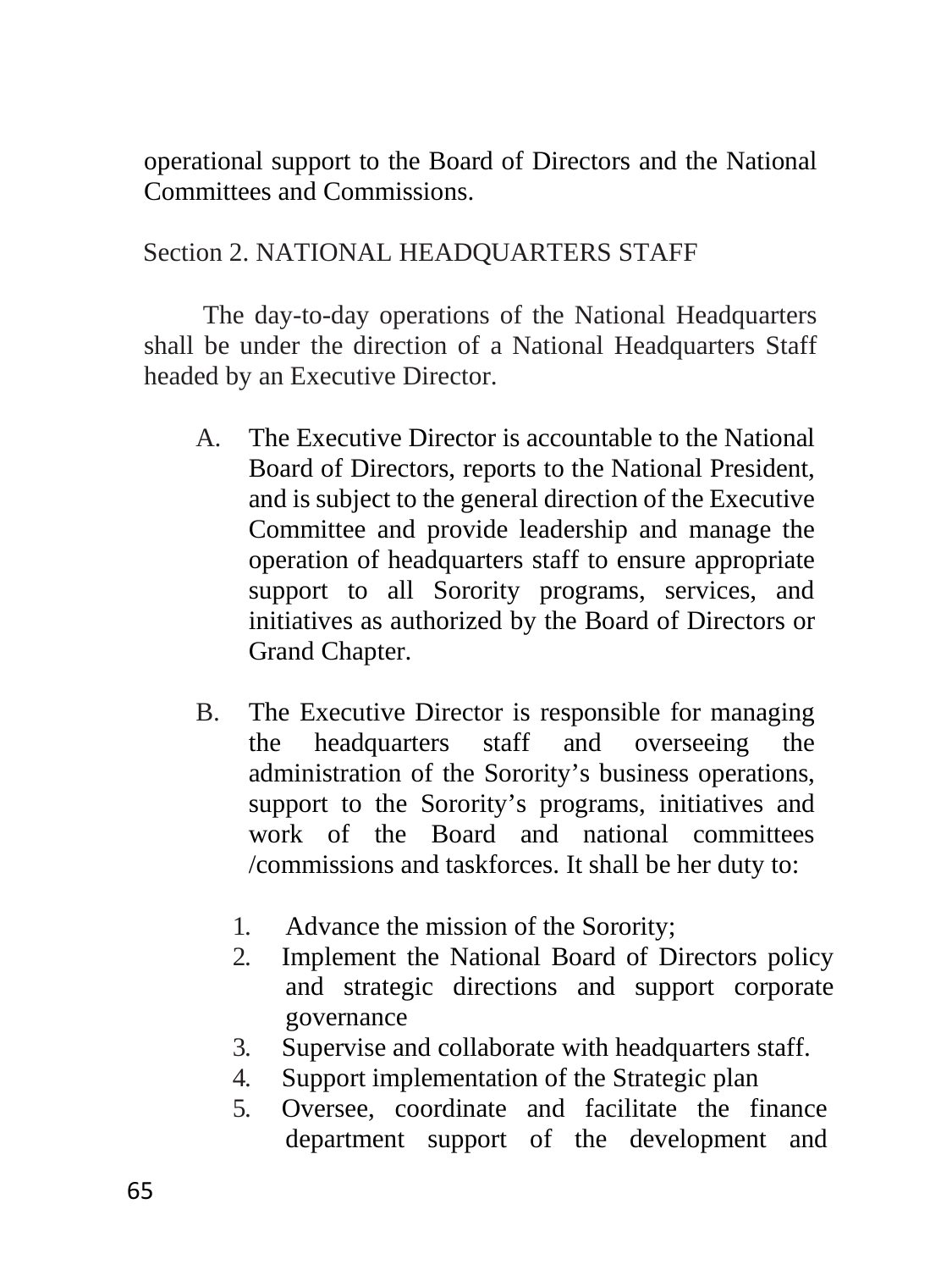execution of the annual operating and capital budgets.

- 6. At the direction of the President establish and maintain relationships with various organizations and utilize those relationships to strategically enhance the Sorority's Mission.
- 7. Support fundraising and development initiatives.
- 8. Support the work of the Board and committee meetings.
- 9. Implement employment, operational, strategic and administrative policies and procedures for all functions and the day-to-day operation of **Headquarters**
- 10. Execute Sorority documents and instruments consistent with Board granted authority
- 11. Execute other duties as directed by the Executive Committee and assigned by the National President.

# **ARTICLE IX – ELECTIONS AND VOTING**

## Section 1. NATIONAL CONVENTIONS

The following shall be elected by a majority of the voting delegates seated and voting in National Convention.

## A. National Officers

- 1. National President and Chair of the Board of **Directors**
- 2. National First Vice President
- 3. National Second Vice President
- 4. National Secretary
- 5. National Treasurer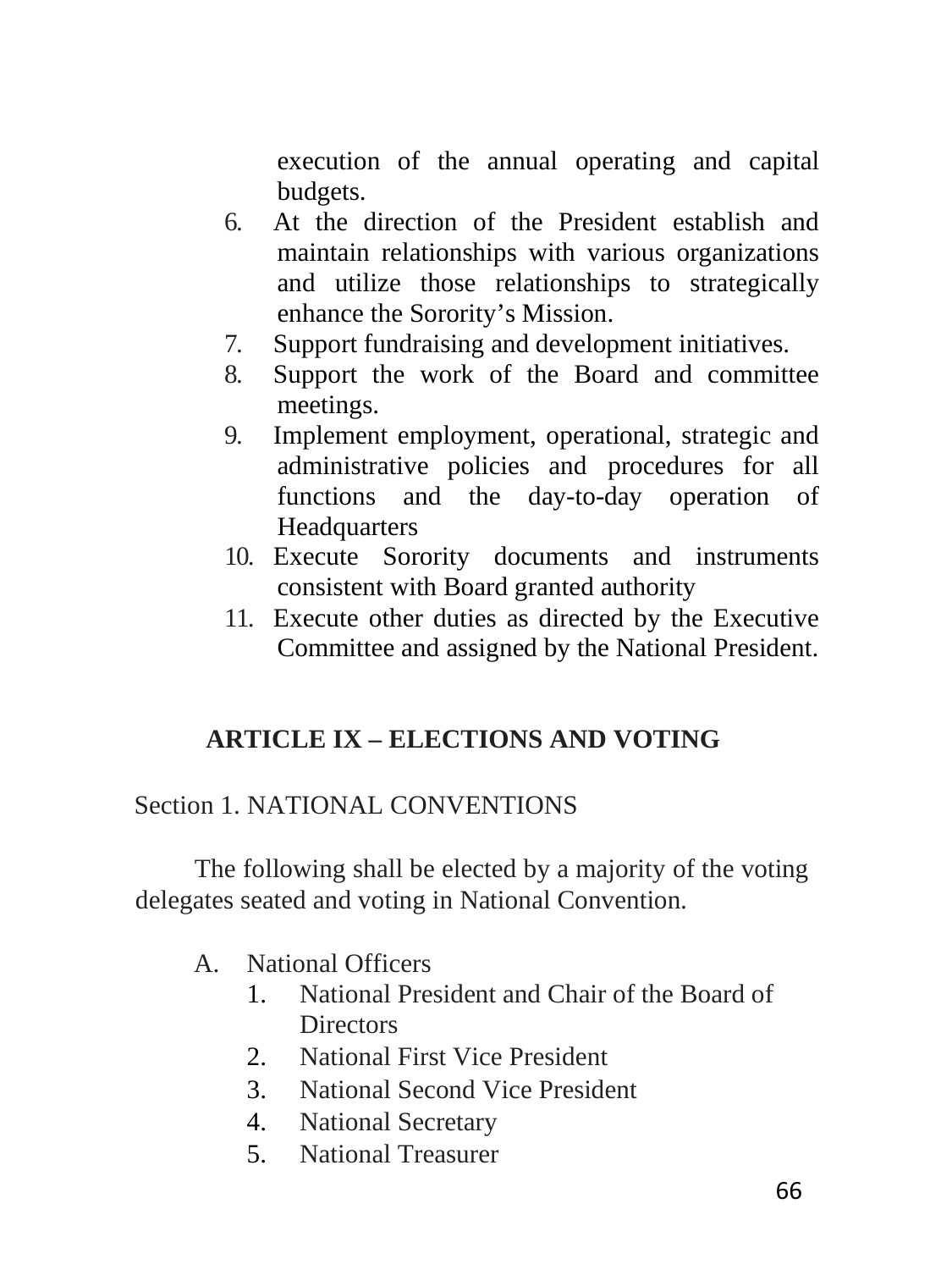- B. National Committee Chairs
	- 1. Nominating Committee
	- 2. Finance Committee
	- 3. Audit and Corporate Compliance Committee
- C. Finance Committee
	- 1. During alternate National Conventions a chair shall be elected and shall serve for four years.
	- 2. One collegiate member shall be elected at each National Convention and shall serve for two years.
	- 3. The chair and members shall not be eligible for re-election to the same position on the committee.
- D. Scholarship and Standards Committee
	- 1. One collegiate member shall be elected at each National Convention and shall serve for two years.
- E. Nominating Committee
	- 1. The chair shall be elected at the National Convention preceding the National Convention at which she will serve.
	- 2. One member of the National Nominating Committee shall be elected in each region.
	- 3. One collegiate member shall be elected at each National Convention and shall serve for two years.
	- 4. The chair and members of the National Nominating Committee shall serve one term.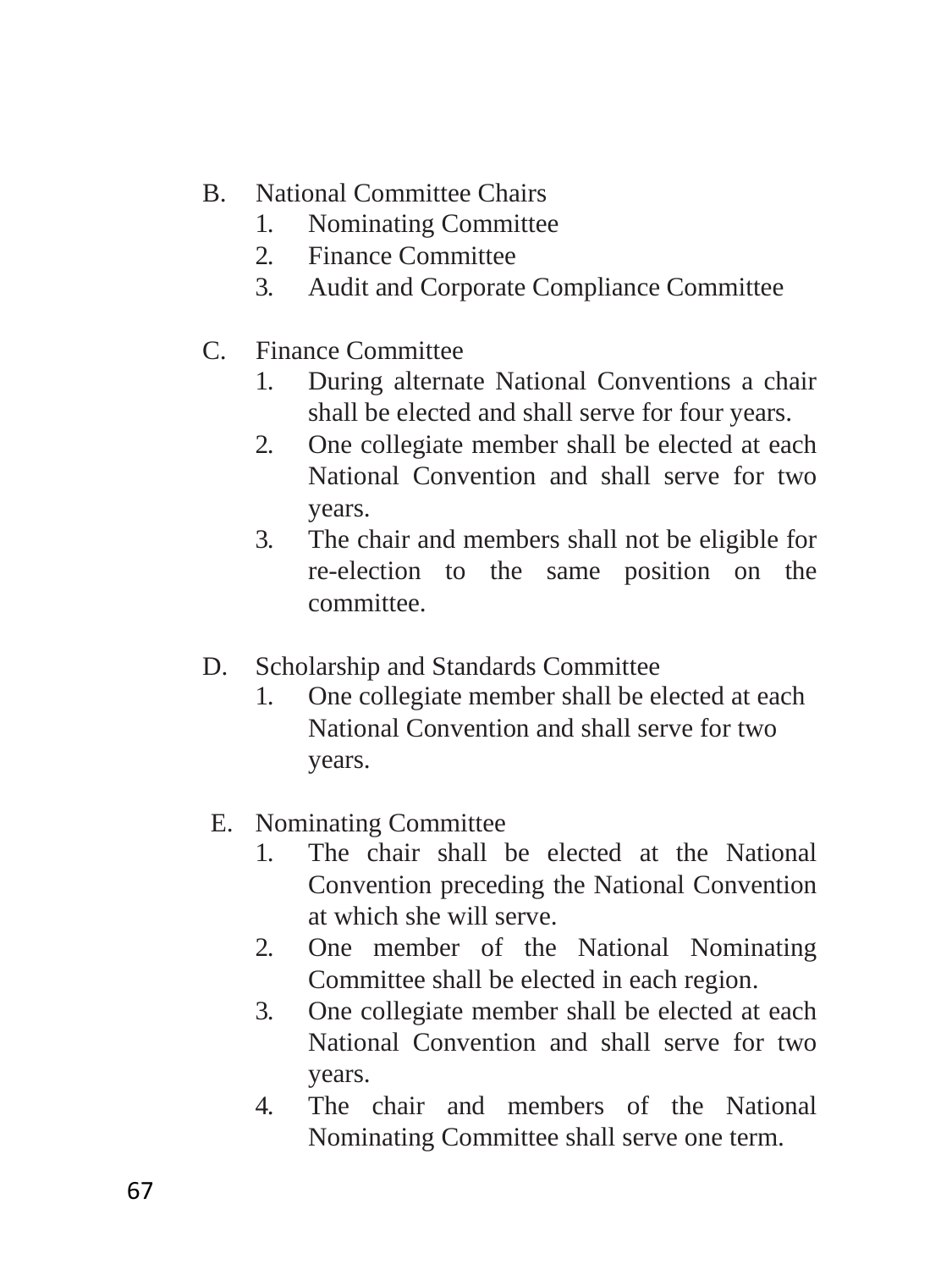## F. Audit and Corporate Compliance Committee

- 1. During alternate National Conventions, the chair of the Audit and Corporate Compliance Committee shall be elected and shall serve for four years.
- 2. During the National Convention, alternating with the convention referenced in C. 1 above, two alumnae members of the Audit and Corporate Compliance Committee shall be elected and serve for four years. The chair and members shall not be eligible for re-election to the same position on the committee.
- 3. Two collegiate members shall be elected at each National Conventions and shall serve for two years.

## Section 2. REGIONAL CONFERENCES

The following shall be elected by a majority of the voting delegates seated and voting in Regional Conference.

# A. Regional Officers

- 1. A Regional Director and a Regional Representative shall be elected in each region.
- 2. The Regional Officers shall assume duties immediately following their installation.
- 3. Notice of the election results shall be given to the National Secretary.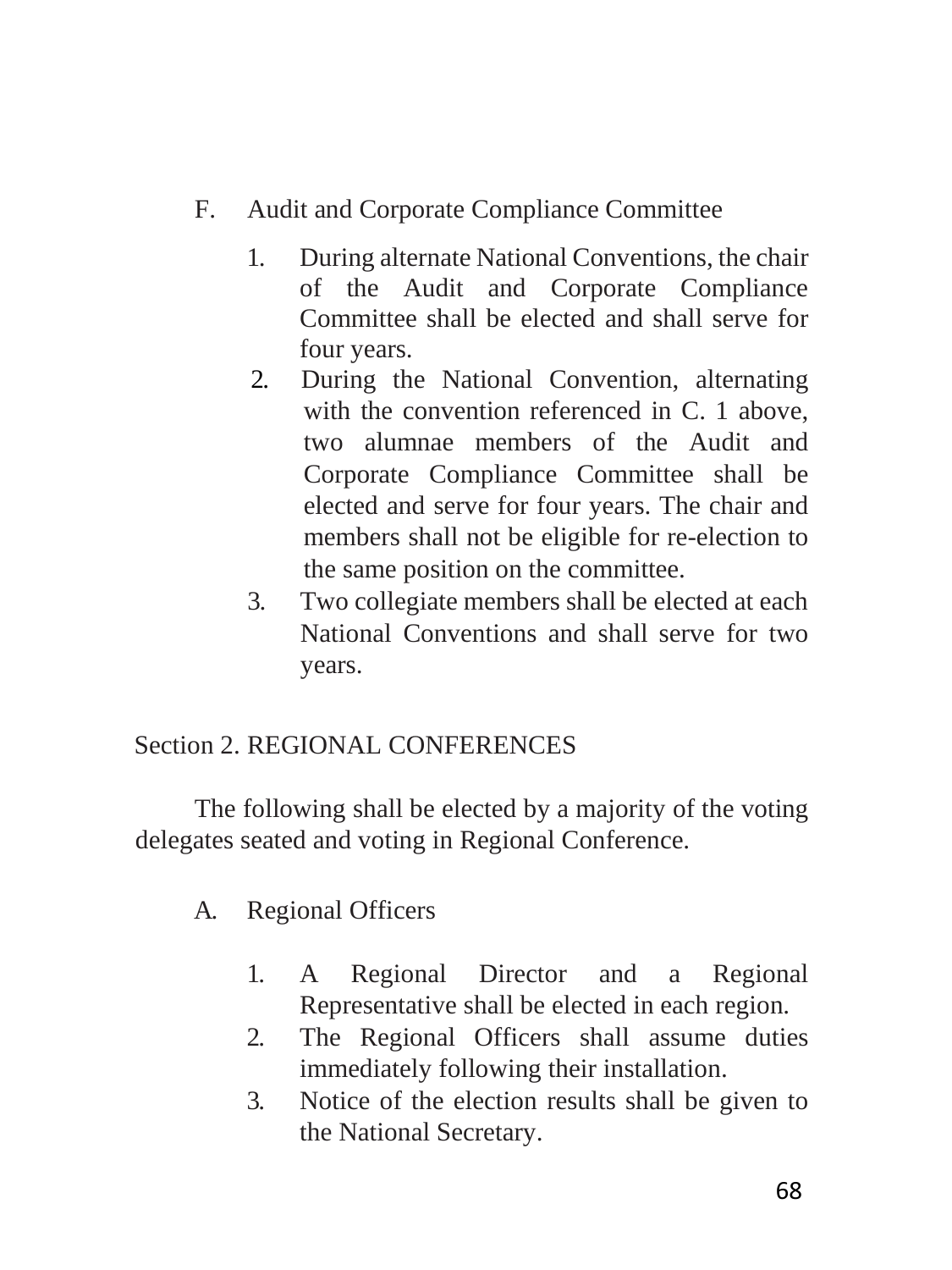- B. National Committee Members
	- 1. One member of the National Nominating Committee shall be elected in each region.
	- 2. One member of the National Scholarship and Standards Committee shall be elected in each region to serve a term of four years and shall not be eligible for re-election to the same position on the committee.
	- 3. One member of the Finance Committee shall be elected in each region to serve a term of four years and shall not be eligible for re-election to the same position on the committee.
- C. Regional Nominating Committee
	- 1. A Chair of the Regional Nominating Committee shall be elected in each region.
	- 2. Four members of the Regional Nominating Committee shall be elected in each region. One of the committee members shall be a collegiate.
	- 3. The chair and members of the Regional Nominating Committee shall serve one term.
- D. Residency Requirement

All members elected by regional ballot shall reside in the region by which they were elected during the tenure of their position. Cessation of such residence shall automatically create a vacancy in the position, except when the elected member is a collegiate who fulfilled requirements upon election.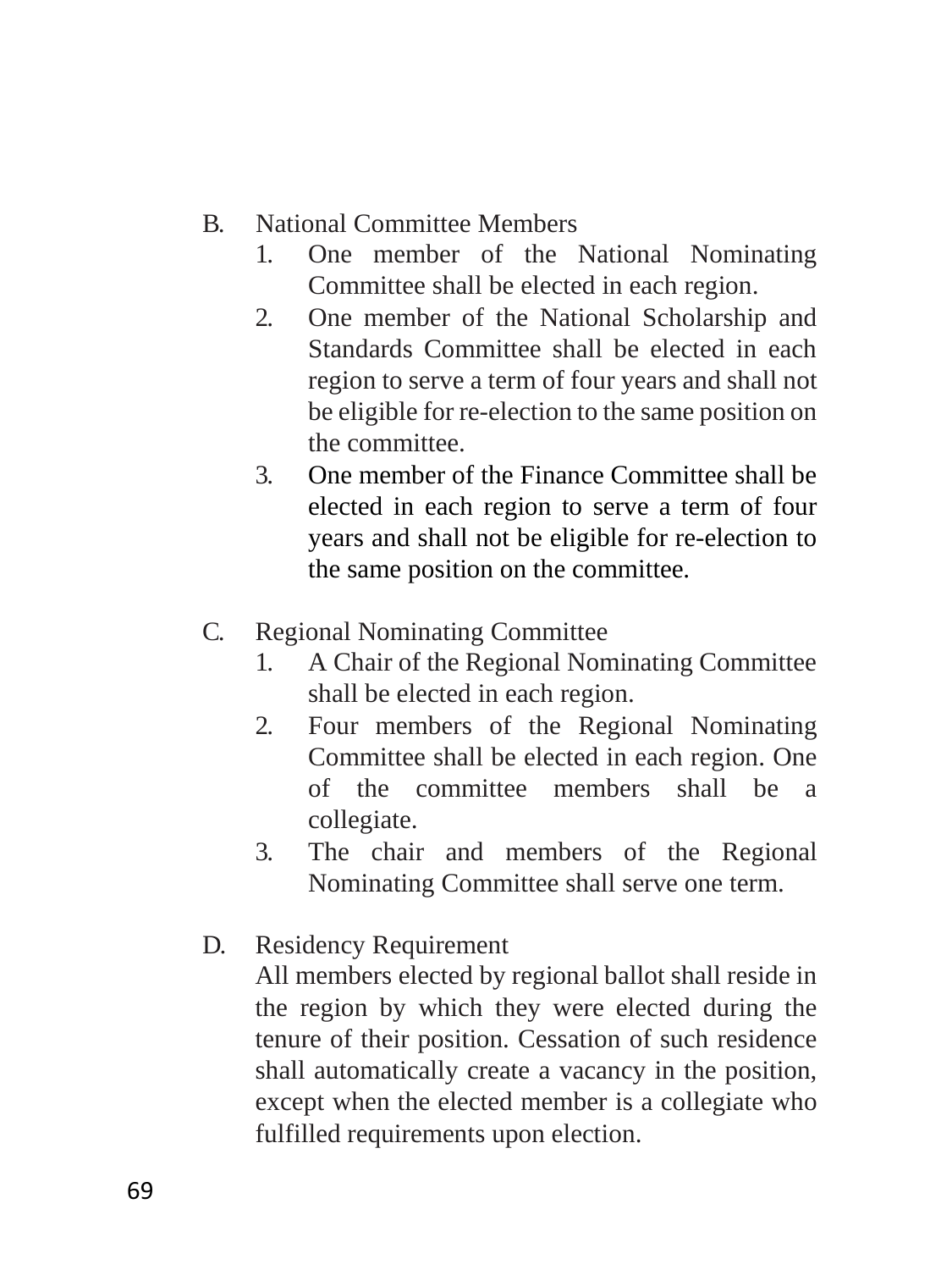### Section 3. CHAPTER ELECTIONS

A. Chapter Officers/Positions

In accordance with chapter policies and procedures, each chapter shall elect the officers/positions below, as well as other officers/positions deemed necessary:

**Officers** President Vice President **Secretary** Treasurer

Positions Chair, Nominating Committee Nominating Committee Members Chair, Internal Audit Committee

- B. A candidate for chapter office or position shall be financial with the chapter and Grand Chapter for the fiscal year in which the election takes place. If elected, the officer, chair or committee member shall maintain financial status during her term(s) of office.
- C. Time of Elections
	- 1. Each chapter shall hold election of officers in April or May annually or biennially; said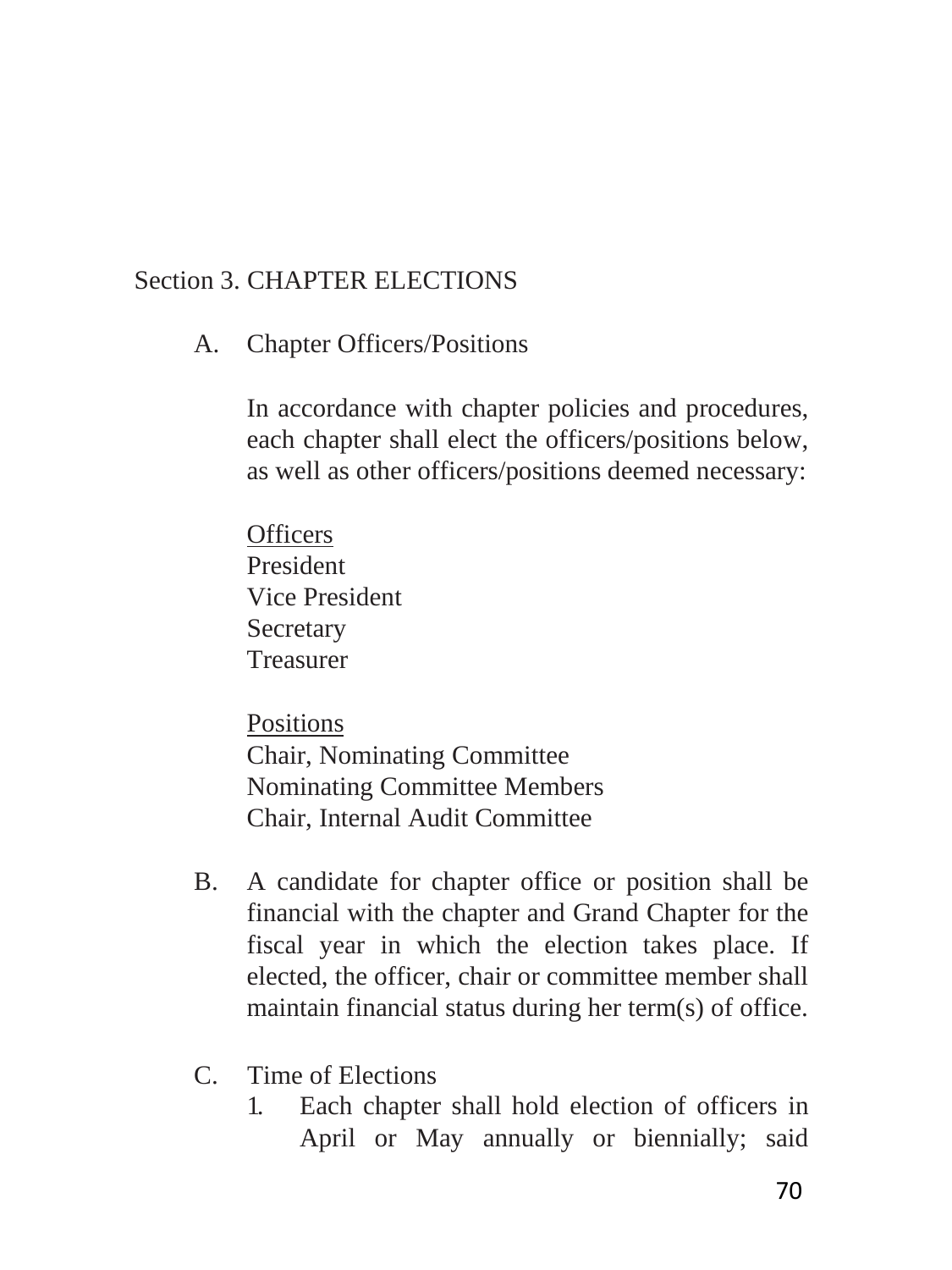officers assume office July 1<sup>st</sup>.

Collegiate officers assume office immediately upon installation and alumnae officers on July 1 st .

- 2. The Regional Director may, upon request and where circumstances warrant, authorize the holding of an election at another time.
- 3. The chair and members of the Nominating Committee shall be elected annually or biennially and serve one term.
- D. Each chapter shall submit to National Headquarters the names, offices held and addresses of the officers elected by June 30 on an annual basis.

# Section 4. METHODS OF VOTING

- A. Voting for officers, elected committee chairs and committee members at National Conventions and Regional Conferences shall be by ballot, machine or electronic voting.
- B. Voting for Chapter Officers

Voting for Chapter Officers, elected committee chairs, and committee members and acceptance to membership shall be by ballot, machine or electronic voting.

Section 5. VOTING

A. Voting at National Convention and Regional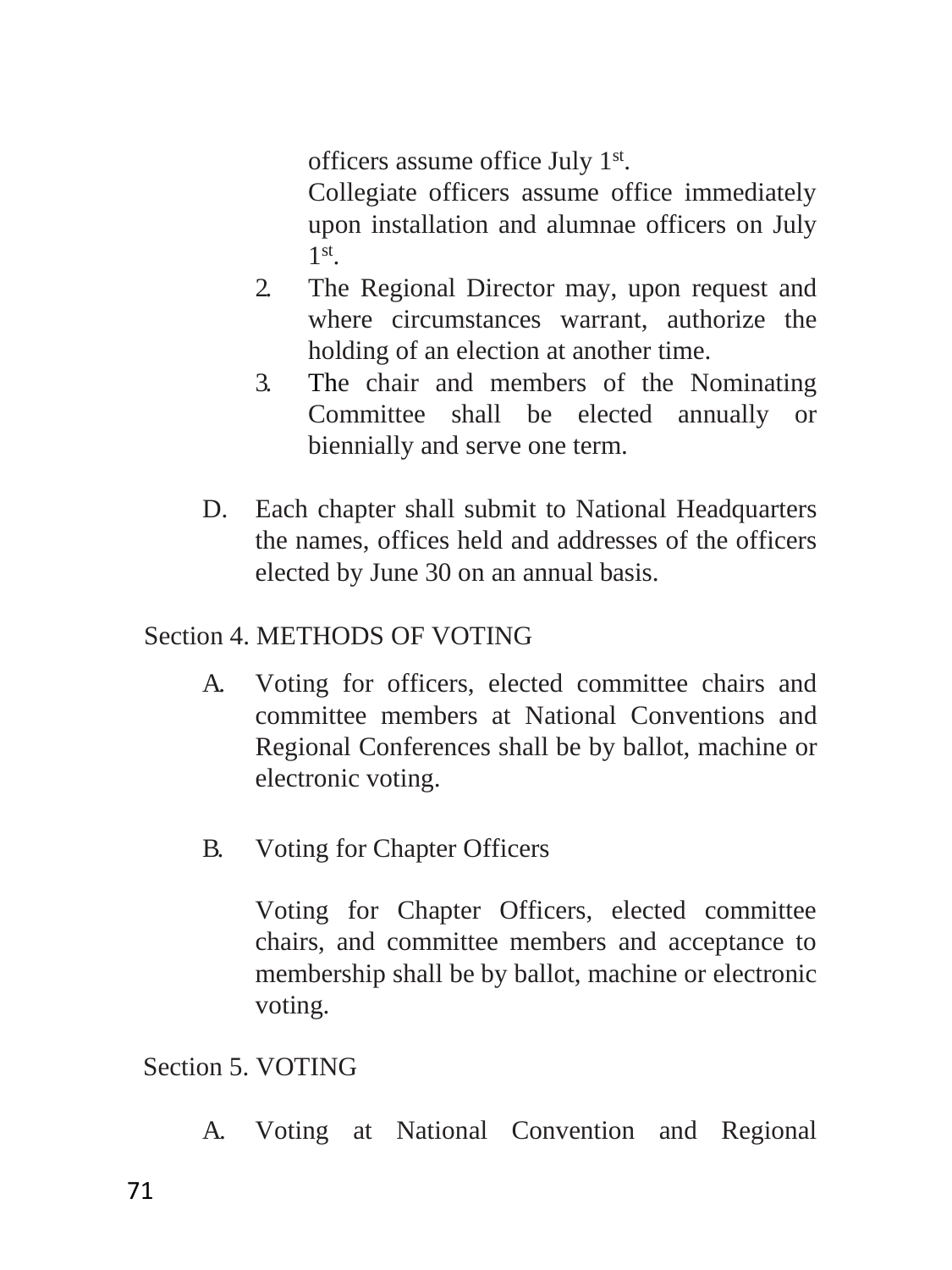Conference shall be on the basis of one vote for each chapter seated.

- B. When there are two or more candidates**,** (and the office remains unfilled after the first ballot) the two candidates who receive the highest number of votes will remain eligible for election. All other candidates will be dropped and are ineligible for election. All subsequent votes cast for ineligible candidates shall be treated as an illegal vote.
- C. Write-in candidates are prohibited and provisions for write-in candidates shall not be included on the ballot
- D. Chapter Voting
	- 1. Only members of the chapter shall vote or hold office.
	- 2. Each chapter shall give prior written notice of at least ten (10) for the election of officers, elected committee chairs and members; voting whether to proceed or not to proceed with the membership intake process; and voting on the acceptance of candidates for membership into the Sorority. Written notice to include email, USPS, or other appropriate forms of communication deemed acceptable by the Regional Director.
	- 3. Voting whether to proceed or not to proceed with the membership intake process shall be by a two-thirds (2/3) vote.
	- 4. The acceptance to membership and the election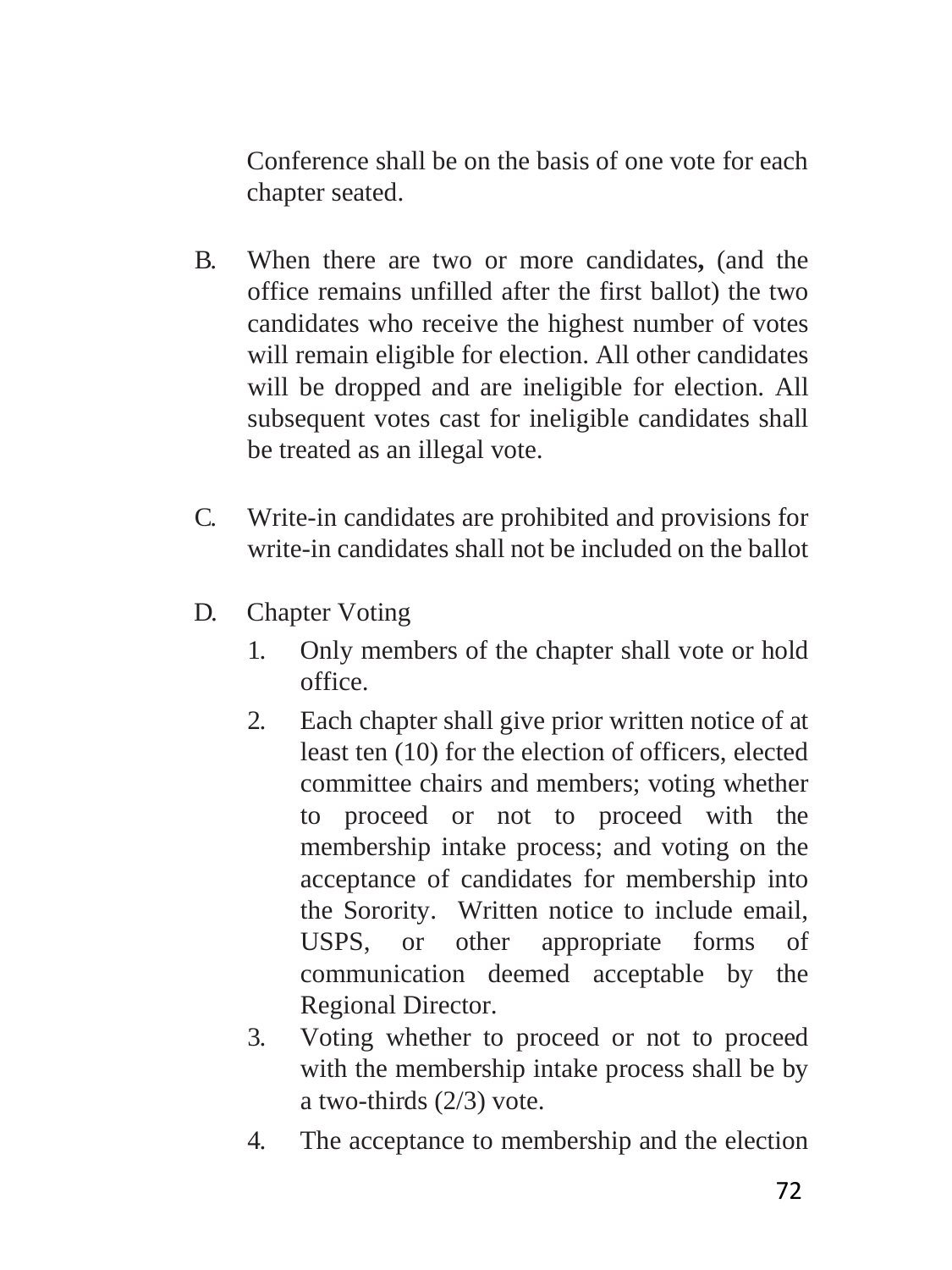of chapter officers, elected committee chairs and members shall be by a majority vote of the chapter members present and voting.

5. Write-in candidates are prohibited and provisions for write-in candidates shall not be included on the ballot.

### Section 6. INSTALLATIONS

A. National Convention

National officers, committee chairs and committee members shall be installed by the designee of the incoming National President or the National Parliamentarian at the last session of the National Convention.

B. Regional Conference

The Regional Directors, Regional Representatives, members of the National Nominating Committee, members of the National Scholarship and Standards Committee and the chairs and members of the Regional Nominating Committees shall be installed by the National President or her designee at the last session of the Regional Conference.

Section 7. TERM OF OFFICE

A. Officers elected at a National Convention shall serve until the newly elected officers are installed at the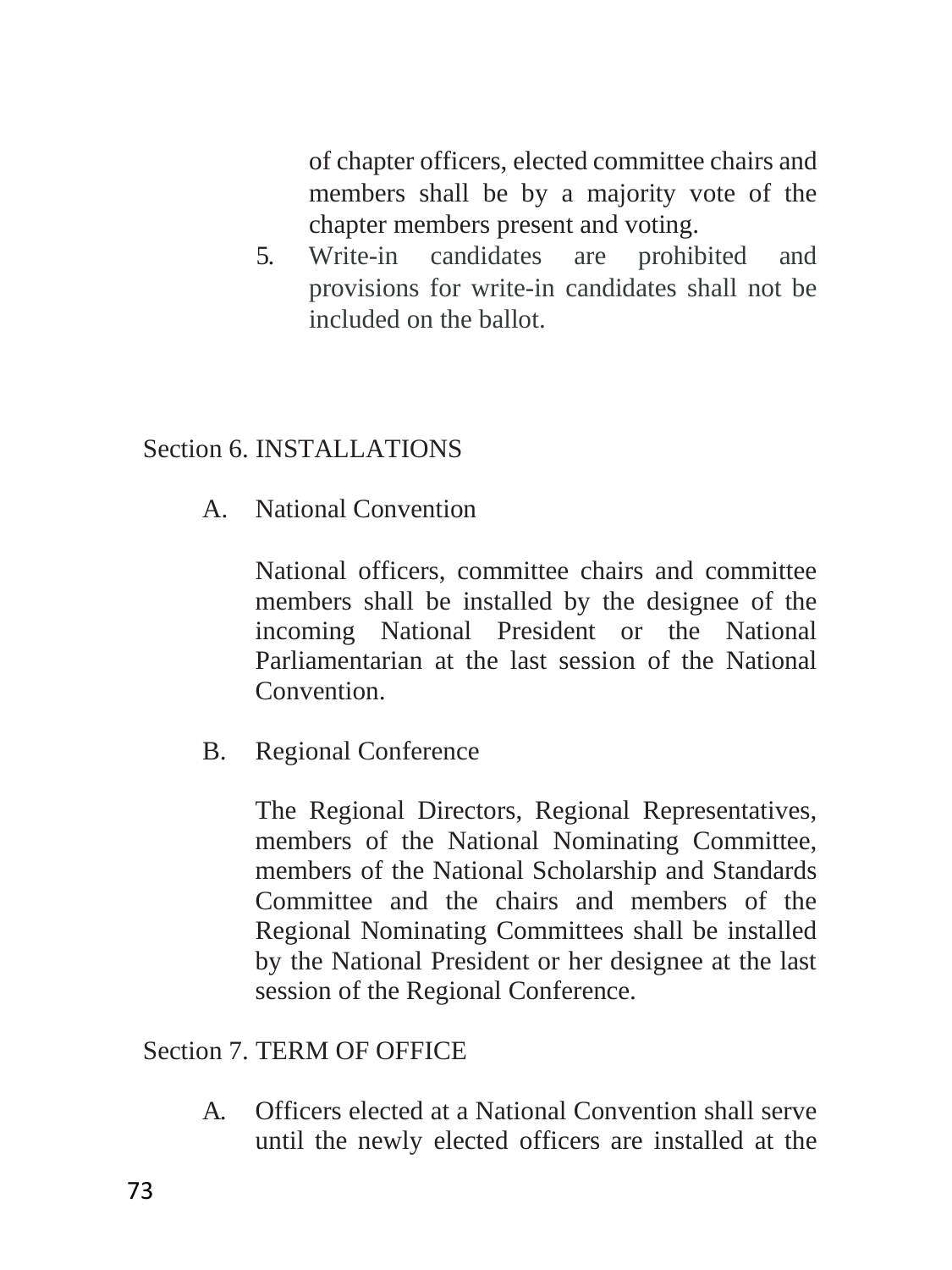next National Convention, unless the term of office is otherwise specified.

- B. Regional Directors, Regional Representatives, National Nominating Committee members and the chairs and members of the Regional Nominating Committees elected at a Regional Conference shall serve until the newly elected officers are installed at the next Regional Conference.
- C. Members of the National Scholarship and Standards Committee elected at Regional Conference shall serve a term of four years.
- D. The chair of the Finance Committee elected at a National Convention shall serve a term of four years.
- E. The chairs and members of the National, Regional and Chapter Nominating Committees shall serve (one) term.

#### Section 8. LIMITATION OF OFFICE

A member shall hold only one position, either elected or appointed on any level -- Regional or National -- at the same time, except in cases where one's position has additional duties or in extenuating circumstances. For example, on the National level, the National First Vice President also serves as the chair of the National Scholarship and Standards Committee. Where feasible, chapters may follow the same procedure.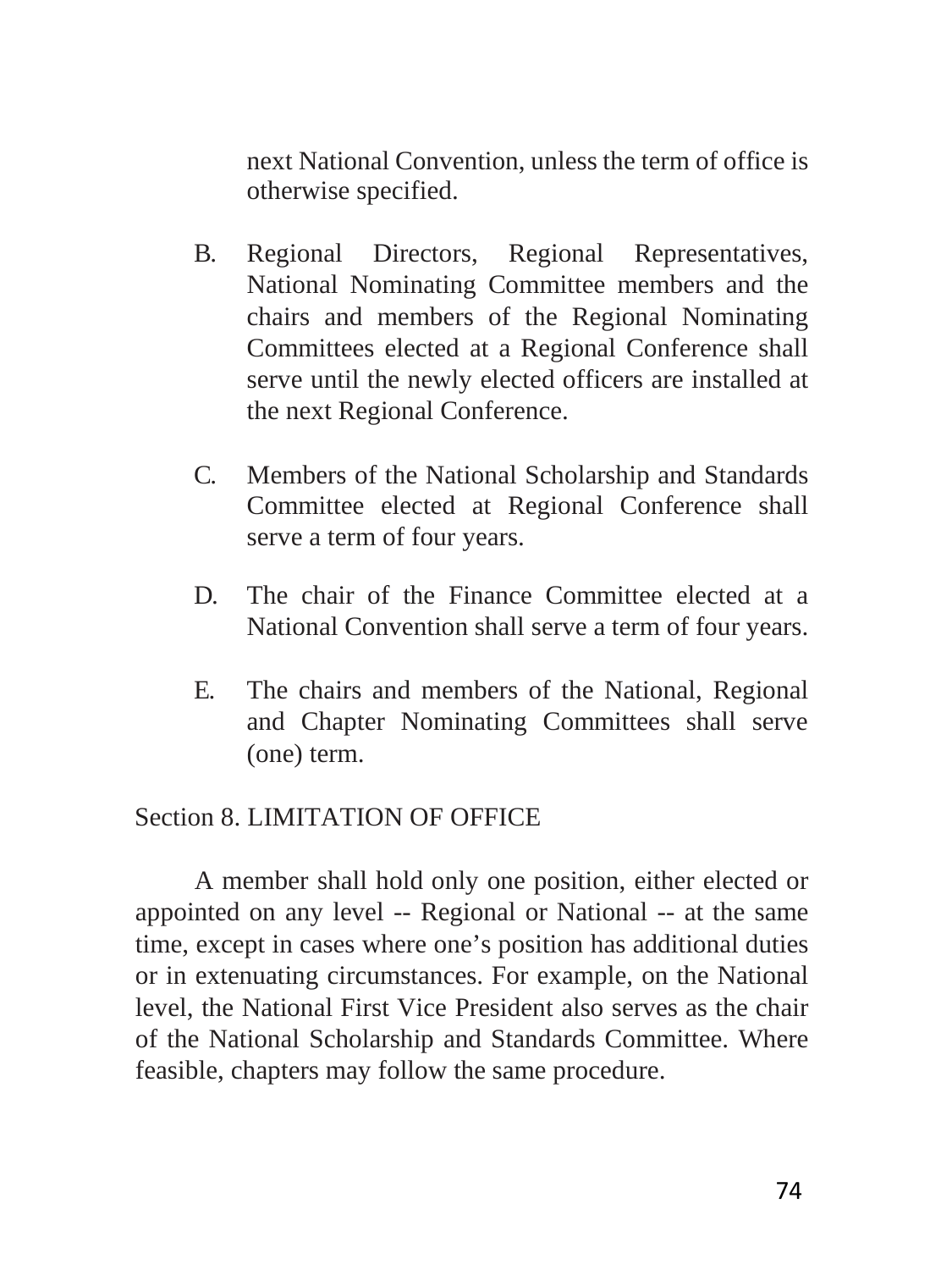### Section 9. LIMITATION OF TENURE

- A. Elected national, regional and chapter officers shall not serve more than two consecutive terms in the same office.
- B. The chairs and members of the National, Regional and Chapter Nominating committees shall not be a candidate for any elective office on the respective level while serving on either of the Nominating Committees.
- C. The chair and members of the Finance Committee shall be ineligible for re-election to the same position on the committee.
- D. The chairs and members of the National and Regional Nominating Committees must resign prior to the call for nominations to be eligible to run for an office or position on either the National or Regional level.
- E. The chair and members of the Chapter Nominating Committee must resign prior to the call for nominations to be eligible to run for a chapter office or position.
- F. Members of the National Scholarship and Standards Committee shall be ineligible for re-election to the same position on the Committee.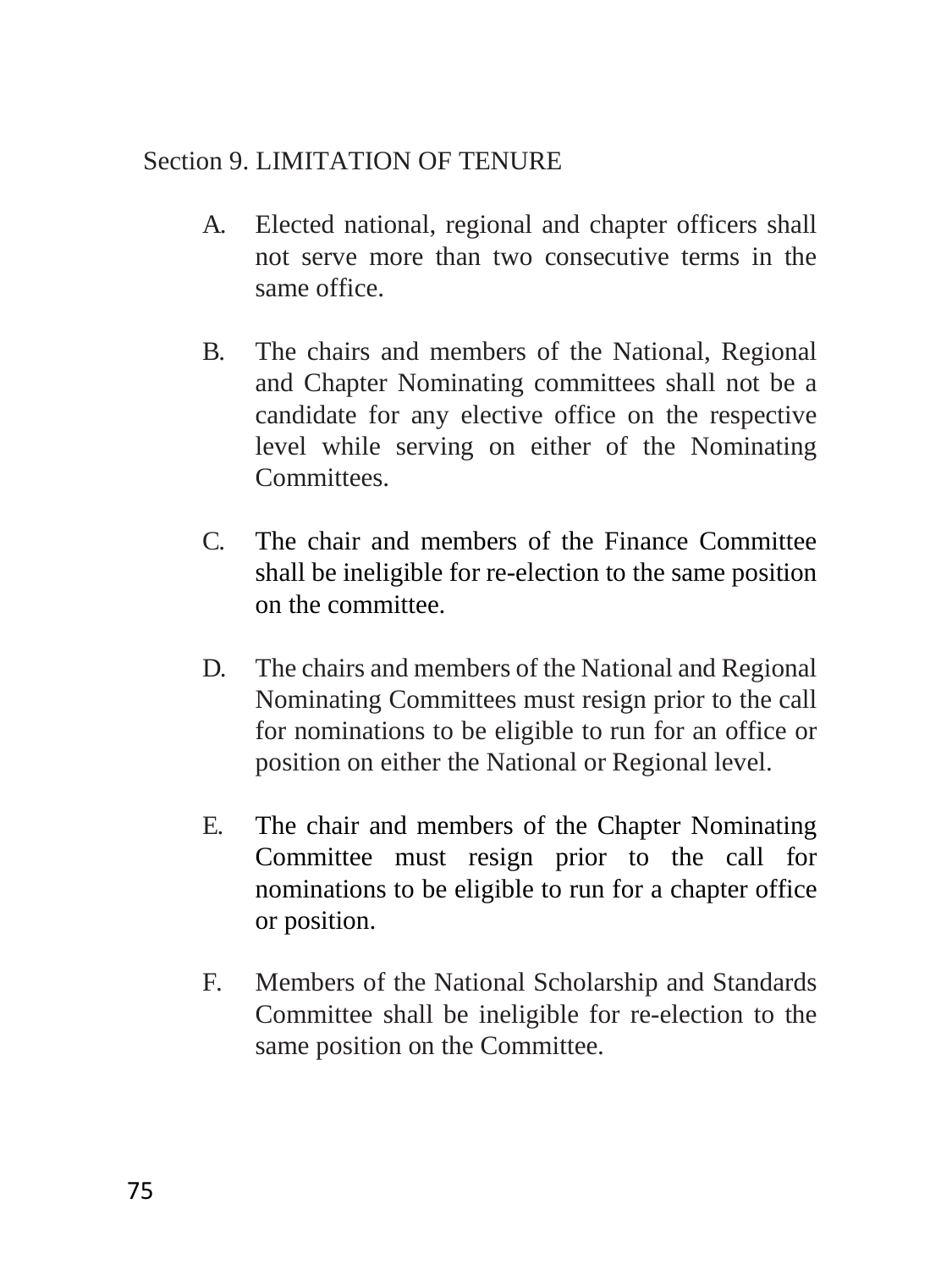## Section 10. ELIGIBILITY REQUIREMENTS

- A. To be eligible for National or Regional Office, elected National or Regional Committee chairs or members, a member must:
	- 1. be financial with a chapter and the Grand Chapter for the period beginning with the first day of the National Convention preceding the one at which the national election will occur and continuing through her term of office;
	- 2. be financial with a chapter and grand Chapter for the period beginning with the first day of the Regional Conference preceding the one at which the regional election will occur and continuing through the term of office;
	- 3. be present at the National Convention or Regional Conference at which she is to be elected;
	- 4. have attended at least two of the last three National Conventions and two of the last three Regional Conferences held previous to her nomination, except that this provision does not apply to candidates for the positions reserved for collegiate members by these Bylaws; and
	- 5. be available to travel to regional and national meetings and perform duties of the office.
- B. National Second Vice President, Regional Representatives, and other collegiate positions on all levels:
	- 1. Only collegiate members are eligible for the office of National Second Vice President and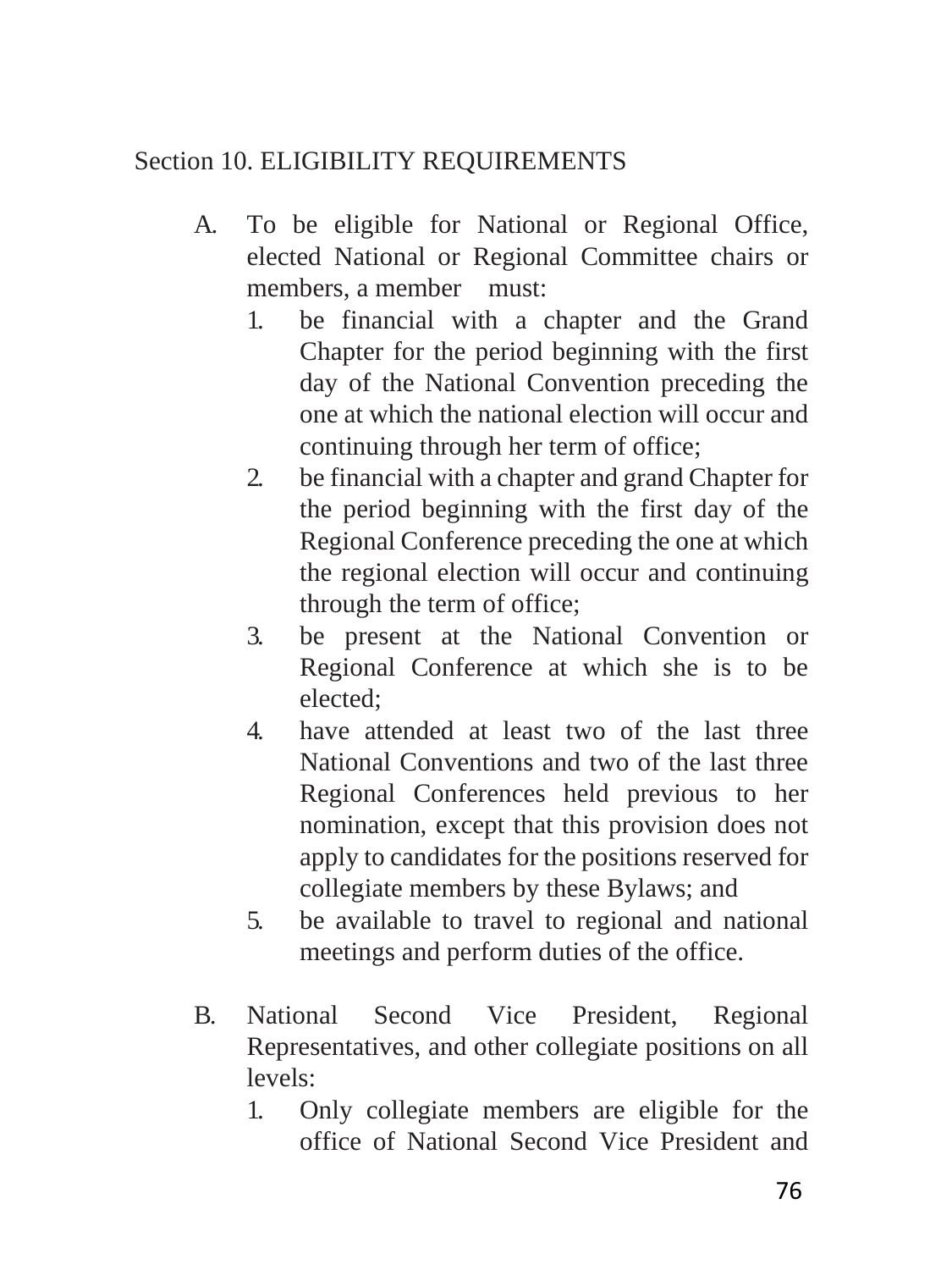other positions so reserved by these Bylaws.

- 2. A candidate for any of these positions shall:
	- a) have been continuously financial from the date of her initiation; and
	- b) have at least one full academic year left in school at the time of election.
- C. Local chapter's eligibility requirements cannot exceed those eligibility requirements of Grand Chapter.

## Section 11. SUCCESSION

When a vacancy occurs in the office of National President, the National First Vice President shall become National President to complete the unexpired term.

Section 12. VACANCIES

- A. When vacancies occur in other national or regional offices, a replacement shall be recommended by the National President within 30 days and elected by the National Board of Directors.
- B. When vacancies occur at the regional level, the Regional Director shall fill the vacancy within 30 days with the approval of the National President.

## Section 13. IMPEACHMENT

A. An officer may be impeached by the National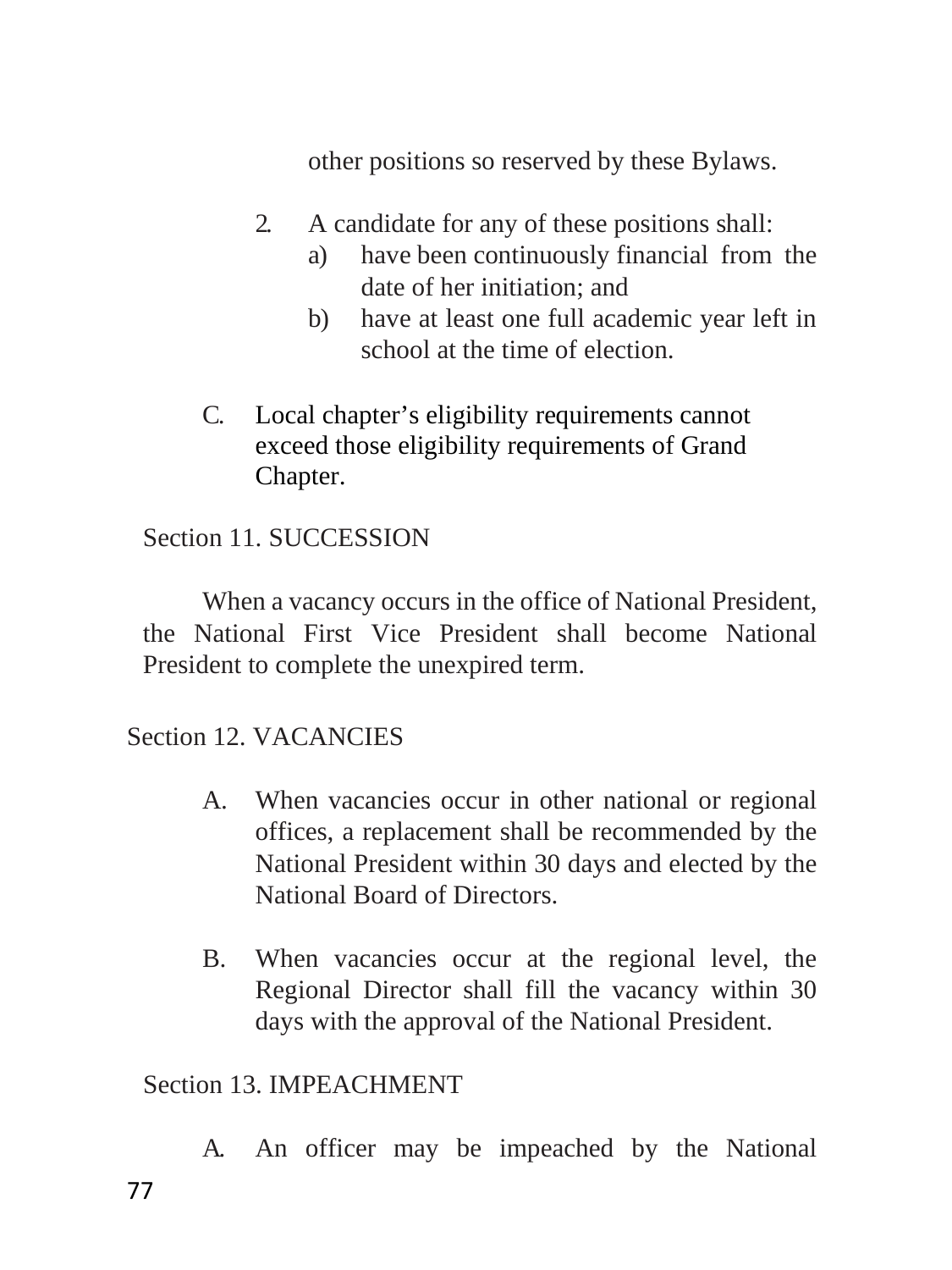President upon approval of the Board of Directors.

- B. Any officer who has been impeached shall be ineligible for election to any national, regional or chapter office.
- C. The impeachment process shall be carried out in accordance with the Impeachment Procedures as outlined in the *Chapter Management Handbook*.

# **ARTICLE X – DUES AND FEES**

## Section 1. ANNUAL DUES AND FEES

- A. The annual chapter and Grand Chapter dues and fees for all members shall be due March 31 and payable January 1 - March 31 of each year. Effective September 2023, dues and fees covering the new fiscal year shall be due by September  $30<sup>th</sup>$  of each year.
	- 1. All collegiate and alumnae members shall pay chapter and national dues annually.
	- 2. All categories of life paid-in-full members shall pay chapter dues annually.
- B. A member who fails to pay Grand Chapter and chapter dues for the ensuing fiscal year by March 31 shall pay a late fee. The late fee shall be payable from April 1 to June 30.
- C. A soror who is not financial for the current year shall pay a reinstatement fee to National Headquarters.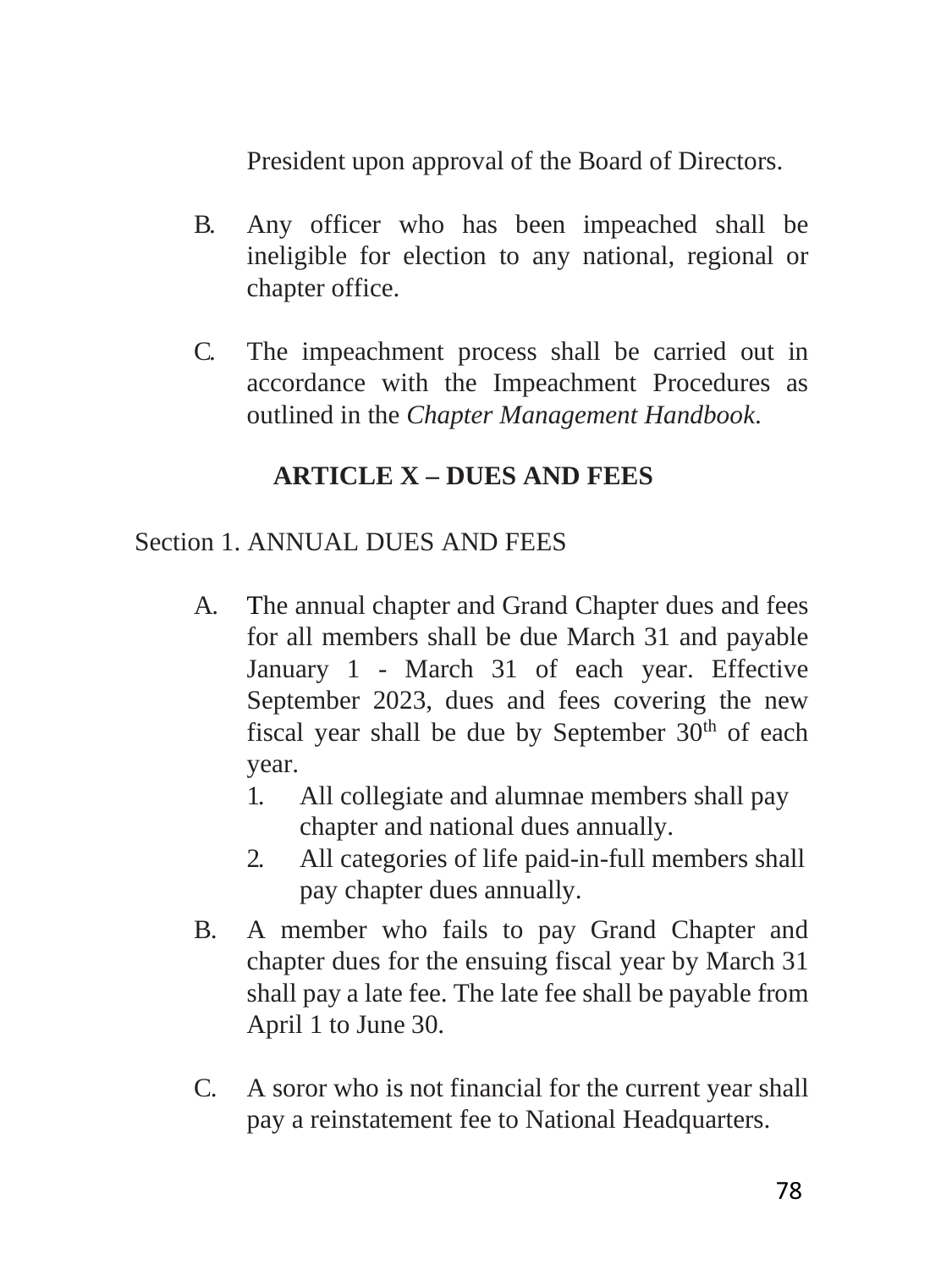- D. Chapters shall not require sorors to pay a chapter reinstatement fee nor a chapter late fee.
- E. All dues and fees shall be paid through the chapter except member-at-large dues.
- F. Chapters shall not assess members any fees or fines other than chapter dues.

#### Section 2. MEMBER-AT-LARGE DUES AND FEES

- A. All dues and fees of a member at large shall be paid directly to National Headquarters.
- B. A member at large shall have all privileges of Grand Chapter membership except those of voting and holding elective office.

Section 3. APPLICATION, GRAND CHAPTER AND CHAPTER INITIATION FEES

Each applicant shall pay a non-refundable application fee for submission of an application for membership into the Sorority to defray chapter expenses.

Each candidate for membership in the Sorority shall pay Grand Chapter and chapter initiation fees.

Section 4. CORPORATE FEES

A. Grand Chapter Corporate Fees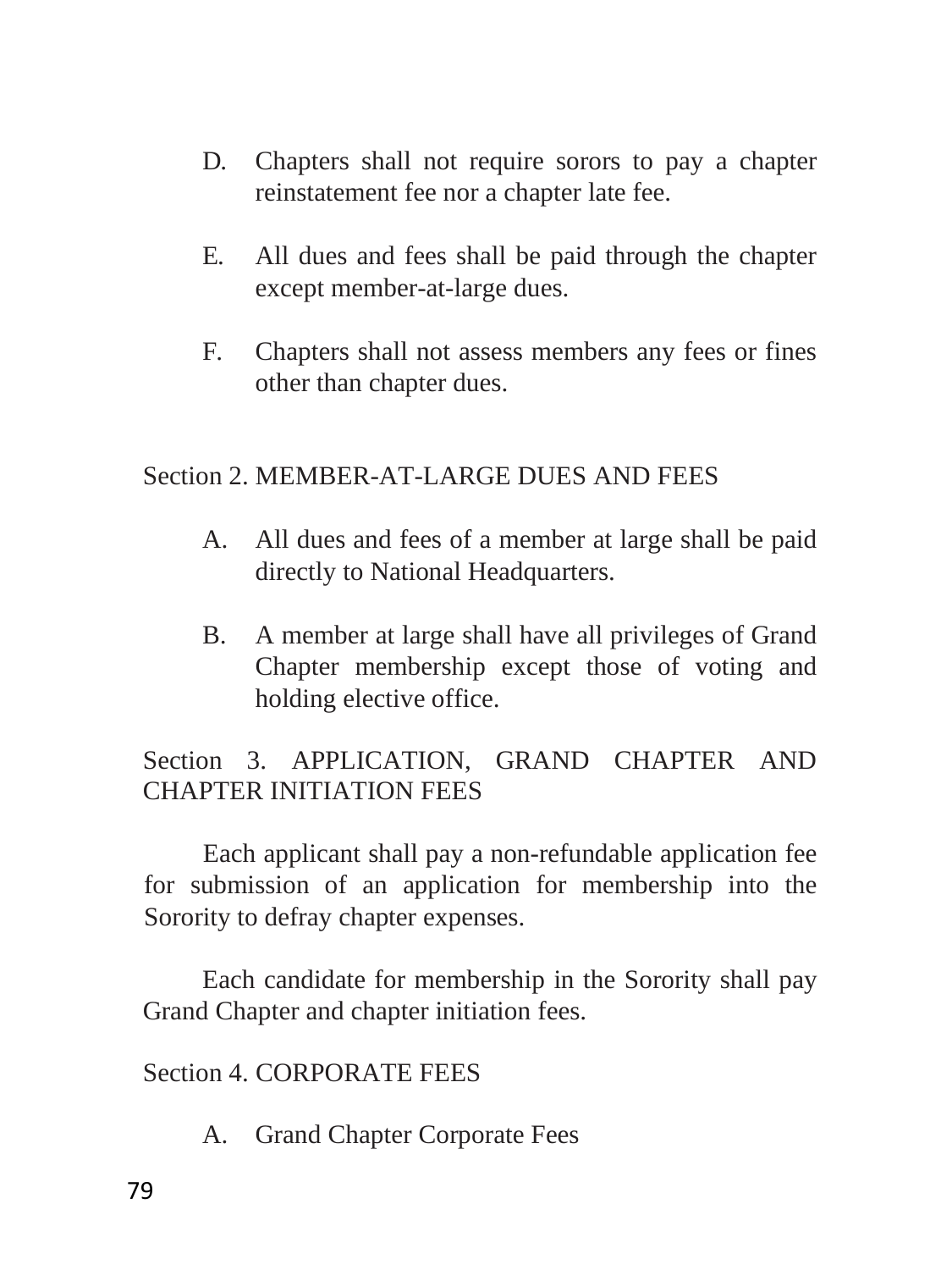Each chapter shall remit a Grand Chapter corporate fee to National Headquarters for the support of national services to chapters.

B. Regional Corporate Fees

Each chapter shall remit a regional corporate fee to National Headquarters for the support of regional operations.

## Section 5. ANNUAL FINANCIAL REPORT AND FEDERAL INCOME TAX GROUP RETURN AUTHORIZATION

A. Each chapter shall submit an Annual Financial Report and Federal Income Tax Group Return Authorization form by August 31.

## Section 6. LIABILITY INSURANCE

A. Each chapter shall be covered by general liability insurance, which is solely available through Grand Chapter.

## Section 7. BONDING

A. Each chapter shall be covered by general bonding insurance, which shall be provided through Grand Chapter.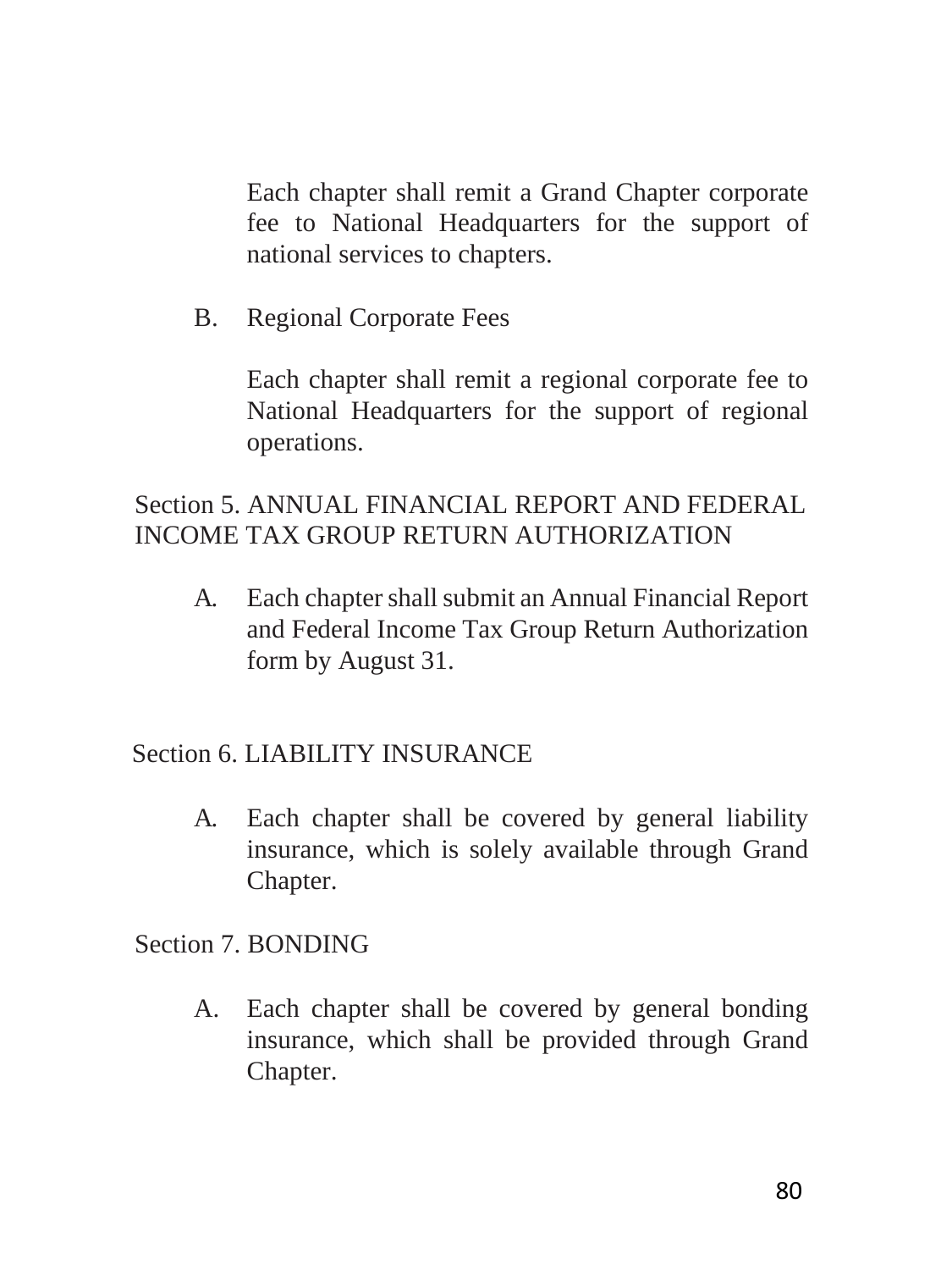## Section 8. REMITTANCES TO NATIONAL **HEADOUARTERS**

Remittances to National Headquarters shall be in accordance with Grand Chapter fiscal policy and procedures.

- A. Form All funds remitted to National Headquarters shall be by money order or certified check.
- B. Time All funds shall be remitted to National Headquarters within 30 days of receipt.

Section 9. DUES AND FEES SCHEDULE

Any recommended increase in dues and fees shall be submitted for approval by the convened voting delegates of Grand Chapter.

Members of the Sorority shall remit dues and fees according to the established schedule.

- A. Annual Grand Chapter Dues and Fees
	- 1. Chapter Members
		- a) Collegiate or Alumnae Member Dues \$190.00
		- b) Paid-in-Full Life Members shall not pay annual Grand Chapter dues.
	- 2. Member at large
		- a) Alumnae Member-at-Large Dues \$390.00 (\$190.00 national dues; \$200.00 member-at-large fee)
		- b) Collegiate Member-at-Large Dues \$240.00 (\$190.00 national dues; \$50.00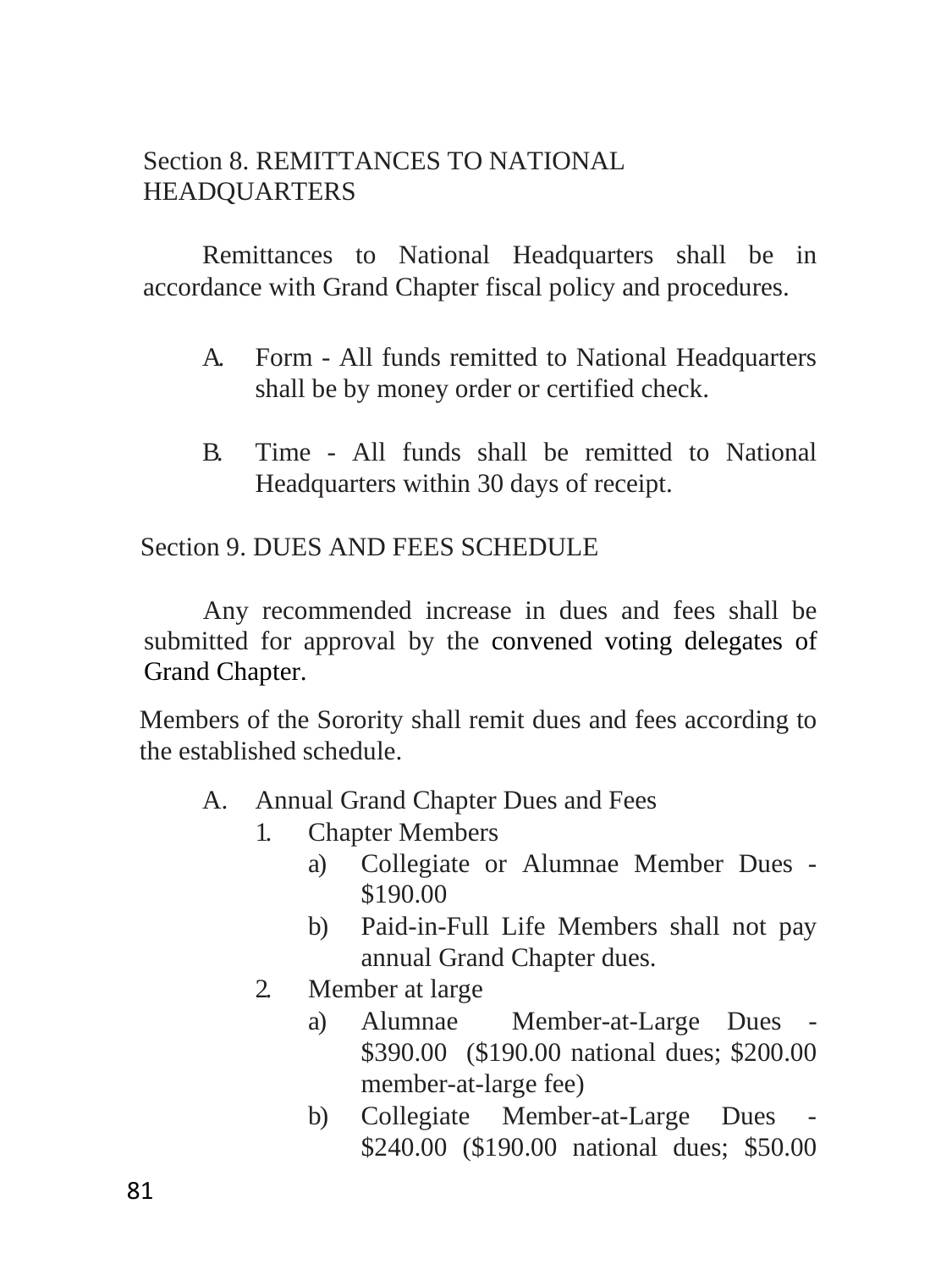member-at-large fee)

- c) Paid-in-Full Life Members-at-Large Fee \$200.00
- d) If an Alumnae member changes status from regular member to member at large, there will be a \$25.00 processing fee.
- e) If an Alumnae member changes status from member-at- large to regular member, there will be a \$25.00 processing fee.
- B. Annual Chapter Dues
	- 1. Each chapter shall determine its dues.
	- 2. Chapter dues are due and payable at the same time as Grand Chapter dues.
- C. Grand Chapter Dues Late Fee

A \$10.00 Grand Chapter dues late fee shall be assessed to any member paying dues from April 1 to June 30.

- D. Grand Chapter Reinstatement Fee
	- 1. Grand Chapter Reinstatement Fee \$15.00
	- 2. If a soror has not paid all dues and fees for two or more years, she shall pay a reinstatement fee of \$30.00.
	- 3. Chapters shall not impose a reinstatement fee.
- E. Initiation Fees
	- 1. Grand Chapter Initiation Fees
		- a) Collegiate Member \$675.00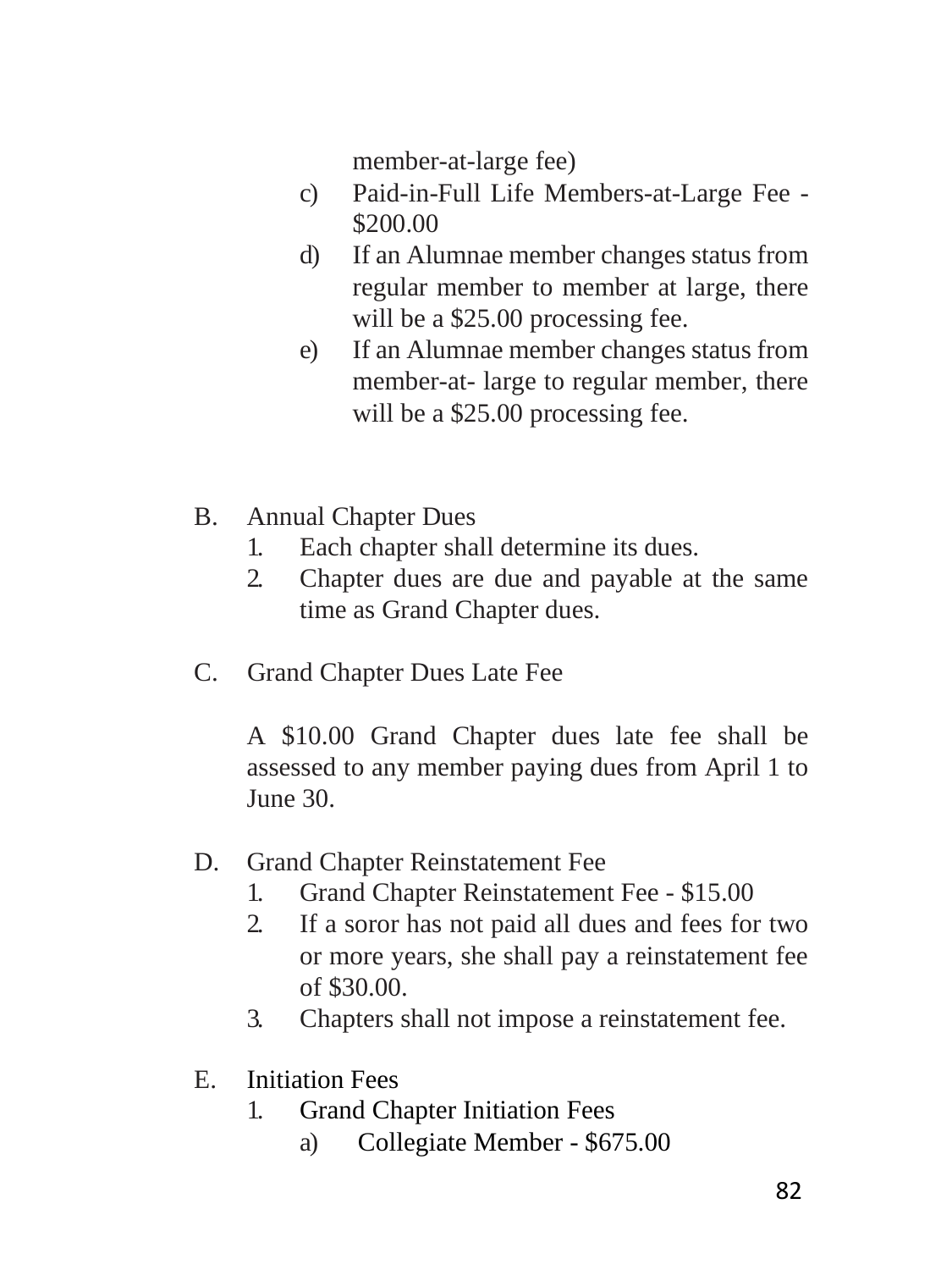b) Alumnae Member - \$725.00

The fees listed above include National dues for the current and next fiscal year, the Capital Fund, DREF Support Fund and the National Initiation fee.

- 2. Chapter Initiation Fee
	- a) Chapter initiation fee not to exceed \$300
	- b) Initiation fee does not include chapter dues.
- F. Corporate Fees
	- 1. National Corporate Fee
		- a) Collegiate Chapter \$25.00
		- b) Alumnae Chapter \$50.00
	- 2. Regional Corporate Fee
		- a) Collegiate Chapter \$25.00
		- b) Alumnae Chapter \$50.00
- G. Insurance
	- 1. Annual Chapter Liability Insurance Each chapter shall pay the Chapter Liability Insurance at the current market rate for each member.
	- 2. Annual Chapter Bonding Insurance Each chapter shall pay the Chapter Bonding Insurance at the current market rate
- H. Per Capita Fee Each member shall pay an annual per capita fee of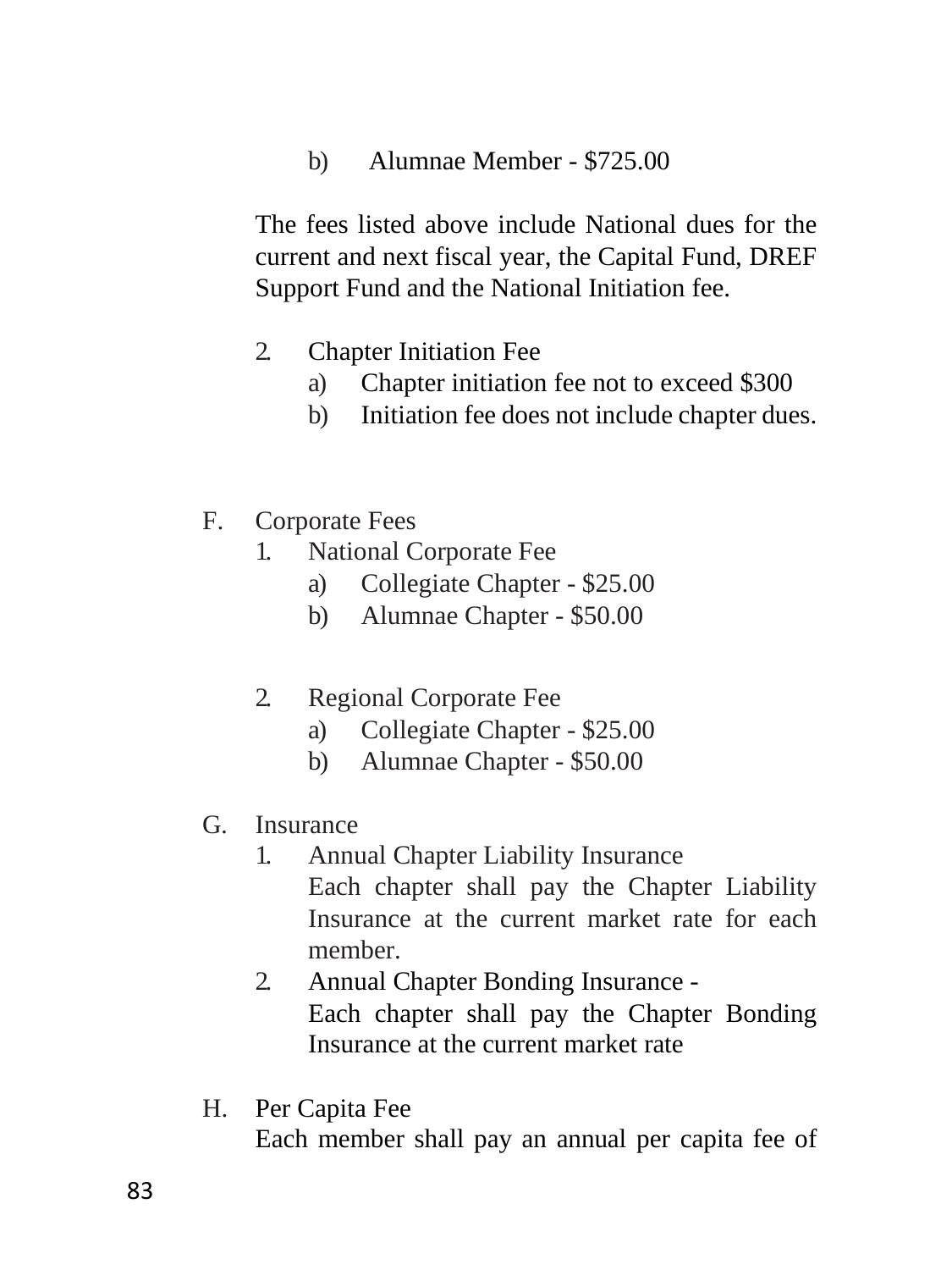\$10.00 payable when dues are paid.

#### Section 10. FISCAL YEAR

The fiscal year of the Sorority shall begin July 1 and end June 30. Effective January 1, 2024, the fiscal year of the Sorority shall begin January 1 and end December 31.

#### Section 11. ACCOUNTING FOR FUNDS

A. Accounting for Grand Chapter Funds

Persons authorized to expend the funds of the Grand Chapter shall account for such upon request and at the end of each fiscal year according to procedures established by the Grand Chapter.

B. Accounting for Chapter Funds

Persons authorized to expend the funds of a chapter shall account for such upon request and at the end of the fiscal year according to procedures established by the chapter and the Grand Chapter.

#### Section 12. BONDING OF OFFICERS

A. Bonding of National Officers

The National President, the National Treasurer, the Executive Director, Director of Finance/CFO and any officers or employees who have fiduciary responsibilities for Grand Chapter funds shall be covered by general bonding insurance.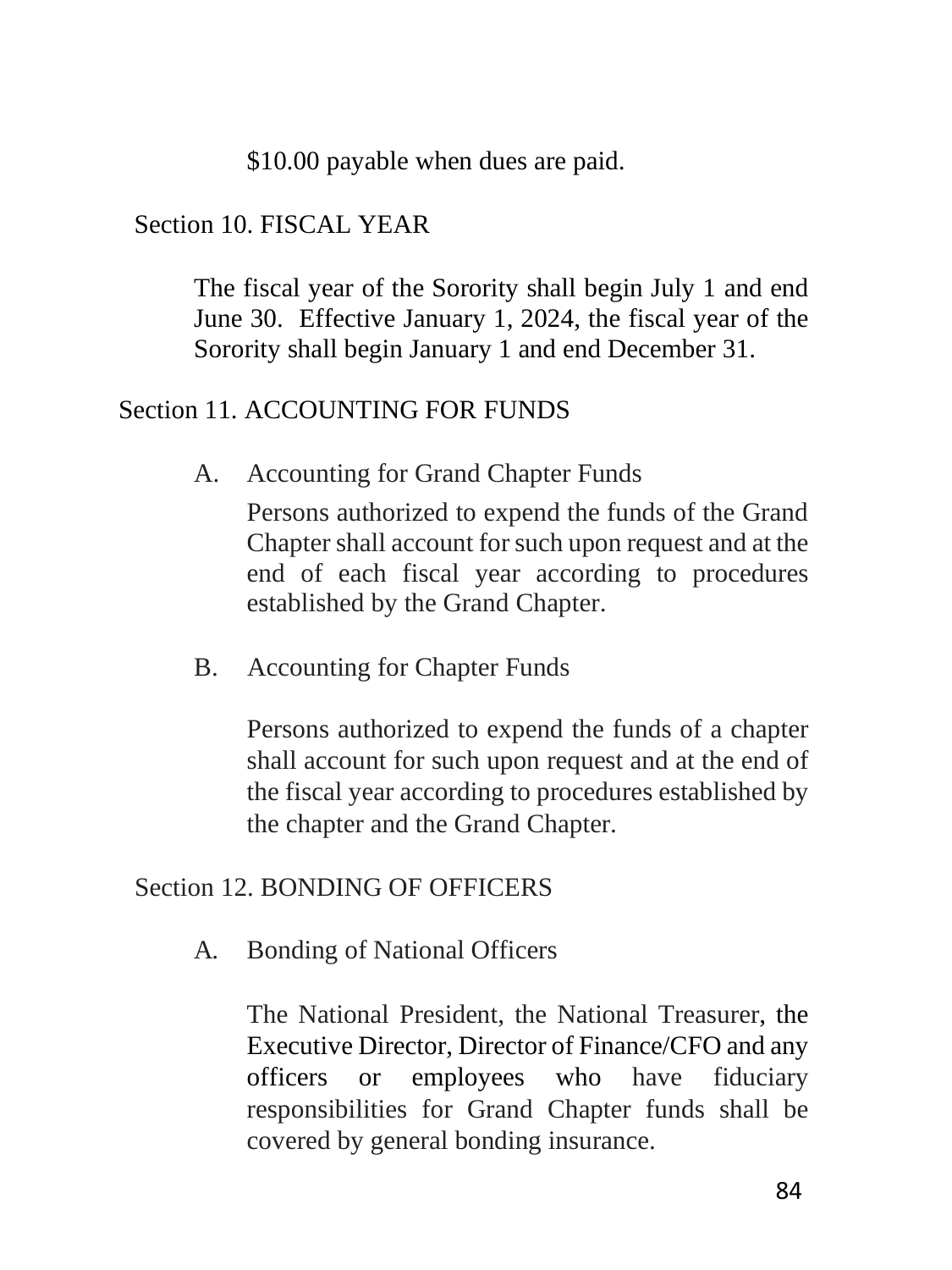B. Bonding of Chapter Officers

The chapter president, the chapter treasurer, the chapter financial secretary and any officers who have fiduciary responsibilities for chapter funds shall be covered by general bonding insurance.

#### Section 13. EXPENSES PAID

A. Expenses Paid by Grand Chapter

Approved transportation and expenses of a national or regional officer shall be paid by the Grand Chapter according to procedures established by the National Board of Directors.

B. Expenses Paid by Chapter

When a national or regional officer is invited to visit a chapter, the chapter is responsible for transportation, housing and related costs and courtesies.

## Section 14. EXEMPTION FROM PAYMENT OF GRAND CHAPTER DUES AND FEES

The Past National Presidents, Grand National Officers Emeritae and Honorary Members shall be exempt from the payment of Grand Chapter dues and fees and enjoy the privileges of life membership.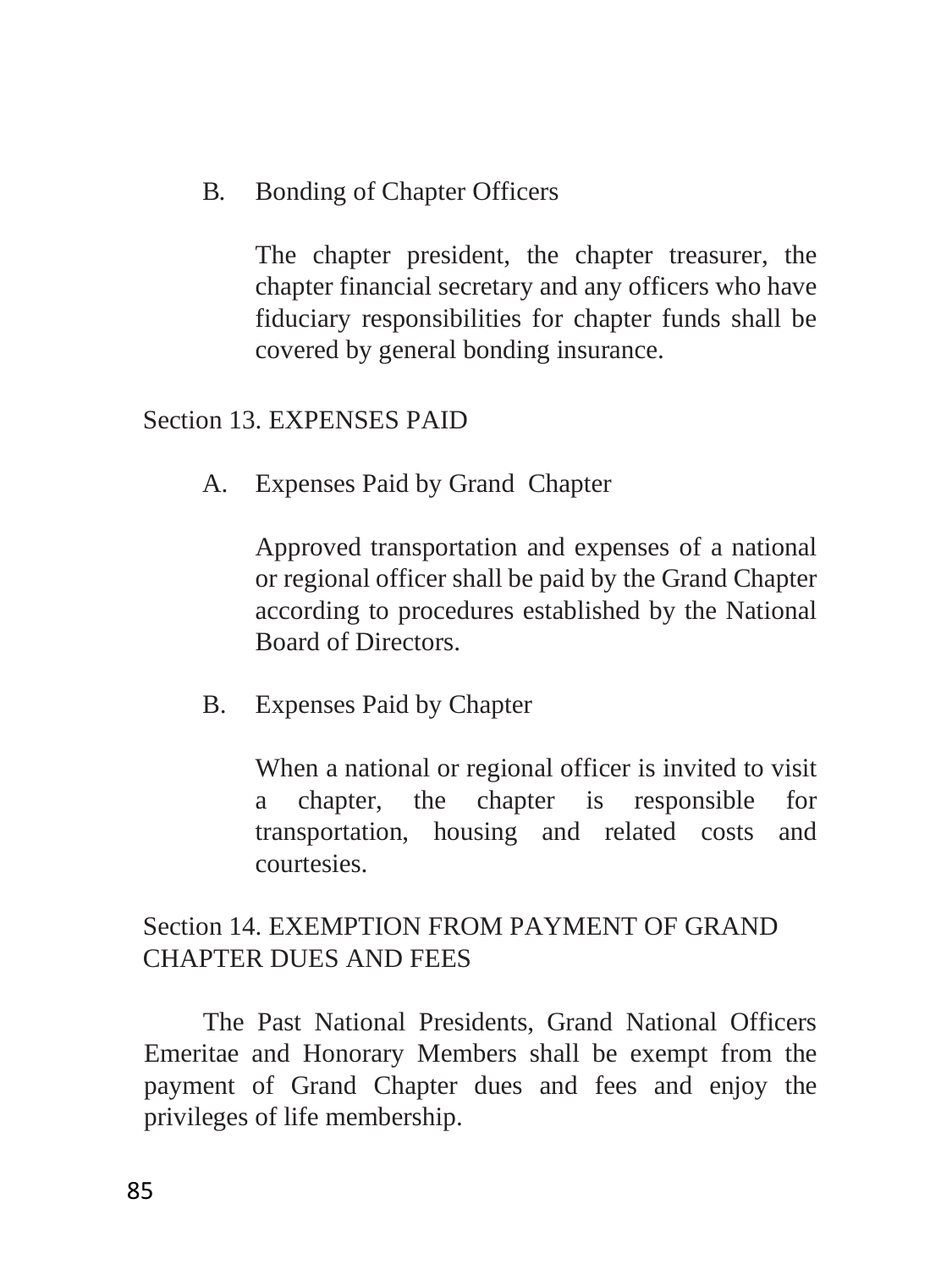# **ARTICLE XI – FINANCIAL AID**

### Section 1. SCHOLARSHIPS, GRANTS AND AWARDS

- A. The Grand Chapter shall grant financial aid each year to individuals pursuing higher education as follows:
	- 1. awards for members pursuing baccalaureate degrees or its equivalent, or advanced degrees; and
	- 2. special grants and awards as recommended by the National Scholarship and Standards Committee.

## Section 2. SPECIAL SCHOLARSHIPS

The Sorority has established the following special scholarships, which are awarded only to members of the organization on the basis of meritorious achievement:

Communications - Julia Bumry Jones Scholarship in Memory of Soror Jones;

Social Group Work - Juliette Derricotte Scholarship in Memory of Soror Derricotte; Law - Sadie T. M. Alexander Scholarship in Memory of Soror Alexander;

Arts - Performing or Creative - Myra Davis Hemmings Scholarship in Memory of Founder Hemmings;

Education - Bertha Pitts Campbell Scholarship in Memory of Founder Campbell; and

Ministry/Religion - Vashti Turley Murphy Scholarship in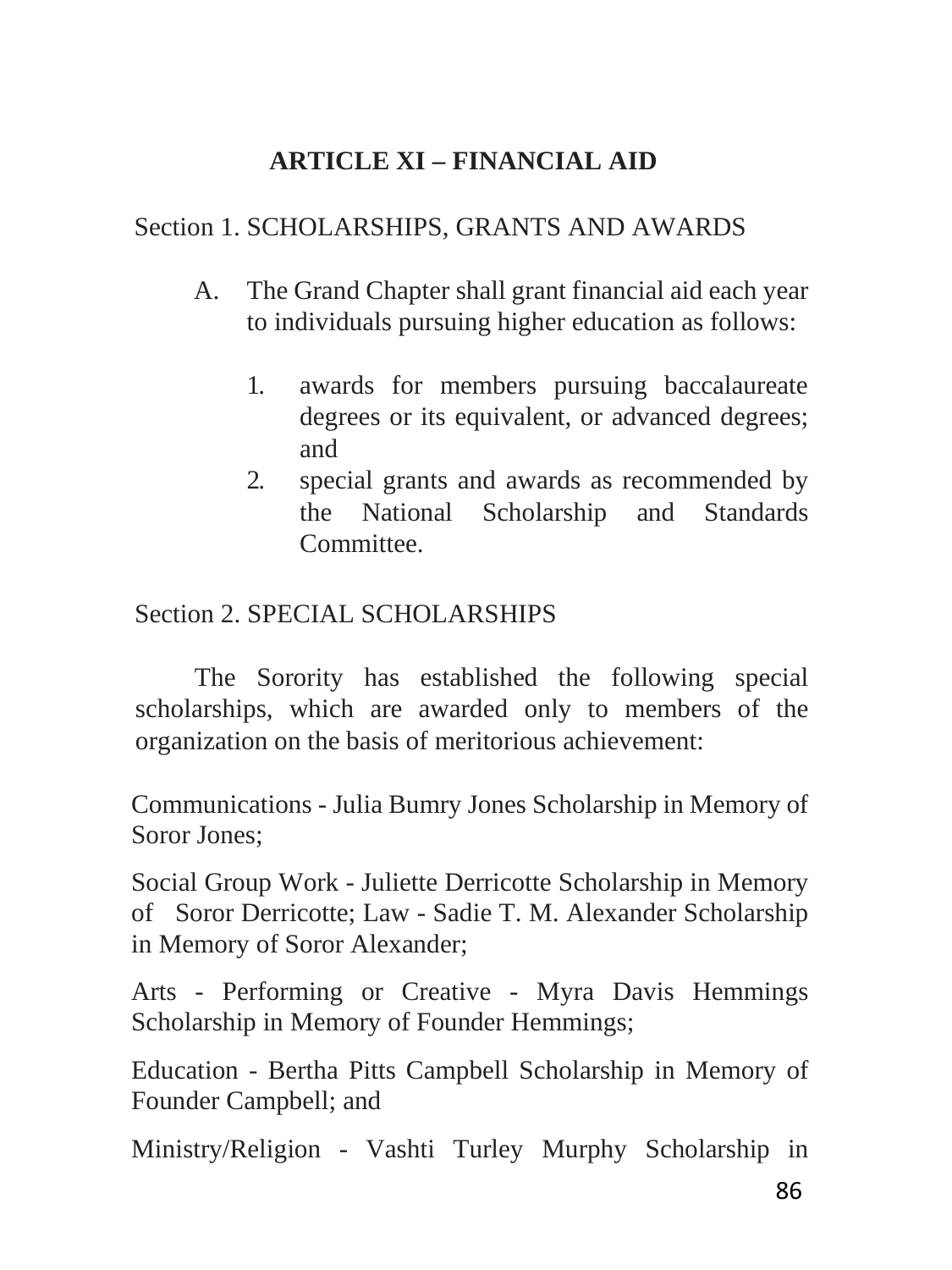Memory of Founder Murphy.

# **ARTICLE XII – VIRTUAL MEETINGS AND ELECTRONIC COMMUNICATIONS**

The Grand Chapter voting delegates, National Board of Directors, the Executive Committee, National Committees, Commission and Ad Hoc committees and all regional meetings, chapter meetings and chapter committees and subcommittees shall be authorized to conduct virtual meetings provided all members can simultaneously hear others and participate during the meeting.

All communication may be sent electronically in accordance with Delta's Technology Guidelines.

# **ARTICLE XIII – DISCIPLINE**

# Section 1. CODE OF CONDUCT

The Sorority, a national, cultural, educational and service organization, requires that its members exemplify the highest qualities of finer womanhood and that their actions reflect the ideals and principles of the Sorority. The types of conduct by members, sorors, applicants, candidates, pyramids, and chapters that are unacceptable, and the related disciplinary action(s) are set forth in the Code of Conduct, established by the National Scholarship and Standards Committee and approved by the National Board of Directors.

## Section 2. INDIVIDUAL CODE OF CONDUCT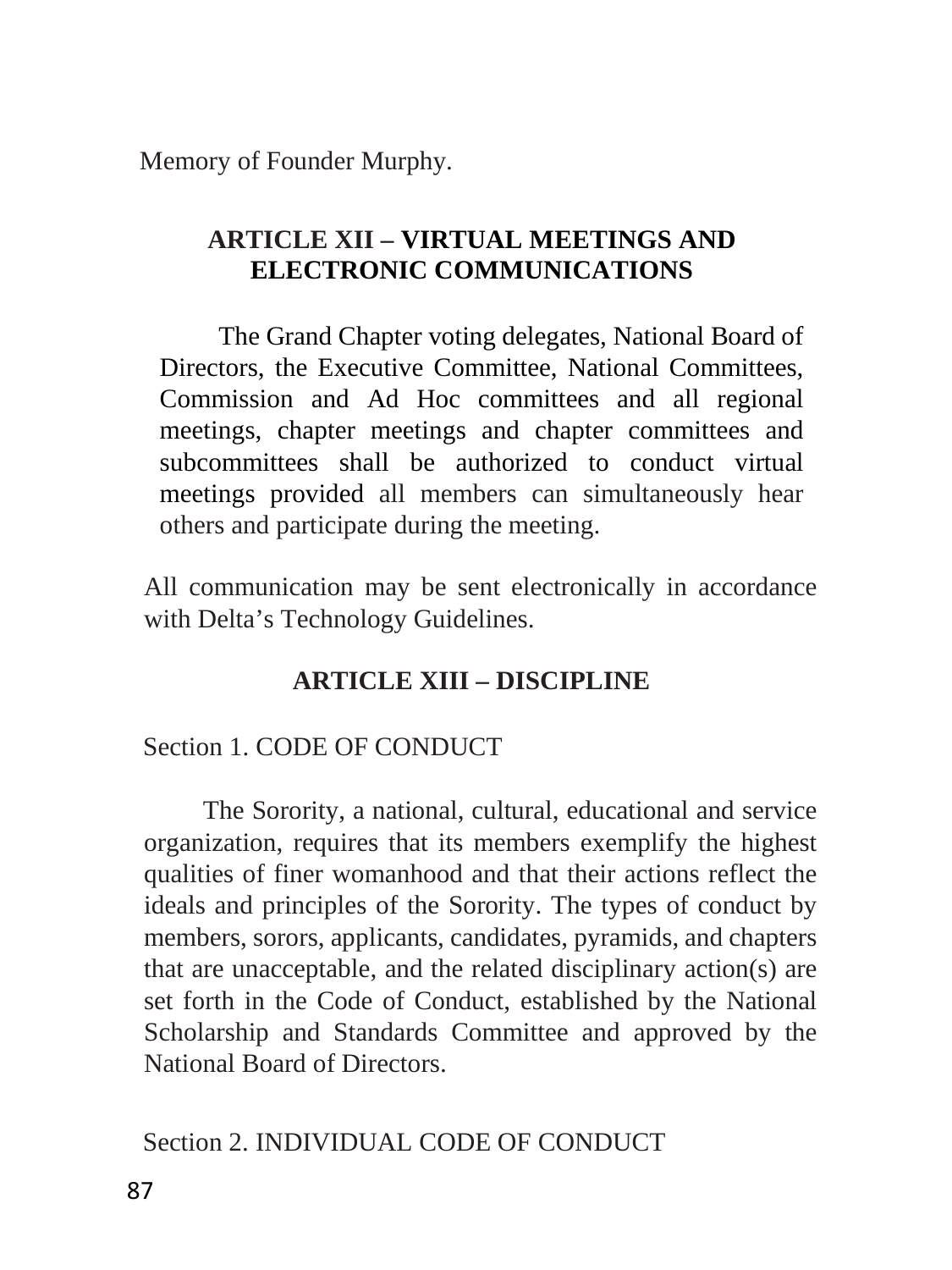- A. A soror may be placed on probation, suspended, expelled from the Sorority, fined or required to repay expenses incurred, as appropriate for:
	- 1. violation of the *Constitution and Bylaws*, the Code of Conduct, and any other policies and procedures of the Sorority; or
	- 2. infractions of the rules and regulations of the college or university housing the chapter.
- B. Any soror/member who participates in underground, unauthorized, or illegal membership intake activities shall be subject to sanctions as stated in the Code of Conduct.
- C. The Regional Director, with the approval of the National President, may discipline an individual as stated in the Code of Conduct.
- D. The National President or the National Scholarship and Standards Committee may discipline an individual as stated in the Code of Conduct.
- E. The National President has the authority to suspend an individual upon the recommendation of the Regional Director or National Scholarship and Standards Committee.
- F. Membership in the Sorority may be suspended by the National Scholarship and Standards Committee or Regional Director for an extended period when the circumstances warrant such actions.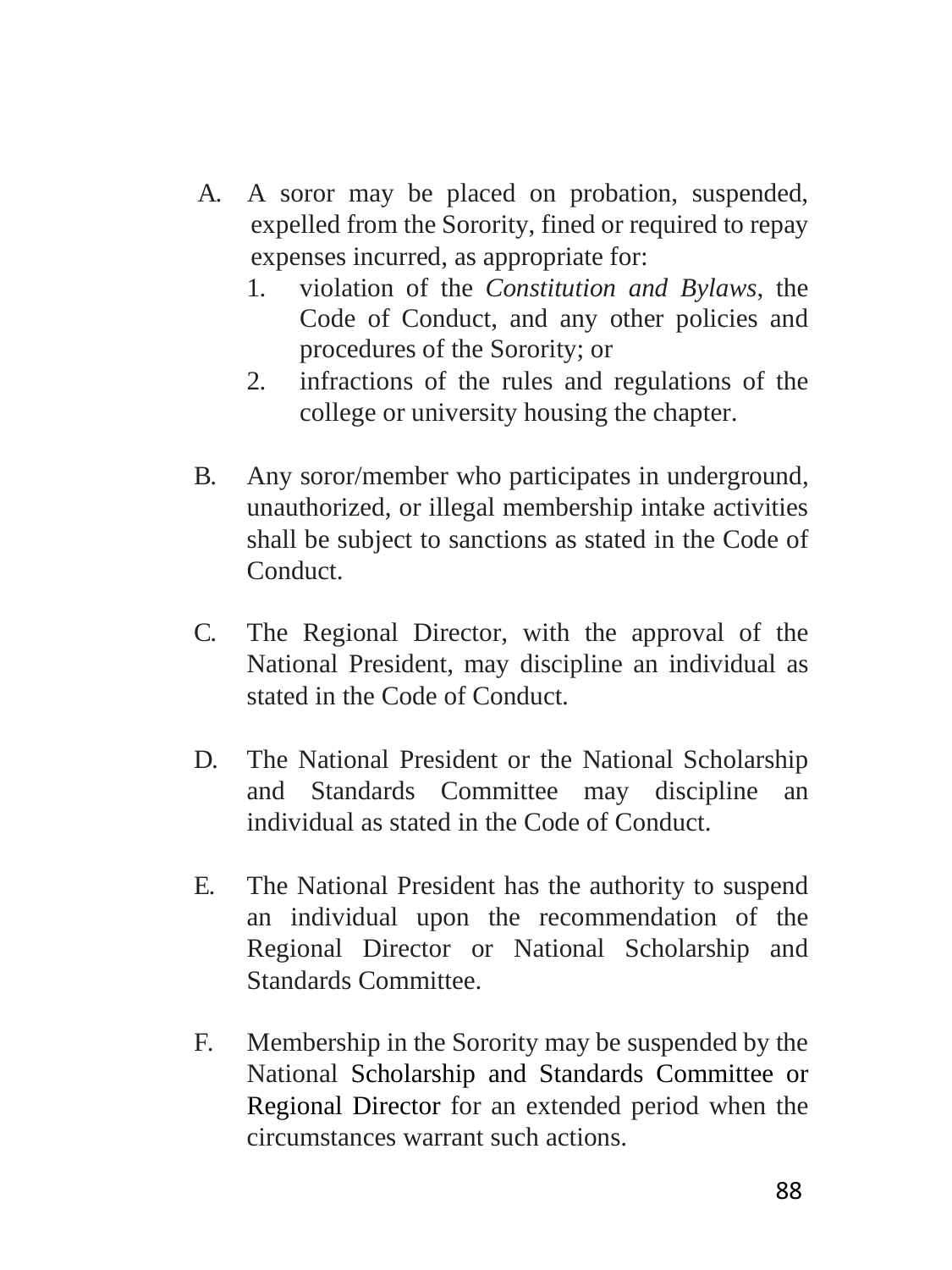- G. The National President has the authority to expel an individual upon the recommendation of the Regional Director or National Scholarship and Standards Committee.
- H. A soror/member on probation or under suspension shall not participate in any activity of the Sorority, unless otherwise prescribed by the Regional Director, National Scholarship and Standards Committee or the National President.
- I. A soror/member against whom a fine or other financial obligation has been imposed shall not participate in any Sorority activity until she has satisfied fully the financial obligation.
- J. If a soror/member has not satisfied her fine or financial obligation and rehabilitation plan within a five-year period from the date of expiration of the sanction, she shall be expelled by the National President.

## Section 3. CHAPTER CODE OF CONDUCT

- A. A chapter may be placed on probation by the Regional Director, the National Scholarship and Standards Committee or the National President as stated in the Code of Conduct. Probation may be for one or more of the following reasons:
	- 1. failure to submit a copy of the chapter Rules of Order Form and Policies and Procedures to the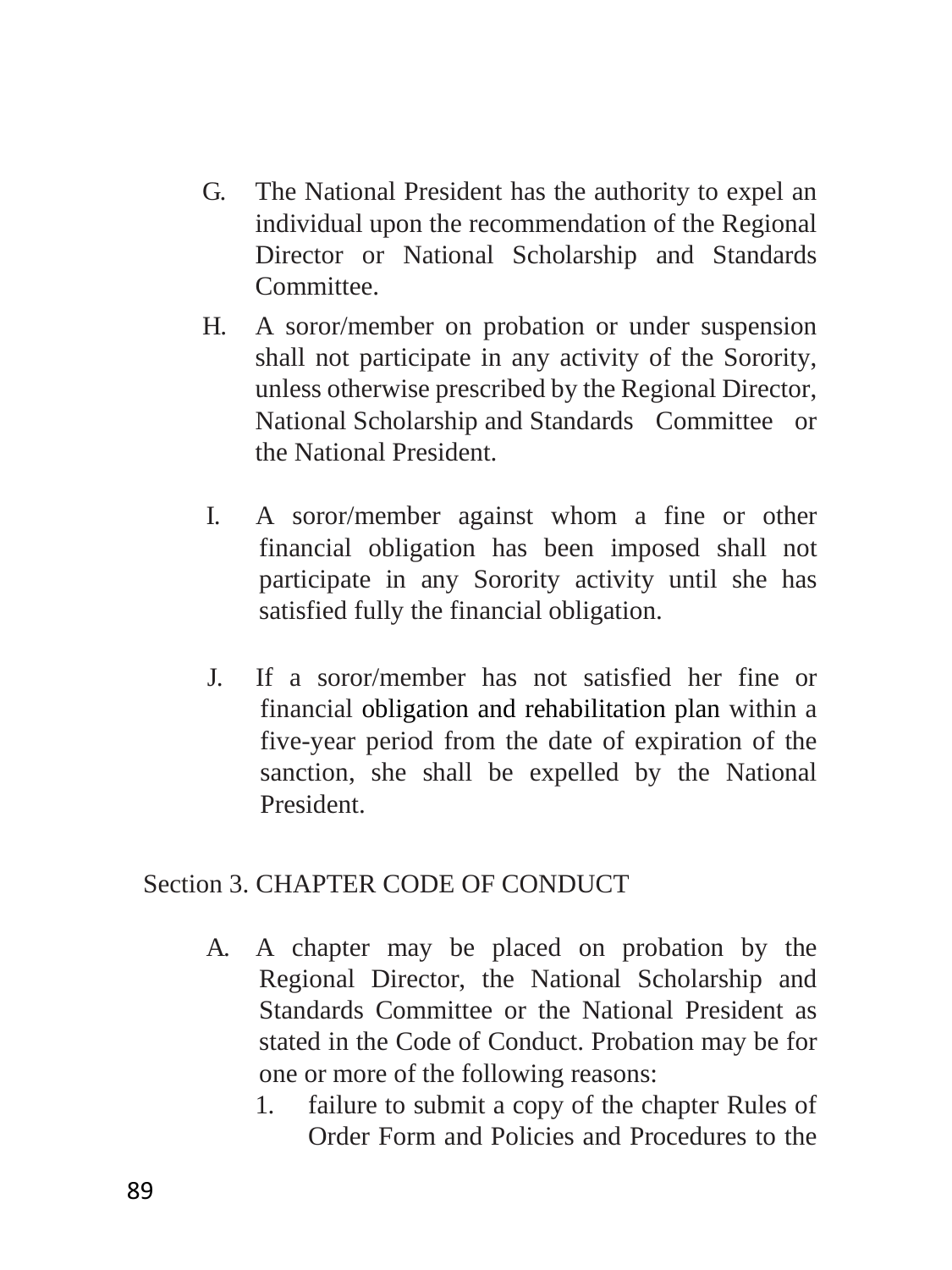National Scholarship and Standards Committee for approval;

- 2. failure to submit the proper forms and/or reports to National Headquarters;
- 3. beginning the Membership Intake Program without authorization from National Headquarters;
- 4. failure to observe the rules and regulations of the Grand Chapter;
- 5. failure to give the Regional Director evidence of a chapter program consistent with the national program of the Sorority;
- 6. failure to pay dues and fees as required by the Grand Chapter; and
- 7. failure to adhere to the approved national Membership Intake Program.
- B. A chapter, which is on probation shall not participate in any activity of the Sorority, except those specified, monitored activities as approved by the Regional Director.
- C. The National President has the authority to suspend a chapter upon the recommendation of the Regional Director or National Scholarship and Standards Committee, as stated in the Code of Conduct for:
	- 1. unexcused absence from two consecutive National Conventions;
	- 2. unexcused absence from two consecutive Regional Conferences;
	- 3. failure to comply with the rulings of the Regional Director, the National Scholarship and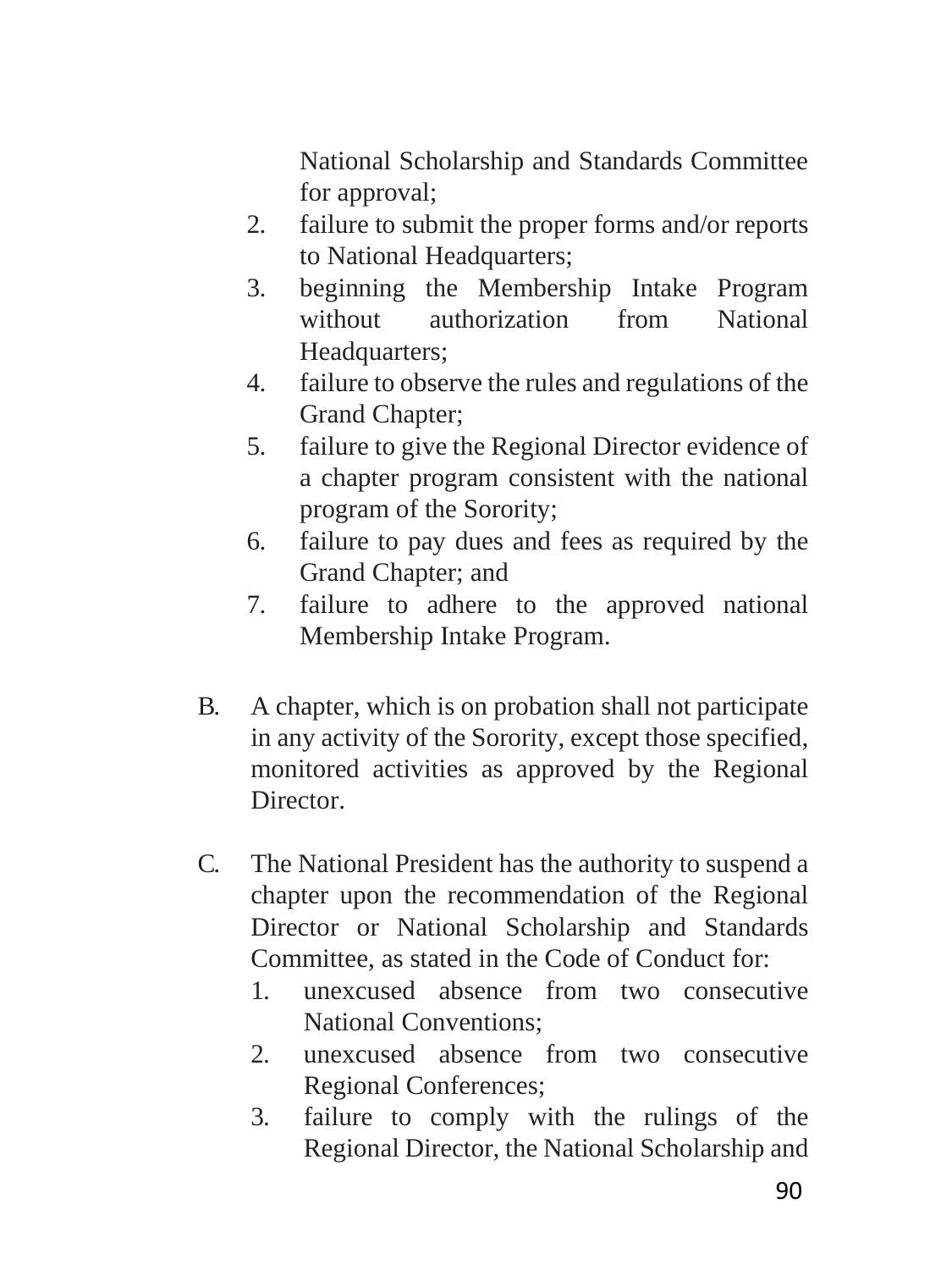Standards Committee, the National President or the Grand Chapter;

- 4. holding a membership intake not in conformity with the rules and regulations of the Grand Chapter; or
- 5. holding any activity during membership intake which involves hazing.
- D. A chapter that fails to remedy the condition leading to suspension may be required to appear before the National Board of Directors for a hearing, at the expense of the suspended chapter.
- E. As a condition of reinstatement, a suspended chapter shall be subject to sanctions as detailed in the Code of Conduct, and must undergo a program of rehabilitation over a period of time as prescribed by the National Scholarship and Standards Committee. During the period of suspension, neither the chapter nor any of its members shall participate in any activity of the Sorority, except those rehabilitative activities outlined by the National Scholarship and Standards Committee.
- F. The National Scholarship and Standards Committee or Regional Director may recommend to Grand Chapter, the recall of the charter of a chapter for:
	- 1. proceeding contrary to the *Constitution and Bylaws*;
	- 2. persistent negligence in payment of dues;
	- 3. failure to meet program goals; or
	- 4. any other reason which makes such a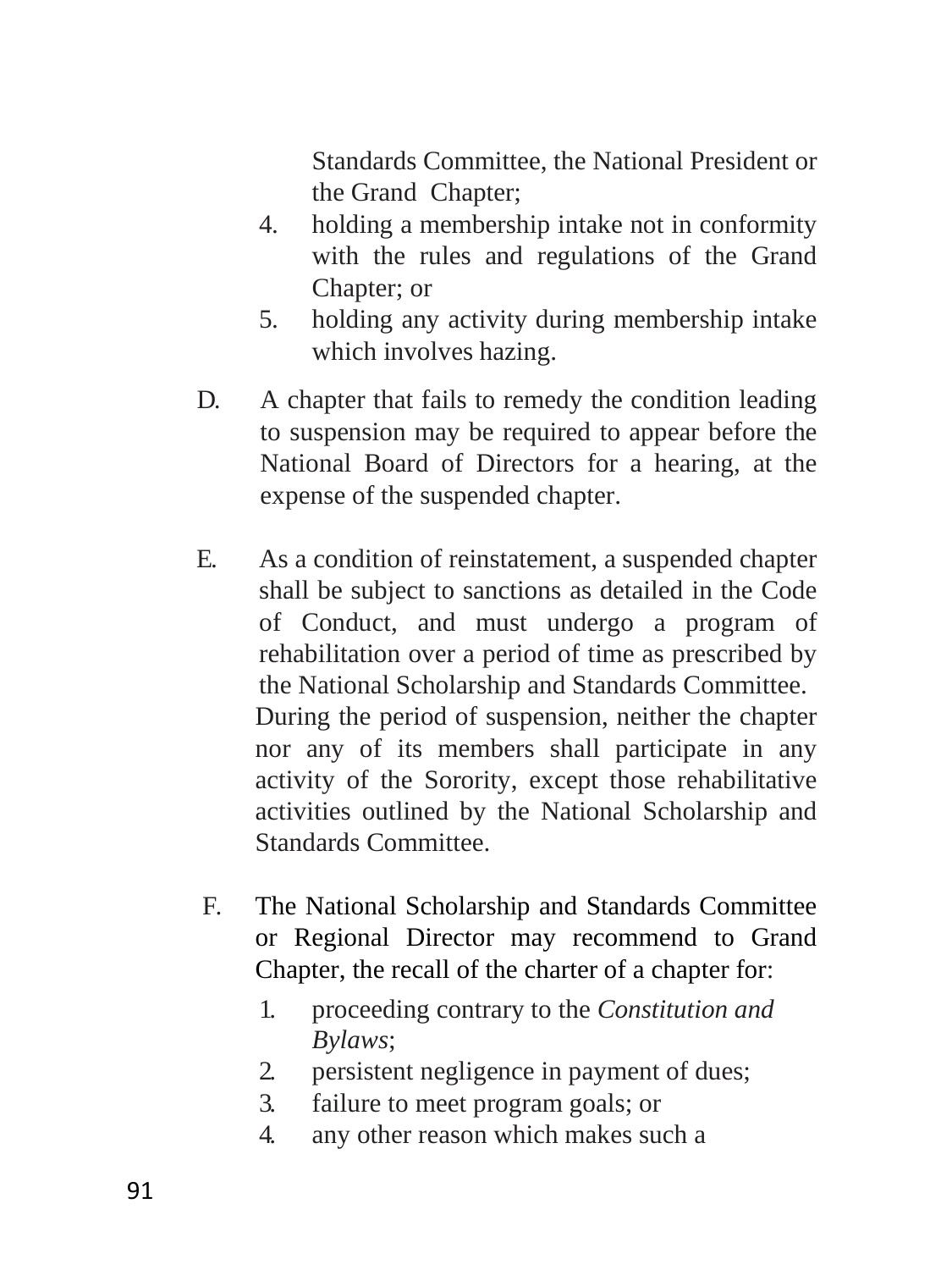recommendation necessary.

- G. Names of chapters shall be recalled or retired by the National Board of Directors, upon the recommendation of the National Scholarship and Standards Committee, for one of the following reasons:
	- a. A chapter (alumnae or collegiate) has been inactive for five or more years and shows no indication of revival within a reasonable period;
	- b. College/university mergers have caused the dissolution of a campus-based chapter; or
	- c. The college/university (where a campusbased chapter was charted) ceases to exist.
- H. A chapter may be disciplined and fined by the National Scholarship and Standards Committee or the National President for failure to submit the Annual Financial Report and Federal Income Tax Group Return Authorization form.
- I. The National President has the authority to revoke a chapter's charter if the chapter's fine or financial obligations have not been satisfied within a ten-year period, from the inception of the sanction.

# Section 4. HAZING

A. The Sorority has a zero tolerance hazing policy. This policy prohibits all acts and forms of hazing or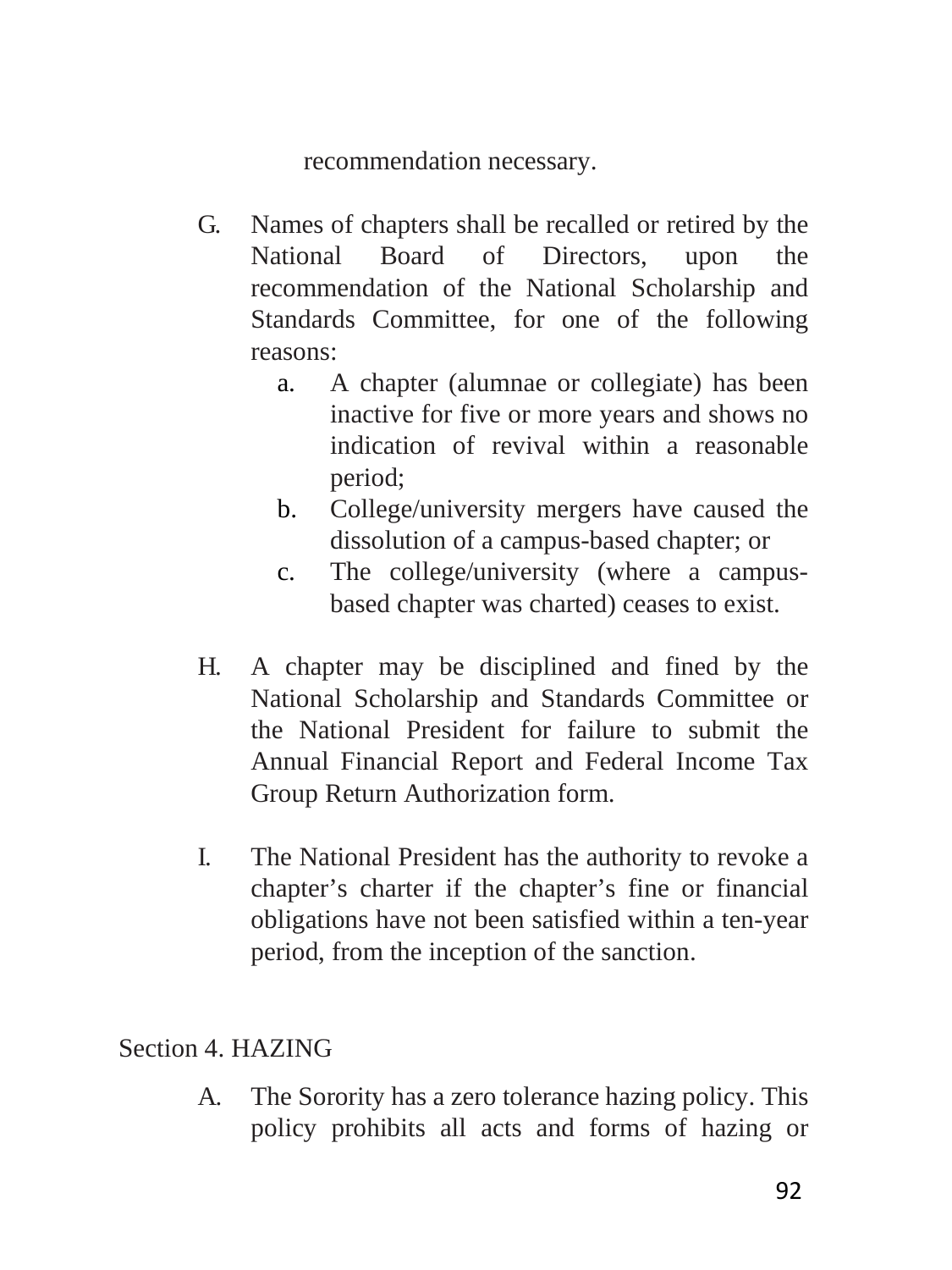harassment, both physical and mental, before, during or after the Membership Intake Process.

- B. The Sorority does not consent to, condone, acquiesce in or tolerate any act of hazing, harassment or humiliation in the Membership Intake Program. The Sorority has approved no practices that are inconsistent with its zero tolerance hazing policy, which is embodied in numerous Sorority documents that are disseminated to members, including the *Constitution and Bylaws*; the Code of Conduct; the Administrative Procedures Manual for Membership Intake; and the "no hazing" contract members are required to sign. The Sorority disclaims responsibility or liability for any injury, damages, or claims, that are related to or results from the conduct of any individual(s), groups, or associations purporting to perform any unapproved acts in the name of the Sorority.
- C. No woman, otherwise qualified for membership, will be denied membership into the Sorority solely by reason of being related to a member of the Sorority.
- D. Penalties
	- 1. Any chapter violating any of the abovedelineated paragraphs will be penalized by:
		- a) denial of membership intake by the Regional Director with approval of the National President and the National Board of Directors, or by the National President with approval of the National Board of Directors; or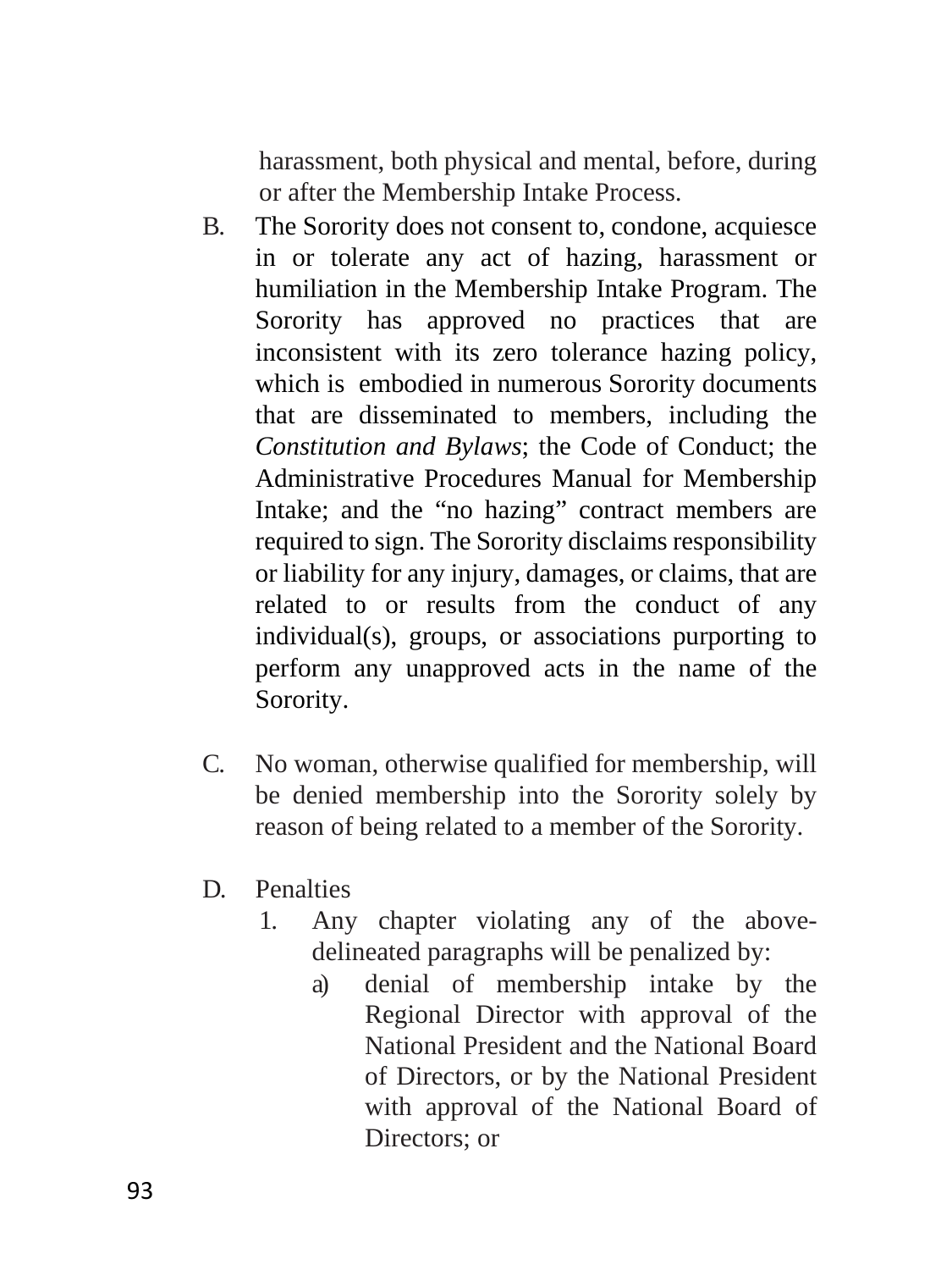- b) suspension by the Regional Director with approval of the National President and the National Board of Directors, or by the National President with approval of the National Board of Directors.
- 2. Any individual violating any of the abovedelineated paragraphs will be penalized by suspension by the Regional Director with approval of the National President; or by the National President with the approval of the National Board of Directors.
- 3. Suspensions and/or denials of membership intake will be reported to the National Board of Directors and the Grand Chapter.
- 4. Each violation is subject to fines, as detailed in the Code of Conduct, in addition to suspension with concurrence of the National President and the Regional Director.

#### Section 5. APPEALS

- A. Upon suspension, probation, imposition of fine or any other sanction, individuals or chapters shall be given written notice of charges, the Sorority's action and the reason therefore. Within 30 days of receipt of the notice, the individual or chapter may appeal at her or its own expense to the following, in accordance with the appeals procedures:
	- 1. the National Scholarship and Standards Committee;
	- 2. the National Board of Directors; or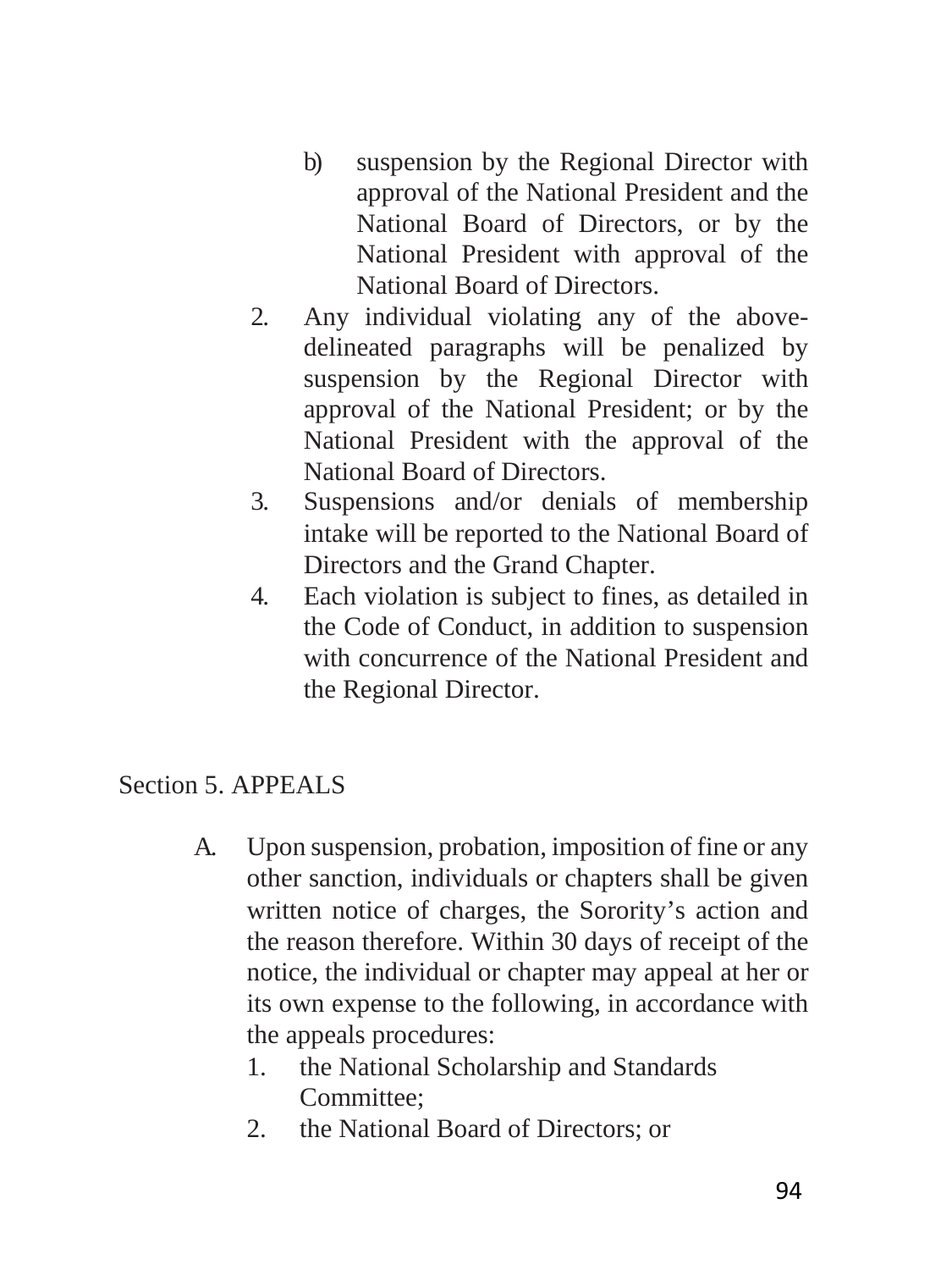- 3. the Executive Session of the National Convention.
- B. The appeals procedure is set forth in the *Chapter Management Handbook* (as approved by the Grand Chapter or the Board of Directors).

## Section 6. EMPLOYEE, DIRECTOR, OFFICER AND VENDOR CODE OF CONDUCT AND CONFLICT OF INTEREST

The Board shall adopt and revise, as appropriate, a Code of Ethics and Conduct applicable to all directors, officers, employees, and vendors. The Executive Director and Director of Legal Affairs/Compliance Officer in consultation with the President, shall be authorized to issue such interpretations and directives under the Code relative to employees and vendors.

Any duality of interest, conflict of interest, or potential conflict of interest on the part of any Member of the Board or Soror shall be disclosed and made a matter of record at such time and in such manner as may be prescribed in the Code of Ethics and Conduct and in any subsequent action of the Board. Any Director having such a duality of interest, conflict of interest, or potential conflict of interest on any matter shall not vote or use his or her personal influence on the matter, and such Director shall not be included in determining a quorum for any meeting of the Board, or a Committee, thereof, at which an action related to such matter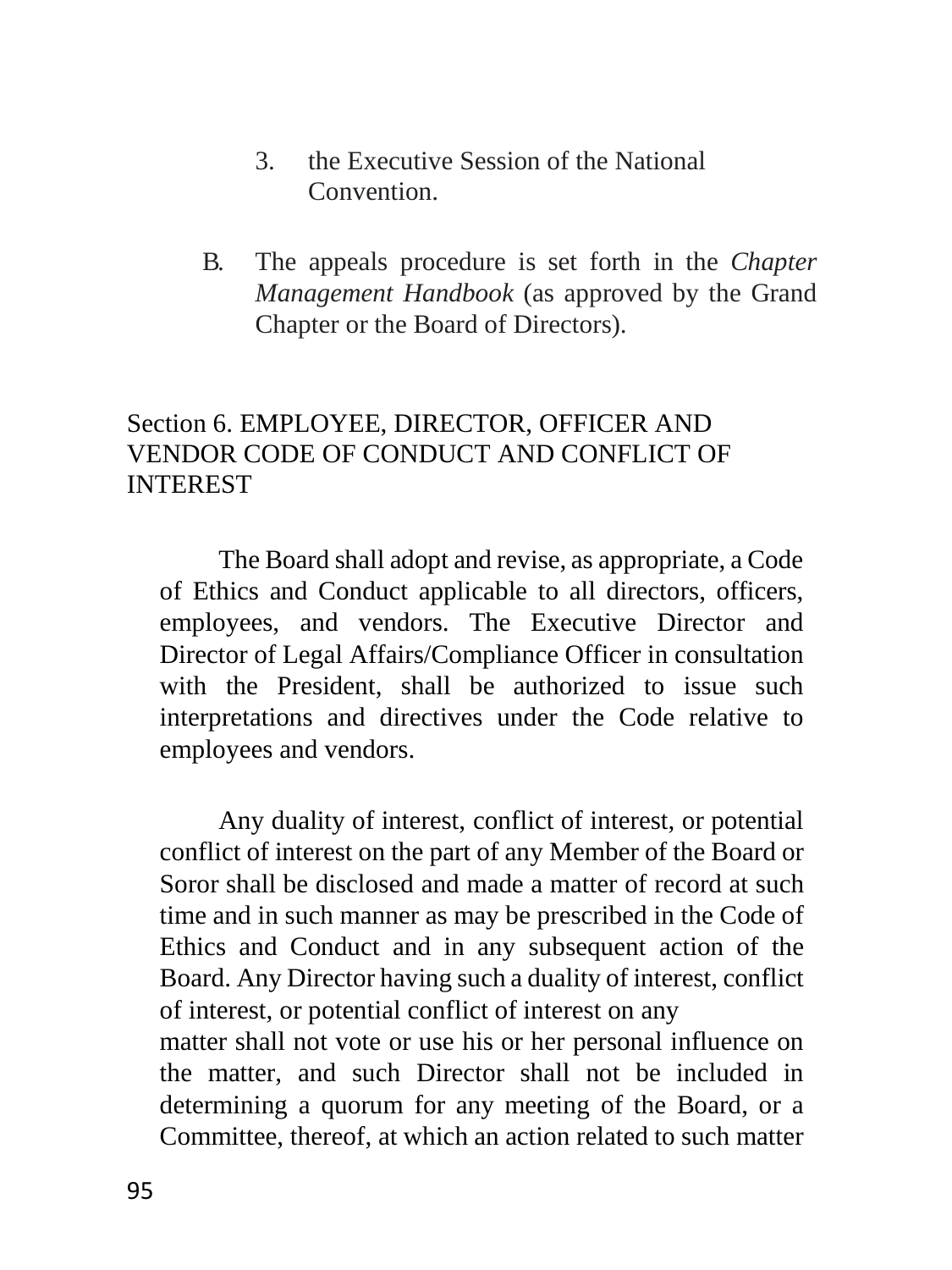is proposed to be taken. The minutes of any such meeting shall reflect the disclosure by such director, her abstention from voting and the presence or absence of a quorum without including such director.

Each Director, Officer, and Senior Headquarters staff shall complete a personal disclosure statement on at least an annual basis. Disclosure statements shall take such form and contain such information as may be required under the Code of Ethics and Conduct and shall be filed with the Director of Legal Affairs and Chief Compliance Officer. The Director of Legal Affairs/Chief Compliance Officer shall submit a compliance report to the Audit and Compliance Committee or Executive Committee.

#### **ARTICLE XIV – BINDING ARBITRATION**

A. Any dispute, conflict, claim and/or cause of action of any kind whatsoever (collectively "dispute"), including but not limited to, contract claims; personal injury claims; bodily injury claims; injury to character claims; property damage claims; and physical mental, or emotional claims, arising out of, or relating to, any Sorority activity or any transaction the Sorority has with any member, soror, or any chapter, hall be subject to and resolved by binding and compulsory arbitration, which shall be conducted by a panel of arbitrators under the terms of the Federal Arbitration Act,  $9$  U.S.C.  $\frac{6}{9}$  1, et seq., and the then-existing Commercial Arbitration Rules of the American Arbitration Association. Arbitration shall be conducted in the District of Columbia. The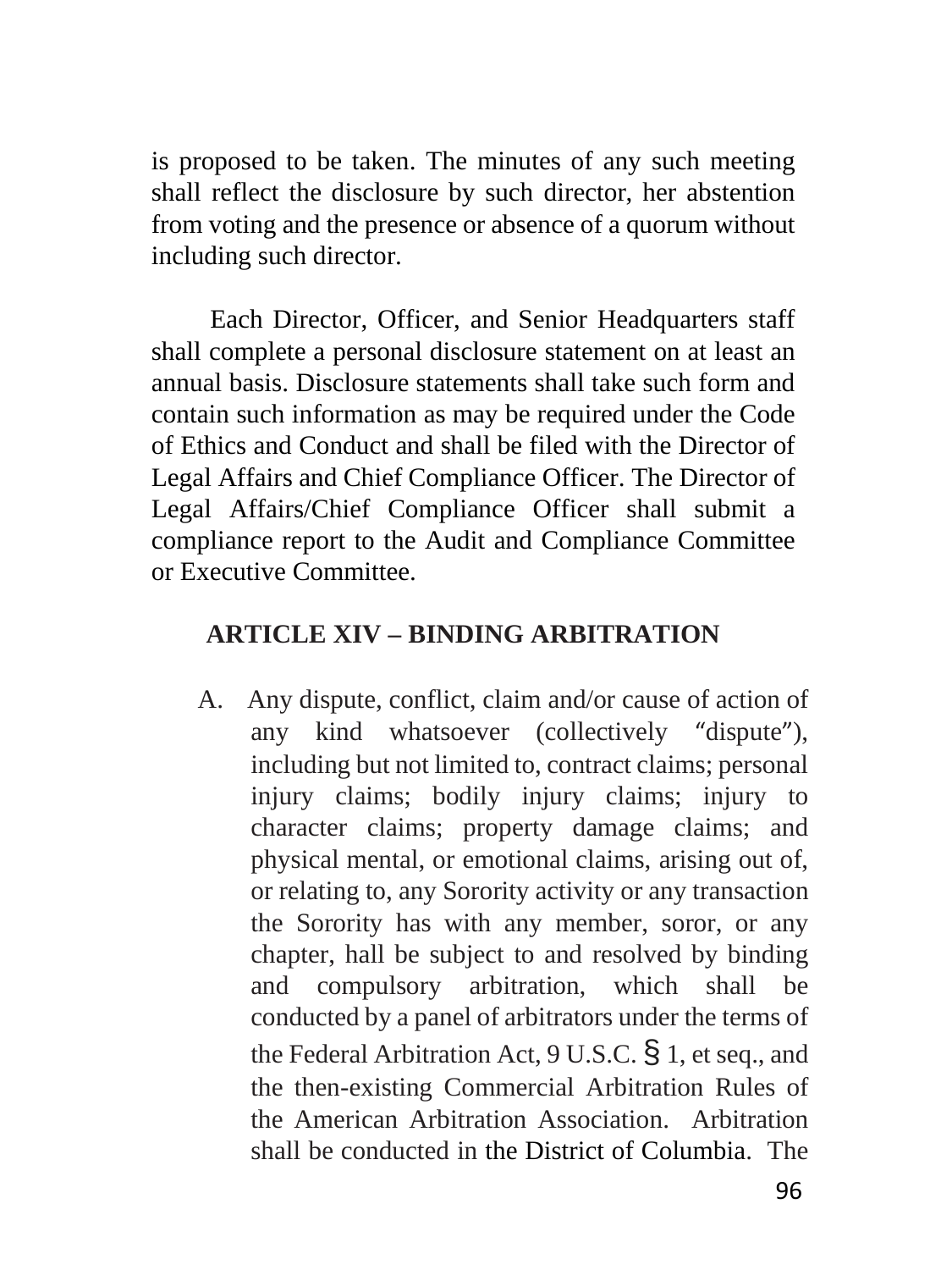decision of the trial arbitrator(s) may be appealed to an appellate arbitration panel within thirty-five (35) days of the date of the arbitration decision. If the decision is not appealed within the stated time, it shall become final and binding upon all parties. The appellate arbitration panel may review an arbitration decision for legal sufficiency only, and may reverse the trail arbitration decision only if legal efforts are present. The decision of the appellate arbitration panel shall be binding on all parties. Judgment upon an award rendered by the arbitrator(s) may be entered in any court having jurisdiction.

B. The procedure for submitting a matter or arbitration is set forth in the Chapter Management Handbook (as approved by the National Board of Directors).

# **ARTICLE XV – INDEMNIFICATION**

General Authority – Unless otherwise prohibited by law, the Sorority shall have the power to indemnify any Member of the Board, Officer, or employee of the Sorority who, when acting within the scope of his or her duties, was or is a party or is threatened to be made a party to any threatened, pending or completed action, suit, or proceeding, whether civil, criminal, administrative, or investigative (other than an action, suit, or proceeding by or in the right of the Sorority) by reason of the fact that such person is or was a director, an Officer, or employee of the Sorority, or is or was serving at the request of the Sorority as a director, Officer, or agent of another corporation, partnership, joint venture, trust, or other enterprise, from and against any and all expenses (including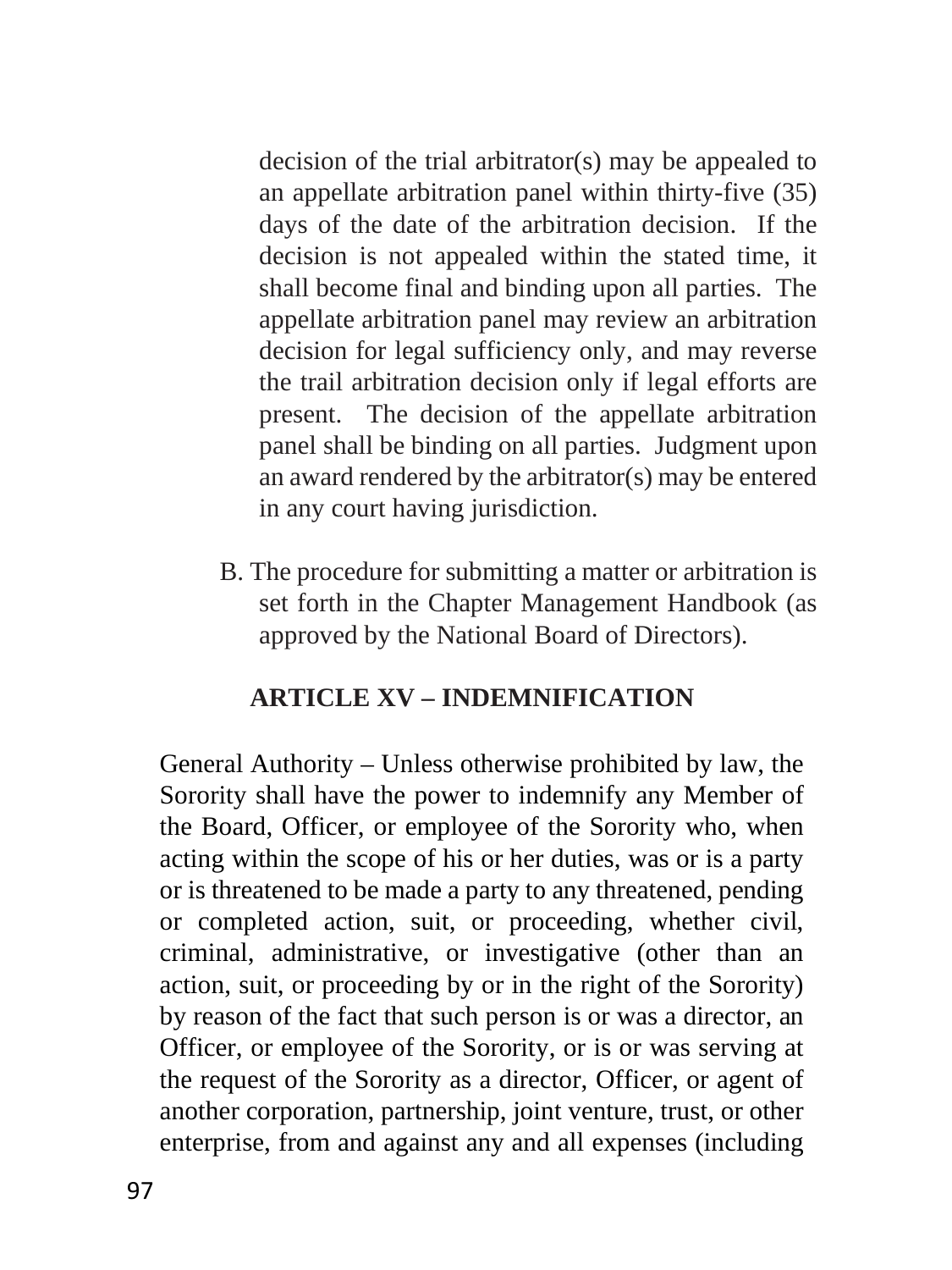attorneys' fees), judgements, fines and amounts paid in settlement and actually and reasonably incurred by such person in connection with any such action, suit, or proceeding if such person acted in good faith and in a manner he or she reasonably believed to be in or not opposed to the best interests of the Sorority and, with respect to any criminal action or proceeding, had no reasonable cause to believe such person's conduct was unlawful, except.

However, the Sorority shall not indemnify any such person in relation to matters as to which such person shall be adjudged in a final, non-appealable order of a court of competent jurisdiction to be liable for gross negligence or willful misconduct. The termination of any action, suit, or proceeding by judgment, order, settlement, or conviction, or upon plea of nolo contendere or its equivalent, shall not of itself, create a presumption that the person did not act in good faith and in a manner that such person reasonably believed to be in or not opposed to the best interests of the Sorority, or acted with gross negligence or willful conduct and, with respect to any criminal action or proceeding, had reason to believe that such person's conduct was unlawful.

## **ARTICLE XVI – PUBLICATIONS**

The Grand Chapter of Delta Sigma Theta Sorority, Incorporated is authorized to publish the following:

The *DELTA*, the official publication of the Sorority;

The *Ritual*, the official ceremonies and observances of the Sorority; and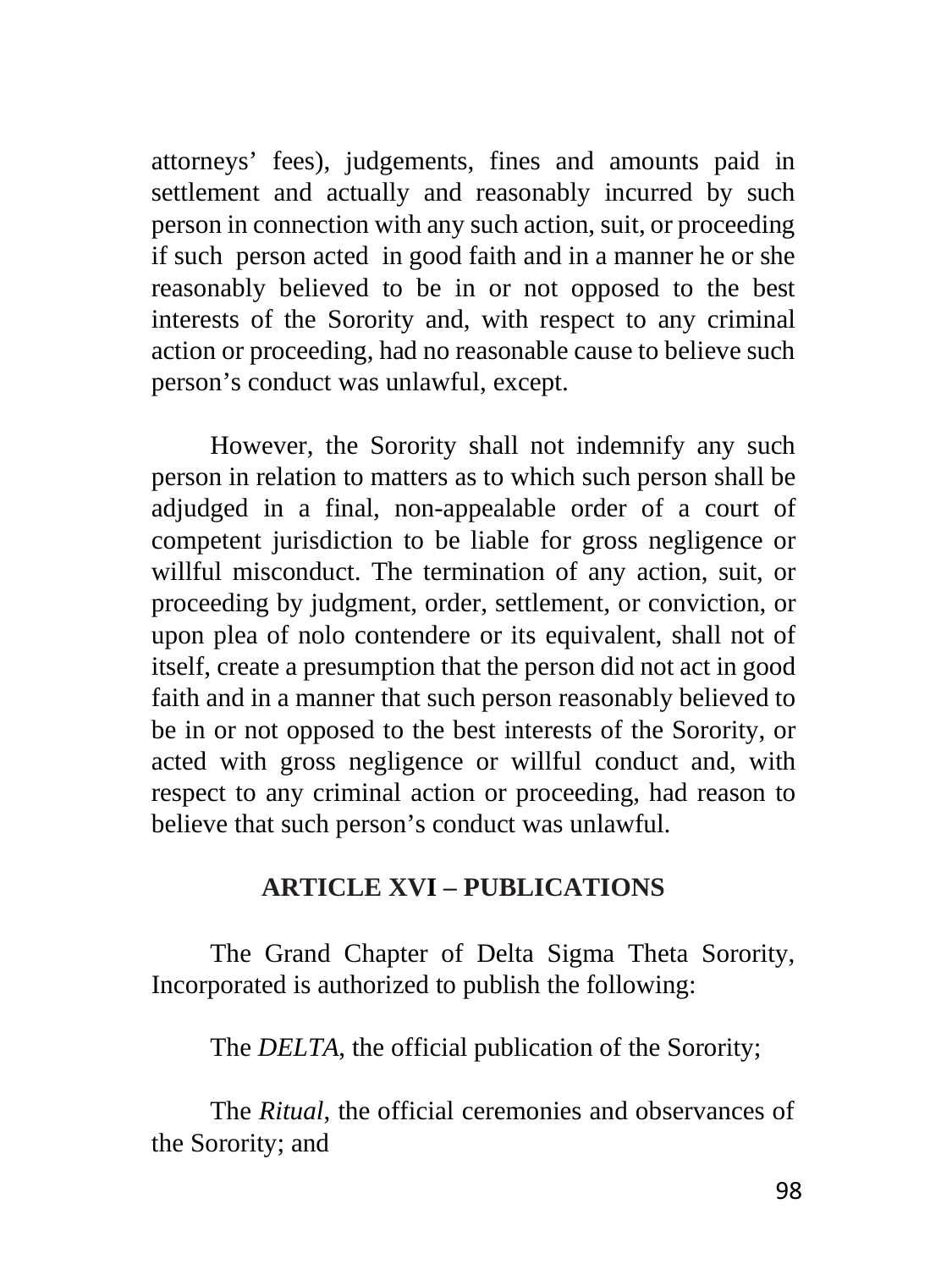Such other publications as may from time to time be necessary on the history, traditions and regulations of the Sorority.

#### **ARTICLE XVII – QUORUM**

A majority shall constitute a quorum for the National Executive Committee.

A majority shall constitute a quorum for the National Board of Directors.

Sixty percent (60%) of the chapters in good standing represented at National Conventions or Regional Conferences shall constitute a quorum.

#### **ARTICLE XVIII – AUTHORIZATION**

Section 1: Restriction of Authority to Act for the Sorority

No Officer, agent, representative, employee, member or Soror of the Sorority shall or may accept funds designated for the Sorority; or expend any of its money; incur any liability or indebtedness; give or offer any indemnification; or enter into any agreement or contract on behalf of the Sorority; use the seal, indicia, or trademark of the Sorority, directly or indirectly, obligate the Sorority, or so utilize its property rights unless duly authorized in a manner consistent with and pursuant to a grant of authority or responsibility under these Bylaws, or pursuant to an action of the Board.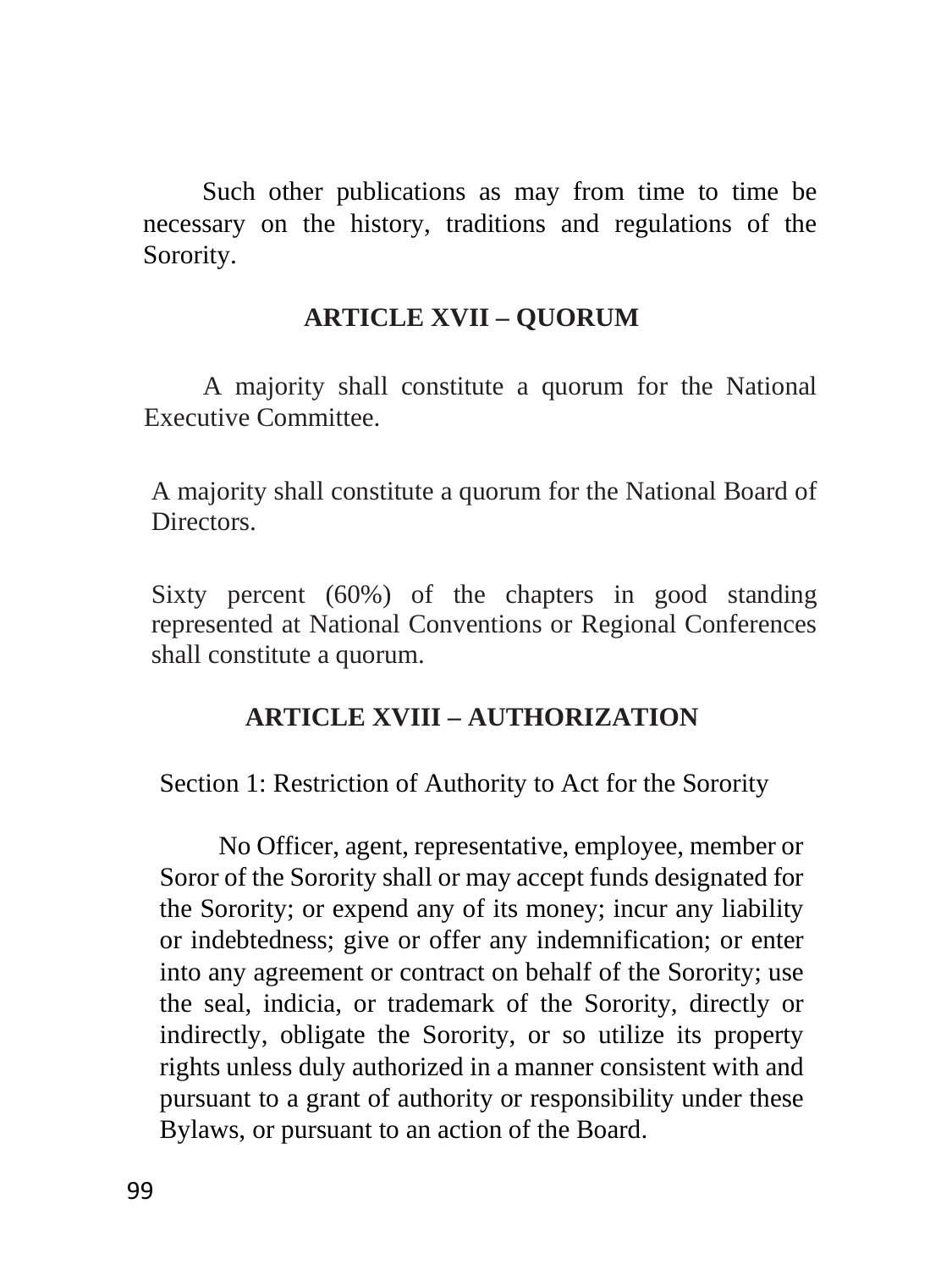## **ARTICLE XIX – PARLIAMENTARY AUTHORITY**

All matters not covered by the *Constitution and Bylaws*  shall be governed by the current edition of *Robert's Rules of Order, Newly Revised*.

#### **ARTICLE XX – AMENDMENTS**

These Bylaws may be amended by a two-thirds (2/3) vote of the voting delegates assembled in the National Convention, provided at least 60% of the chapters in good standing are represented.

Upon the declaration of extenuating circumstances and to protect the best interests of the Sorority, as determined by the National Board of Directors; upon the recommendation of the President the Constitution may also be amended by a twothirds (2/3) vote of a virtual assembly of the voting delegates of Grand Chapter provided that at least 60 % of all chapters in good standing are represented.

Proposed amendments shall be published to the Chapter by January 31 before the convening of the National Convention, and at least 60 to 90 days before the convening premised upon a declaration of extenuating circumstances.

 Permission is herein granted to correct amendments for article and section designations, punctuation, grammatical, cross-references and to make other technical and conforming changes as may be necessary.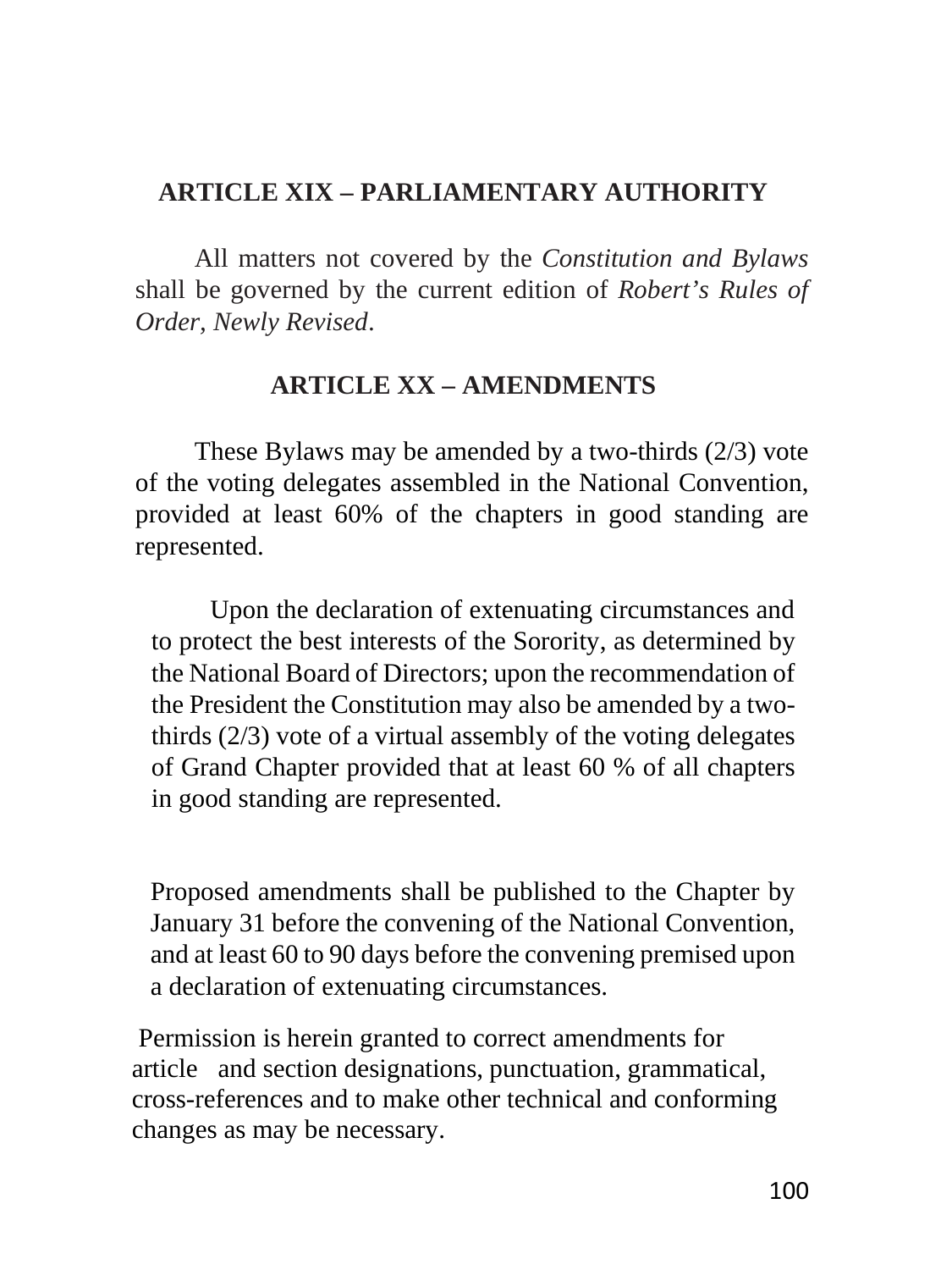## **ARTICLE XXI – BYLAWS**

These Bylaws shall be deemed to supersede and replace all existing policies, procedures, Bylaws, governance documents, regulations, or actions taken ratified.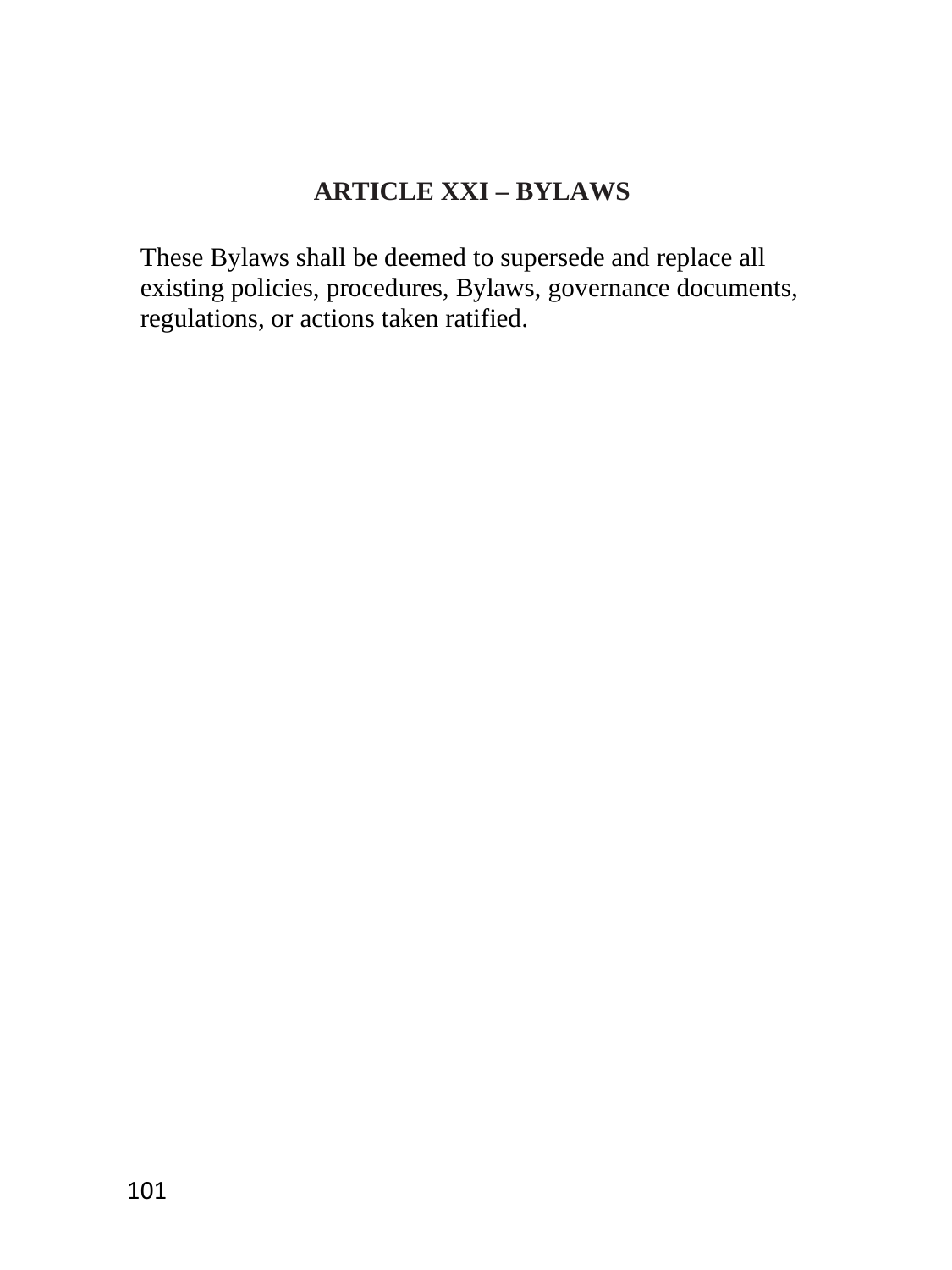## **INDEX**

## Page

| Appointment of National Committees and Commissions 63 |     |
|-------------------------------------------------------|-----|
|                                                       |     |
| Audit and Corporate Compliance Committee44, 49        |     |
|                                                       |     |
|                                                       |     |
|                                                       |     |
|                                                       |     |
|                                                       |     |
|                                                       |     |
|                                                       |     |
|                                                       |     |
|                                                       |     |
|                                                       |     |
|                                                       |     |
|                                                       |     |
|                                                       |     |
|                                                       |     |
|                                                       |     |
| Communications and Public Relations Committee44, 51   |     |
|                                                       |     |
|                                                       |     |
|                                                       | 102 |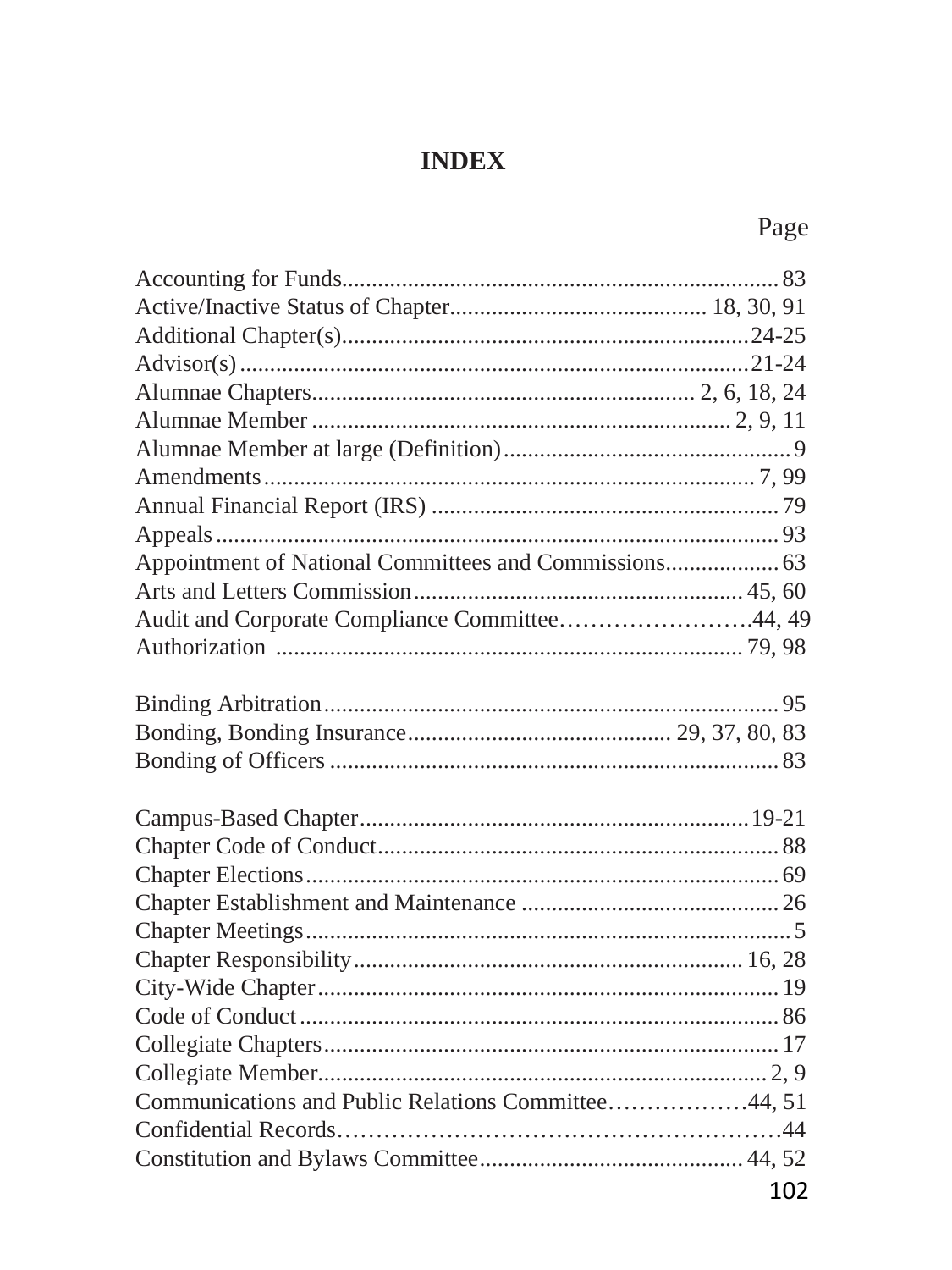| Distinguished Professor Endowed Chair Committee 44, 52 |  |
|--------------------------------------------------------|--|
| Documents Review and Management Committee 44, 53       |  |
|                                                        |  |
|                                                        |  |
|                                                        |  |
|                                                        |  |
|                                                        |  |
|                                                        |  |
|                                                        |  |
| Employee/Director/Officer/Vendor Code of Conduct94     |  |
|                                                        |  |
|                                                        |  |
|                                                        |  |
|                                                        |  |
|                                                        |  |
|                                                        |  |
|                                                        |  |
|                                                        |  |
|                                                        |  |
|                                                        |  |
|                                                        |  |
|                                                        |  |
|                                                        |  |
|                                                        |  |
|                                                        |  |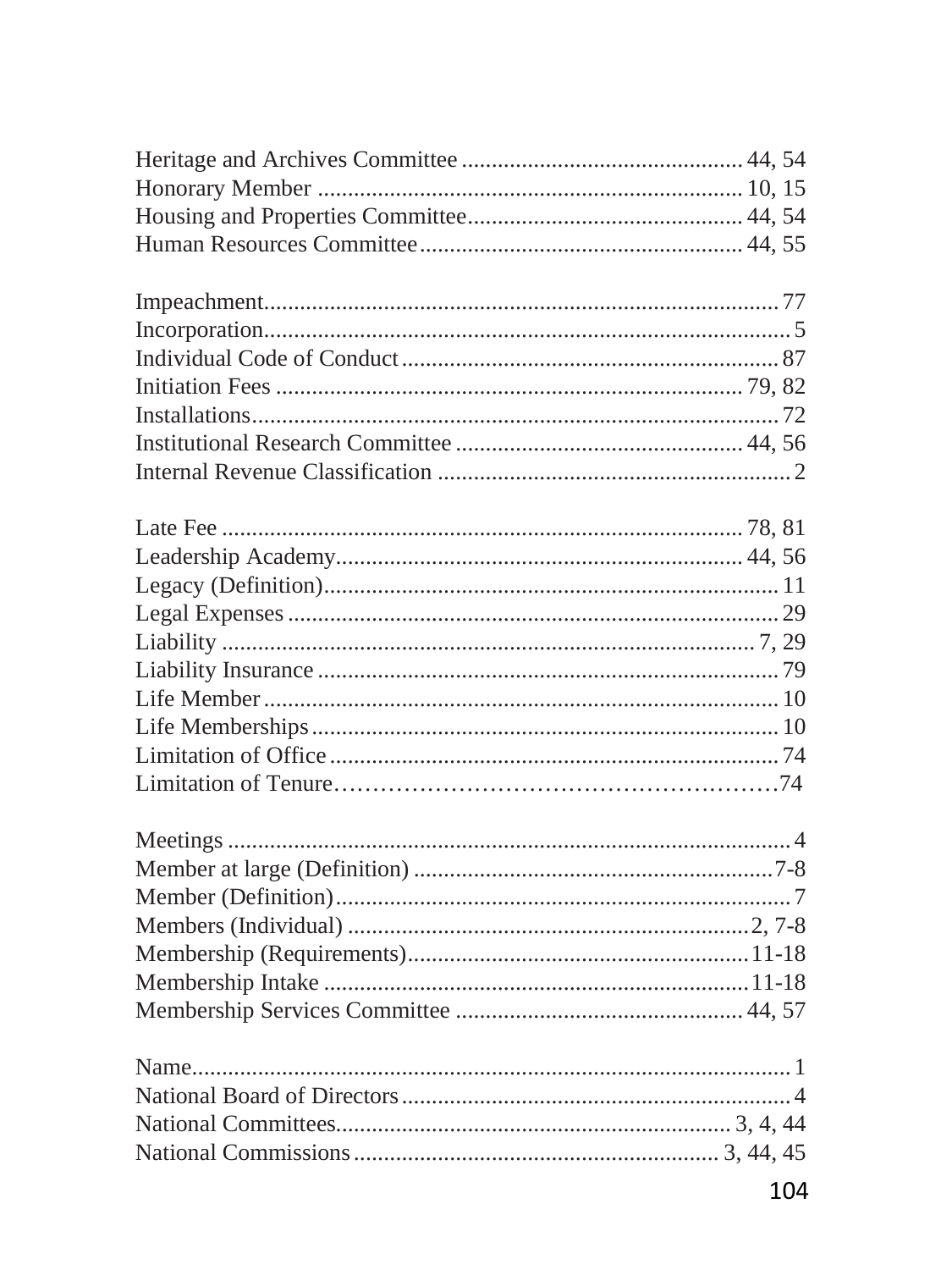| National Pan-Hellenic Council/Panhellenic Conference 13, 27 |  |
|-------------------------------------------------------------|--|
|                                                             |  |
|                                                             |  |
|                                                             |  |
|                                                             |  |
|                                                             |  |
|                                                             |  |
|                                                             |  |
|                                                             |  |
|                                                             |  |
| Program Planning and Development Committee44, 57            |  |
|                                                             |  |
|                                                             |  |
|                                                             |  |
|                                                             |  |
|                                                             |  |
|                                                             |  |
|                                                             |  |
|                                                             |  |
|                                                             |  |
|                                                             |  |
|                                                             |  |
|                                                             |  |
|                                                             |  |